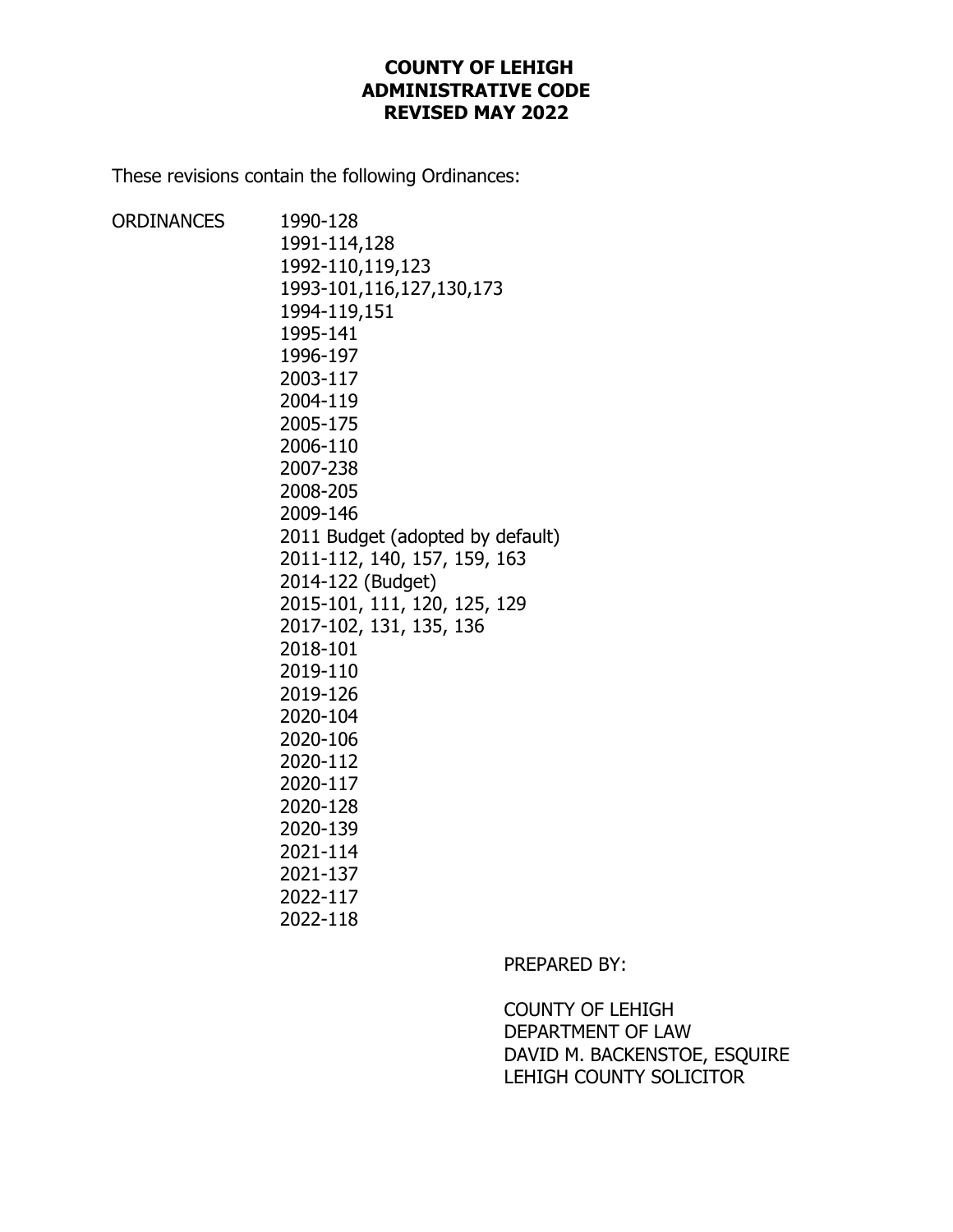# **TABLE OF CONTENTS**

# **ARTICLE I - SHORT TITLE, EFFECT AND DEFINITIONS**

| Section 101 | Title                                 |  |
|-------------|---------------------------------------|--|
| Section 102 | <b>Purposes</b>                       |  |
| Section 103 | <b>Existing Legislation Continued</b> |  |
| Section 104 | <b>Definitions</b>                    |  |

# **ARTICLE II - LEGISLATIVE BRANCH**

| Section 201 | The Board of Commissioners           | 3 |
|-------------|--------------------------------------|---|
| Section 202 | Organization and Rules of Procedure  | 3 |
| Section 203 | <b>Meetings</b>                      | 3 |
| Section 204 | Staff                                | 3 |
| Section 205 | Quorum                               | 3 |
| Section 206 | Filling Vacancies in Elected Offices | 3 |

# **ARTICLE III- EXECUTIVE BRANCH**

| Section 301 | <b>County Executive</b>              |   |
|-------------|--------------------------------------|---|
| Section 302 | <b>Powers and Duties</b>             | 5 |
| Section 303 | Administrative Policy and Procedures | 6 |
| Section 304 | Office of Public Information         | 6 |
| Section 305 | <b>Cooperation Among Departments</b> |   |
|             |                                      |   |

# **ARTICLE IV - DEPARTMENTAL ORGANIZATIONS**

| Section 401 | Offices Headed by Elected Officials |  |
|-------------|-------------------------------------|--|
| Section 402 | Elected Independent County Offices  |  |
| Section 403 | Administrative Service Departments  |  |

# **ARTICLE V - OFFICE AND DEPARTMENTAL RESPONSIBILITIES**

| Section 501 | Office of the District Attorney                            | 10 |
|-------------|------------------------------------------------------------|----|
| Section 502 | Office of the Controller                                   | 10 |
| Section 503 | Department of Administration                               | 11 |
| Section 504 | <b>Elected Independent County Offices</b>                  | 12 |
| Section 505 | <b>Court Related Services</b>                              | 12 |
| Section 506 | Department of Community and Economic Development           | 13 |
| Section 507 | Department of Human Services                               | 13 |
| Section 508 | Department of Cedarbrook Senior Care and Rehabilitation 14 |    |
| Section 509 | Department of Corrections                                  | 14 |
| Section 510 | Department of Law                                          | 14 |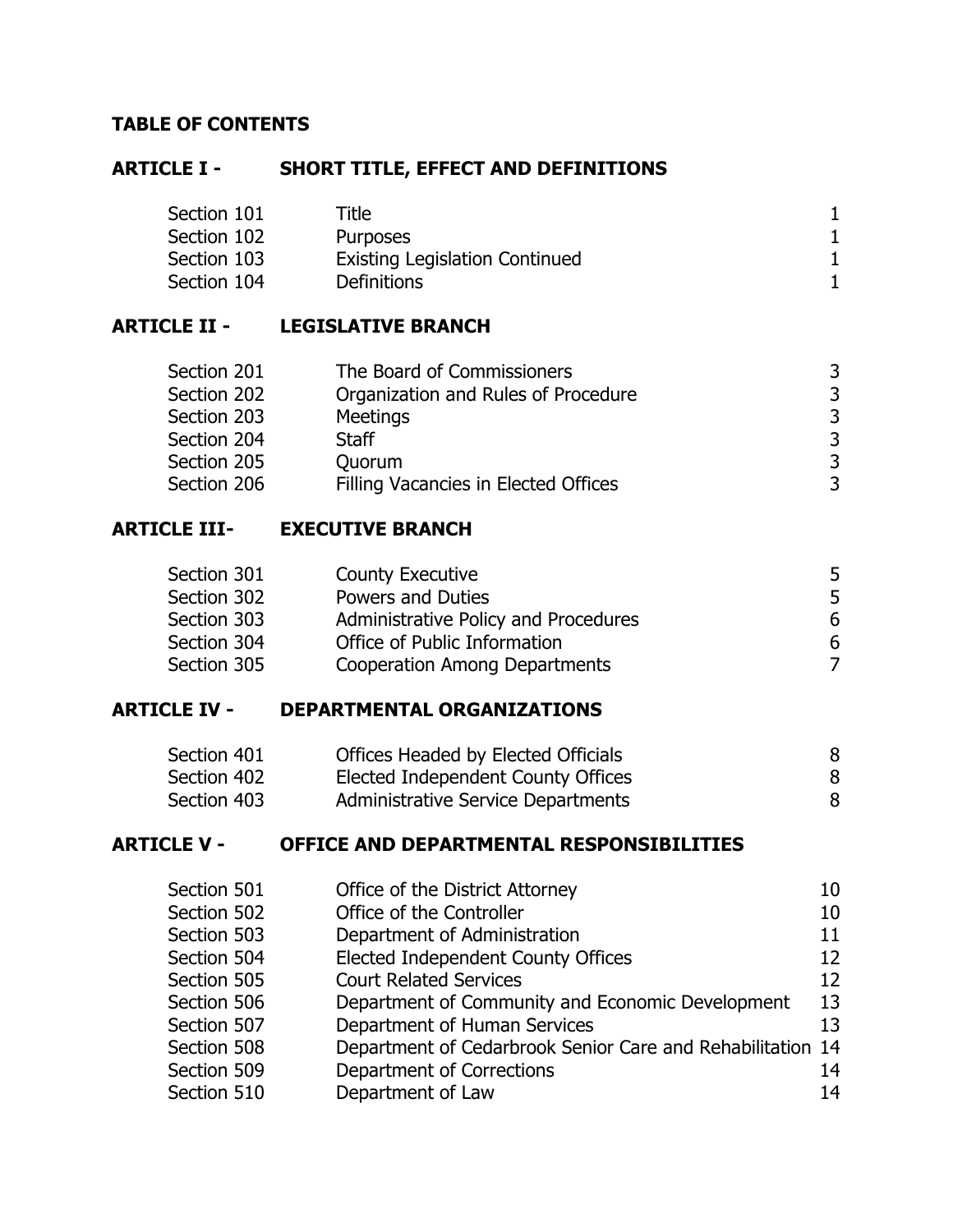| Section 511 | Office of the Public Defender  | 16 |
|-------------|--------------------------------|----|
| Section 512 | Department of General Services | 16 |
| Section 513 | Office of Chief of Staff       | 17 |

# **ARTICLE VI - BUDGETARY AND FINANCIAL POLICIES AND PROCEDURES**

| Section 601   | <b>Budget Calendar</b>                                 | 18 |
|---------------|--------------------------------------------------------|----|
| Section 602   | <b>Budget Format</b>                                   | 20 |
| Section 602.1 | Capital Plan Standards                                 | 21 |
| Section 603   | Supplemental Appropriations                            | 22 |
| Section 604   | <b>Budget Administrator</b>                            | 22 |
| Section 605   | <b>County Depository</b>                               | 23 |
| Section 606   | <b>Borrowing</b>                                       | 23 |
| Section 607   | Reports                                                | 23 |
| Section 608   | Payroll                                                | 24 |
| Section 609   | Personnel Growth Management Policy                     | 24 |
| Section 610   | Grants – General Provisions                            | 24 |
| Section 611   | <b>Quality of Life Grants</b>                          | 27 |
| Section 612   | <b>Affordable Housing Grants</b>                       | 29 |
| Section 613   | <b>Gaming Grants</b>                                   | 31 |
| Section 614   | <b>Exceptions</b>                                      | 32 |
| Section 615   | Audit                                                  | 32 |
| Section 616   | Requirements for Preferential Real Estate Tax Programs | 33 |

# **ARTICLE VII - AUTHORITIES, BOARDS AND COMMISSIONS**

| Section 701 | Establishment  | 34 |
|-------------|----------------|----|
| Section 702 | Membership     | 34 |
| Section 703 | Administration | 34 |

# **ARTICLE VIII - PURCHASING POLICIES AND PROCEDURES**

| Powers and Duties of the Purchasing Director           | 37 |
|--------------------------------------------------------|----|
| Procedure for Professional Service Agreements          | 39 |
| Required Conditions for All Contracts                  | 42 |
| <b>Requirements for Construction Contracts</b>         | 43 |
| <b>Audits</b>                                          | 53 |
| Open and Public Process Required for Non-Bid Contracts | 53 |
| Selection of Broker of Record for Health Insurance     | 58 |
| Evaluation, Selection and Approval of an Employee and  |    |
| Retiree Health Care Plan                               | 58 |
| Non-Discrimination Policy                              | 60 |
| <b>User Agency Responsibility</b>                      | 62 |
| <b>Competitive Bidding</b>                             | 63 |
|                                                        |    |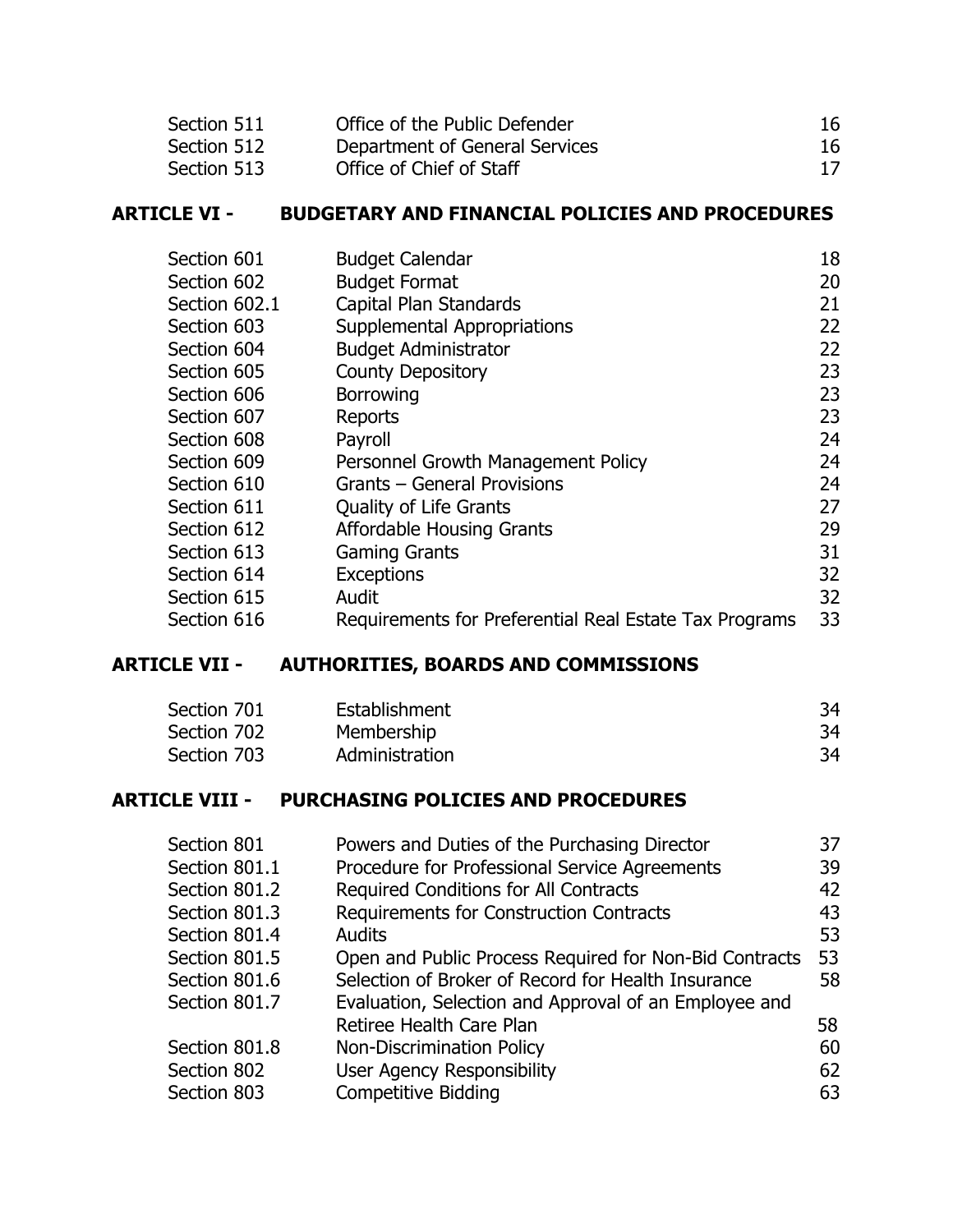| Section 804   | Methods of Source Selection                | 67 |
|---------------|--------------------------------------------|----|
| Section 805   | <b>Award of Contracts</b>                  | 72 |
| Section 806   | Bonding and Bid Security                   | 73 |
| Section 807   | Sale of Personal and Real County Property  | 74 |
| Section 808   | Purchase of Real Property                  | 75 |
| Section 808.1 | Lease of Real Property for County Purposes | 75 |
| Section 809   | <b>Emergency Procedures</b>                | 77 |
| Section 810   | Non-Authorized Persons Who Contract        |    |
|               | for Supplies and Service                   | 77 |
| Section 811   | Lease of Property                          | 78 |

# **ARTICLE IX - CODE OF ETHICS**

# **ARTICLE X - BONDS**

| Section 1001 | <b>Official Bonds</b>                                 | 88 |
|--------------|-------------------------------------------------------|----|
| Section 1002 | General Conditions; County Executive and              |    |
|              | Controller; Head of the Department of Administration  | 87 |
| Section 1003 | <b>Obligees' Suits on Bonds</b>                       | 89 |
| Section 1004 | Approval, Substitution or Addition of Surety          | 89 |
| Section 1005 | <b>Custodians of Official Bonds</b>                   | 89 |
| Section 1006 | Acknowledgement, Evidence                             | 90 |
| Section 1007 | Bonds of Deputies, Employees, and Other Appointees of |    |
|              | <b>County Officers</b>                                | 90 |
| Section 1008 | Determination of Bonds of Deputies and Other          |    |
|              | Appointees                                            | 90 |
| Section 1009 | Insurance to Protect Against Robbery, Burglary        |    |
|              | and Larceny; Liability                                | 90 |
| Section 1010 | Other Applicable Law                                  | 91 |
|              |                                                       |    |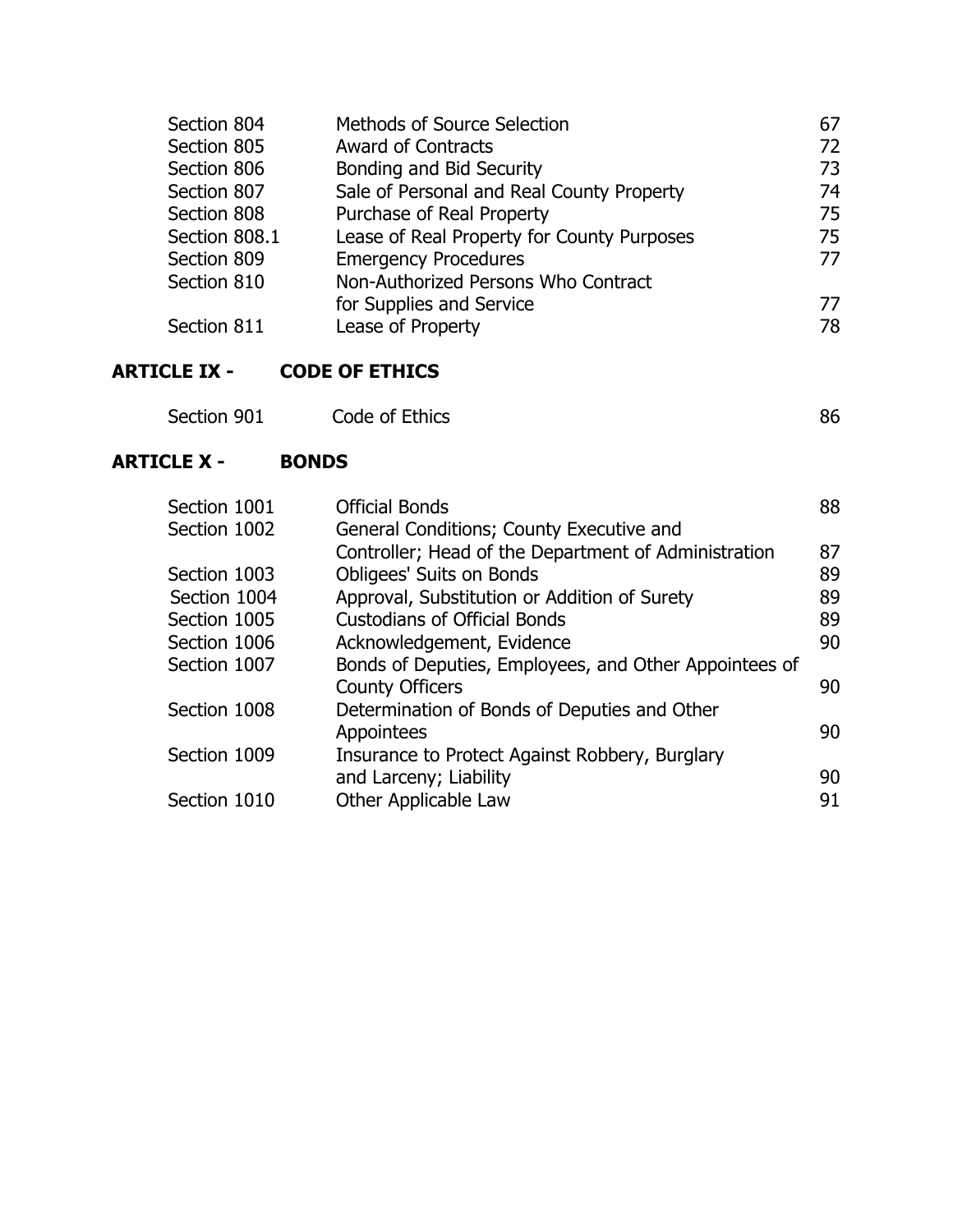#### LEHIGH COUNTY ADMINISTRATIVE CODE

### ARTICLE I

#### SHORT TITLE, EFFECT, AND DEFINITIONS

#### Section 101 - TITLE

This Code and all amendments hereto shall be known and may be cited as the "Lehigh County Administrative Code".

#### Section 102 - PURPOSES

The purpose of this Code is to clarify the responsibilities and authority of administrative units within Lehigh County government and to outline certain procedures and policies consistent with the provisions of the Lehigh County Charter.

#### Section 103 - EXISTING LEGISLATION CONTINUED

Except to the extent to which they may be inconsistent with the provisions of the Administrative Code, all existing County laws, resolutions, rules and regulations heretofore adopted shall continue in force and effect until amended, superseded or repealed.

#### Section 104 - DEFINITIONS

Whenever used in this Code, local laws, ordinances, legalizing acts or resolutions, unless otherwise expressly stated or required by subject matter or context, words will have the following definitions:

a. "County" shall mean the County of Lehigh;

b. "Charter" shall mean the Home Rule Charter of the County and all amendments thereto;

c. "Administrative Code" and "Code" shall mean this Administrative Code adopted by and for the County of Lehigh and all amendments hereto;

d. "Board" shall mean the Lehigh County Board of Commissioners;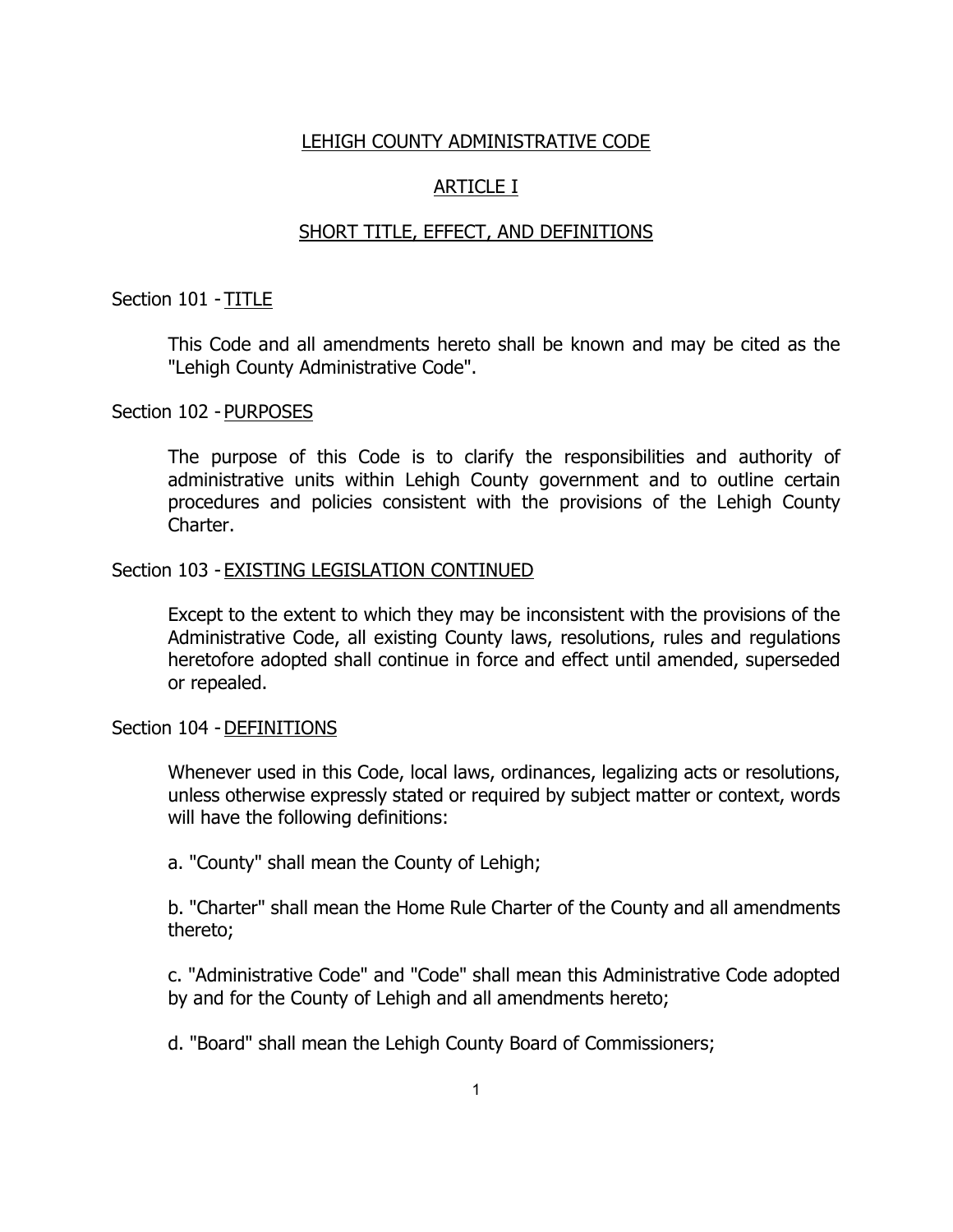e. "Executive" shall mean the County Executive elected by the voters pursuant to the Lehigh County Charter;

f. "Elected Officials" shall mean all elected County officials with the exception of the Board of Commissioners. It is recognized that all of the Judges of the Court of Common Pleas of Lehigh County as well as the District Justices of Lehigh County are officials of the Commonwealth of Pennsylvania and therefore are not within the meaning of Section 104;

g. "County funds" shall mean all monies collected by any office or department of the County Government;

h. "Administrative Service" shall mean departments under and directly reportable to the County Executive as outlined in Section 403-1.

All words and phrases in this Code are used according to their accepted and ordinary meaning except where another meaning is specifically indicated. Words used in the singular number shall extend to and include the plural number, and words used in the plural number shall extend to include the singular number.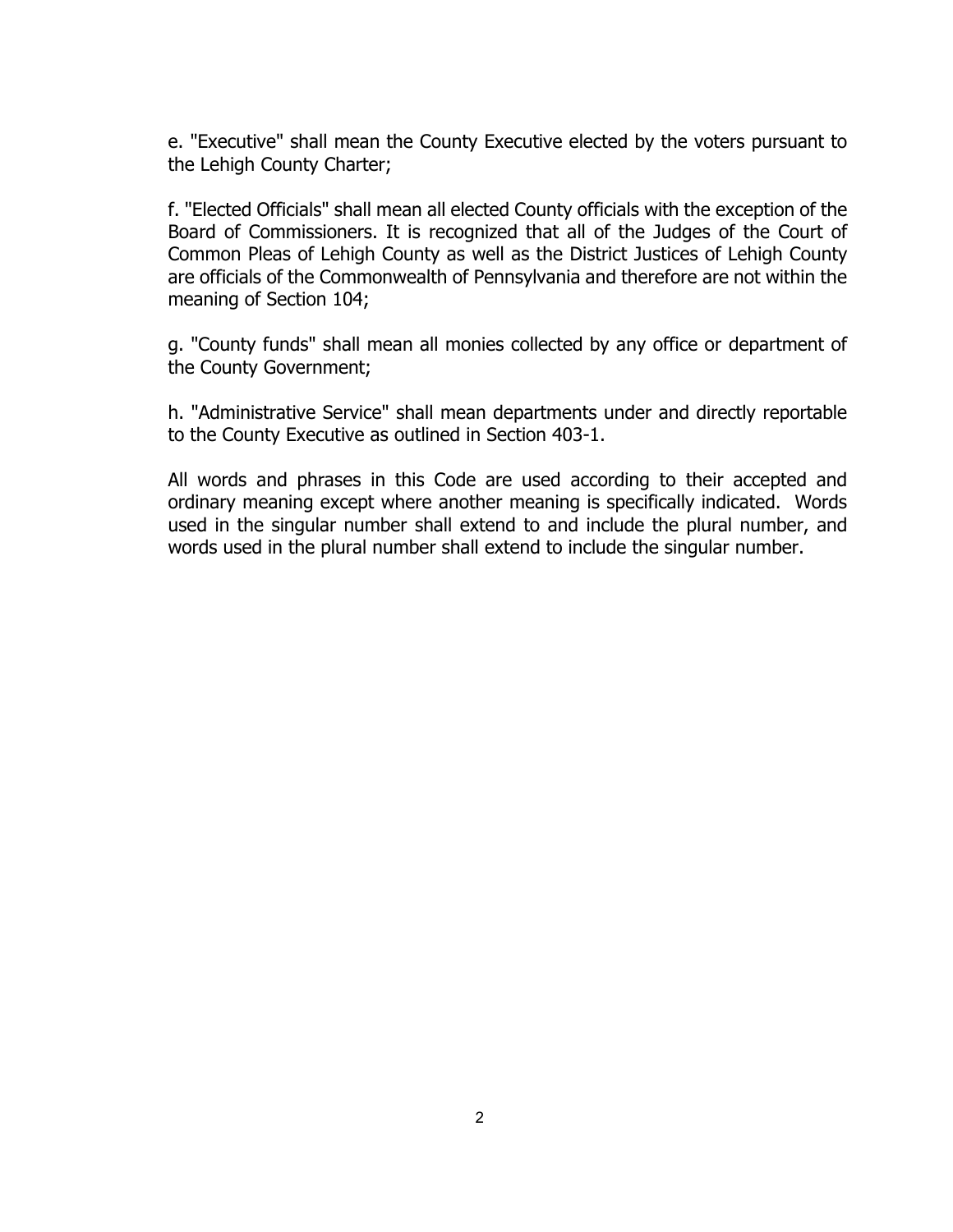# ARTICLE II

#### LEGISLATIVE BRANCH

#### Section 201 - THE BOARD OF COMMISSIONERS

The legislative powers of the County shall be vested in an elective body which shall be known as the Board of Commissioners. The Board of Commissioners shall have and exercise all powers and perform any functions not denied it by the Constitution of Pennsylvania, by the Charter, this Code, or by the General Assembly at any time. These shall include, but shall not be limited to, all powers and functions now, or hereinafter, conferred or imposed upon it by the Constitution and laws of the Commonwealth of Pennsylvania, the Charter, and this Code, together with the rights, privileges, functions, and powers necessarily implied or incidental thereto.

#### Section 202 - ORGANIZATION AND RULES OF PROCEDURE

1. The Board shall be organized and follow the Rules of Procedure as stated in Article III, Section 303, of the Charter.

2. While no attempt should be made by the Commissioners to alter daily operational policy, Department Heads (as defined in Section 403 of this Code) shall cooperate with the Board of Commissioners in furnishing information as requested.

#### Section 203 - MEETINGS

Pursuant to the Charter, Article III, Section 304, the Board shall establish and hold regular meetings. The right of the County Executive to attend and address all regular meetings is hereby established.

#### Section 204 - STAFF

The Board may authorize and appoint personnel as needed as stated in Article III, Section 305, of the Charter.

#### Section 205 - QUORUM

A quorum must be present to take action as established in Article III, Section 306, of the Charter.

#### Section 206 - FILLING VACANCIES IN ELECTED OFFICES

Pursuant to the Charter, Section 208, the Board shall follow the following procedure in filling vacancies in elected office: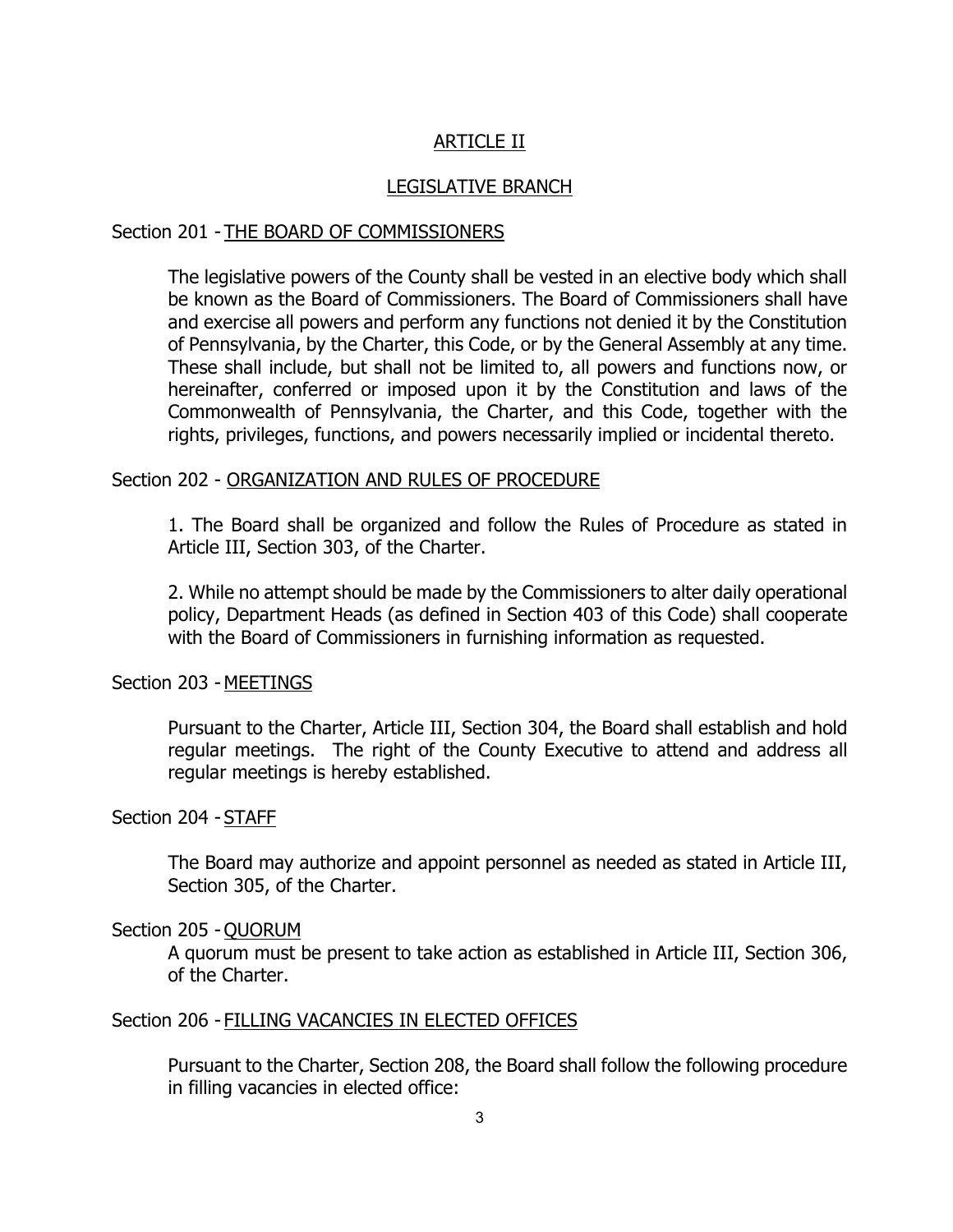1. Upon notification of a vacancy, the Chairman of the Board of Commissioners shall seek applications by placing a notice in at least one newspaper of general circulation, and by distributing a notice to the relevant professional organization, if applicable, and to the political party of the individual who held the office prior to the vacancy.

2. The aforesaid notice shall include a statement of the qualifications enumerated by the Charter and a date for applications to be received by the Chairman of the Board.

3. Applications shall be received no later than ten (10) days after the effective date of the vacancy.

4. Applications shall be received by the Chairman and forwarded to the Intergovernmental and Appointments Committee of the Board (the committee).

5. At the discretion of the committee, applications may be forwarded to the relevant professional organization, if applicable, to determine if applicants meet the qualifications as defined in the Charter, such determination to be made within ten (10) days (no later than 20 days after the effective date of the vacancy).

6. The committee shall review all qualified applicants and make a recommendation to the full Board of Commissioners within thirty days of the effective date of the vacancy.

7. The Board shall confirm or reject the committee's recommendations within fortyfive (45) days of the effective date of the vacancy. If the Board rejects the committee's recommendation, a Commissioner may nominate any other qualified individual, and this nomination shall be considered at the said meeting.

8. Should the Board fail, for any reason whatsoever, to fill such a vacancy within forty-five (45) days after the vacancy occurs, the Court of Common Pleas shall, upon petition of the County Executive or the Board of Commissioners, or any five (5) citizens of the County, fill the vacancy in such office by appointment of a qualified resident of the County who is of the same political party affiliation as the person who vacated same office.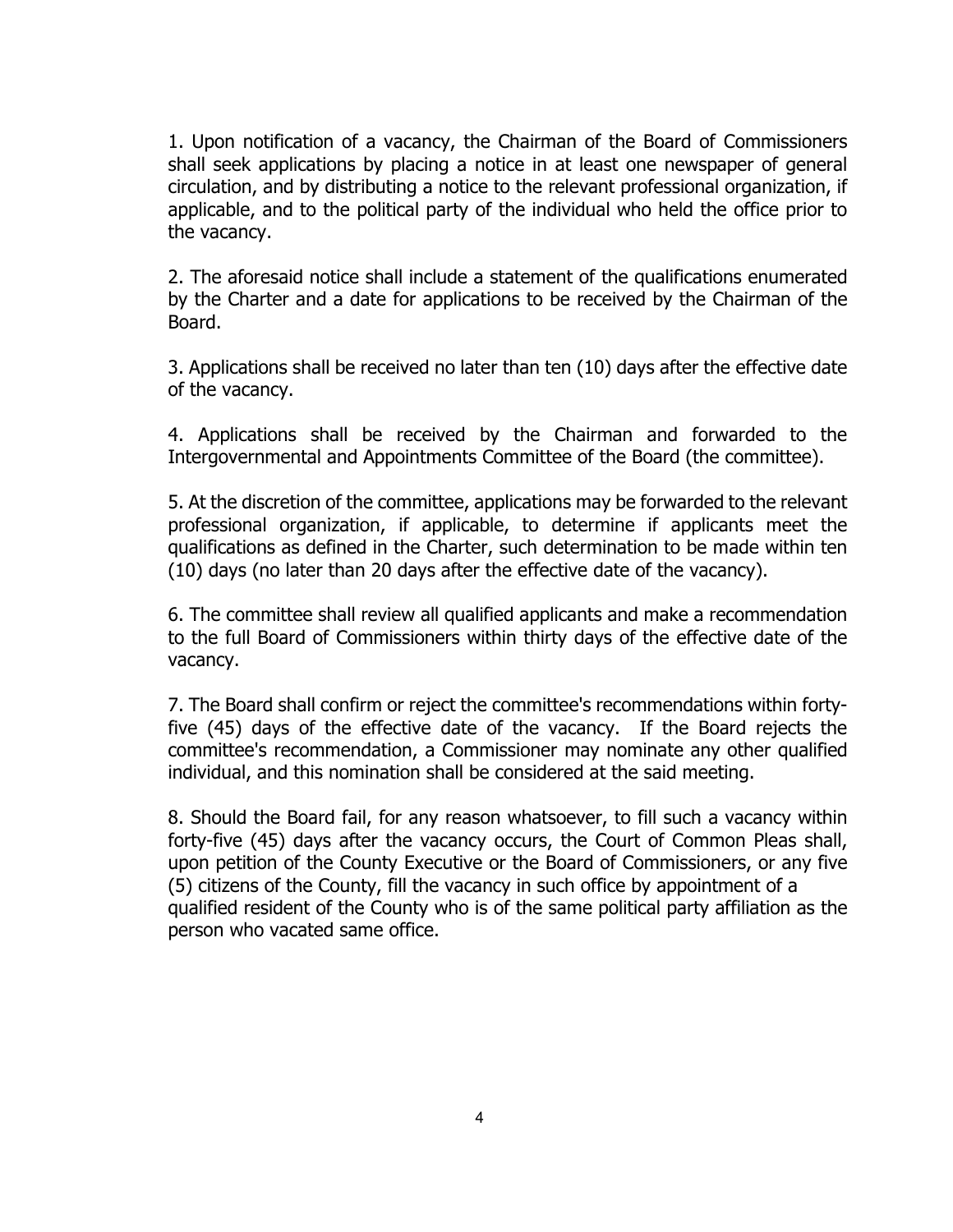# ARTICLE III

#### EXECUTIVE BRANCH

#### Section 301 - COUNTY EXECUTIVE

There shall be a County Executive who shall be elected by the County at large and who shall be responsible for the faithful and efficient performance of all administrative functions of the County.

#### Section 302 - POWERS AND DUTIES

1. Pursuant to Article IV, Section 402, of the Charter, the County Executive shall have and exercise all powers and duties granted by the Charter, this Code, and all other applicable County, State, and Federal Laws.

2. The County Executive shall have the authority, subject to confirmation by the affirmative vote of at least a majority of the Board of Commissioners in office, to appoint competent qualified members of Agencies, and the heads of all Departments, Offices, and Bureaus in the administrative service; and shall have the power to dismiss, suspend and discipline, in accordance with the Personnel Code, all officers and employees under his or her supervision. Subject to confirmation by the Board of Commissioners as aforesaid with respect to heads of Offices and Bureaus in the administrative service, the authority to appoint and remove subordinates serving under department directors in the administrative service may be delegated to the directors subject to the personnel provisions of the Personnel Code.

3. If any department director under the supervision of the County Executive is absent due to illness or disability, the County Executive shall designate him or herself or some other employee to perform the duties of the position.

4. The County Executive shall have the authority to assign new functions to the departments in the administrative service with the approval of the Board.

5. The County Executive shall have the responsibility to undertake and direct program and performance audits.

6. The County Executive shall meet with the Commissioners on a regular basis to brief them on the status of the County.

7. The County Executive, if possible, shall notify the Chairman of the Board of Commissioners before declaring a State of Emergency.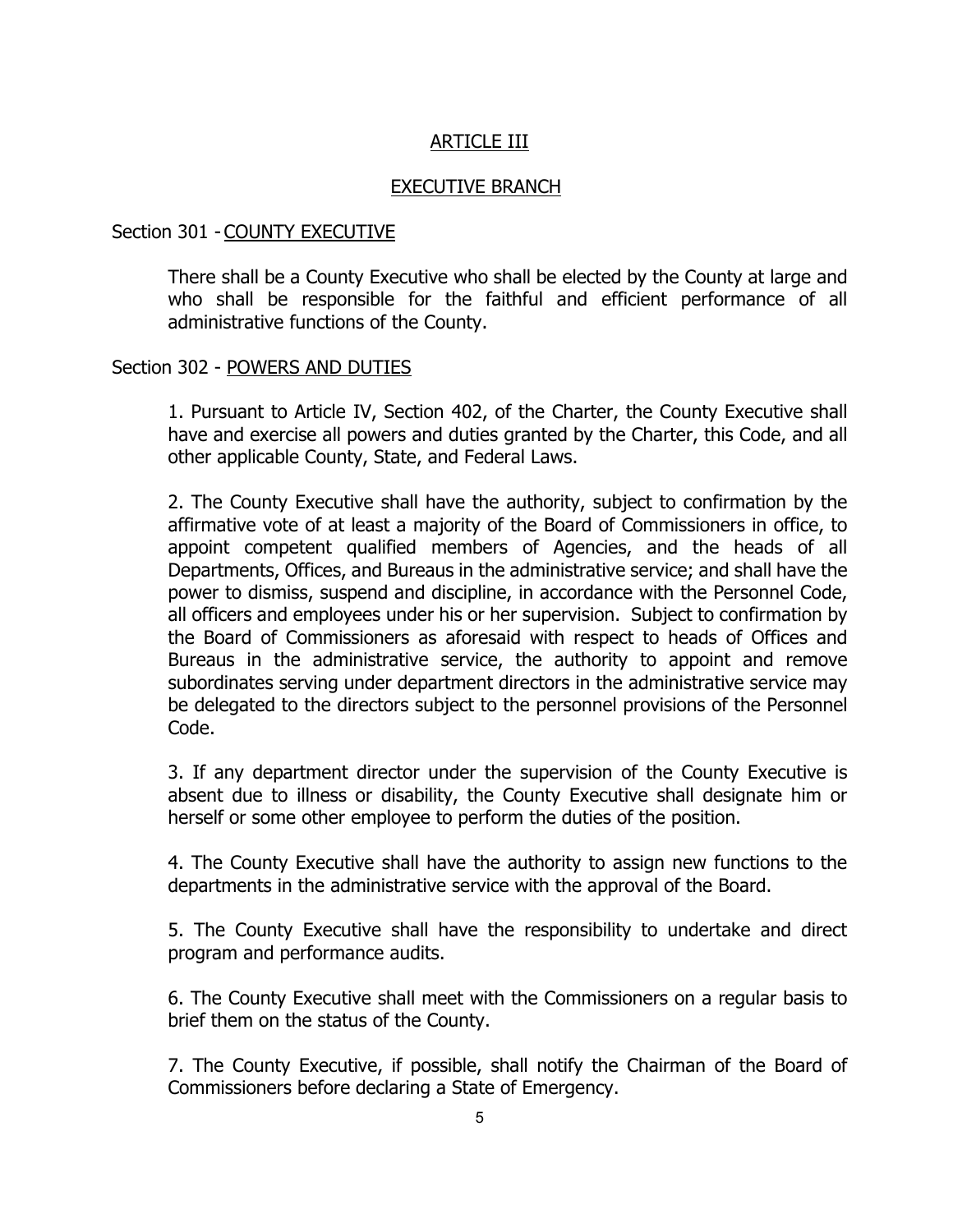8. The County Executive shall report his or her declaration of a State of Emergency and proposed resulting action in writing to the Board of Commissioners within twenty-four (24) hours of his declaration of a State of Emergency. In the event that a State of Emergency is declared over a holiday or weekend, the County Executive's written report must be submitted by 4 p.m. of the next business day.

#### Section 303 - ADMINISTRATIVE POLICY AND PROCEDURES

1. Each appointed department director and elected official in the administrative service shall perform all duties required by the office or department by the Constitution of the Commonwealth of Pennsylvania, the Charter, this Code, and Ordinances of Lehigh County.

2. The department directors appointed by the County Executive shall be immediately responsible to the County Executive for the effective administration of their respective departments and all activities assigned thereto.

3. Each elected official and department director shall keep informed as to the most recent practices, regulations and procedures in their particular field and shall implement, with the approval of the elected official or officials responsible, such new practices as appear beneficial and relevant to the department, to the overall operation of the County, and to the residents of the County.

4. Each department director in the administrative service shall submit annual reports of the department to the County Executive. Additional reports may be solicited.

5. Elected officers and department directors shall establish and maintain a system of filing and indexing records and reports in sufficient detail to furnish all information necessary for proper control of department activities. This system shall form a basis for periodic reports to the County Executive from all officials.

6. Each elected official and department director shall be responsible for the proper care of all County property and equipment used in his or her office or Department.

7. Elected officials and department directors shall abide by the prescribed financial and purchasing procedures as outlined in this Code and by the procedures outlined in the Personnel Code.

#### Section 304 - OFFICE OF PUBLIC INFORMATION

Repealed.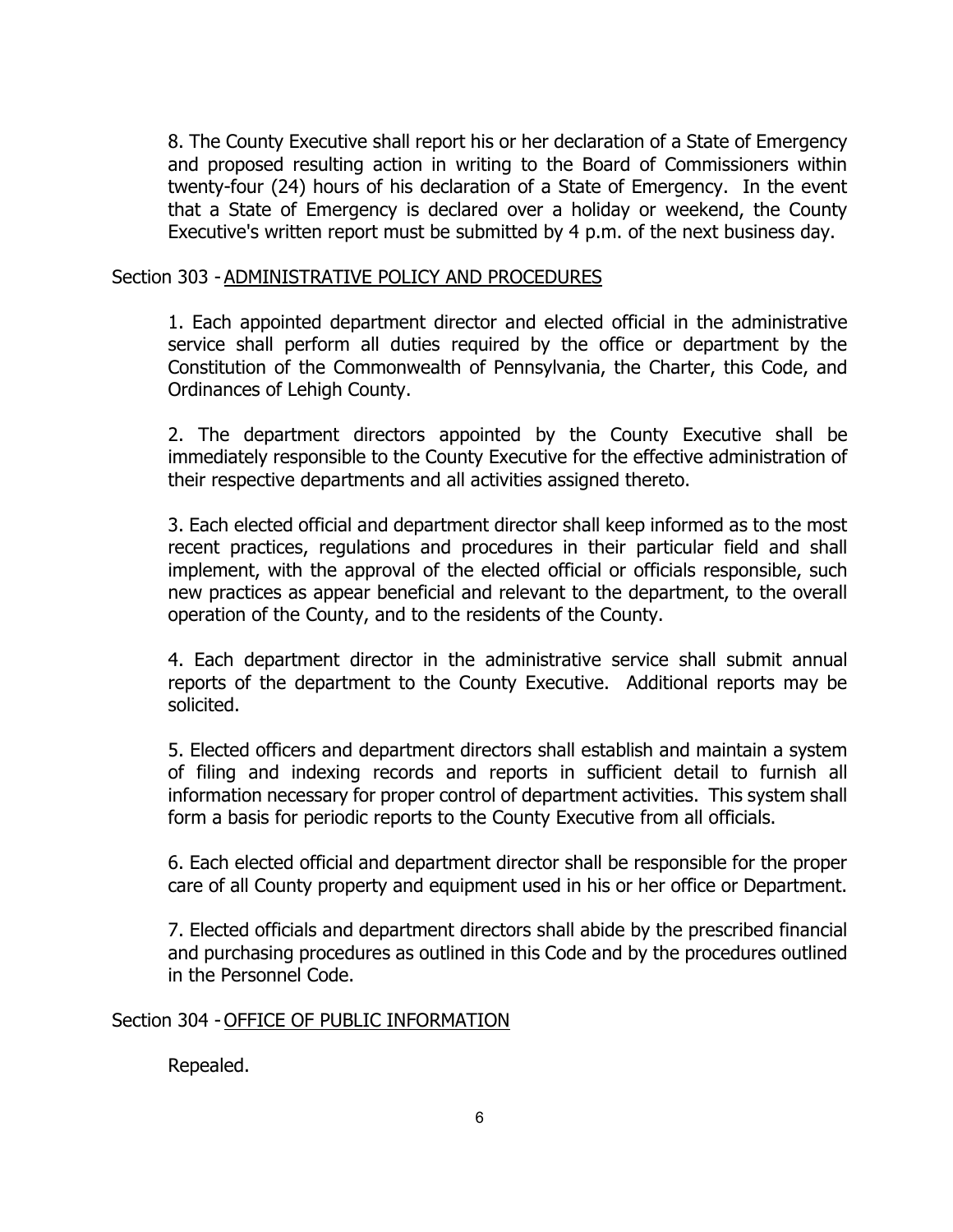# Section 305 - COOPERATION AMONG DEPARTMENTS

It shall be recognized by all elected officials and department directors that each is serving the citizens of Lehigh County and that such service will be most efficiently accomplished by an atmosphere of willing cooperation and coordination with other departments and agencies within the County.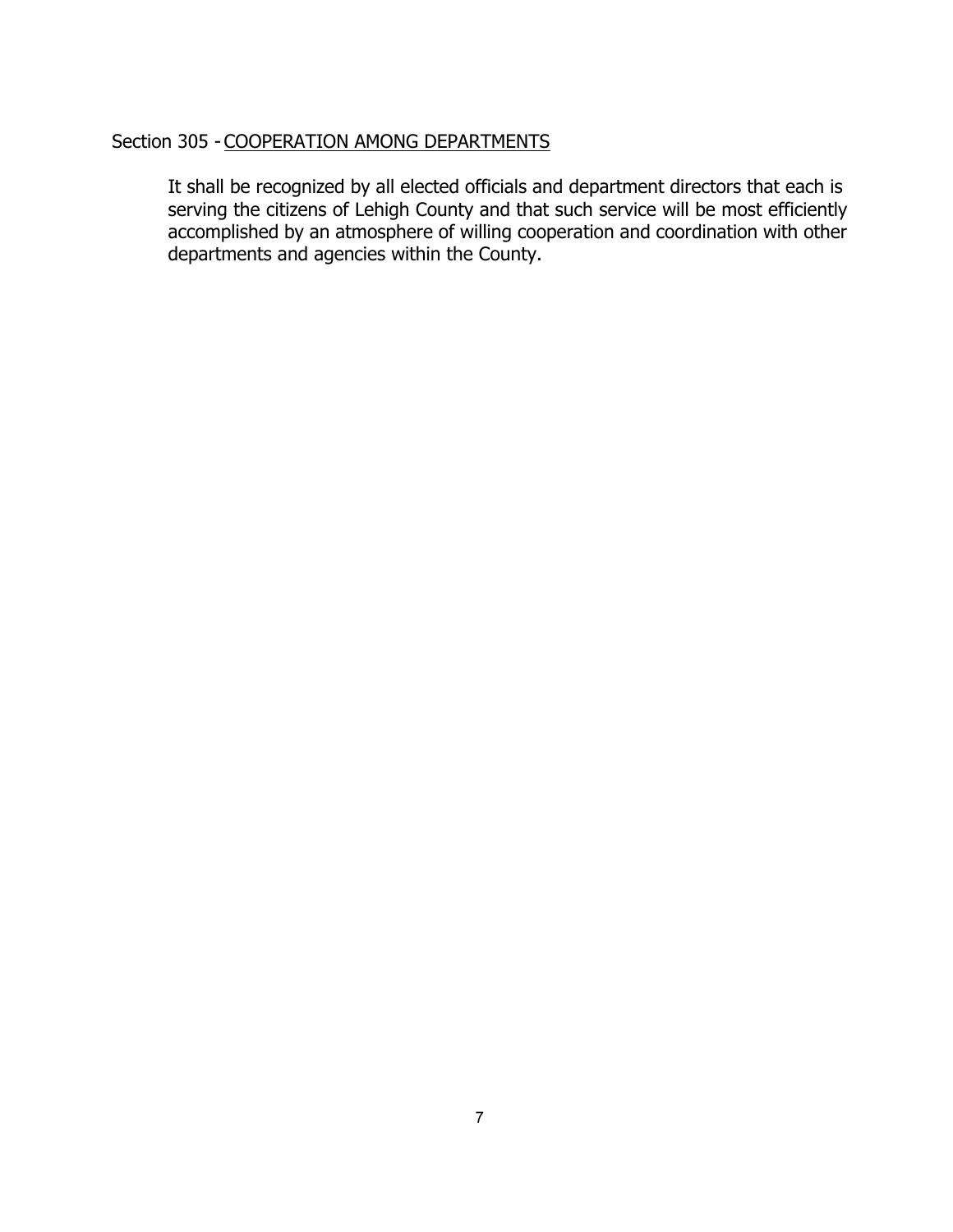# ARTICLE IV

#### DEPARTMENTAL ORGANIZATIONS

#### Section 401 - OFFICES HEADED BY ELECTED OFFICIALS

The following offices are directed by elected officials:

#### OFFICE DIRECTED BY

Office of District Attorney **District Attorney** Office of Coroner **Coroner** Coroner Office of Controller **Controller** Controller

#### Section 402 - ELECTED INDEPENDENT COUNTY OFFICES:

The following offices shall function under the administration of the Executive Department for purposes of all budgetary requirements, financial controls, personnel procedure and purchasing provisions. They shall otherwise service the requirements of the judicial branch and the Lehigh County populace.

Clerk of Judicial Records **Sheriff** 

#### Section 403 - ADMINISTRATIVE SERVICE DEPARTMENTS:

1. The following departments are administered by department directors appointed by the County Executive:

#### DEPARTMENT DEPARTMENT

Department of Administration **Director of Administration** Department of Community and Director of Community and Economic Development Economic Development Department of Human Services Director of Human Services Department of Cedarbrook Nursing Home Administrator Department of Corrections Director of Corrections Department of Law and Solicitor<br>Office of Public Defender and Solicitor Public Defender Office of Public Defender Department of General Services Director of General Services

2. The following offices and bureaus are administered by office and bureau directors appointed by the County Executive and confirmed by the Board of Commissioners: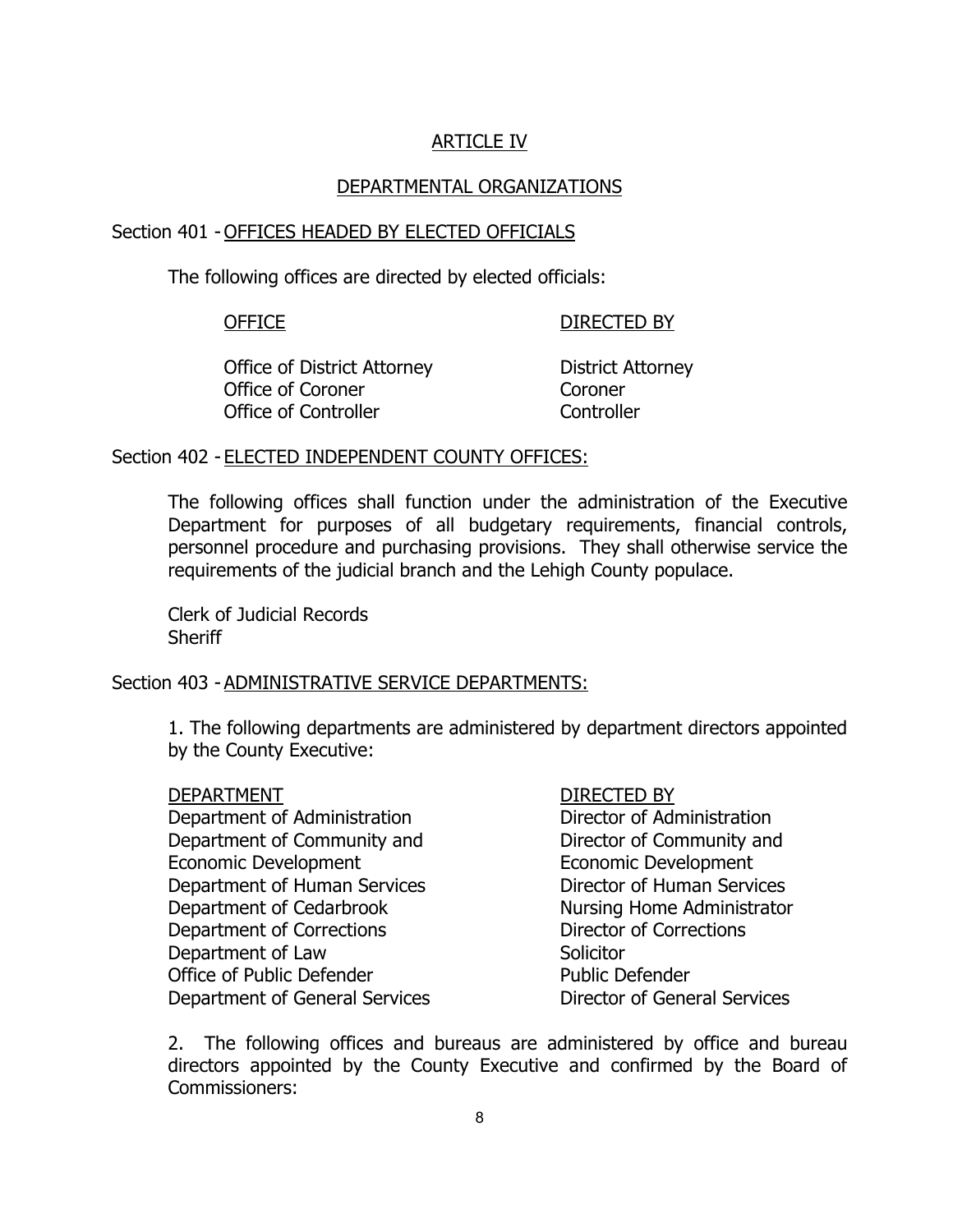<u>OFFICE/BUREAU</u><br>Office of Information Technology **DIRECTED BY**<br>Chief Information Officer Office of Information Technology Office of Jail<br>Bureau of FH - Administration Marchael Assistant N

Office of Fiscal Affairs Bureau of CB - Nursing Office **Director of Nursing**<br>Bureau of CB – Financial Services **Director Supervisory Accountant** Bureau of  $CB$  – Financial Services Office of Mental Health/Intellectual Disabilities/ Office of Children & Youth Services<br>
Office of Assessment

Children & Youth Services

Children & Youth Services

Children & Youth Services
Director

Children & Youth Services

Children & Youth Services

Director

Children Office of Men's Community Corrections Center Warden I Office of Aging and Adult Services **Aging Services** Director Office of Human Resources<br>
Office of Capital Projects<br>
Capital Projects Manager

Assistant Nursing Home Administrator<br>Fiscal Officer

MH/ID/D&A Administrator Real Estate Appraisal Director Capital Projects Manager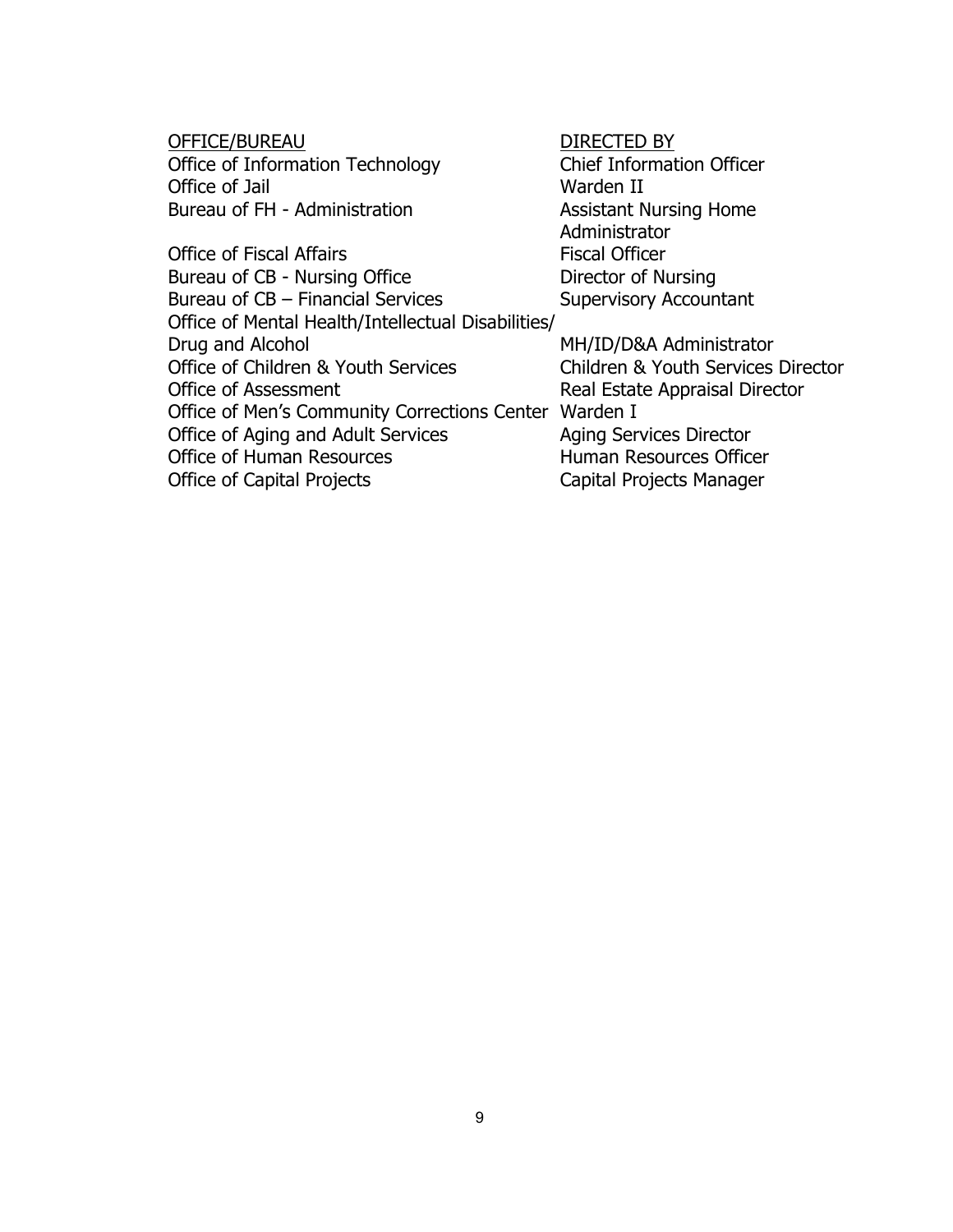### ARTICLE V

#### OFFICE AND DEPARTMENTAL RESPONSIBILITIES

#### Section 501 - OFFICE OF THE DISTRICT ATTORNEY

There shall be an Office of the District Attorney which shall have and exercise all powers and duties pursuant to Article V, Section 502 of the Charter.

#### Section 502 - OFFICE OF THE CONTROLLER

The Office of the Controller shall have and exercise all powers and duties stated in Article V, Section 503 of the Charter. The duties of the office shall be organized to perform the following functions:

a. Audits of any account of any agency receiving, disbursing, or authorizing the disbursement of County funds, such audits shall assure compliance with Federal and State law and regulations as to the payment and receipt of monies. These may be performed at any time, by his or her own initiative, or at the request of the County Executive or the Board of Commissioners. The Controller shall send a copy of all audit reports on audits he or she performs to the office of the Board of Commissioners, upon completion of the audit but not more than fifteen (15) days after performing the audit.

b. Review all warrants for the expenditures of County monies and review the bidding, contract and other documents constituting the basis for the expenditures and if satisfied that such expenditures are within the budget allotment pertaining thereto and otherwise conform to the applicable legal requirements, shall sign said warrant before it is paid.

c. Management, performance audits and/or program results of any County Department or Agency to evaluate the efficiency and productivity of the Agency or Department. Such audits may be initiated by the Controller or may be requested by the County Executive or the Board of Commissioners. Within fifteen (15) days of completion of such audit, "completion of such audit" to include compliance with the requirements of Ordinance 1978 - No. 117, a report shall be submitted to the Board of Commissioners and the County Executive. Standards for such audits should be presented to the Board of Commissioners for approval, and no such performance audits shall be conducted by the Controller on his own initiative until the standards have been approved by the Board. Current standards for performance audits are contained in Ordinance 2011 – No. 163.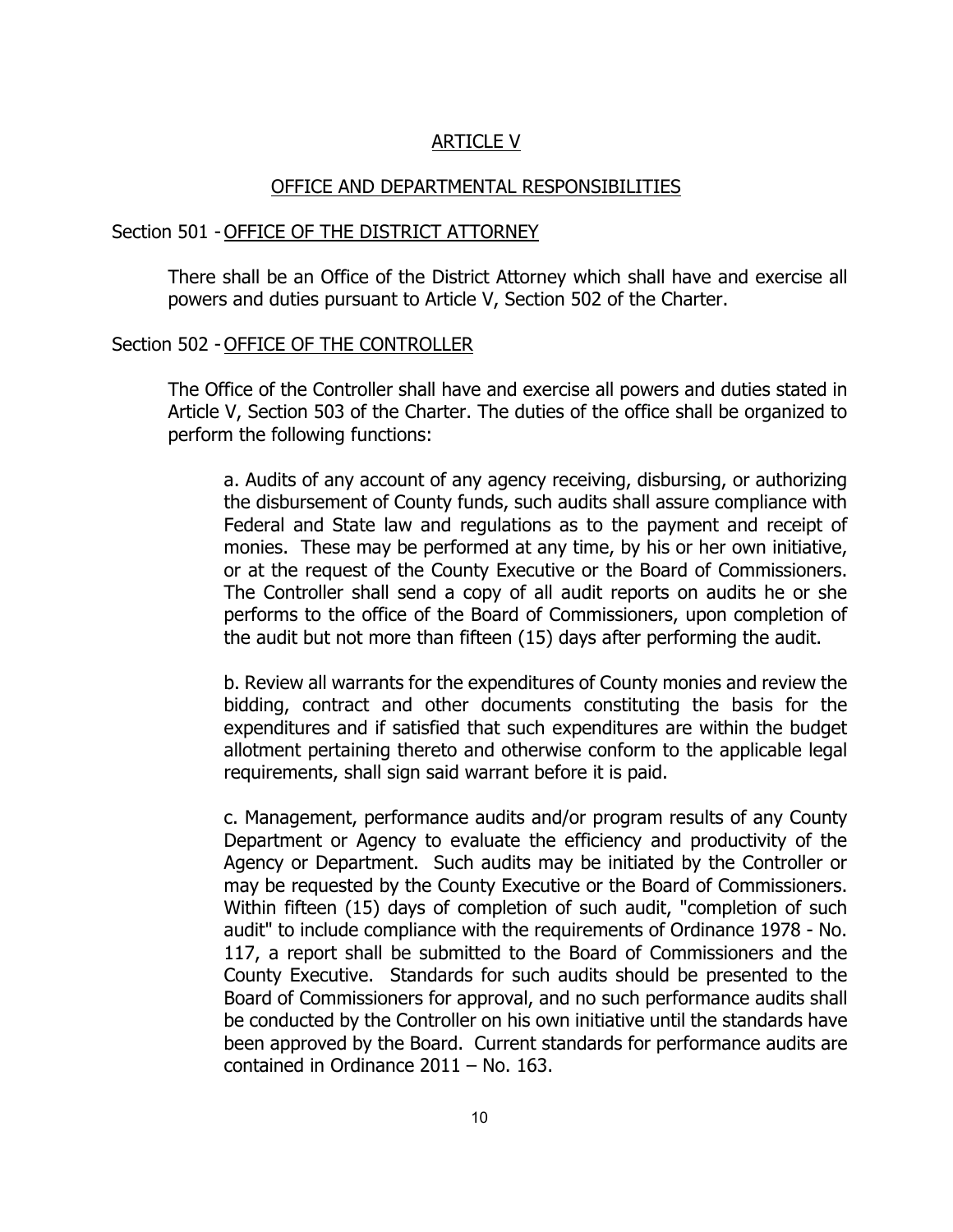d. Operate an ethics hotline for the reporting of suspected fraud and theft directly to the Office of the Controller. The Controller shall conduct a confidential investigation into all meritorious reports received. Those reports deemed not meritorious by the Controller must be documented. A summary account of all reports and the findings of the resultant investigations shall be submitted annually to the Board and the Executive. The records of all reports and findings shall be made available in a confidential manner as part of the independent audit.

#### Section 503 - DEPARTMENT OF ADMINISTRATION

1. As mandated by Article IV, Section 405 of the Charter, there shall be a Department of Administration which shall perform the following functions:

a. Preparation of the Annual Budget for the Executive which shall include the operational and capital plan. The budget procedures set forth in Article VI of this Code shall be followed.

b. Administration of a centralized accounting system which shall accurately reflect the assets, liabilities, receipts, and expenditures of the County. Policies and procedures are outlined in Article VI of this Code.

c. Supervision of individual assessments and collection of all County taxes.

d. Administration of all duties previously assigned to the County Treasurer under State Law, including, but not limited to:

(1) Issuing licenses for the Commonwealth;

(2) Collecting and transmitting money for the Commonwealth;

(3) Disbursing, collecting and transmitting monies for the State Treasurer;

(4) Receiving all fines.

e. Administration of the collection of past due real estate taxes for the County and all municipalities who have agreed to allow the County to collect such taxes for them. Such function shall be accomplished through the establishment of a Tax Claim Bureau.

f. Provision of a comprehensive system of County purchasing. The responsibilities and duties are addressed in Article VIII of this Code and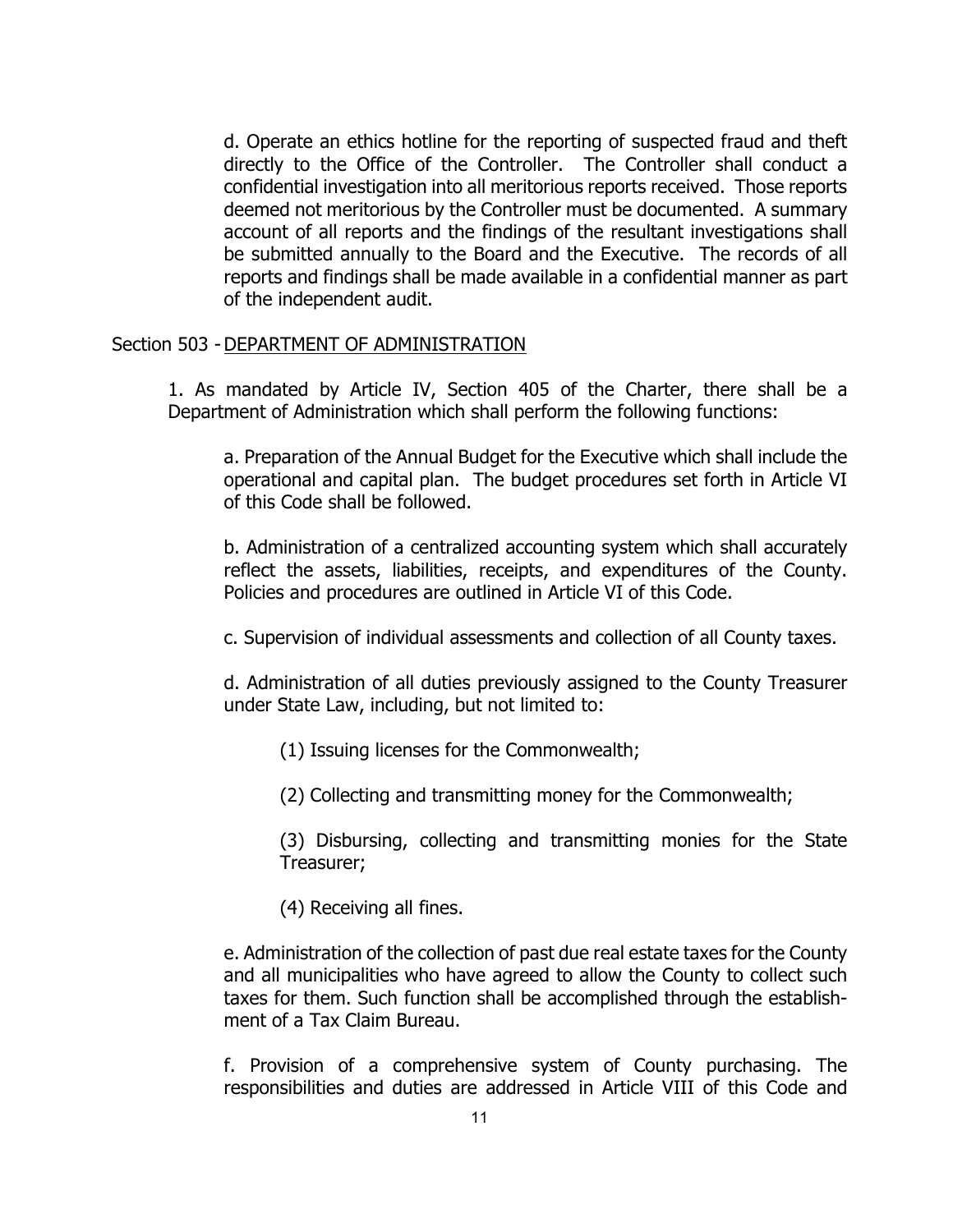include the establishment and administration of competitive bidding rules and procedures, bonding policies, emergency policies, and the responsibilities of the purchasing director and the user agencies.

g. Management of computer services which shall provide computer reports and programs as deemed necessary by department directors and elected officials.

h. Review all warrants for the expenditures of County monies, determine that such expenditures are within the budget allotment pertaining thereto.

i. Administration of a centralized County personnel system which shall include: job classification and pay; recruitment and selection; performance evaluation; training and development; labor relations; personnel policies and regulations; coordination and administration of employee benefits; coordination and administration of leave time, donated leave, FMLA and other leave-related programs; and any other personnel related items.

- j. Risk Management.
- k. Coordination of veteran affairs.

2. The Department of Administration shall work in coordination with the Board of Assessment Appeals and the Election Board.

#### Section 504 - ELECTED INDEPENDENT COUNTY OFFICES

The responsibilities of the office of Clerk of Judicial Records and Sheriff shall include cooperation with the Department of Administration. Such cooperation shall include, but not be limited to all budgetary requirements, financial reporting, personnel remuneration procedures and purchasing provisions.

#### Section 505 - COURT RELATED SERVICES

1. To the extent not in conflict with the rule-making power of the judiciary, the judicial branch shall comply with all budgetary requirements, financial controls, personnel remuneration procedures and purchasing provisions as shall all other areas of County government as set forth in the Charter and this Code.

2. The Judiciary may fill for a period of not in excess of ninety (90) days any vacancy among the personnel presently or hereafter employed or appointed by the Court of Common Pleas of Lehigh County, or any member thereof, at a salary or wage not in excess of that which was paid to the person who had previously occupied the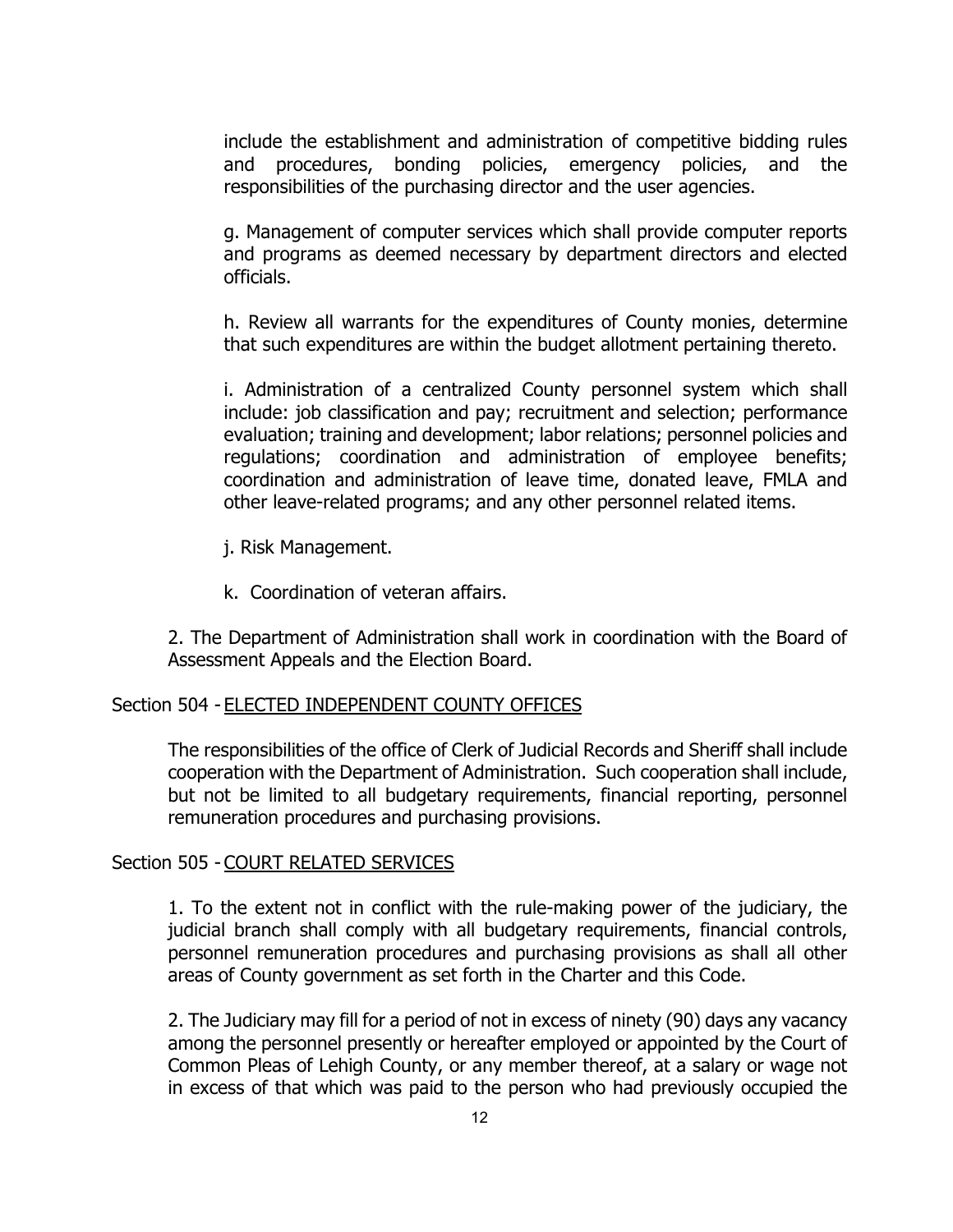vacated post. Notice of the temporary appointment, compensation and job description shall be referred to the Board within thirty (30) days following the first day of employment. Within thirty (30) days following such referral, the Board shall review, approve and/or adjust the compensation and notify the Judiciary of its action. In the absence of any action by the Board as aforesaid, the compensation fixed by the Judiciary shall be deemed approved.

#### Section 506 -DEPARTMENT OF COMMUNITY AND ECONOMIC DEVELOPMENT

There shall be a Department of Community and Economic Development which shall perform the following functions:

a. Provision and implementation of economic development strategies in cooperation with public and private sector agencies;

b. Development of financial resources for the County in cooperation with Federal and State monies, private foundation monies and private industry and business funds;

c. Development of internal and external communication and publications;

d. Marketing County assets and resources;

e. Provision of Quality of Life support services;

f. Administration of Community Development Block Grants;

g. Coordination with the following authorities and commissions of the County: General Purpose Authority, Industrial Development Corporation.

#### Section 507 -DEPARTMENT OF HUMAN SERVICES

1. There shall be a Department of Human Services which shall perform the following functions:

a. Coordination of programs and services of the aging;

b. Prevention of drug and alcohol abuse;

c. Direction of mental health/intellectual disabilities programs and services;

d. Provision for a planning mechanism for youth services;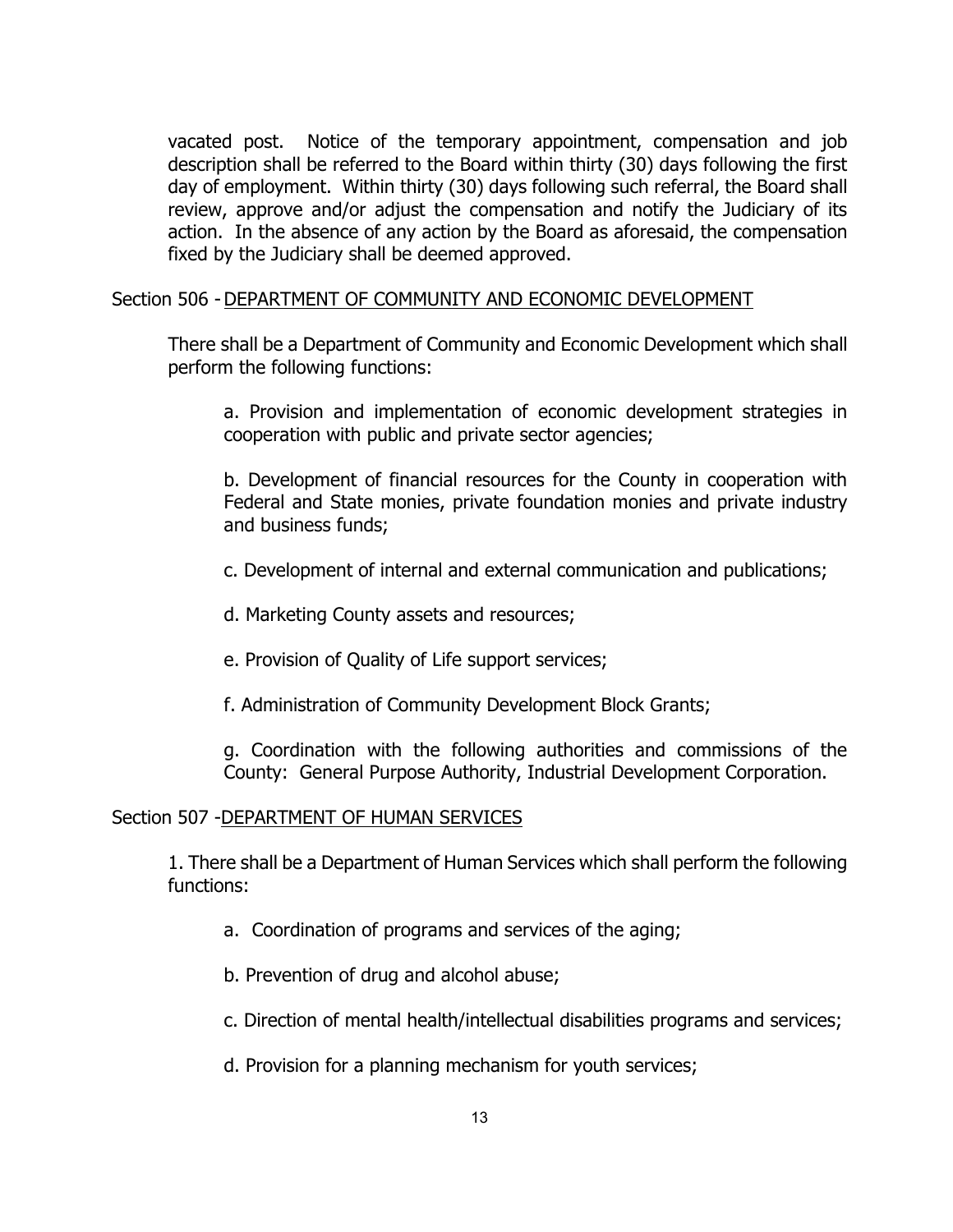e. Administration of child welfare services;

f. Coordination with each human service advisory board established in Article VII, Section 702 of this Code.

2. Through evaluation of duties and responsibilities of the above, functions shall be undertaken to determine if any duplication of services exists. It is the responsibility of the department director to recommend annually to the Executive any reassignments in responsibilities that may be required to more efficiently provide these services to County residents.

#### Section 508 -DEPARTMENT OF CEDARBROOK SENIOR CARE AND REHABILITATION

There shall be a Department of Cedarbrook Senior Care and Rehabilitation which shall perform the following functions:

Operation and Maintenance of long-term health care facilities.

# Section 509 -DEPARTMENT OF CORRECTIONS

There shall be a Department of Corrections which shall perform the following functions:

a. Operation of all Lehigh County adult and juvenile correctional institutions as may be established;

b. Administration of all adult and juvenile rehabilitation programs and services;

c. Administration of all functions formerly assigned to the Lehigh County Jail Board.

#### Section 510 -DEPARTMENT OF LAW

1. There shall be a Department of Law which shall perform the following functions:

a. Provide legal advice to all County agencies and to the Board, except for the office of the Controller in the event he or she appoints a Solicitor;

b. Represent County agencies and their employees in relation to their official duties. Review and preparation of all necessary papers and written instruments in connection therewith;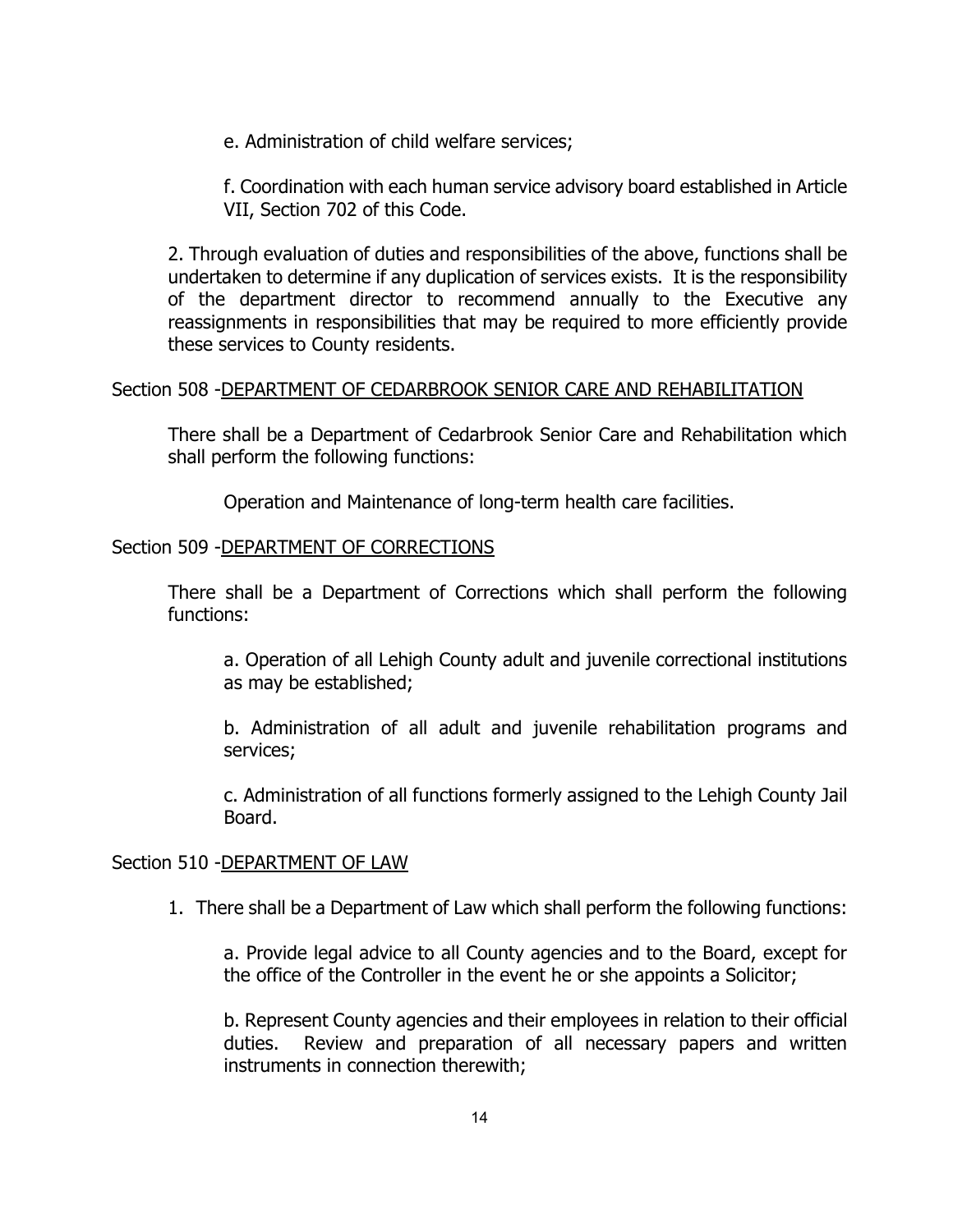c. Represent the County in all actions in which the County is a party;

d. Prepare resolutions, ordinances, legalizing acts and local laws to be presented for action by the Commissioners together with notices and other items in connection therewith;

e. Draft and submit any needed amendments to the Charter or this Code as requested;

f. Draft and submit to appropriate newspapers notices and/or legal ads as specified in the Charter, for the Board of Commissioners. Also, Department of Law shall draft and submit to the appropriate newspapers, any notice or ad dealing with County business, as requested by the Chairman of the Board of Commissioners;

g. Perform such other legal duties as may be prescribed by law not inconsistent with the Charter or this Code;

h. Perform such other legal duties relating to County business as may be requested by the County Executive.

2. Disclosure of Possible Conflicts of Interest or Representation of Other Interested Parties

a. The County Solicitor will inform the County Executive and the Board of Commissioners in the event that members of the Department of Law staff or members of their law practices (attorneys with whom they are professionally affiliated) are representing other governmental agencies in any matter in which the County is involved, regardless of whether adversity or conflict exists.

b. The County Solicitor will inform the County Executive and the Board of Commissioners in the event that any private representation by members of the Department of Law staff or members of their law practices (attorneys with whom they are professionally affiliated) raises a possible conflict of interest with respect to a matter that will come before the Board.

c. In situations arising under either Section 510(2)a or 510(2)b, immediately above, screening and other procedures consistent with Rule 1.11 of the Rules of Professional Conduct for Attorneys in Pennsylvania (the "Rules of Professional Conduct") will be used, and such procedures explained to the County Executive and the Board in writing. The County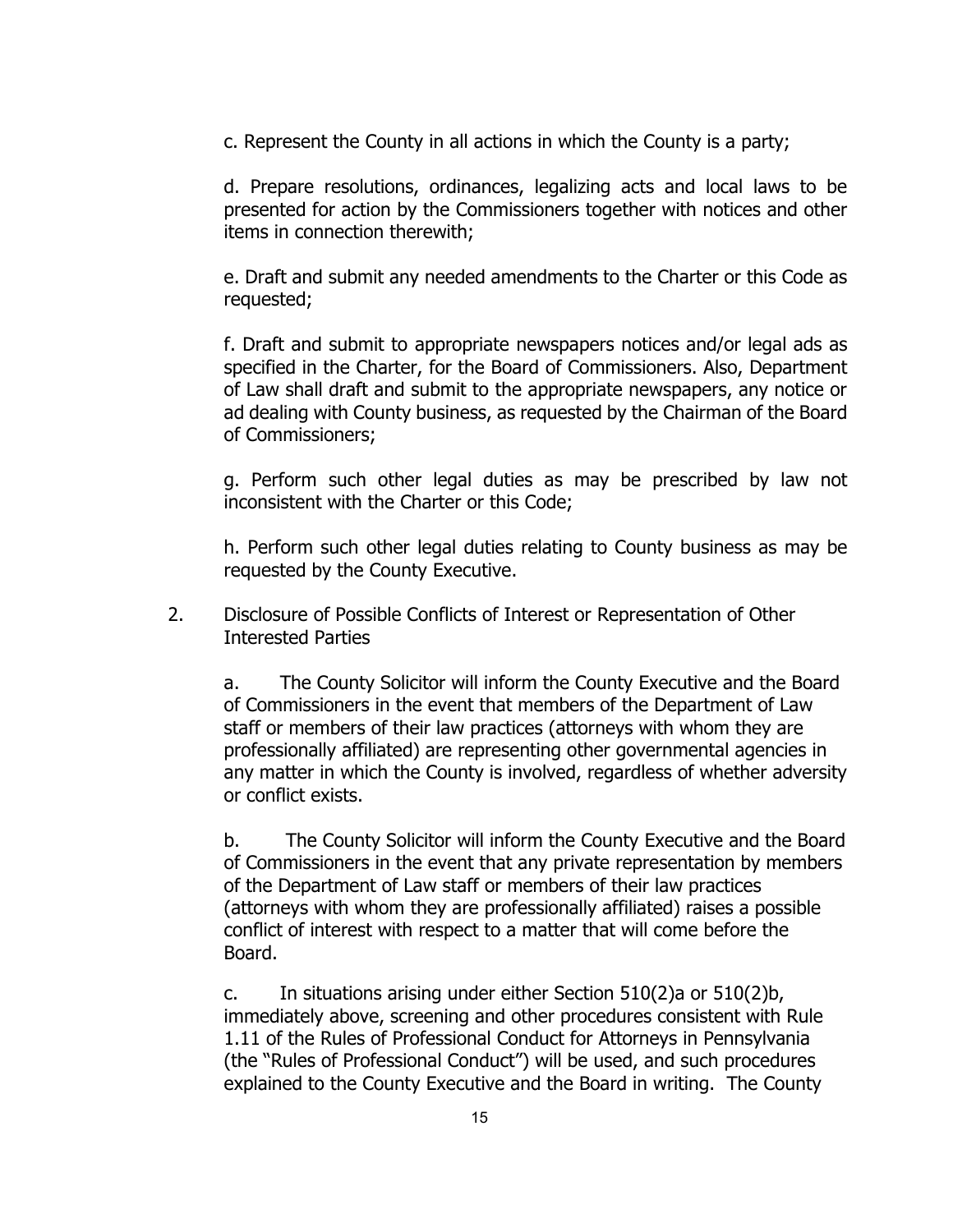Executive and the Board shall have the opportunity to exercise their respective rights to either consent under the Rules of Professional Conduct or hire outside counsel as provided by Section 305 of the Home Rule Charter.

d. In the event an unavoidable actual conflict of interest arises, the proper action to terminate the conflict will be taken under the Rules of Professional Conduct and Sections 305 and/or 407 of the Home Rule Charter.

#### Section 511 - OFFICE OF THE PUBLIC DEFENDER

There shall be an Office of the Public Defender which shall have and exercise all powers and duties pursuant to Article IV, Section 408 of the Charter.

#### Section 512 - DEPARTMENT OF GENERAL SERVICES

There shall be a Department of General Services, which shall perform the following functions:

- a. Maintenance of parks and recreational facilities of the County;
- b. Maintenance of County-owned real properties; provision of installations and/or removal of communication and telephone equipment;
- c. Records Retention;
- d. Maintenance and construction of County bridges;
- e. Provision of Environmental control services;
- f. Administration of the Civil Defense operation;
- g. Administration of the Communications Center;
- h. Maintenance of all equipment;
- i. Administration of the Inmate Work Program;
- j. Operation and maintenance of the industrial wastewater pretreatment plant.

k. Administration of Central Services. This function shall provide utility services, central mail and messenger services, and any centralized office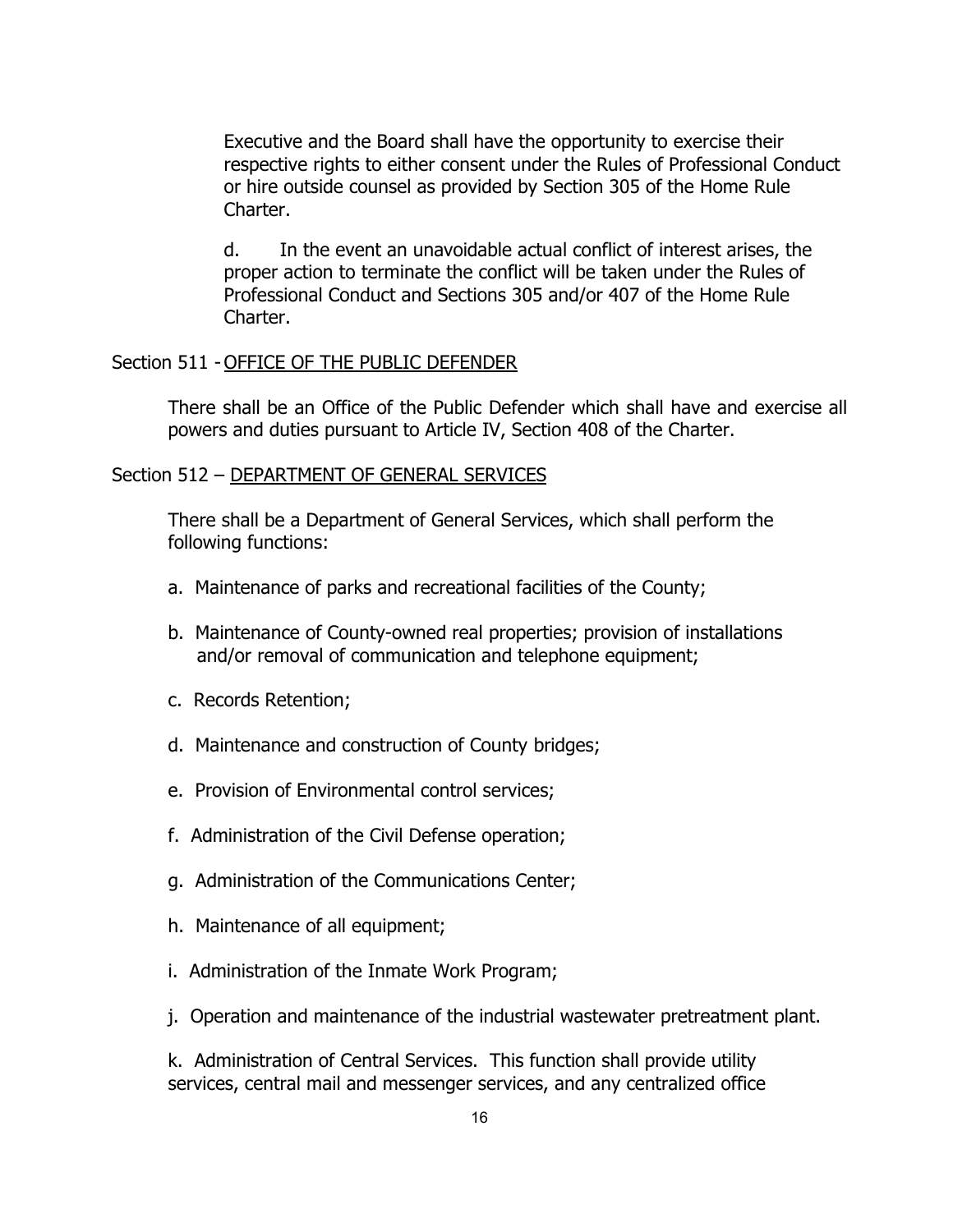management administration improvement studies and programs.

l. Provision of Planning studies and reports, including but not limited to the annual capital plan and an annual office space plan;

m. Coordination and implementation of solid waste management plans;

n. Coordination and implementation of resource use and preservation plans;

o. Coordination and implementation of transportation plans;

p. Provision of Public Information Services;

q. Coordination with the following authorities and commissions of Lehigh County: Lehigh-Northampton Transportation Authority, Lehigh Valley Planning Commission, Housing Authority, Lehigh County Authority, Agricultural Land Preservation Board, Conservation District, Trexler-Nature Preserve Advisory Board.

Section 513 - OFFICE OF CHIEF OF STAFF

[Repealed].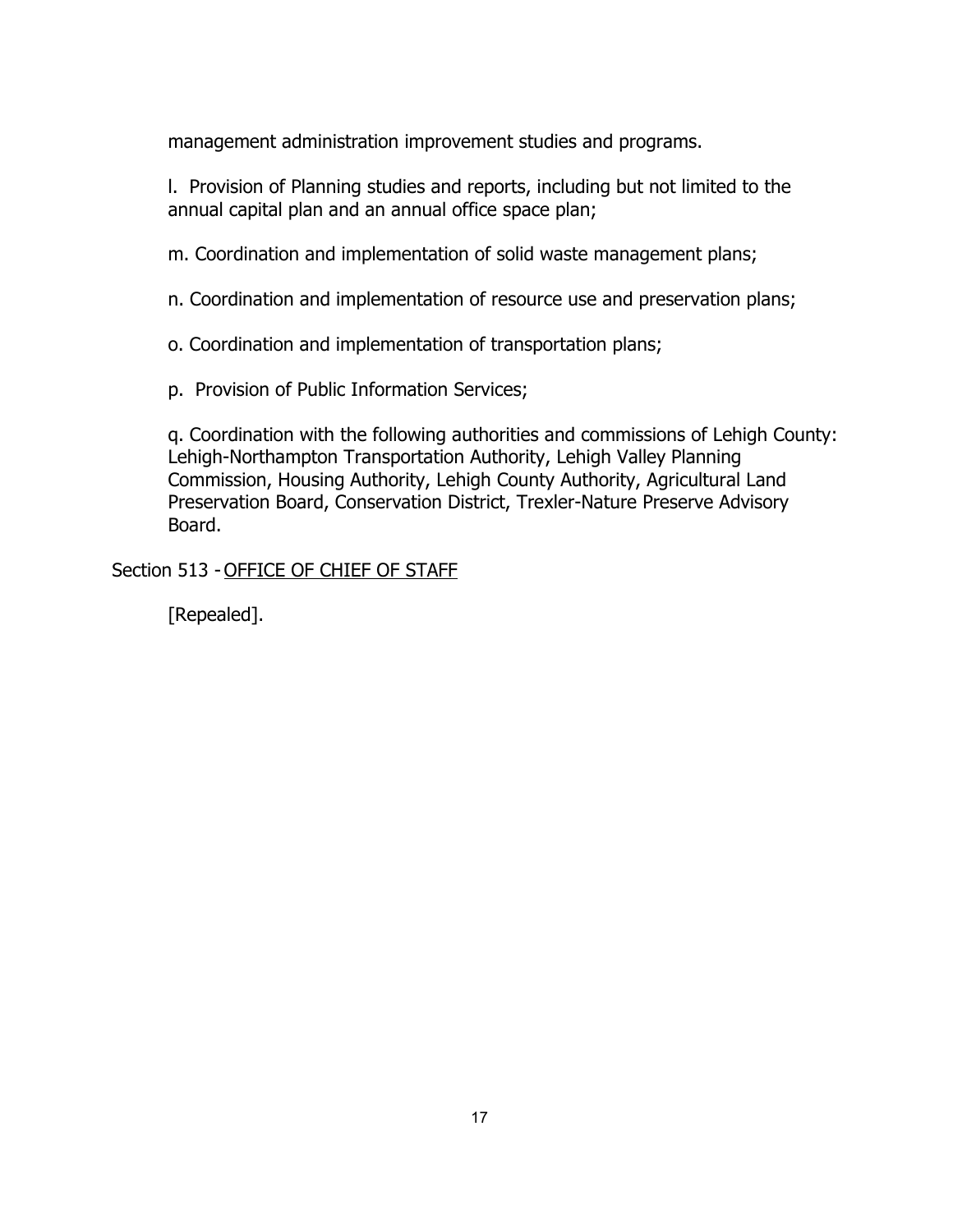# ARTICLE VI

#### BUDGETARY AND FINANCIAL POLICIES AND PROCEDURES

#### Section 601 - BUDGET CALENDAR

1. Pursuant to Article VII, Sections 702-705 and 708 of the Charter, a Budget Calendar is established which prescribes formal actions required each year for the adoption of the County Budget and Operational and Capital Plan.

2. The adoption of the Operational and Capital Plan shall adhere to the following schedule:

a. The Executive shall submit a proposed Operational and Capital Plan to the Board no later than June 30th of each year.

b. The Board shall publish, no later than August 18th, in at least one (1) newspaper of general circulation in the County, a summary of the Plan, a notice of times and places for public inspection of the proposed Plan, and a notice of time and place of the public hearing on the proposed plan.

c. No less than two (2) weeks after such publication and no later than September 1st, the Board shall hold a public hearing on the proposed Operational and Capital Plan.

d. No later than September 1st, the Board shall adopt an Operational and Capital Plan.

e. After adoption and no later than September 4th, the Board shall deliver the adopted Plan to the County Executive

f. Within ten (10) days after delivery, but no later than September 14th, the Executive may veto or reduce any item by returning the Plan to the Board with an explanatory statement.

g. No more than fifteen (15) days following action by the Executive and no later than September 29th, the Board may override Executive action by a vote of a majority plus one (1) of the members of the Board in office.

h. The Operational and Capital Plan shall be developed for a time period of five (5) years.

3. The adoption of the County Budget shall adhere to the following time schedule: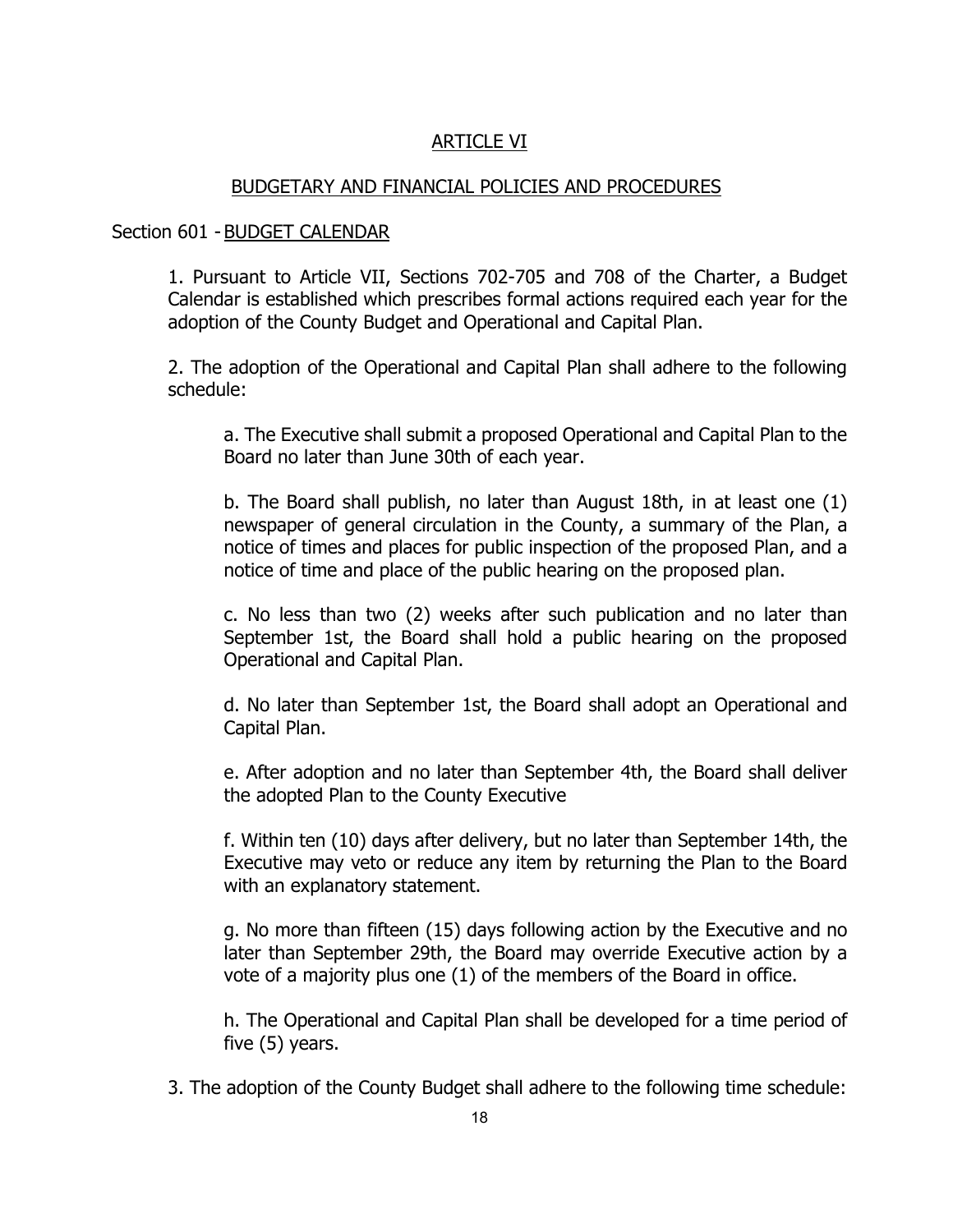a. The County Executive shall submit a proposed Budget to the Board no later than August 31st.

b. By the end of business on the day of the County Executive's budget presentation each year the Department of Administration shall submit to the Board an electronic copy of the proposed budget submitted by the County Executive. "Electronic copy" is defined as a searchable PDF version of the budget books. The Board may redefine the term "electronic copy" provided the amendment of this Code to do so is transmitted to the County Fiscal Officer so that he or she may timely provide the budget submitted by the County Executive in the newly designated electronic format.

c. The Board shall publish, in at least two (2) newspapers circulating generally in the County and in such electronic or other media as may be designated by ordinance a general summary of the budget and a notice stating the times and places where copies of the budget are available for inspection by the public, and the time and place, no earlier than two weeks after such publication, for a public hearing on the proposed budget.

d. No less than two (2) weeks after such publication and no later than October 31st, the Board shall hold a public hearing on the proposed Budget.

e. No later than October 31st, the Board shall adopt a Budget.

f. After adoption of the budget by the Board, the Board shall deliver the adopted Budget to the County Executive within three (3) days.

g. Within ten (10) days after delivery, the County Executive may veto or reduce any item by returning the Budget to the Board with an explanatory statement.

h. No more than fifteen (15) days following action by the County Executive, the Board may override the Executive action by a vote of a majority plus one (1) of the members of the Board in office.

i. If the Board fails to adopt a budget by October 31, then the budget as presented by the County Executive shall become effective as if it had been enacted unless the budget is returned to the County Executive as provided for in Section 704(c) of the Home Rule Charter, and section 601(3)(j) below.

j. If the budget presented by the County Executive provides for a change in any existing tax rates or the inclusion of new taxes authorized by the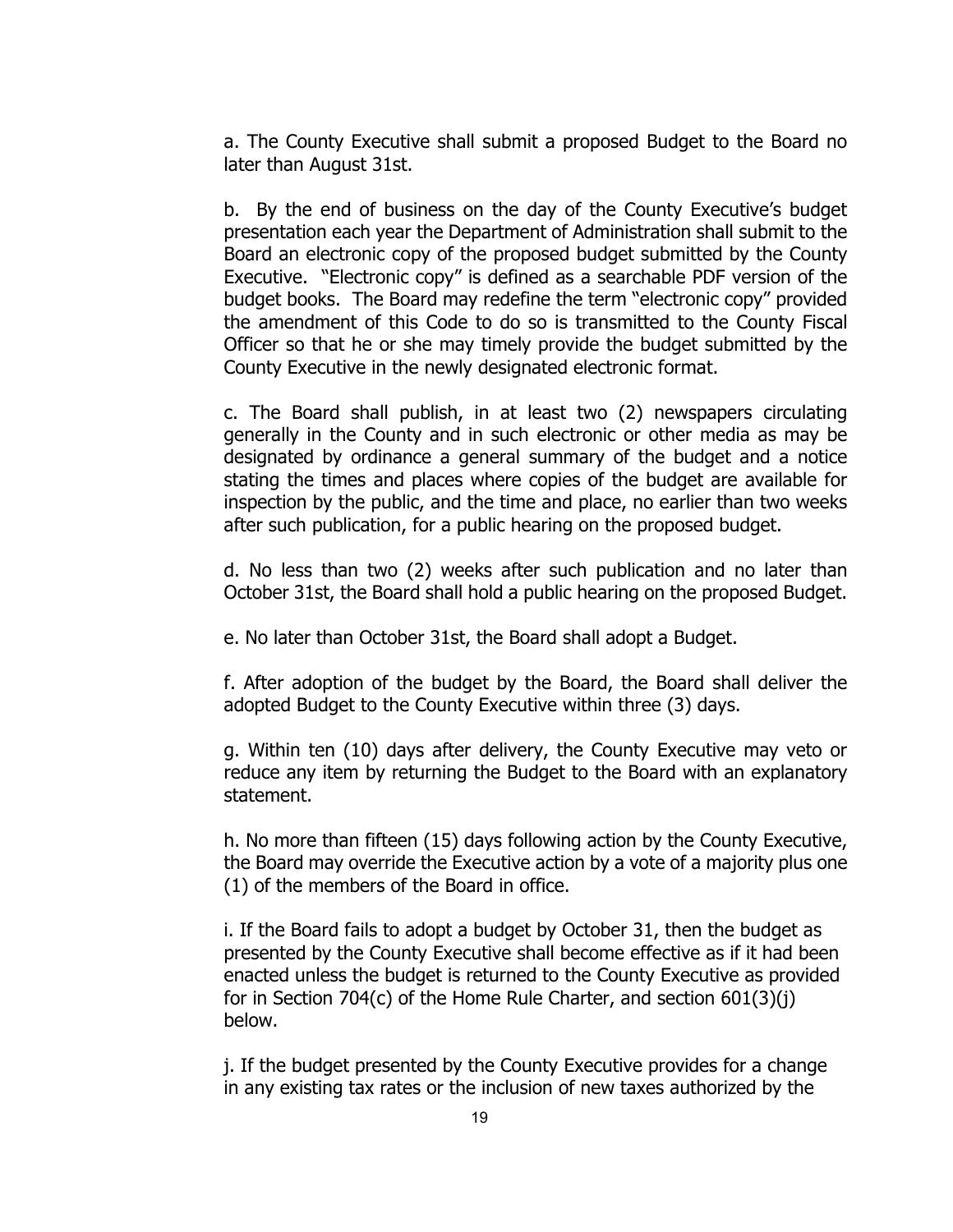Commonwealth of Pennsylvania, which provide for a change in County tax revenue estimates from those of the budget of the current year, then the Board by a majority vote may send the budget proposal back to the County Executive with the requirement that the County Executive resubmit to the Board within fourteen (14) days a budget proposal that contains a certain rate of taxation or a certain level of tax revenue estimate or such other modifications as the Board shall direct. Such a motion to send the budget proposal back to the County Executive must be made prior to October 31st. Within seven (7) days after resubmission to the Board, the Board shall provide public notice pursuant to Section 1009(r) of the Home Rule Charter which includes a general summary of the resubmitted budget and the times and places where copies of such budget are available for inspection by the public. The Board shall hold public hearings on the resubmitted budget. The Board shall adopt a budget under this subsection by December 14 and the Board may adopt such budget at the same meeting at which it is introduced. The same budget procedure as in Section 704(a) of the Home Rule Charter shall be used by the Board. If the Board fails to adopt a budget by December 14, then the resubmitted budget shall become effective as if it had been enacted.

k. If the Board fails to adopt a budget by October 31st, but adopts a budget by December 14th pursuant to §704(c) of the Home Rule Charter and section 601(3)(j) above, then the adopted budget shall be delivered within three (3) days to the County Executive who within five (5) days thereafter may veto, reduce or restore any appropriation item contained in it. If the County Executive vetoes, reduces or restores any appropriation item in the budget, he or she shall return it to the Board with his or her reasons for the veto, reduction, or restoration stated in writing. The Board may reapprove any appropriation item over the veto, reduction, or restoration of the County Executive within ten (10) days, or by December 31st, whichever is earlier, with an affirmative vote of at least a majority, plus one (1) of the members of the Board in office.

#### Section 602 - BUDGET FORMAT

1. The County Budget shall contain:

a. A budget message which shall clearly present the position of the Executive concerning the expected accomplishments during the coming year, the estimated costs, sources of revenue, the proposed tax levy, the proposed capital and operating expenditures, and the changes in the County's debt from the previous fiscal year.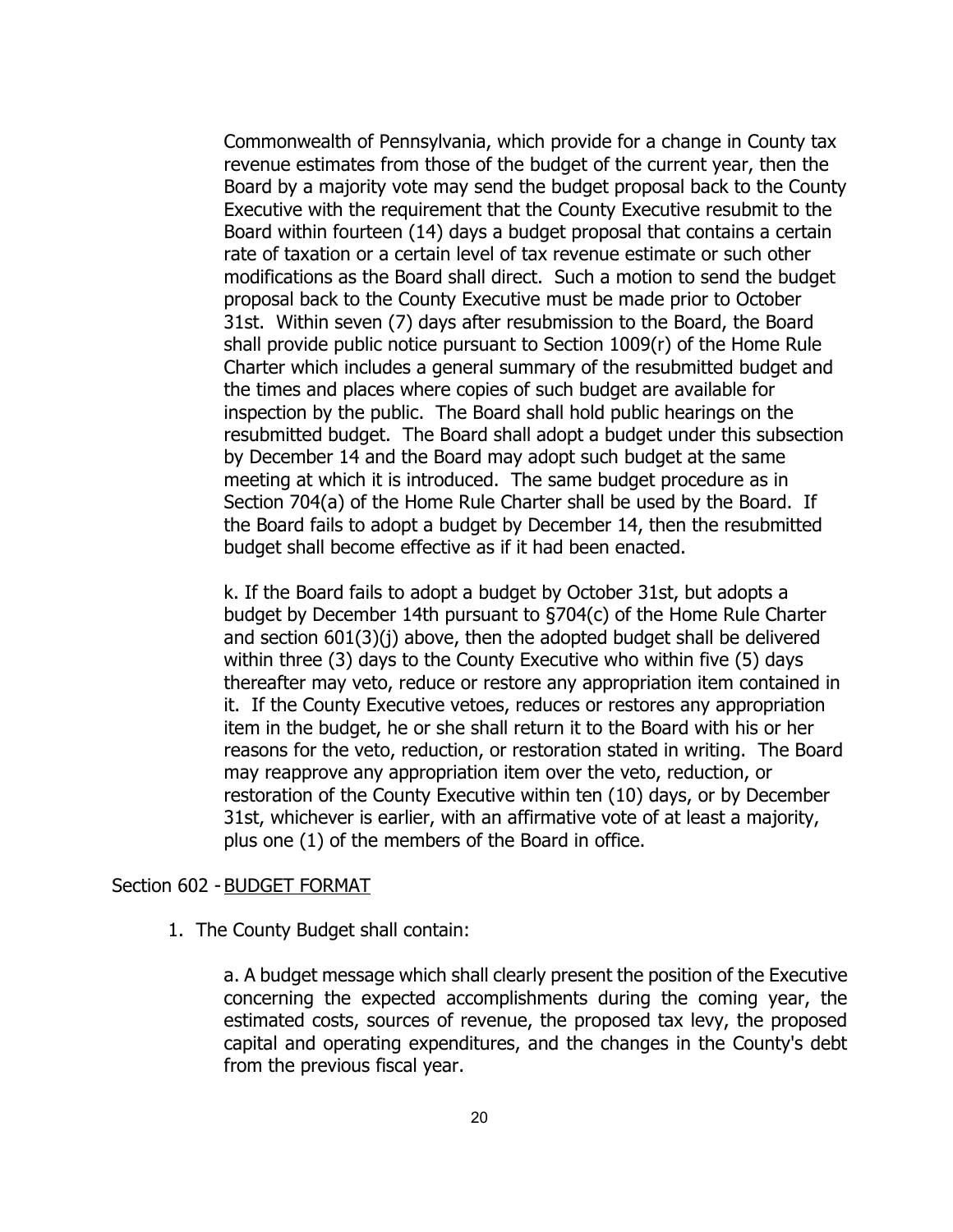b. A clear statement of the County's debt position.

c. A listing of all authorized and requested full-time positions of employment by organizational unit.

d. Comparison figures which shall show cumulative actual revenue and expenditure figures for the current year to date and the last year to the same date.

2. In addition to the operating budget submitted by the County Executive, the budget of Lehigh County shall contain a capital budget.

a. Said capital budget shall be submitted and approved following the same schedule as provided for in Article VII of the Lehigh County Home Rule Charter.

b. Said capital budget shall list the major capital expenditures for the fiscal year by department, office, and bureau. The source of the revenue for each project shall also be included.

c. Said capital budget shall include those projects which are:

(1) Newly acquired physical facilities or land with costs exceeding \$4,000.00.

(2) Renovation or replacement of existing facilities and equipment with the unit cost exceeding \$4,000.00.

(3) Newly acquired equipment or capital related services, such as computer software, with an expected life of two (2) or more years, with a unit cost exceeding \$4,000.00.

(4) Architectural studies and/or related capital addition, replacement or renovation studies, with unit cost exceeding \$2,500.00.

(5) Any expenditure, regardless of amount, financed through a longterm debt obligation (exceeding one year).

#### Section 602.1 - CAPITAL PLAN STANDARDS

1. The County Capital Plan shall be designed to reflect the long-term strategic plans of the County and therefore shall contain: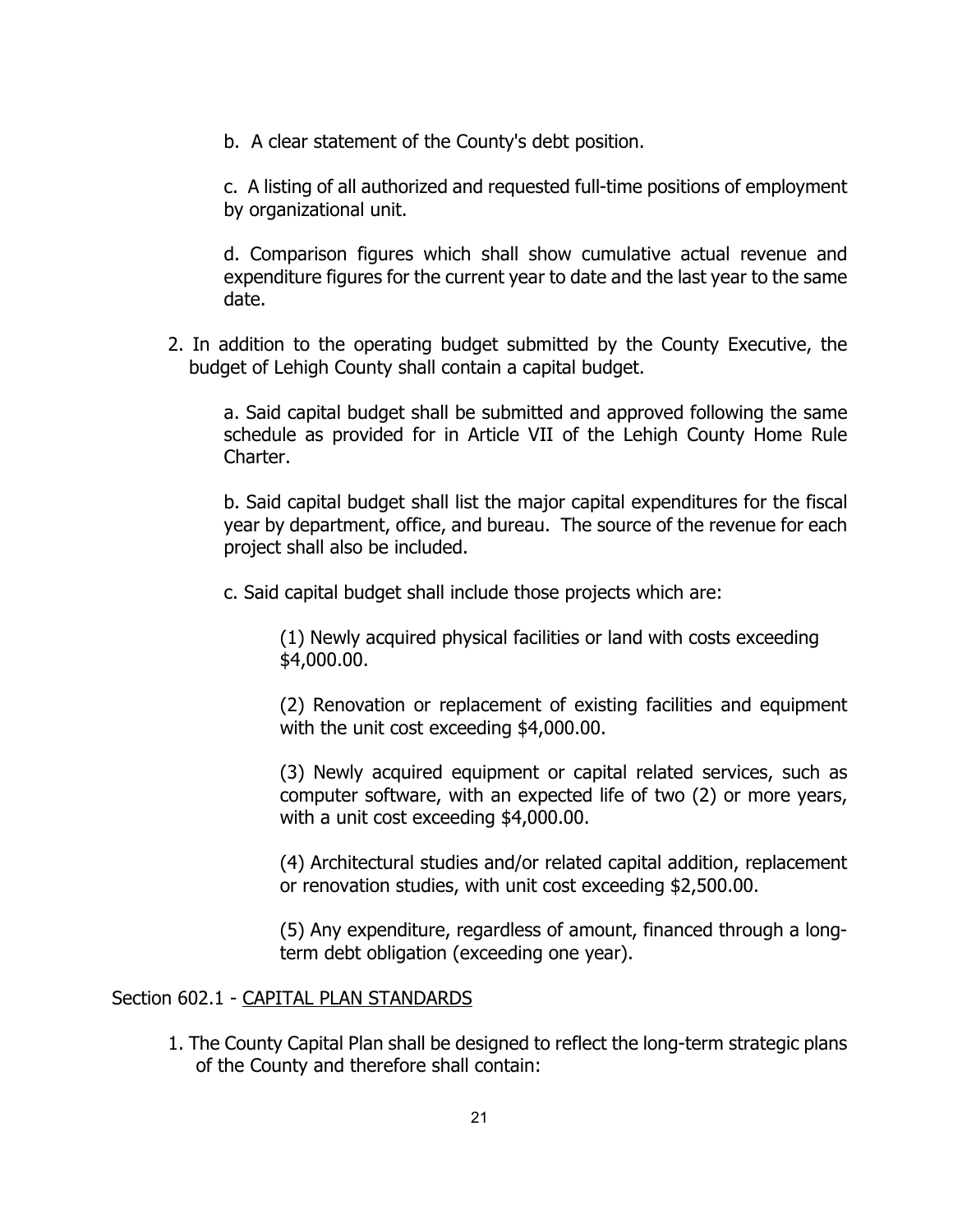a. Projected needs for new physical facilities or land, or improvements, any of which have an expected cost exceeding \$20,000.00 and a projected life exceeding ten (10) or more years.

b. Projected needs for equipment or capital-related services with an expected life of two (2) or more years, and with an expected unit cost to exceed \$20,000.00.

c. Expected needs for capital projects, whose sum of component parts, including studies and engineering, are projected to exceed \$20,000.00.

d. Expected needs for any other project determined by the County Executive or the Board of Commissioners to have long-term fiscal and/or managerial impact on the County of Lehigh.

- 2. An Organization unit line item budget utilizing a standard system of accounts shall be adopted.
- 3. The County Executive shall strive to accumulate records of costs on a program basis and annually report such cost to the Board.

#### Section 603 - SUPPLEMENTAL APPROPRIATIONS

1. Supplemental appropriations shall require the passage of an ordinance by the Board.

2. Such appropriations are only authorized for designated excess revenues which have been clearly documented by the Executive.

#### Section 604 - BUDGET ADMINISTRATOR

1. For purposes of planning cash flow, avoiding unnecessary borrowing, and exercising more efficient management, the Executive shall, with the department directors, establish specific work programs and allotments. The Executive shall have the authority to revise the allotments at any time during the fiscal year for any reason.

2. The Director of Administration or his or her designee shall certify the availability of unencumbered funds before an order is placed or a payment is made from an appropriation.

3. No bill, demand, or claim shall be paid unless it contains an itemized statement of the items or services, stating by the party claiming payment that it is correct,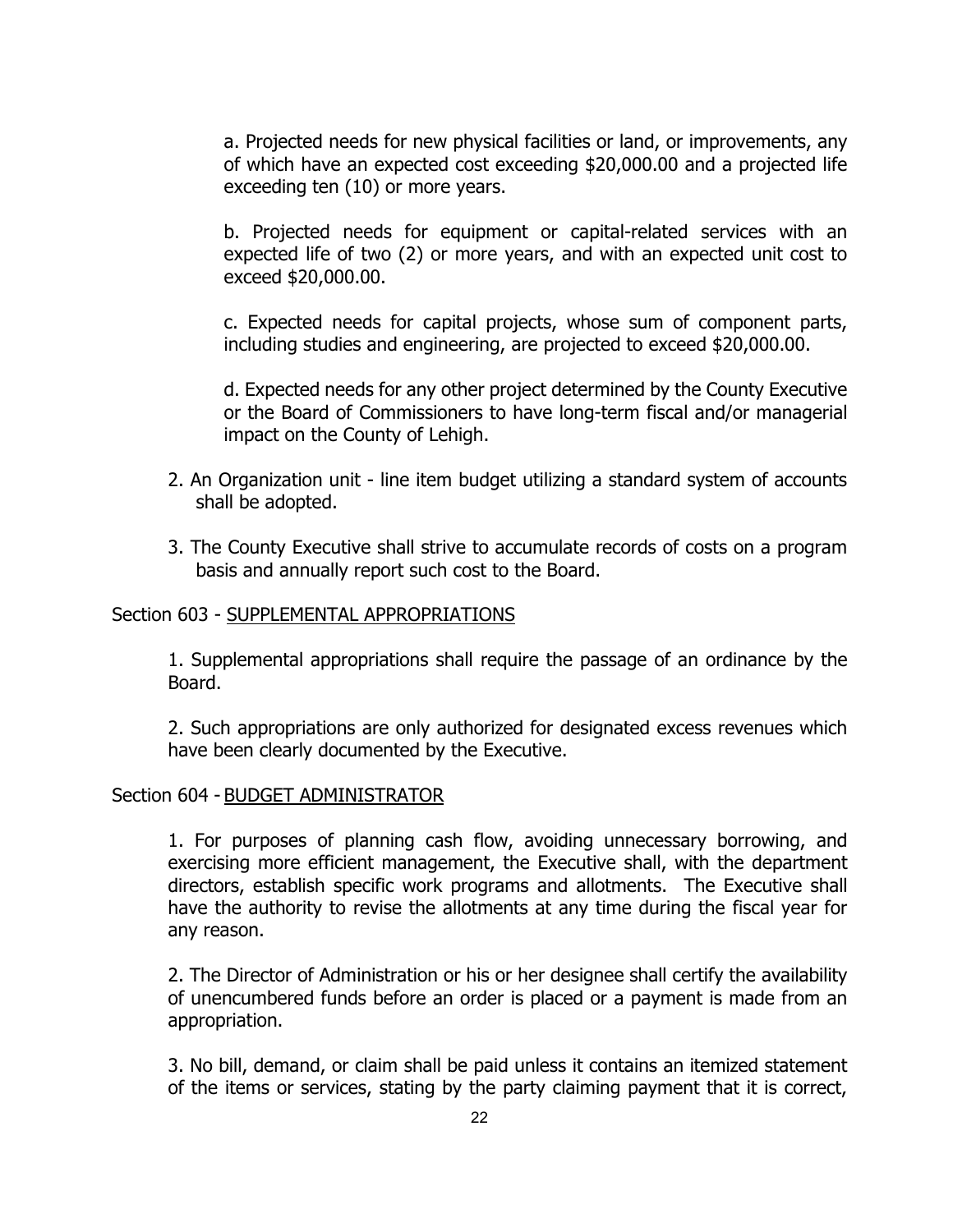and is certified that the items have been received, or the services rendered to the County.

4. All bills, claims and demands against the County shall be approved in accordance with action of the Director of the Department of Administration. A voucher, on a form prescribed by the Director of the Department of Administration, shall be presented for each bill, claim or demand and shall be paid only upon the audit, warrant and approval of the Director of the Department of Administration.

5. Disbursement shall be made by a combination warrant-bank check or draft warranted by the Controller and countersigned by the Executive or any County officer he or she may designate.

#### Section 605 - COUNTY DEPOSITORY

1. The County Executive shall designate the depositories for County Funds.

2. The Board shall be advised of all depositories utilized and changes in depositories as they occur.

3. Depositories so designated shall, upon receipt of notice of their selection as a depository of County funds, furnish a bond to secure payment of deposits and any interest to the County, secured by a surety company or by the depositing in escrow of securities to be approved by the Board. The parties may, by agreement, provide the substitution of securities so held in escrow, the securities in every case to be approved by the Board. Such bond shall be in a sum to be fixed by resolution of the Board. The depository shall not be required to furnish a bond or deposit securities in escrow to secure payment of deposits and interest insured by the federal Deposit Insurance Corporation.

#### Section 606 - BORROWING

The Board shall adhere to the provisions of the Pennsylvania Local Government Unit Debt Act (Act 185 of 1972) for the borrowing of any funds.

#### Section 607 - REPORTS

The Executive shall submit monthly reports to the Board which shall contain information on the County's financial position. Such reports include, but shall not be limited to, budget comparison figures comparing the current year to the previous year.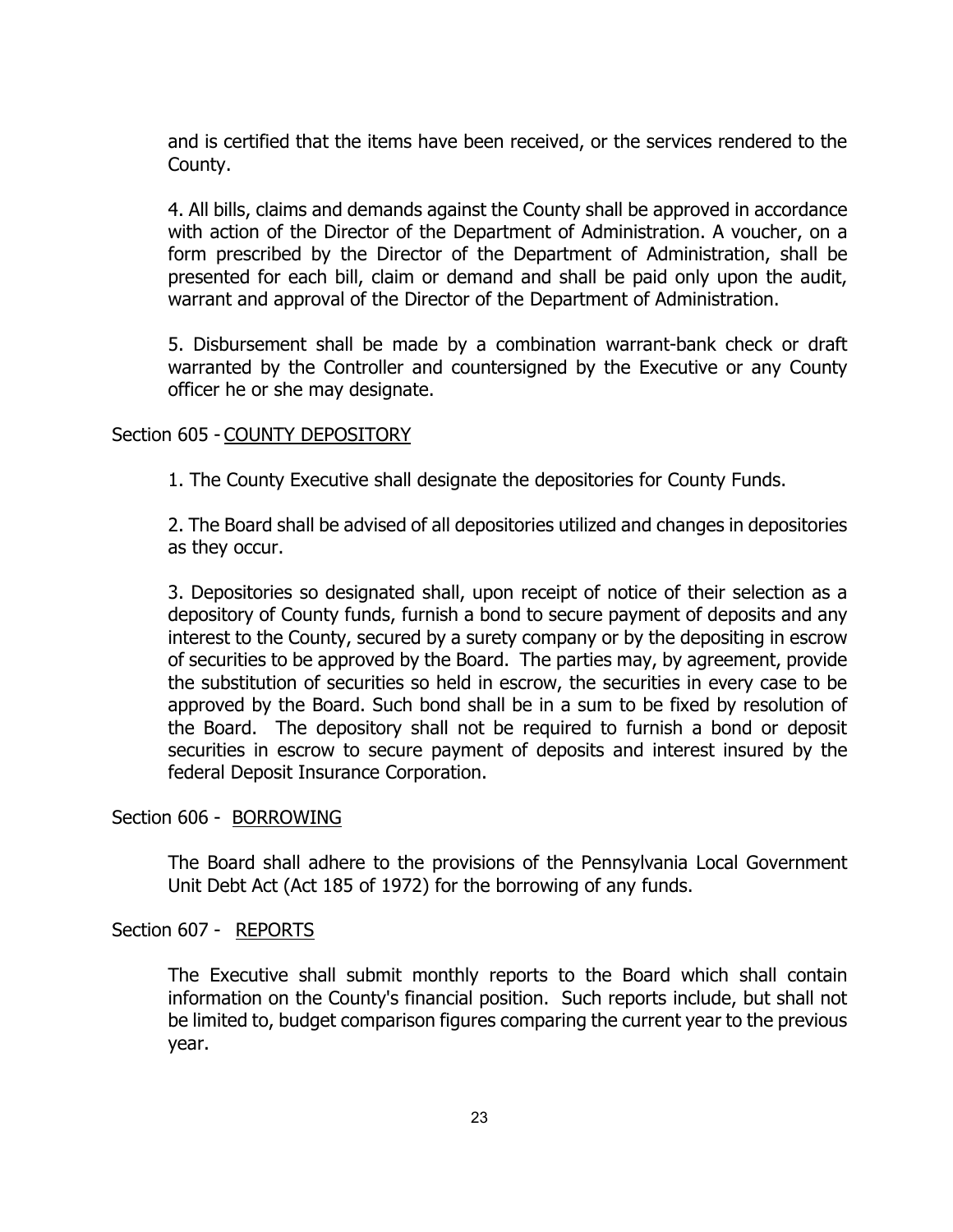### Section 608 - PAYROLL

Salaries, wages, and other compensation of all officers and employees of the County shall be paid bi-weekly. Department Directors and elected officials shall certify to the Director of the Department of Administration, at such times and in such form as he or she shall prescribe, the names and positions of all such persons employed in or by the department who are entitled to be paid in the next ensuing payroll. The Director of the Department of Administration shall then complete a central Payroll for the County and prepare the necessary checks for signature.

#### Section 609 - PERSONNEL GROWTH MANAGEMENT POLICY

1. Each ordinance creating a new position, including the annual budget, shall contain an estimate of the complete 5-year cost of each new position, including benefits. Each ordinance shall also contain an estimate of the revenue sources, if any, anticipated to offset the cost of the new positions.

2. Positions shall not be added annually at a rate beyond the growth in the population as a whole as projected by the Joint Planning Commission of Lehigh-Northampton counties.

#### Section 610 – GRANTS – GENERAL PROVISIONS.

A. Definitions

1. Grant - funds or other aid of value, including services provided by the Lehigh County inmate work program, given to an organization for a particular purpose or purposes, but the usage of the term shall not include funds or other aid of value paid to an organization pursuant to a contract.

2. Organization – a domestic or foreign corporation for profit or not-forprofit, association, general or limited partnership, limited liability company, sole proprietorship, political subdivision or municipal authority.

B. All grants, unless otherwise specified herein, shall be allocated through the budget process or by ordinance. Notwithstanding the foregoing, grants that are allocated during a state of emergency, as declared by the County Executive or by an affirmative vote of at least a majority of members of the Board in office, may be allocated by resolution.

C. The following requirements are applicable to all grants made by Lehigh County, including those specified in Sections 611, 612 and 613: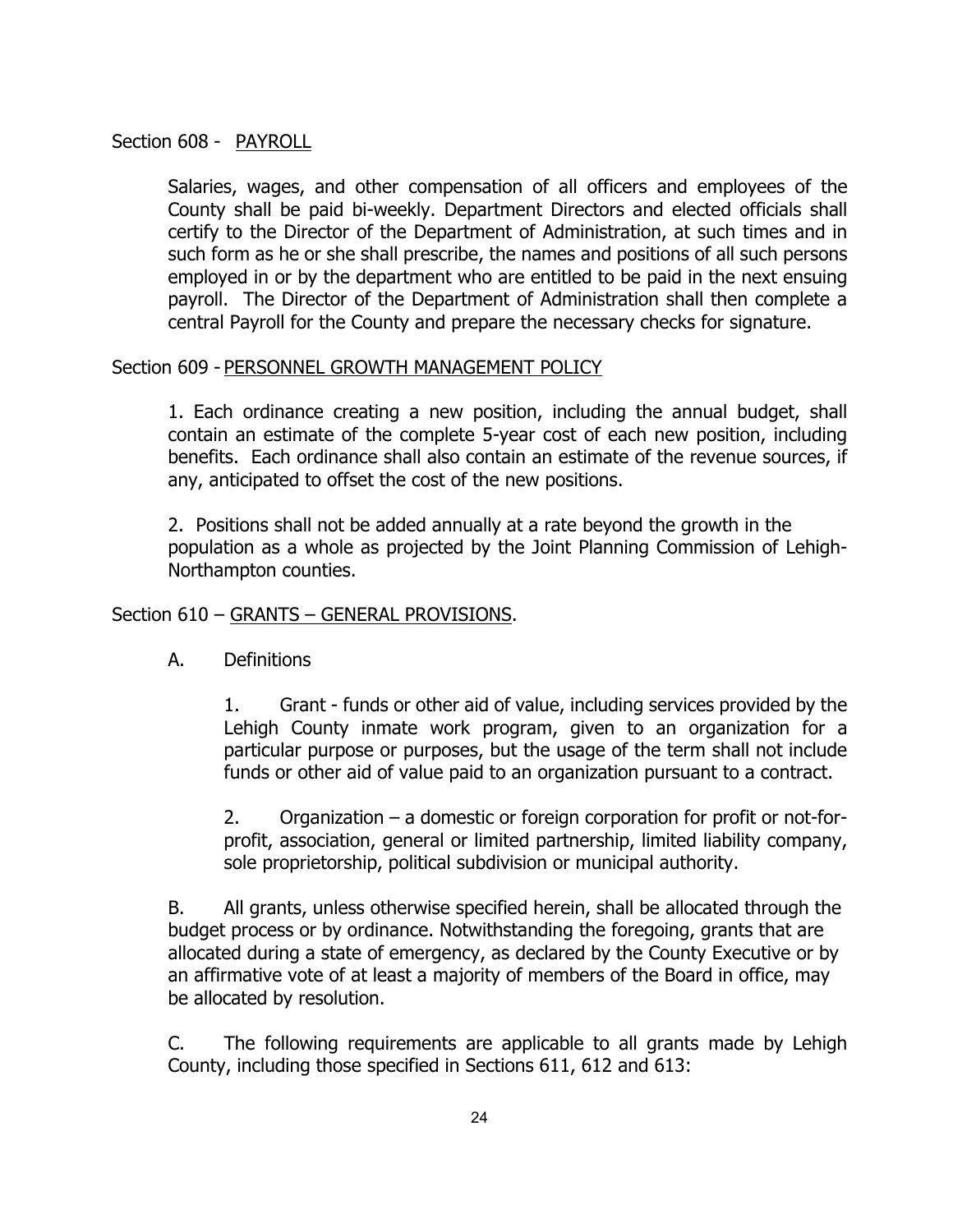1. All organizations requesting grant funding from Lehigh County, whether funded by real estate tax dollars, other County revenues or passthrough funding shall provide the following information as part of the request for funding:

a. The current and previous fiscal year's budget, including the actual revenues and expenditures for the previous year.

b. Audited financial statements for the two (2) previous fiscal years.

c. The positions of all employees, officers and board members who receive \$50,000.00 or more in annual compensation, including bonuses, from the requesting organization.

d. The total compensation of the organization's five (5) highest compensated individuals.

e. A list of all funding sources and the total amount received from each funding source for the previous year.

f. A list of all funding sources for the current year, and a list of all pending applications for funding, including the amount requested.

2. This required information shall be submitted to the County Department head responsible for administering the grant, and shall be posted on the County's website.

3. Organizations which cannot comply with these provisions must obtain a waiver recommended by the County Executive and approved by motion of the Board of Commissioners to be eligible to be considered for grant funding.

4. Commissioner Liaisons

a. If the Board of Commissioners specifically so requires, the appropriate authorities of the organization shall provide a written agreement that at least one (1) member of the Board of Commissioners of Lehigh County is to serve as a liaison between the organization's governing board and the Board of Commissioners, and will be entitled to receive advance notice of all meetings, to attend all meetings as an invited guest and to receive copies of the organization's minutes. As liaison to the organization, the designated commissioner will not be a voting member of the organization's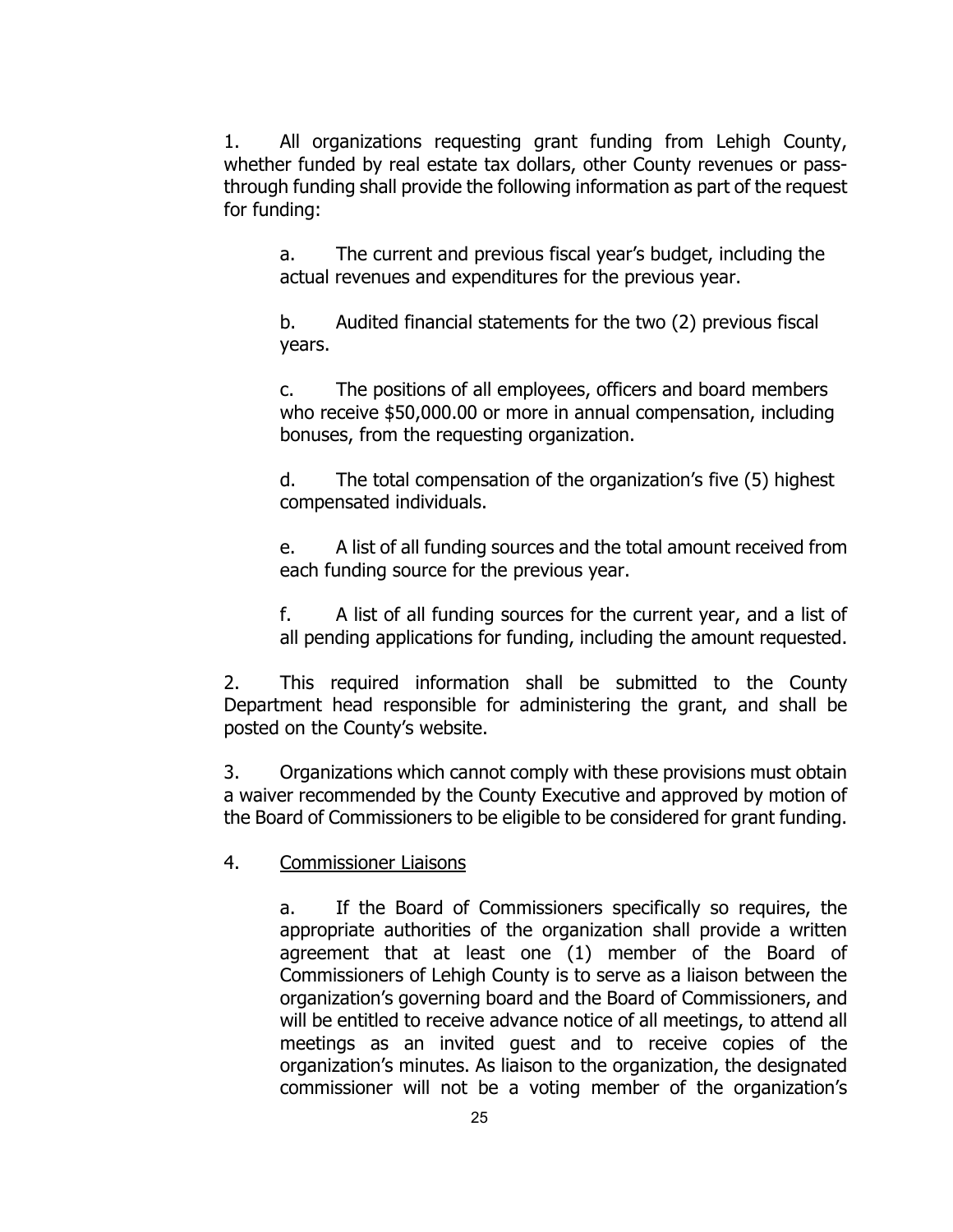governing board. This subsection shall only apply to organizations which receive more than Two Thousand Five Hundred Dollars (\$2,500.00) during a County fiscal year. This subsection shall not apply to municipalities.

b. The member of the Board of Commissioners selected to serve as liaison to the governing board of an organization shall be chosen by a majority of the members of the Board present at the meeting at which the selection is made.

# 5. Matching Funds

Arts, cultural and historical organizations and civic organizations must provide, through private non-governmental funding sources, Three Dollars (\$3.00) for every One Dollar (\$1.00) of County funds, be it in real dollars or services, which they are allocated to receive in order to be eligible to receive County funds or services. A maximum limit for the amount of County funds or services which will be provided to each organization under this paragraph shall be passed annually and shall be contingent upon the availability of County resources, considering total County needs at the time proposed for the actual expenditure of County funds or provision of services to the organization concerned. Organizations receiving Two Thousand Five Hundred Dollars (\$2,500.00) or less from the County in real dollars or services are exempt from the matching requirement of this subsection. The value of service to be provided shall be calculated based on the cost to the County providing the service. Organizations receiving grants of services may be exempt from the matching requirement if cause is shown that the matching requirement would impose a hardship. Such hardship determination shall be made in writing by the County Executive or his/her designee and approved by motion of the Board of Commissioners.

# 6. Tax Delinquency

a. Grants shall not be given to an organization that is delinquent on any taxes due the County until the taxes are paid in full. Delinquent shall herein be defined as the point when the taxes owed shall become the responsibility of the Tax Claim Bureau to collect.

b. If an organization becomes delinquent on taxes owed the County during a year when said organization is budgeted to receive a grant, grant funds shall be withheld in lieu of taxes until taxes are paid in full.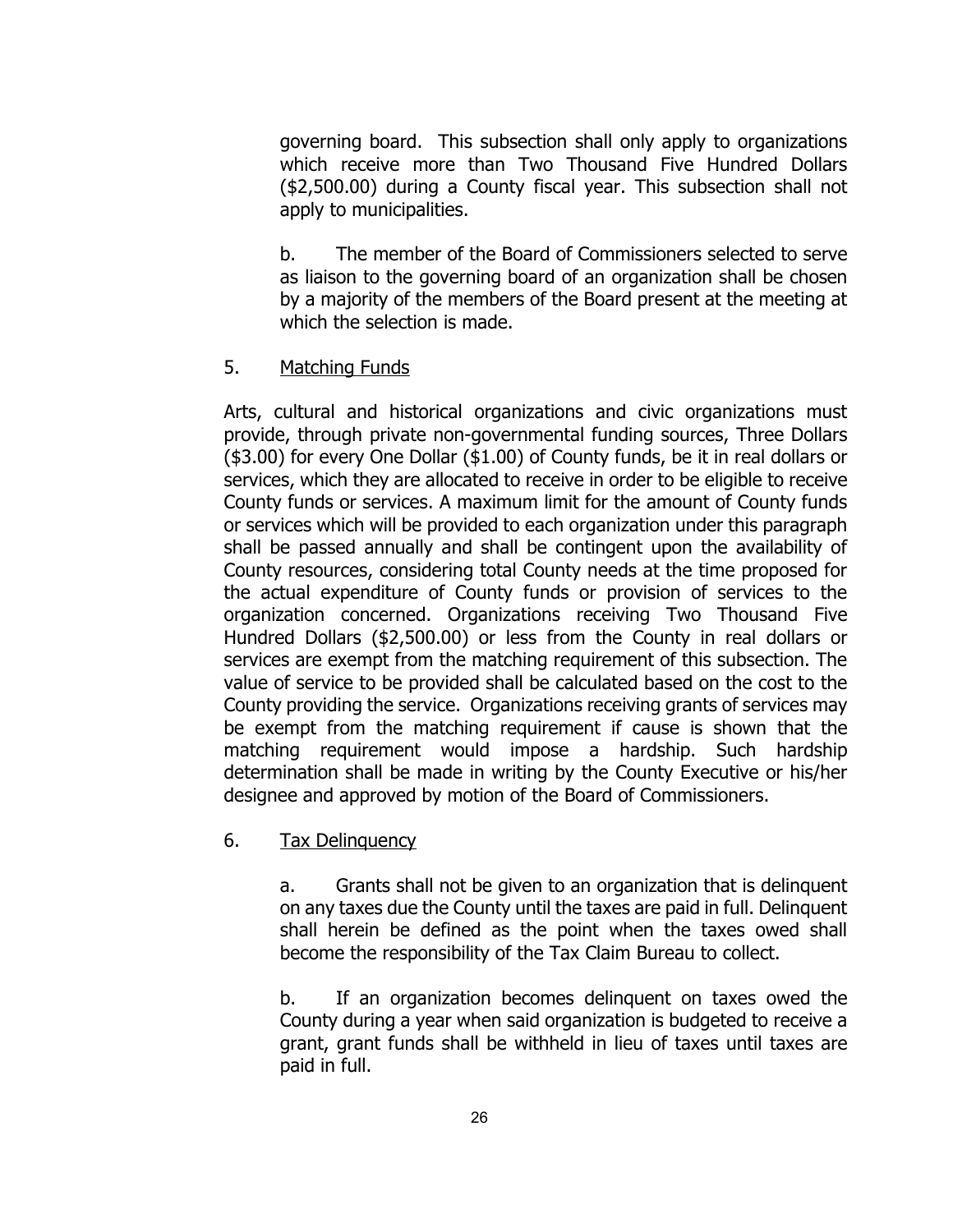c. The Department of Administration shall issue written notice to the Board within sixty (60) days of the end of the fiscal year if a grant recipient is found to be delinquent on any taxes due the County. The County shall withhold payments until the taxes are paid in full.

d. The County of Lehigh shall not give grants to an organization that is also a lessee of the County until the rent due the County is paid in full as provided for in the terms of the lease agreement.

e. Lehigh County's application form for grants shall require applicants to certify that they are not delinquent on taxes or other obligations owed to the County, and shall describe the requirements of this section.

D. Failure to comply with these provisions shall disqualify an organization from receiving the grant requested and from receiving any grants from the County for a period of five (5) years.

Section 611 - QUALITY OF LIFE GRANTS.

A. Each grant is a single-year commitment and is subject to the availability of funds.

B. Quality of Life Grants may be awarded for specific cultural, civic or recreational programs, projects or events or for capital projects or operational support.

C. The following definitions shall apply to this section:

1. Civic: promoting, providing opportunities for or developing community well-being and/or the betterment of citizens through volunteerbased service activities.

2. Cultural: promoting, providing or developing an awareness of and/or stimulating participation in artistic or intellectual activities.

3. Recreational: promoting, providing or developing non-passive or passive sporting and/or leisure activities and opportunities that enhance physical or mental well-being.

D. The County Executive, through the Department of Community and Economic Development, shall coordinate the application, evaluation and award process for the Quality of Life program.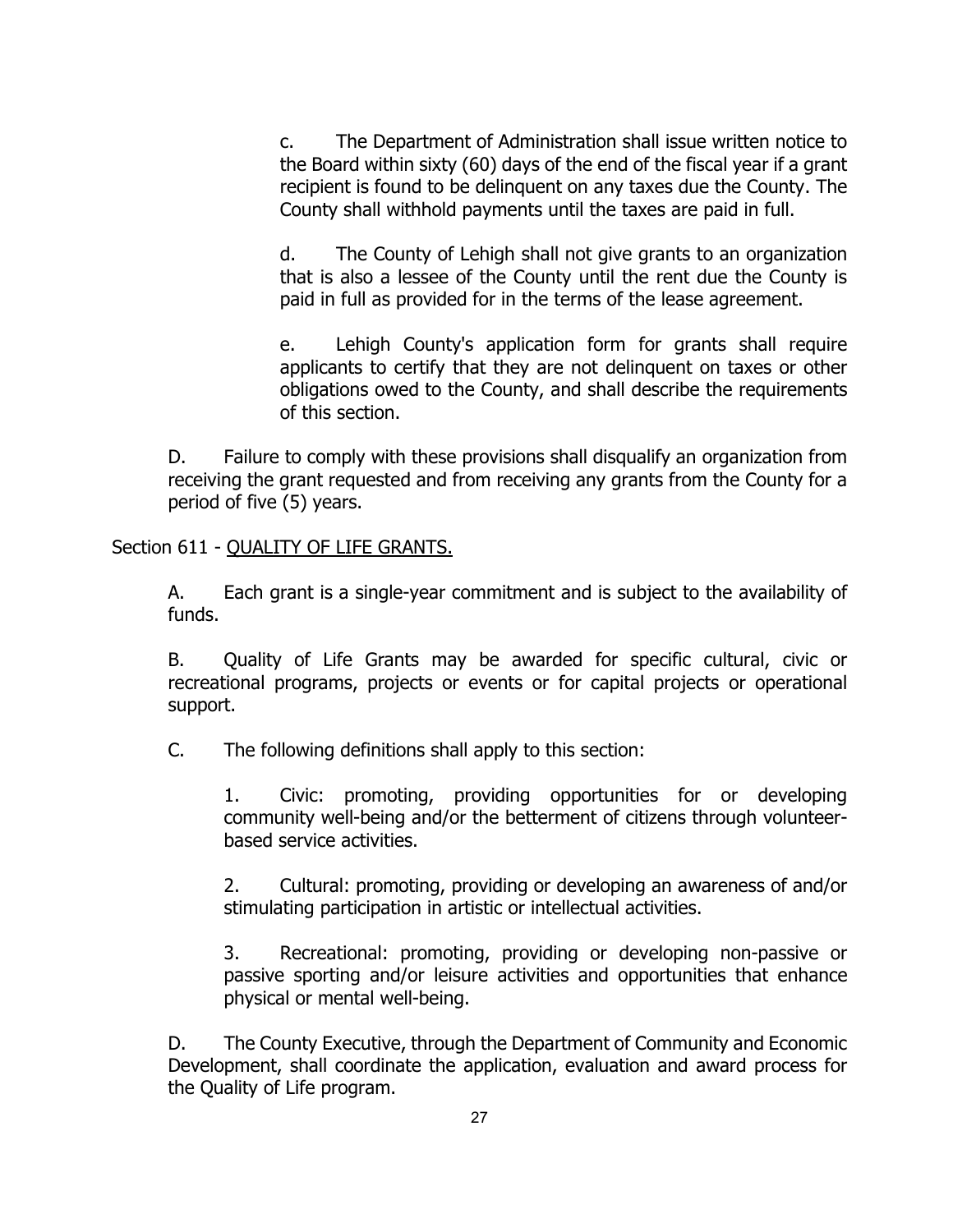E. An Evaluation Committee shall be organized to work with the Department of Community and Economic Development for the purpose of evaluating grant applications. The Committee shall consist of the following members: the County Executive, the Chair of the Board of Commissioners, two (2) members of the Board of Commissioners appointed by the Chair of the Board of Commissioners and two (2) members appointed by the County Executive.

F. The following organizations are eligible to request Quality of Life grant funding:

1. Cultural, civic or recreational organizations based in Lehigh County; or

2. Cultural organizations not based in Lehigh County which serve the Lehigh Valley region and receive a minimum of one to one matching support from the County government(s) in the other counties served.

G. In addition to the requirements set forth in §610, grant applications must meet the following four (4) requirements in order to be considered:

1. A grant request may be no more than 25% of an organization's budget;

2. A grant request may be no more than 25% of the Quality of Life fund;

3. A grant request may not exceed the prior year's grant by more than 5%; and

4. An organization requesting a grant from the Quality of Life program must be a cultural, civic or recreational organization as previously defined, and be recognized as either a nonprofit organization under Section 501(c) of the Internal Revenue Code or a non-profit organization affiliated with a unit of local government.

H. Grant applications will be evaluated by the Evaluation Committee according to the following ten (10) criteria, which will be defined on the grant application:

- 1. Actual number of people served;
- 2. Actual geographic service area;
- 3. Grant dollars sought per person served;
- 4. Cultural value to the community;
- 5. Educational value to the community;
- 6. Community involvement in planning and programming;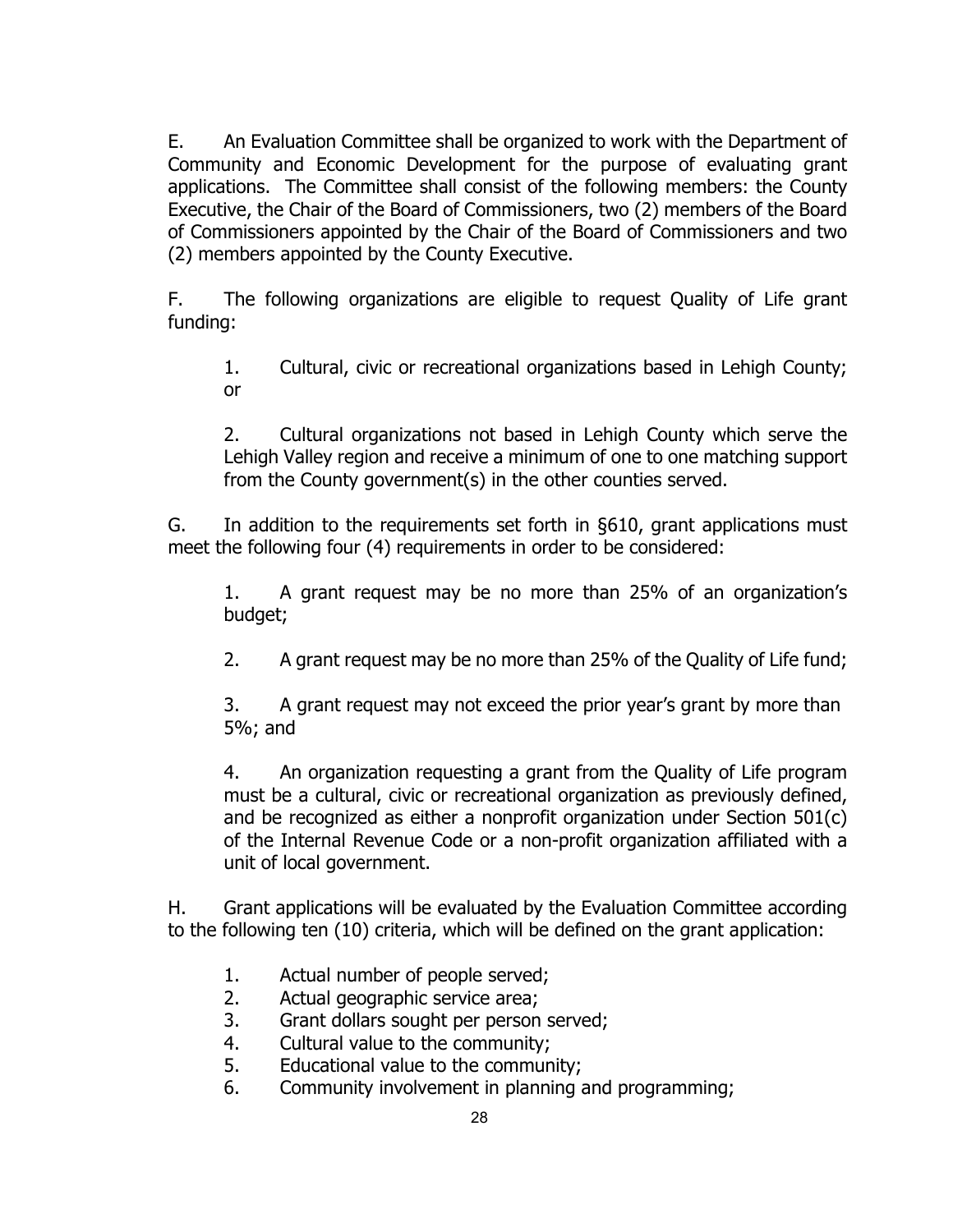7. Appeal to diverse constituencies;

8. Ratio of private dollars to grant dollars requested;

9. Administrative ability of the organization, including the organization's track record for success; and

10. Economic impact on the community of the particular project or program.

I. The Evaluation Committee shall give additional consideration to cultural or civic organizations based in Lehigh County which obtain matching support from other County governments for projects serving the entire Lehigh Valley region.

J. Funds will be distributed after July 1 of the County budget year for which grant funding has been approved.

K. A list of organizations receiving grants awards will be distributed and reviewed by the Board of Commissioners during the budget process.

L. A list of organizations recommended to receive grant awards and their respective grant amounts will be included in the appendices of the proposed budget.

# Section 612 - AFFORDABLE HOUSING GRANTS.

A. Purpose: The County Commissioners of Lehigh County intend to utilize the revenue from fees charged by the Recorder of Deeds to enable County residents to purchase or rent quality residential housing. Lehigh County established its Affordable Housing Fund pursuant to Ordinance Nos. 1996-120 and 2007-182.

B. Definitions: The following words and phrases when used in this section shall have the meaning given to them in this section unless the context clearly indicates otherwise:

1. "Affordable housing effort" – Any program or project duly approved by the County which increases the availability of quality housing, either sales**,** or rental or rehabilitation, to any Lehigh County resident whose annual income is less than the Lehigh County median income.

2. "County" – The County of Lehigh.

C. Disposition of Proceeds: All moneys raised for the recording of each deed and mortgage as provided in Ordinance No. 1996-120, shall be deposited in the general fund of the County and shall be allocated as follows: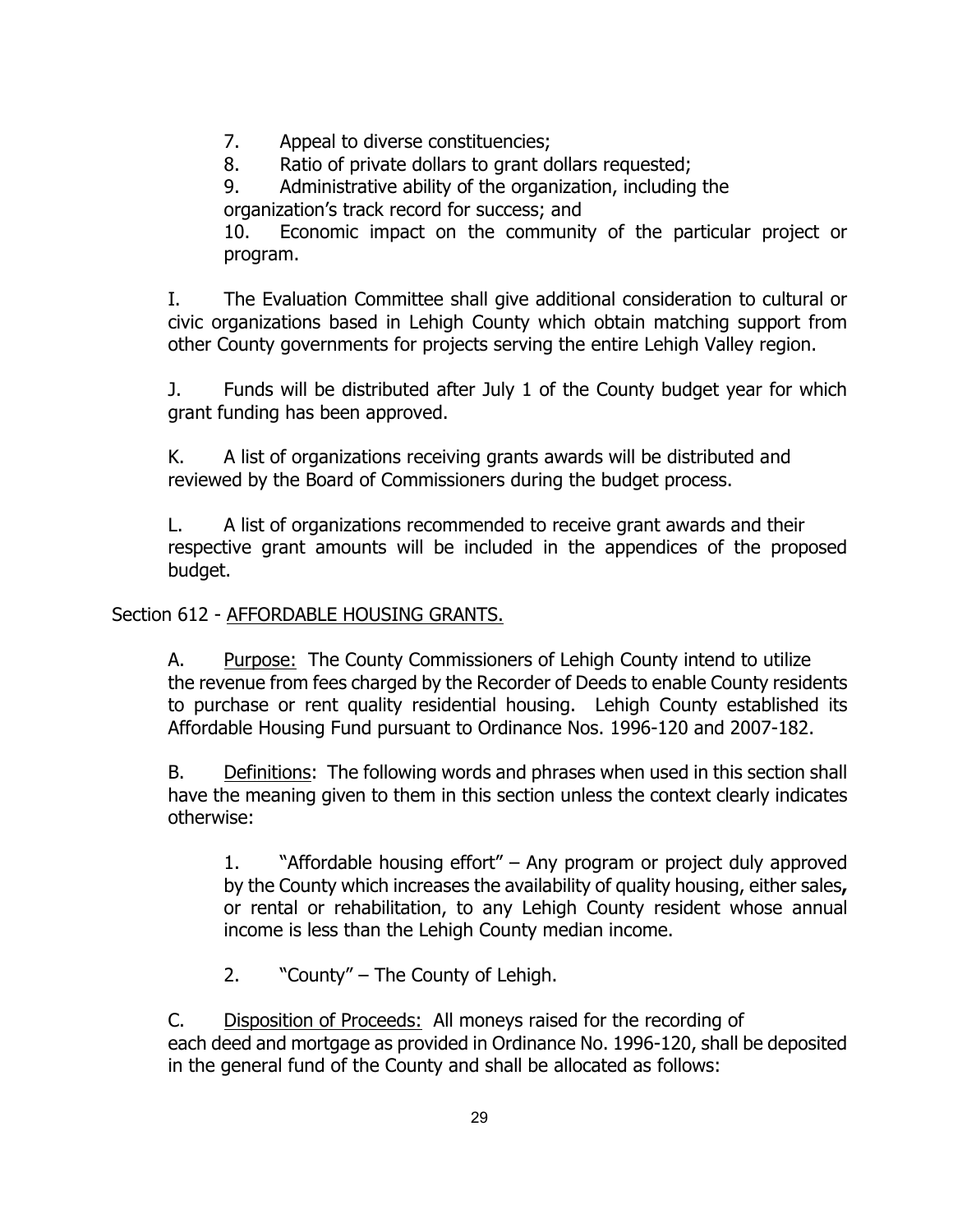1. A minimum of eighty-five (85%) percent of the moneys shall be set aside in a separate account to be used to fund affordable housing efforts in the County;

2. The remainder of the fees may be used by the County for administrative costs associated with the affordable housing efforts.

D. Affordable Housing Effort: Affordable housing efforts may include, but shall not be limited to:

1. Providing local matching funds to secure National Affordable Housing Act of 1990 HOME funds;

2. Assisting or supporting housing efforts, by the Pennsylvania Housing Finance Agency and by commercial and thrift institutions;

3. Supporting second soft mortgage programs;

4. Providing funds for the development of affordable housing units or programs through a Request for Proposal (RFP) process;

5. Providing grants and disbursing funds for homeowner and housing rehabilitation programs that increase the availability of quality housing. Over each five (5) year period, twenty percent (20%) of the moneys set aside for affordable housing efforts shall be directed to non-profits to be used for individual homeowner housing projects, including soft second loan programs for individual homeowners;

6. Supporting employee assistance housing programs.

E. The Lehigh County Department of Community and Economic Development shall create and work with a formal housing advisory committee which shall consist of not less than thirteen (13) people with expertise in regional housing programs, finance, administration, county government and planning. This advisory committee will meet no more than quarterly to review proposals and make recommendations to the County. Any member of the advisory committee eligible to receive funding will not be entitled to vote on funding recommendations. The housing advisory committee shall include two (2) members of the Lehigh County Board of Commissioners: the Chair of the Board's Development Committee and a member of the Board selected by the Board.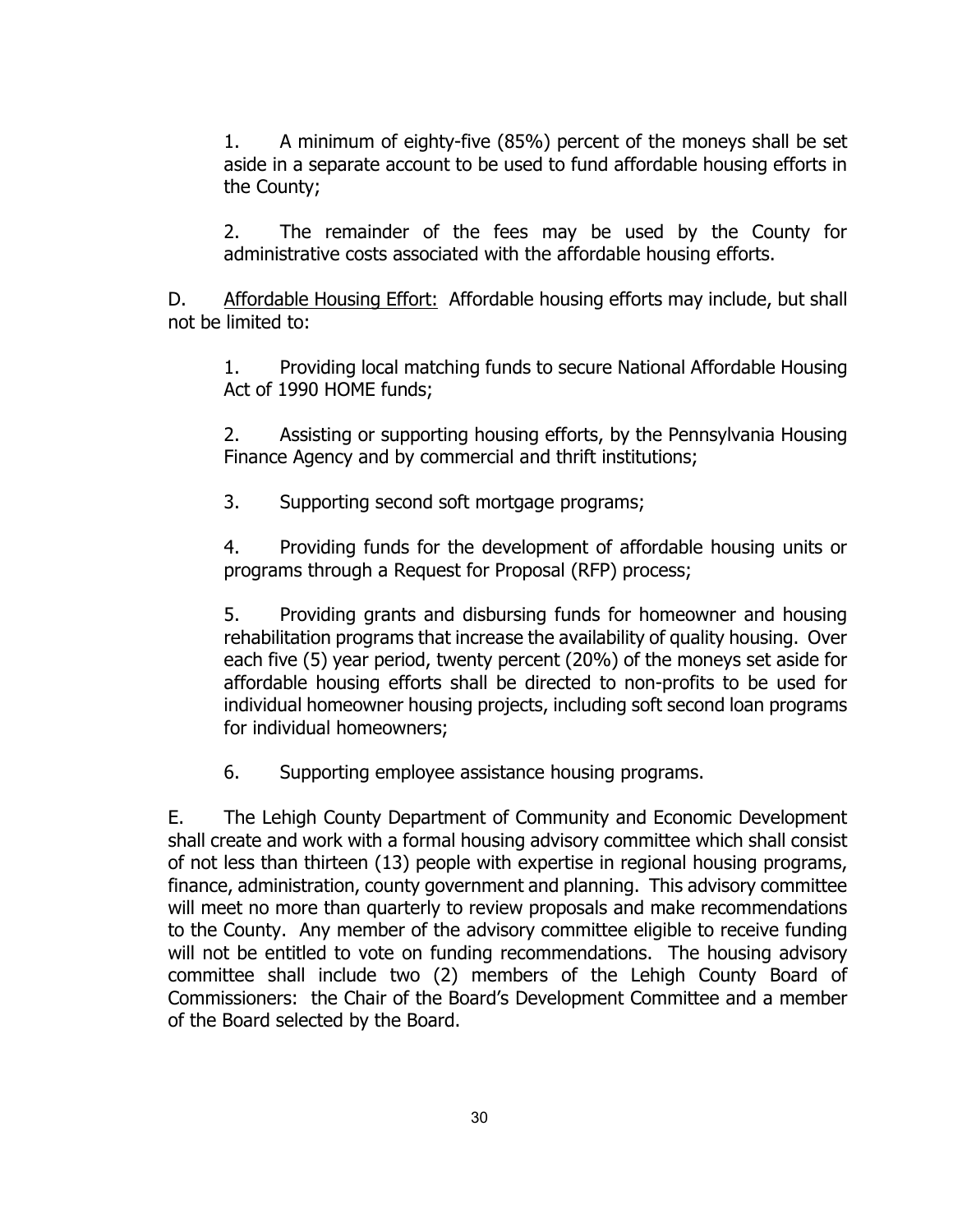F. Disbursal of Affordable Housing Funds

1. The Lehigh County Department of Community and Economic Development, with the assistance of the Housing Advisory Committee, is hereby authorized to administer and disburse the affordable housing moneys in accordance with this section.

2. For any month in which there has been disbursal activity, the Department of Community and Economic Development shall provide a monthly disbursal report regarding affordable housing funds to the Board of Commissioners.

3. Ordinance approval by the Board of Commissioners is required to disburse fund for any program or project involving more than three (3) housing units.

# Section 613 - GAMING GRANTS.

The County of Lehigh's grant program for municipalities impacted by the South Bethlehem casino shall be administered as follows:

A. The County Executive, through the Department of Community and Economic Development, shall coordinate the application, evaluation and award process for gaming funds.

B. An Evaluation Committee shall be organized to work with the Department of Community and Economic Development for the purpose of evaluating grant applications. The Committee shall consist of the following members: the County Executive, the Director of Community and Economic Development, the Chair of the Board of Commissioners and one (1) member of the Board of Commissioners appointed by the Chair of the Board of Commissioners. The Evaluation Committee shall present its grant recommendations to the Board of Commissioners.

C. Grants may be requested for capital projects, transportation needs of the municipality due to increases in traffic, safety and crime prevention programs needed to combat documented increases in crime or other requests as defined by the municipality, and which are needed as a result of the location of the casino in South Bethlehem.

D. Each grant may be for a single-year or multi-year commitment and will be subject to the availability of funds.

E. Each municipality receiving a grant shall post the information required by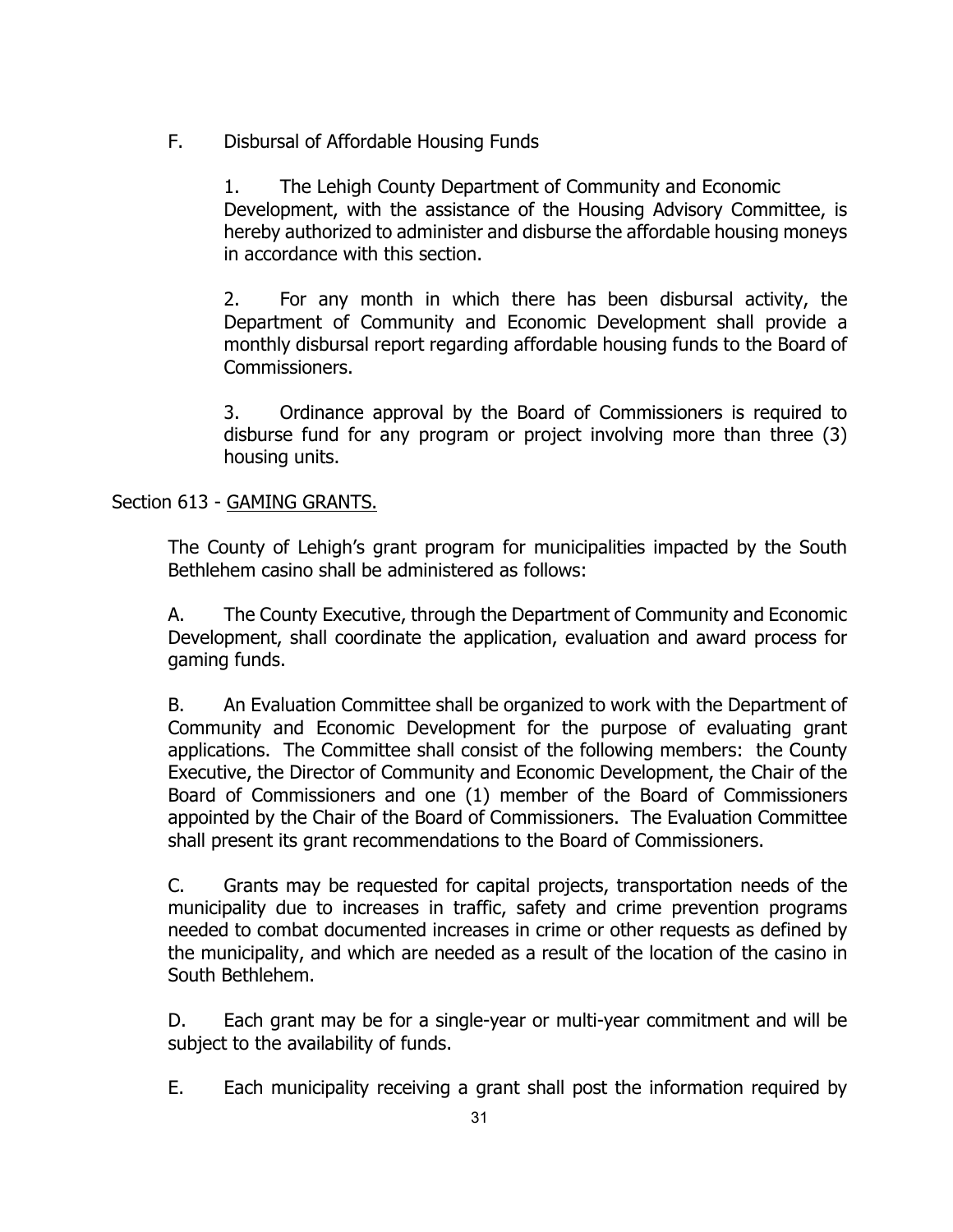Section 610.C.1 on its municipal website.

F. The Board of Commissioners shall approve the grants by ordinance.

# Section 614 – EXCEPTIONS.

A. The provisions of section 610.C shall not apply to organizations whose total amount of grant or grants received from the County in any one calendar year is Two Thousand Five Hundred Dollars (\$2,500.00) or less.

B. Grants distributed pursuant to the Community Development Block Grant Program ("CDBG"), or pursuant to the HOME Investments Partnerships Program (HOME) for either for sewer and water lateral connections or for housing rehabilitation, shall not be subject to the requirements of section 610.C, so long as all federal and state requirements are met and ten (10) days prior written notice of each grant is provided to the Board of Commissioners.

C. A CDBG or HOME grant which has as its purpose payment for sewer and/or water lateral connections or for housing rehabilitation benefiting an individual homeowner may be paid directly to the contractor who has performed the work, under the following conditions:

1. The homeowner has received, and accepted by signature, the conditions of the grant;

2. The homeowner has solicited a minimum of three (3) written bids for the work performed, and provided them to the Lehigh County Department of Community and Economic Development (LC-DCED);

3. A fully executed agreement between the homeowner and the contractor has been provided to the LC-DCED; and

4. The homeowner has approved the work and provided written notice of the approval to the LC-DCED.

# Section 615 – AUDIT.

The Controller may audit any organization receiving grant funds pursuant to his or her duties under the Home Rule Charter and Section 502.a of this Administrative Code.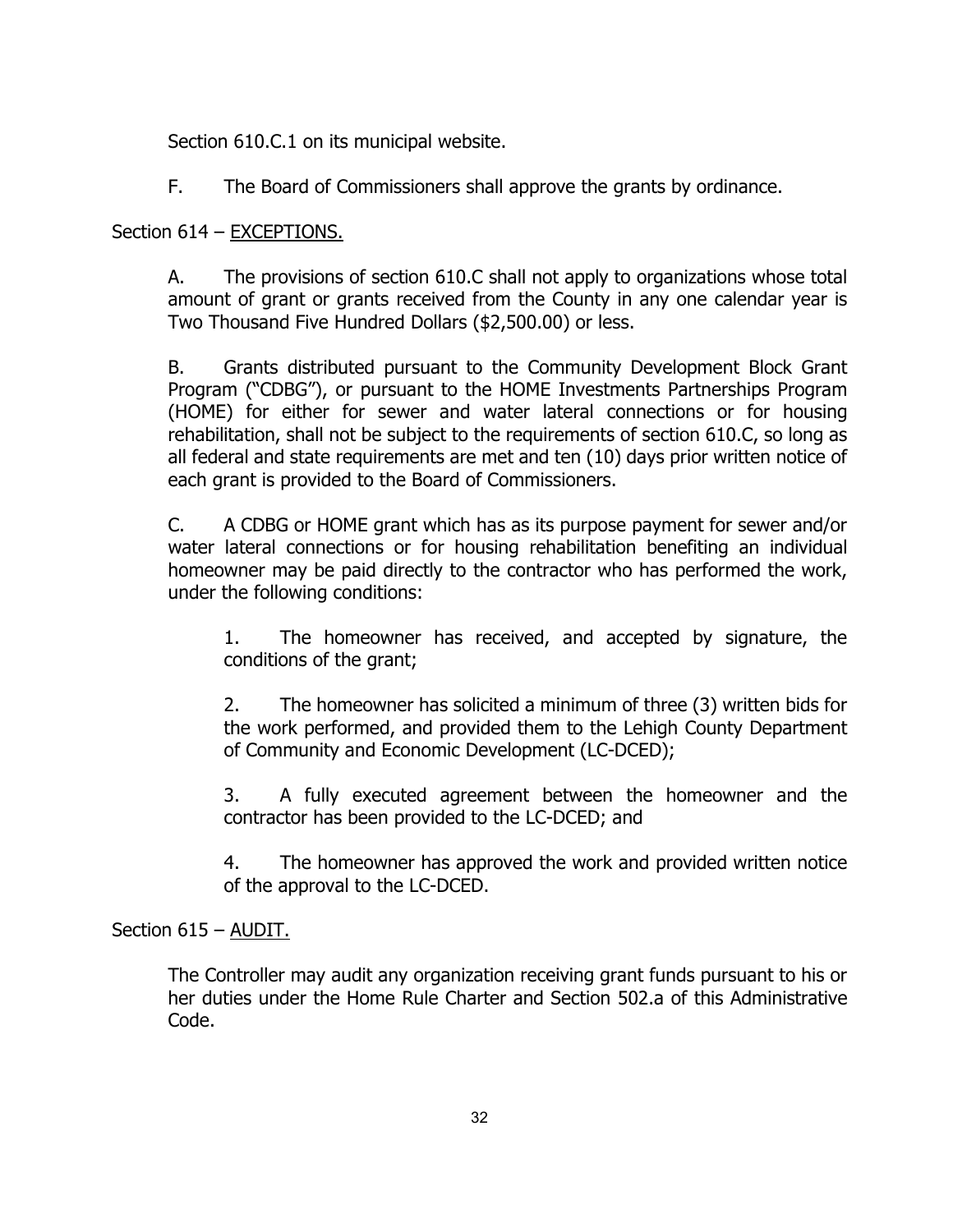# Section 616 – REQUIREMENTS FOR PREFERENTIAL REAL ESTATE TAX PROGRAMS

A. Any for-profit entity which owns real property within Lehigh County and wishes to participate in a preferential county real estate tax program must, as a condition of approval for the program, comply with the requirements of section 610.C.1.a-f.

B. A preferential county real estate tax program is any program which allows exemption, waiver, deferral, reduction or credit for County real estate taxes, either temporarily or permanently.

C. Exempt from this requirement are properties which are designated as Homestead, are enrolled in Act 319 or Act 515 programs, or are preserved farms under the County's farmland preservation program.

D. The required information shall be submitted to the County Fiscal Officer, and shall be posted on the County's website.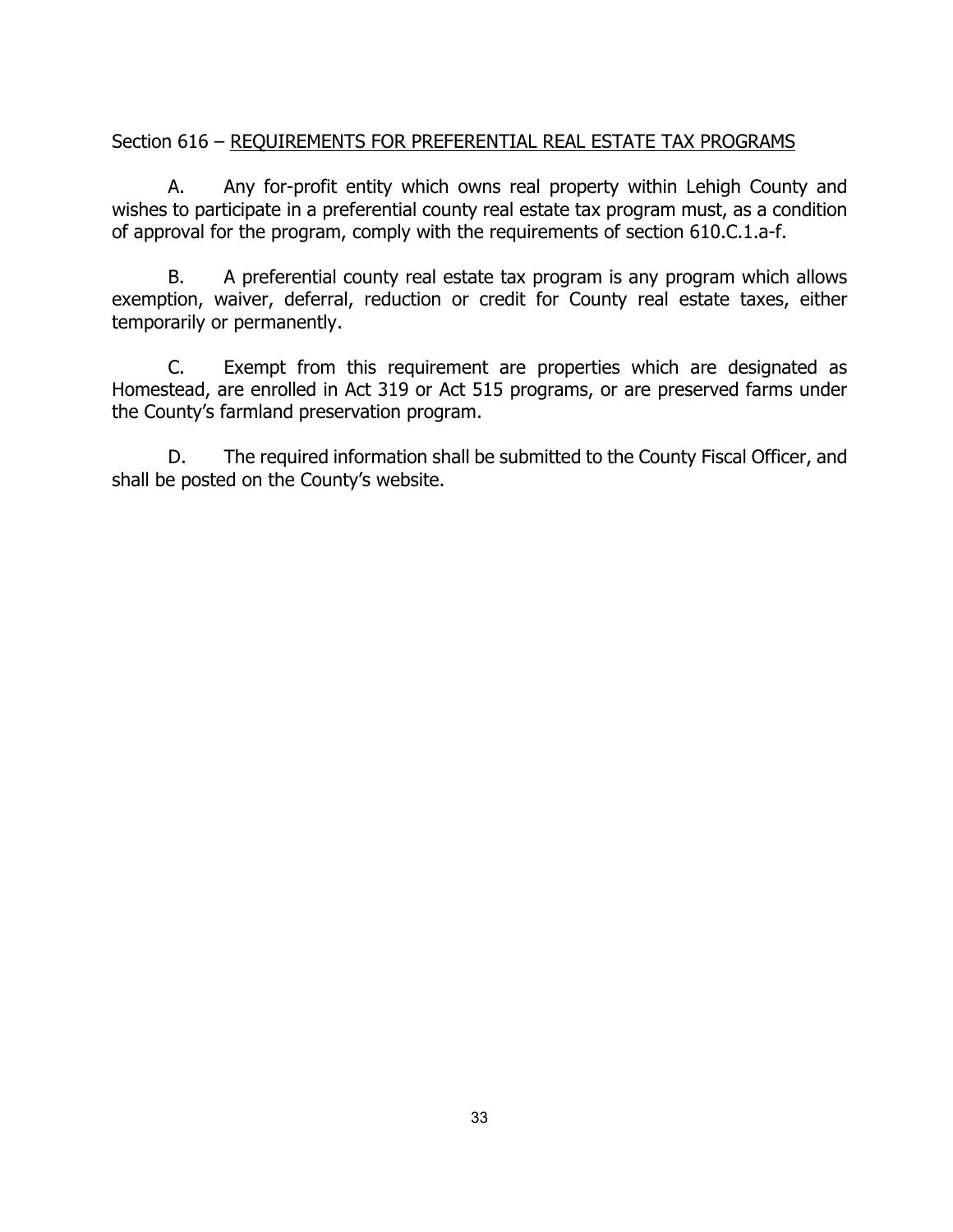# ARTICLE VII

# AUTHORITIES, BOARDS AND COMMISSIONS

## Section 701 - ESTABLISHMENT

Authorities, Boards and Commissions shall be established pursuant to Article VI, Section 601, of the Charter.

## Section 702 - MEMBERSHIP

1. Appointments are made in accordance with Article VI, Section 602, of the Charter.

2. The term of office of each member shall be mandated by existing State or local law or resolution. In any future creation of an authority, board or commission, the term of office of each member shall be four (4) years, with staggered appointments, and members may be reappointed for additional terms of office.

3. The County Executive shall have the power to remove a member of an authority, board or commission if incapacity or absence prevents the member from discharging the duties of the office for a continuous period of more than six (6) months.

4. The County Executive shall have the power to authorize reimbursement of members of authorized expenses.

## Section 703 - ADMINISTRATION

1. The County Executive shall conduct a detailed review of each authority, board and commission budget request.

2. For purposes of coordination, all authorities, boards and commissions shall work in close cooperation with specified departments in County government. The coordination shall exist for clerical services, reporting, budgeting, personnel, purchasing, data processing, and other administrative services that may be necessary.

a. The Lehigh Valley Planning Commission shall work in coordination with the Department of General Services.

b. The Lehigh and Northampton Transportation Authority shall work in coordination with the Department of General Services.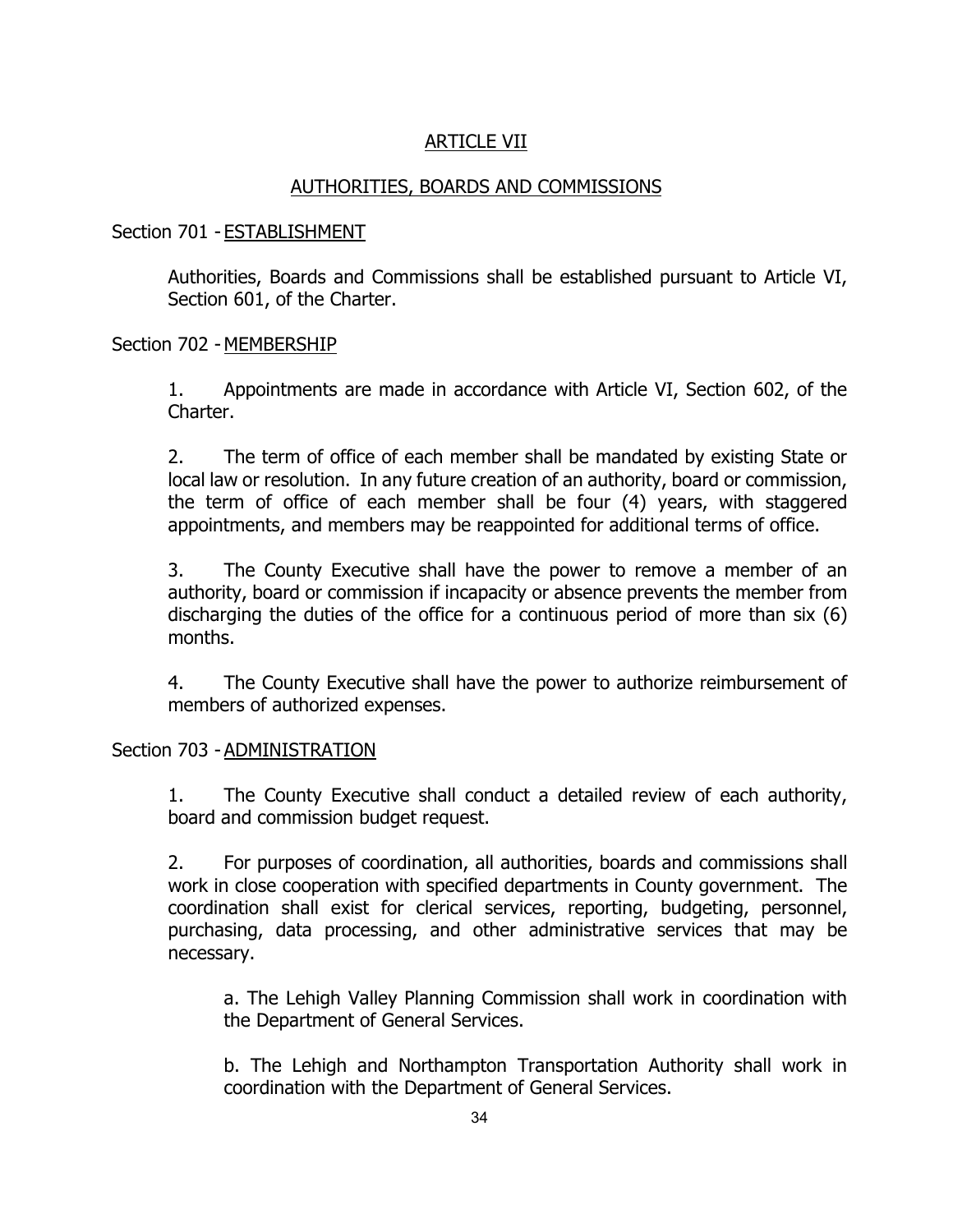c. The Lehigh-Northampton Airport Authority shall work in coordination with the Department of General Services.

d. The Lehigh County Authority shall work in coordination with the Department of General Services.

e. The Lehigh County Housing Authority shall work in coordination with the Department of General Services.

f. The Trexler Nature Preserve Advisory Board shall work in coordination with the Department of General Services.

g. The Advisory Board to the Office of Children and Youth Services shall work in coordination with the Department of Human Services.

h. The Area Agency for the Aging/Adult Services Advisory Board shall work in coordination with the Department of Human Services.

i. The Mental Health/Intellectual Disabilities Advisory Board shall work in coordination with the Department of Human Services.

j. The Drug and Alcohol Commission shall work in coordination with the Department of Human Services.

k. The Board of Assessment Appeals shall work in coordination with the Department of Administration.

l. The Election Board shall work in coordination with the Department of Administration.

m. The Office of Youth Systems Development Advisory Board shall work in coordination with the Department of Human Services.

n. The Industrial Development Authority shall work in coordination with the Department of Community and Economic Development.

o. Lehigh County General Purpose Authority shall work in coordination with the Department of Community and Economic Development.

p. Lehigh County Velodrome Commission shall work in coordination with the Department of General Services.

q. The Office of Adult and Residential Services Advisory Board shall work in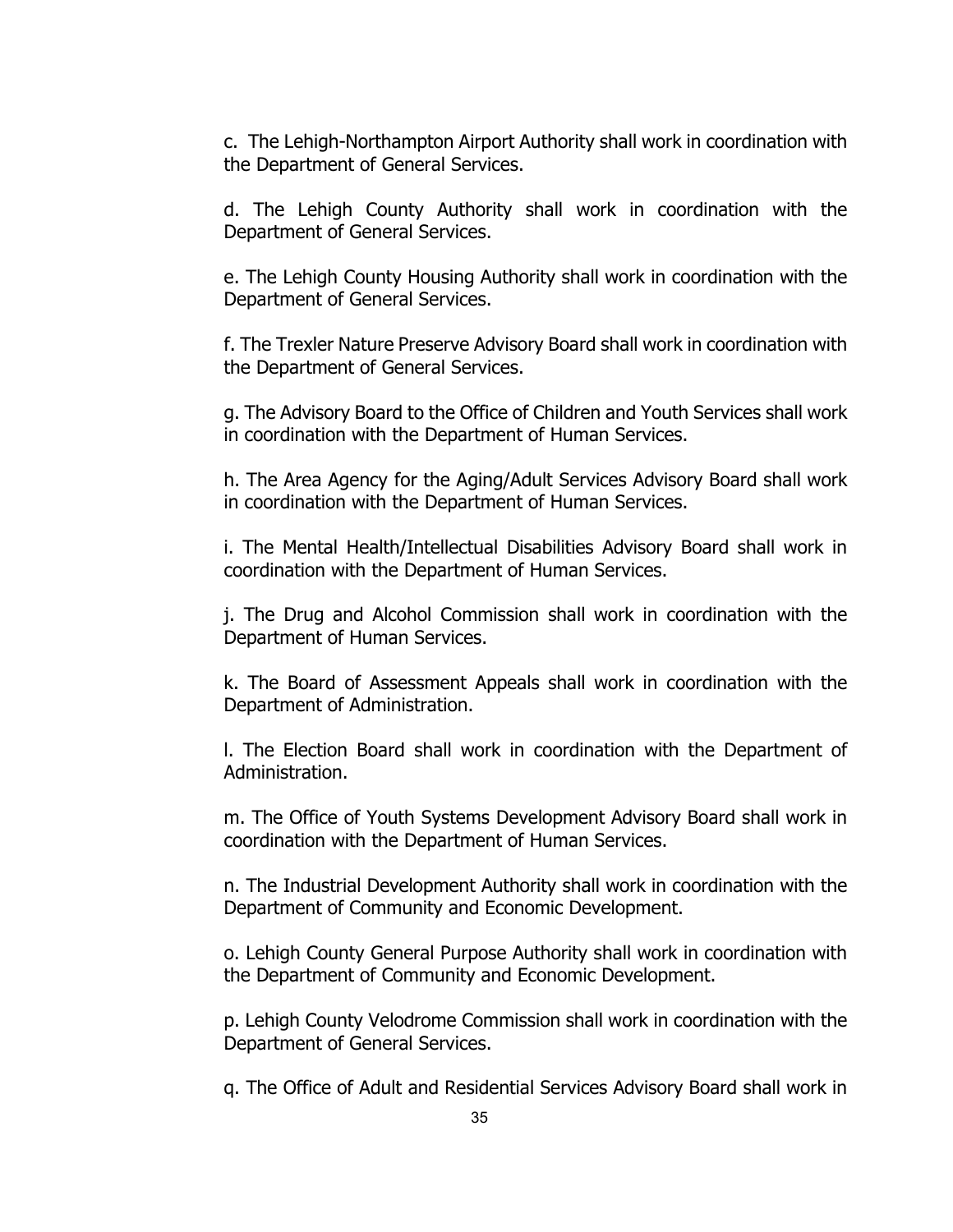coordination with the Department of Human Services.

r. The Lehigh County Agricultural Land Preservation Board shall work in coordination with the Department of General Services.

s. The Human Relations Advisory Council shall work in coordination with the Department of Community and Economic Development.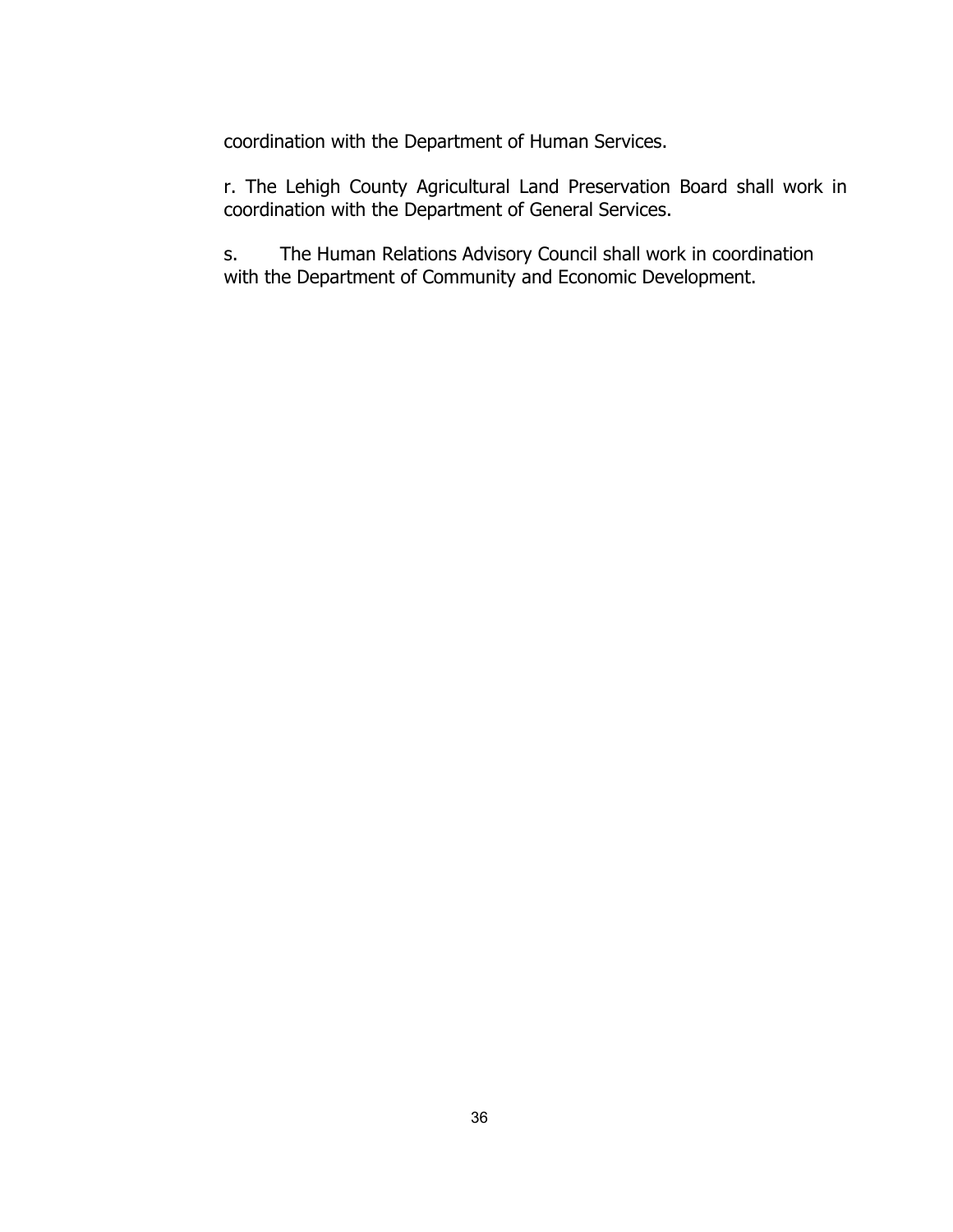# ARTICLE VIII

# PURCHASING POLICIES AND PROCEDURES

# Section 801 - POWERS AND DUTIES OF THE CHIEF PROCUREMENT OFFICER

The Chief Procurement Officer shall have the following powers and duties:

(A) Purchase or contract for all materials, supplies, equipment, and contractual services for all County agencies in accordance with Sections 803 and 804 of the Administrative Code detailing competitive monetary limits and methods of source selection.

(B) Excluded from the purchase or contract authority of the Chief Procurement Officer are the following items:

(1) Insurance

(2) Utilities and Telecommunication Services (Internet and Cable Television)

- (3) Association dues
- (4) Books, magazines, periodicals and subscriptions
- (5) Travel expenses
- (6) Training expenses
- (7) Civic expenses and charitable contributions (grants)
- (8) Business meeting expenses
- (9) Meal Expenses
- (10) Advertising Expenses

(11) Sensitive items requiring special handling during the course of a criminal prosecution by the Office of the District Attorney or during the course of a death investigation by the Office of the Coroner. All such expenses shall be limited to \$1,000.00 per occurrence and must be signed off on by the District Attorney or the Coroner or their respective designees.

(12) Items or services purchased by the Office of the District Attorney with monies obtained through forfeiture

(13) Services of members of the medical or legal profession, registered architects, engineers, certified public accountants, or other personal services involving professional expertise including, without limitation, management services involving the outsourcing of a county function and staffing for it.

(14) Items or Services purchased with funds from established petty cash accounts.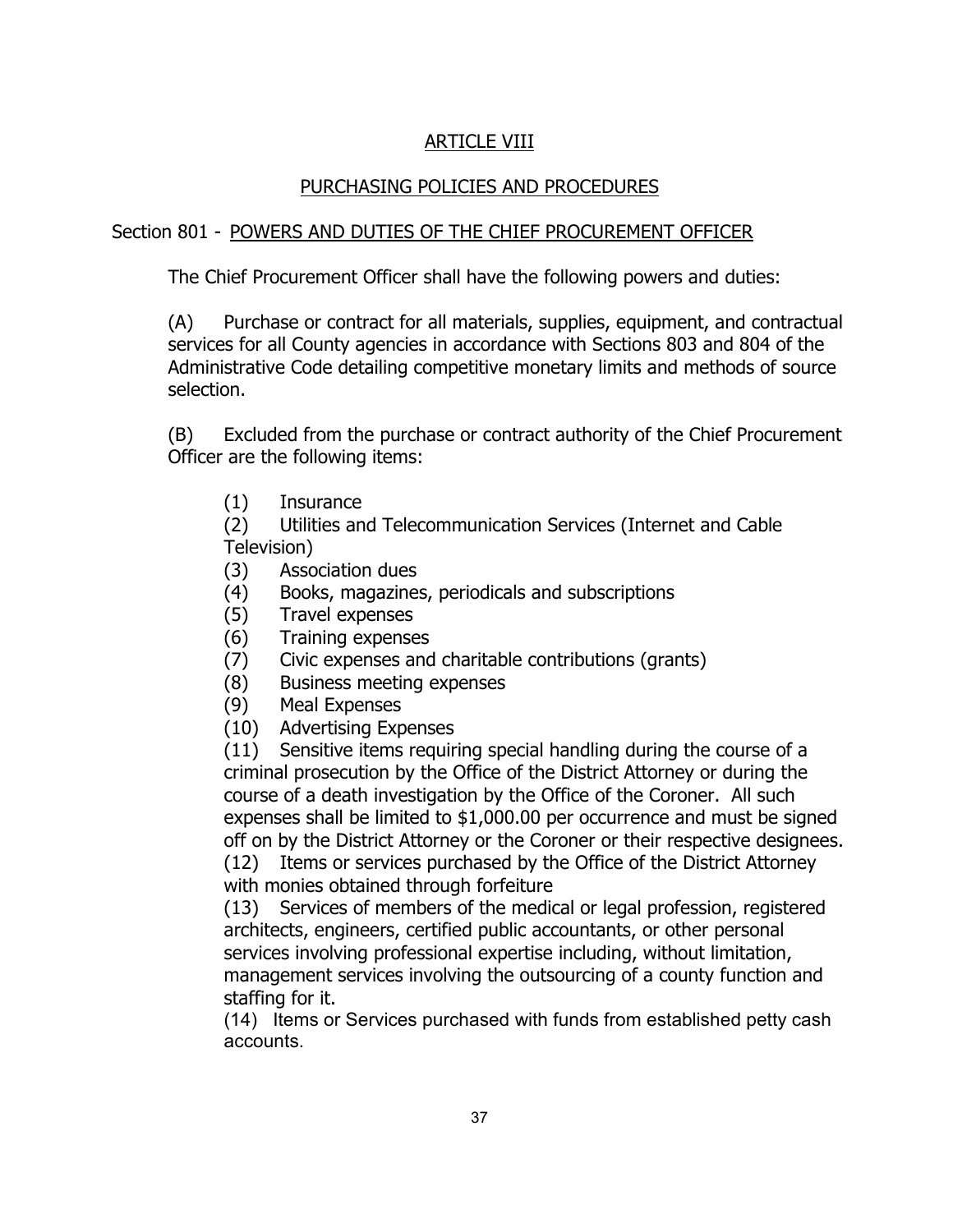(C) Review all requisitions for the purchase of materials, supplies, equipment, and services, not exempted from this Code, in terms of quality, cost, and availability of budgeted funds to cover the purchase.

(D) Prepare in cooperation with user agencies standard specifications for materials, supplies, equipment and services, not exempted from this Code, that are common to various County agencies.

(E) Place orders for all supplies, materials, equipment and services, not exempted by this Code, either by the issuance of a Purchase Order, or by any other generally accepted procedure.

(F) Enforce all regulations and procedures concerning purchasing.

(G) Procure for the County the highest quality of commodities and services that meet the users' needs at the least expense.

(H) Endeavor to obtain as full and open competition as possible.

(I) Purchase as many items as feasible in bulk to take full advantage of discounts.

(J) Keep informed of current developments in the field of purchasing including prices and market development.

(K) Keep accurate and up to date records of all verbal and written solicitations and bids so that they are available for public inspection.

(L) Formulate and submit for approval to the County Executive modifications or additions to purchasing regulations and procedures as deemed necessary.

(M) Establish and administer a system of service and maintenance for office equipment as required.

(N) Contract for office supplies which are commonly required by each department and agency within the County.

(O) Recommend to the County Executive, or his/her designee, disqualifications of vendors who default on their quotations.

(P) Develop and maintain a purchasing manual for distribution to user agencies which specifically outlines all appropriate procedures. This manual shall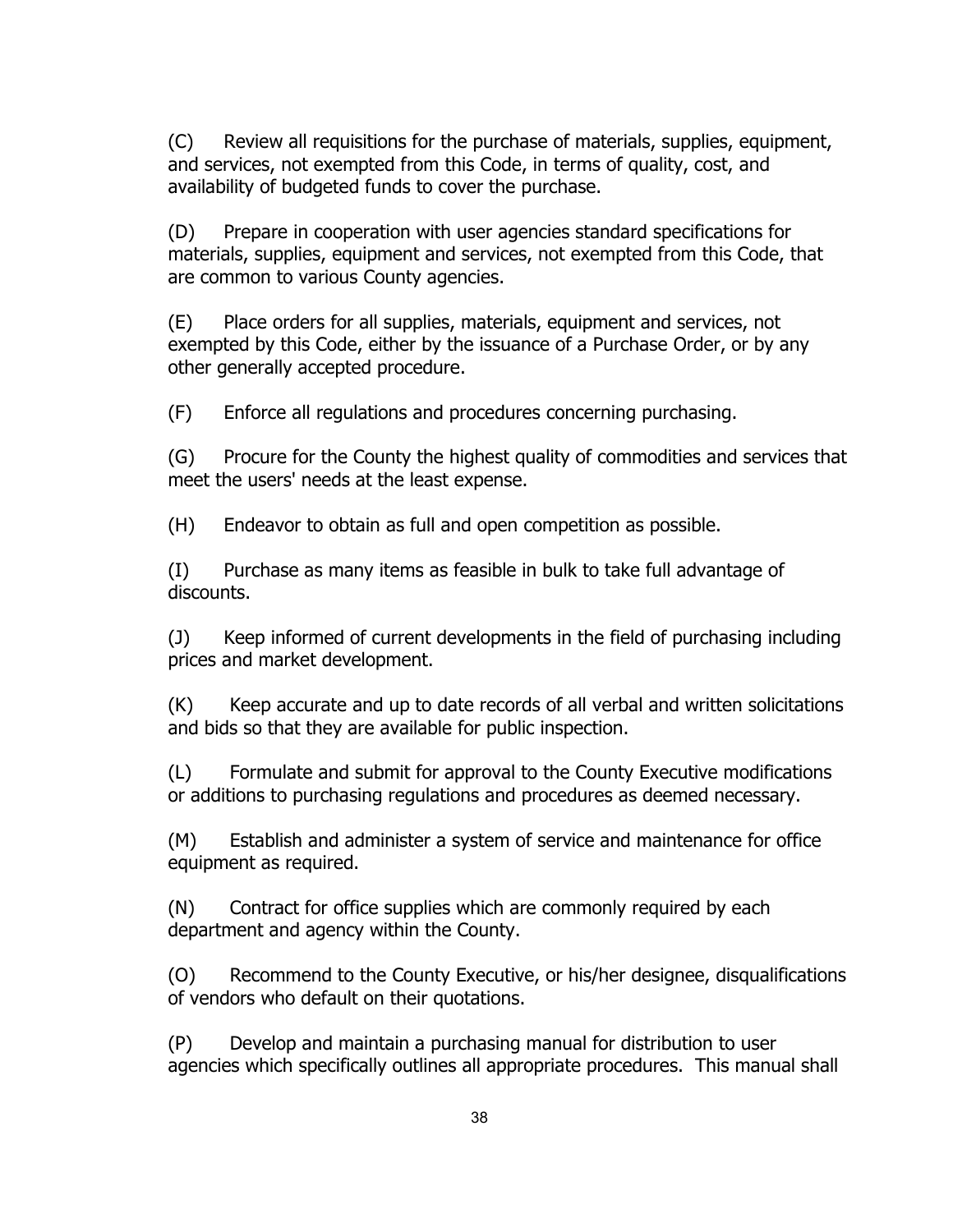be subject to the approval of the County Executive and a majority of the Board prior to printing and distribution and shall be amended as needed.

(Q) Review and revise requisitions and estimates of products needed and amounts designated by the user agencies.

(R) Make awards to the vendor who meets the specifications for the items or services to be purchased at the most economical cost while maintaining an acceptable level of quality and meeting the best interests of the County.

(S) Maintain a list of all awarded contracts which states who received the bid, the award date and the price. This list shall be made available for review upon request.

(T) Maintain documentation in the bid file whenever an award to other than the lowest cost bidder is given involving any publicly offered formal bid.

(U) Purchase certain products made from recycled materials under the following conditions.

(1) All paper products purchased by the county shall meet the Environmental Protection Agency (EPA) recommended minimum content standards as listed in the "Procurement Guideline for Paper and Paper Products", 40 CFR Part 2500, 53 FR 23546 (June 22, 1988).

(2) The Chief Procurement Officer is authorized to approve purchase of products made from recycled material that are equivalent or superior in performance and the cost is equal to or does not exceed by 10% the cost of like products made from wholly virgin material.

(V) In conjunction with the Office of Information Technology, develop and maintain an Internet web page to include purchasing related information which may be of interest to County residents and vendors.

## Section 801.1 - PROCEDURE FOR PROFESSIONAL SERVICE AGREEMENTS

(A) This section shall apply to all agreements for professional services categorized or listed in §801 (B)(13) above entered into by the County Executive, the President Judge of the 31st Judicial District, the Board, or any independently elected official.

(B) Advance written notice to the Board of Commissioners is required for all professional service agreements categorized in §801 (B)(13). Notice of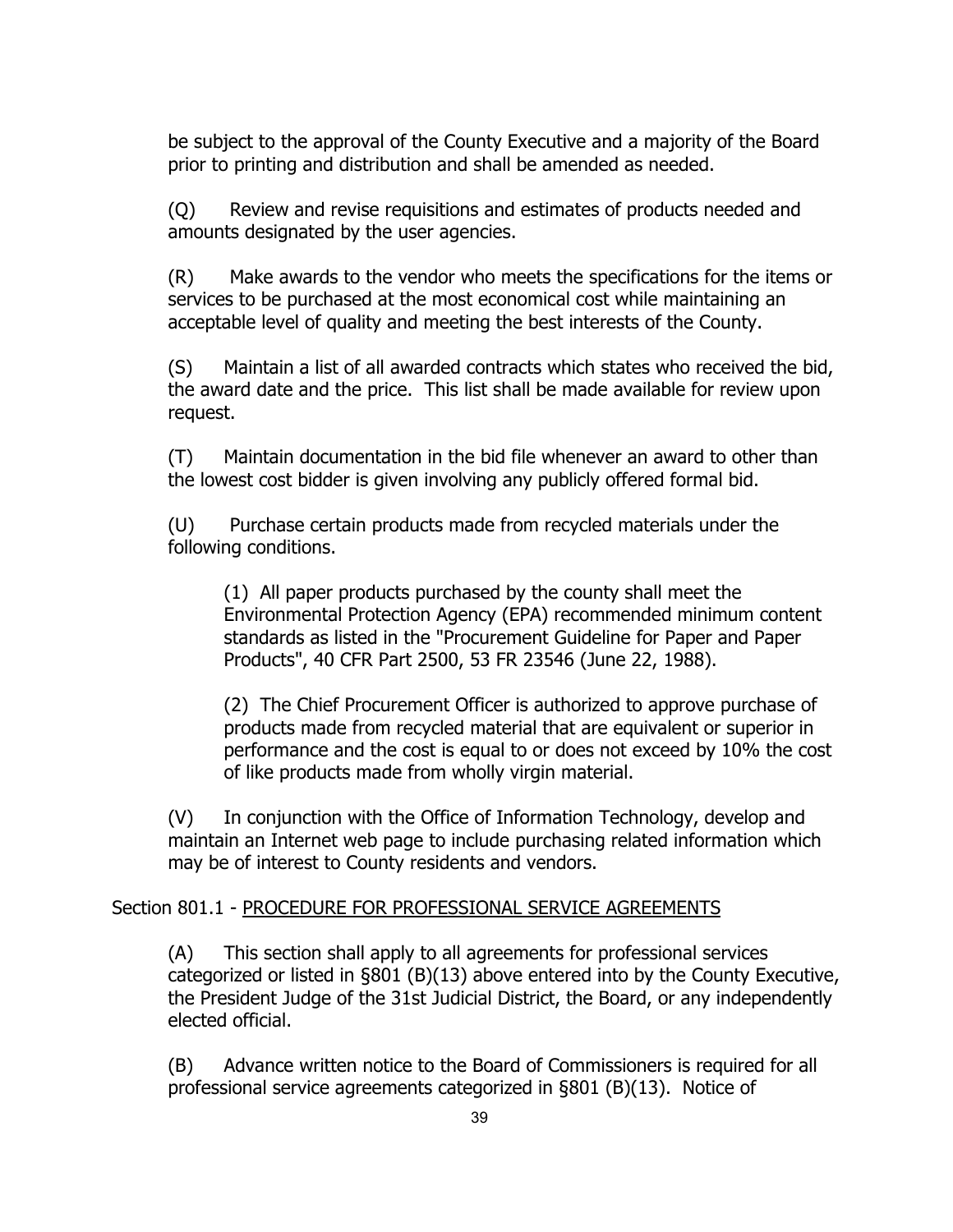solicitations for Requests for Proposals shall be provided to the Board upon publication or other notice soliciting proposals, whichever occurs first.

- 1. For all professional service agreements, regardless of value, such advance written notice shall include:
	- (a) the name of the individual or entity providing the services;
	- (b) the nature of the project and the scope of the work;

(c) the procedure used to choose the individual or entity providing the services, including a copy of the Request for Proposals, if applicable;

(d) the projected total monetary amount of the contract;

(e) the hourly or other unit costs charged under the contract, if applicable;

(f) a statement of the need for such service and the impact on current services or projects;

 $(g)$  the budget line item(s) to be used to fund the contract;

(h) the original and current balances in the line items provided in subparagraph (g) above; and

(i) a disclosure of prior relationships between the vendor and the County or County Personnel.

2. For professional service agreements valued in excess of \$25,000.00, a copy of the proposed agreement shall also be provided as part of the advance written notice.

(C) Agreements for professional services which are valued at \$25,000.00 or less shall not be entered into without giving fourteen (14) days advance written notice to the Board of Commissioners.

(D) The following contracts shall not be entered into without giving fourteen (14) days advance written notice to the Board of Commissioners and receiving approval of the Board by resolution.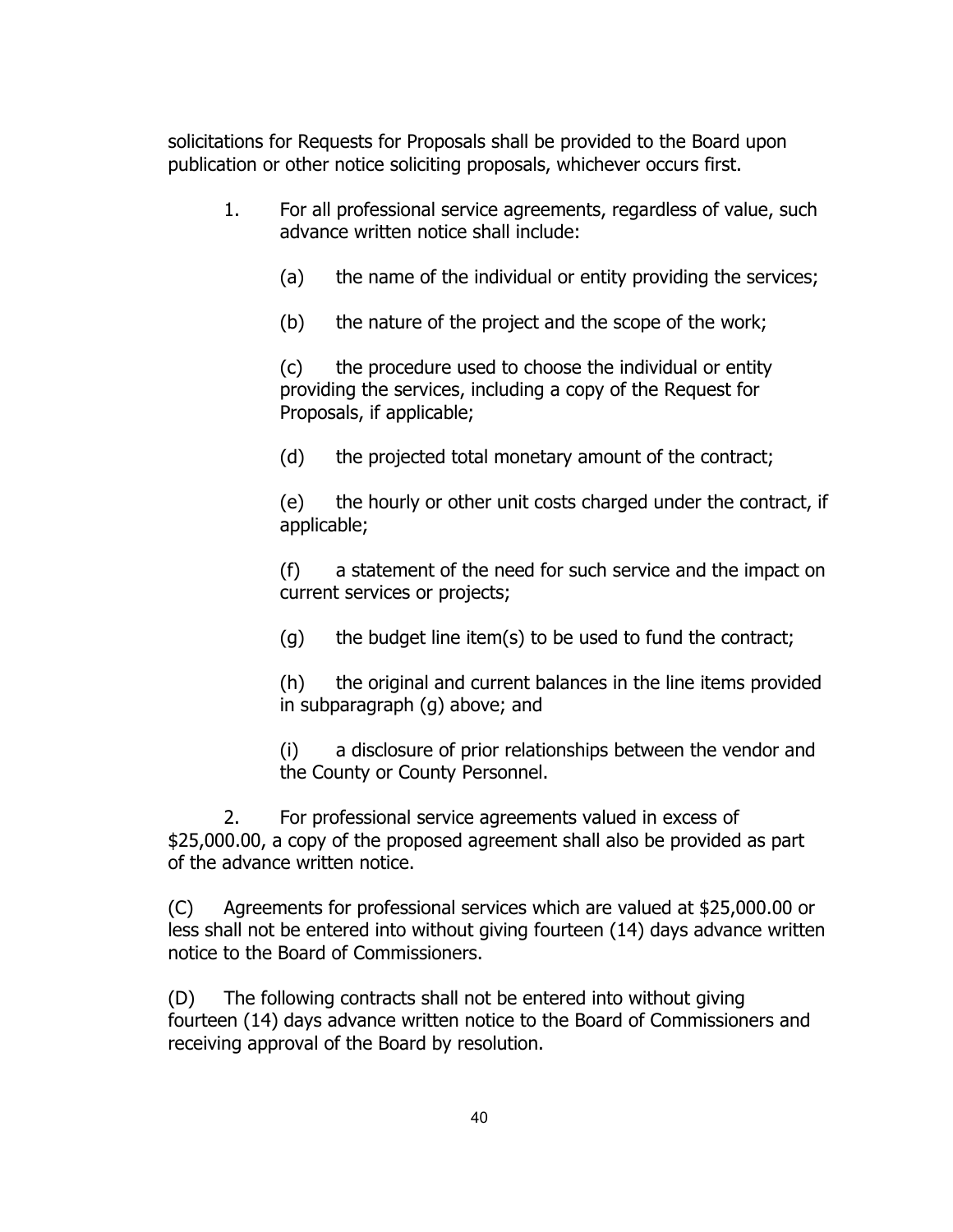(1) The contract has not been bid in accordance with Section 803 of the Administrative Code and the value of the proposed contract is in excess of \$25,000.00.

(2) The contract has not been bid in accordance with Section 803 of the Administrative Code and the value of the proposed contracts with a single vendor or contractor exceeds \$25,000.00 during a County fiscal year. It is the intent of this subsection that the notice and approval requirements shall not be circumvented by the execution of multiple contracts during one fiscal year.

(3) The contract involves the retention of professionals pursuant to the authority of the Board under Section 302 of the Home Rule Charter to incur indebtedness, levy taxes, assessments, and service charges; adopt and amend an Administrative Code; adopt a Personnel Code; establish salaries and wage levels; and acquire property.

(E) No work shall be authorized to begin nor payment made under a contract prior to the completion of the advance written notice process, and where required, the approval process, unless exigent reasons or an emergency situation require the immediate execution of a proposed contract, but the term of such contract shall not exceed ninety (90) days. Such reasons shall be documented and filed with the Board and the Controller 24 hours prior to the execution of the proposed contract.

(F) Every contract shall specifically state that a copy of the final report or study delivered pursuant to the contract shall be provided directly by the vendor to the Board of Commissioners; and the vendor shall agree to publicly present the final report or study should a committee of the Board so desire.

(G) Contracts with renewal provisions may be renewed without approval from the Board so long as the terms and conditions remain the same, and any new required Federal, State or County language is included.

(H) Exempt from the aforementioned requirements are:

(1) Contracts that involve the investigation of a crime and the apprehension or prosecution of persons suspected of, or charged with, the commission of a crime if the District Attorney determines that the information might prove to be prejudicial or detrimental to such action.

(2) Contracts involving services in defense of persons suspected of, or charged with, the commission of a crime if the Public Defender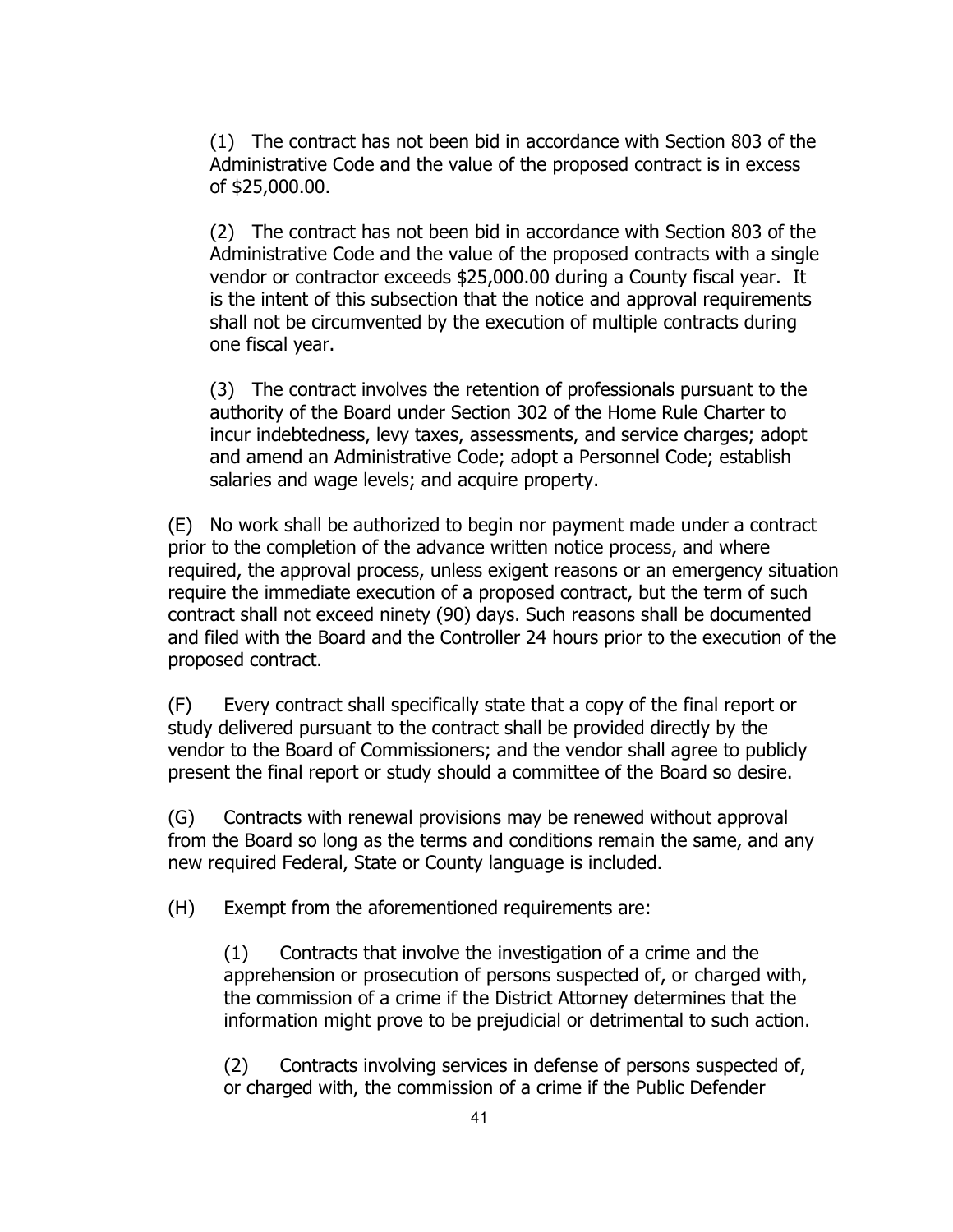determines that the information might prove prejudicial or detrimental to such action.

(3) Any proposed contracts, regardless of the amount, involving the following functions of the Department of Human Services: coordination of programs and services for the aging, prevention and treatment of drug and alcohol abuse, Mental Health/Intellectual Disabilities/Health Choices programs and services, Children and Youth Services and Adult and Residential Services.

(4) Any proposed contracts, regardless of amount, involving the following functions of the Judiciary: coordination of programs and services for delinquent children, including individual counseling and evaluations.

(5) Contracts involving services in support of litigation or administrative or related proceedings filed for or against the County, if the County Solicitor determines that such information might prove to be prejudicial or detrimental to such action.

(I) All contracts for management services which will provide direct supervision to county employees must follow the competitive proposal process set forth in §804(C), unless waived by Resolution of the Board of Commissioners.

(J) Agreements for professional services which are valued no greater than the maximum amount set forth in Section 803(A)(1) may be entered into by using the County's purchase order form in lieu of a standard contract when insurance coverages, final report and right-to-know language are not required to be part of the terms of the agreement. Such agreements must still comply with all other applicable provisions of Section 801.1 (B)-(C).

## Section 801.2 - REQUIRED CONDITIONS FOR ALL CONTRACTS

(A) Every contract shall specifically state that it is contingent upon the availability of appropriated funds from which payment can be made.

(B) The County of Lehigh shall not make contractual arrangements with a vendor who is delinquent on any taxes due the County until the taxes are paid in full. Delinquent shall herein be defined as the point when the taxes owed become the responsibility of the Tax Claim Bureau to collect.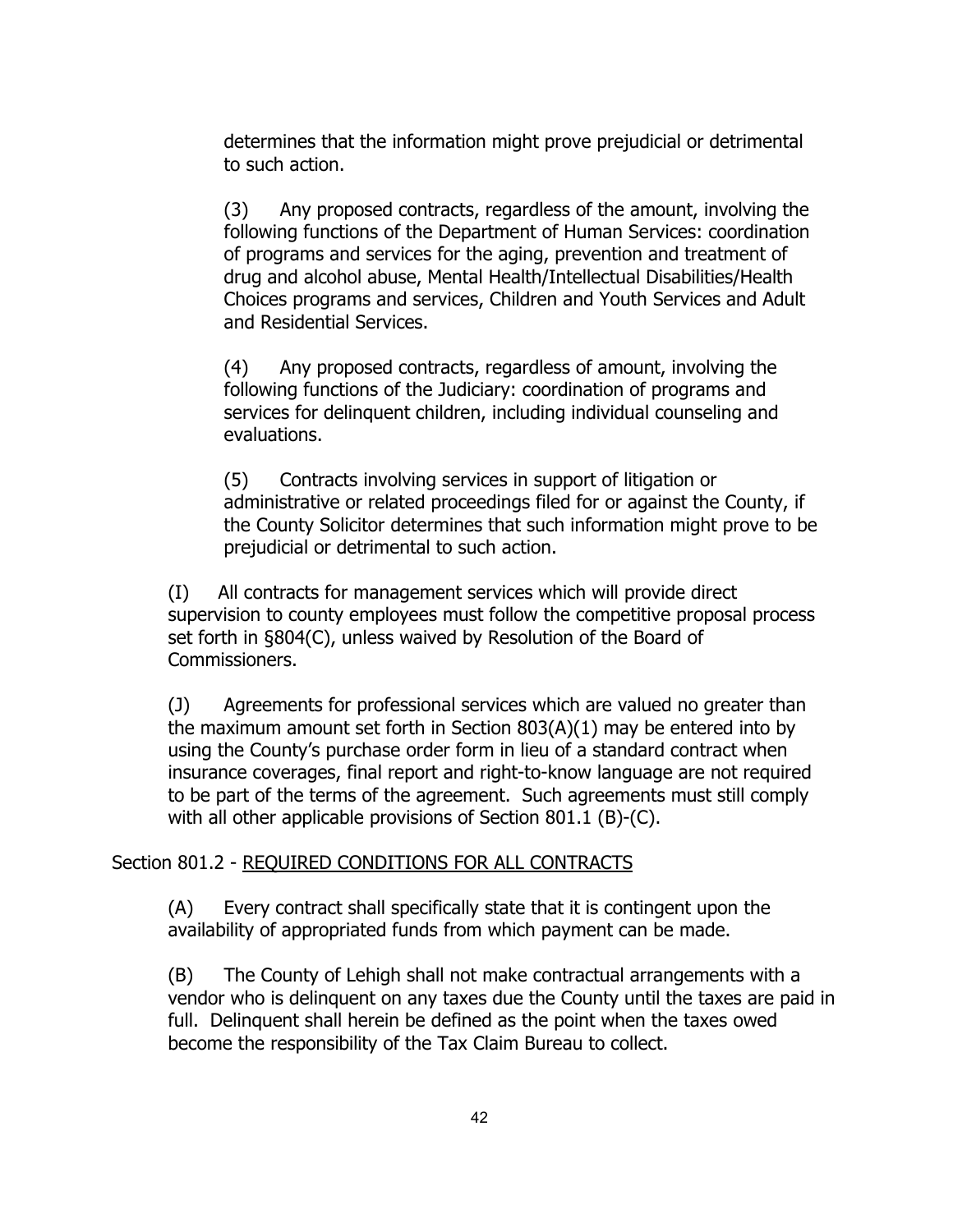(C) Every contract shall state that if the vendor becomes delinquent on taxes owed the County during the term of the agreement, vendor shall be in breach of the agreement and the County shall withhold vendor payments in lieu of taxes until taxes are paid in full.

(D) The Department of Administration shall issue written notice to the Board of Commissioners within 60 days of the end of the fiscal year if a vendor or lessee is found to be delinquent on any taxes due the County. As directed pursuant to contract language authorized by this Section, the County shall withhold payments until the taxes are paid in full.

(E) The County of Lehigh shall not make contractual arrangements with a vendor who is also a lessee of the County until the rent due the County is paid in full as provided for in the terms of the lease agreement.

(F) Every contract shall specifically state that the vendor agrees not to hire County personnel who may exercise discretion in the awarding, administration or continuance of that vendor's contract. The prohibition shall be in force for up to and including one year following the termination of the employee from County service. A vendor's failure to abide by this provision shall constitute a breach of the contract, and the agreement shall so state.

# Section 801.3 – REQUIREMENTS FOR CONSTRUCTION CONTRACTS

(A) Every construction contract shall adhere to the "Required Conditions for all Contracts" outlined in Section 801.2.

## (B) PURPOSE

(1) Lehigh County recognizes that there is a duty to ensure that all work on public construction contracts is performed by responsible, qualified firms that maintain the capacity, expertise, personnel and other qualifications and resources necessary to successfully perform public contracts in a timely, reliable and cost – effective manner.

(2) To effectuate the purpose of selecting responsible contractors for theses public works contracts and to protect the County of Lehigh's investments in such contracts, prospective contractors and subcontractors, should be required to meet pre-established, clearly defined, minimum qualification standards regarding past project performance in terms of competency, safety, law compliance, technical abilities, and adequacy of resources.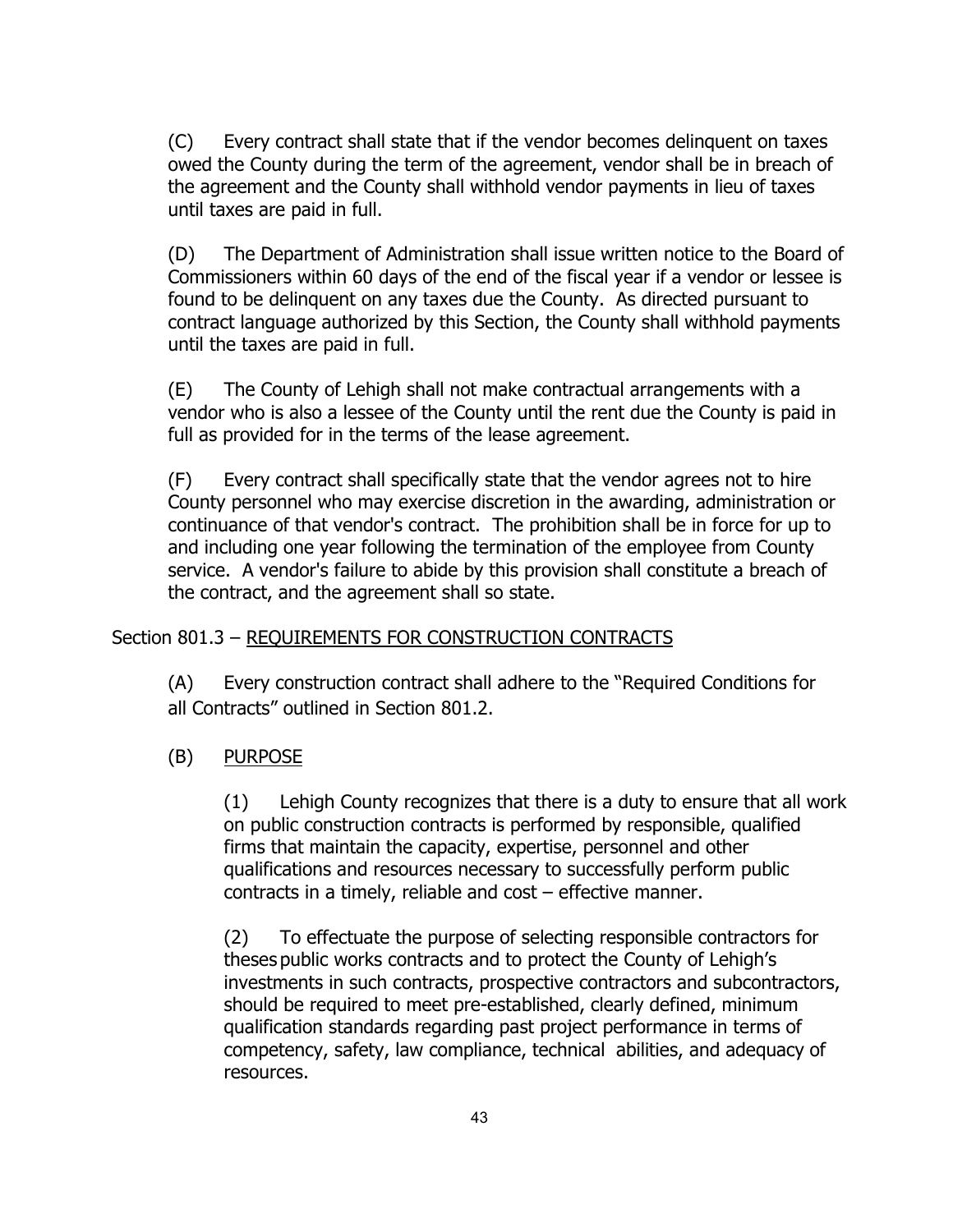(3) Further, due to the critical impact that skilled craft labor has on the execution of public works projects, and the increasingly limited availability of such labor, it is necessary to require contractors and subcontractors to participate in proven apprenticeship training programs as a condition of bidding and to help ensure future workforce development.

(4) Therefore, the County of Lehigh shall require compliance with the provisions of this section by business entities seeking to bid on construction projects for the County of Lehigh as specified herein. The requirements of this section are intended to supplement, not replace, existing contractor qualification and performance standards or criteria currently required by law, public policy or contracting documents. However, in the event that this section conflicts with any law, public policy or contracting documents of the County of Lehigh, the requirements of this section shall prevail.

# (C) DEFINITIONS

(1) The term "construction project" as used in this section is defined as construction, reconstruction, demolition, alteration or repair work other than maintenance, performed under contract and paid for in whole or in part out of the funds of the County.

(2) The term "maintenance" as used in this section is defined as the repair of existing facilities when the size, type or extent of such facilities is not thereby changed or increased.

# (D) RESPONSIBLE CONTRACTOR (RCO) REQUIREMENTS

(1) All contractors and subcontractors of any tier that perform work valued at over \$100,000.00 on a construction project shall meet the requirements in this section.

(2) All firms engaged in contracts covered by this section shall be qualified, responsible, contractors or subcontractors that have sufficient capabilities in all respects to successfully perform contracts on which they are engaged, including the necessary experience, equipment, technical skills and qualifications and organizational, financial and personnel resources. Firms bidding on public contracts shall also be required to have a satisfactory past performance record and a satisfactory record of compliance with applicable laws, integrity and business ethics.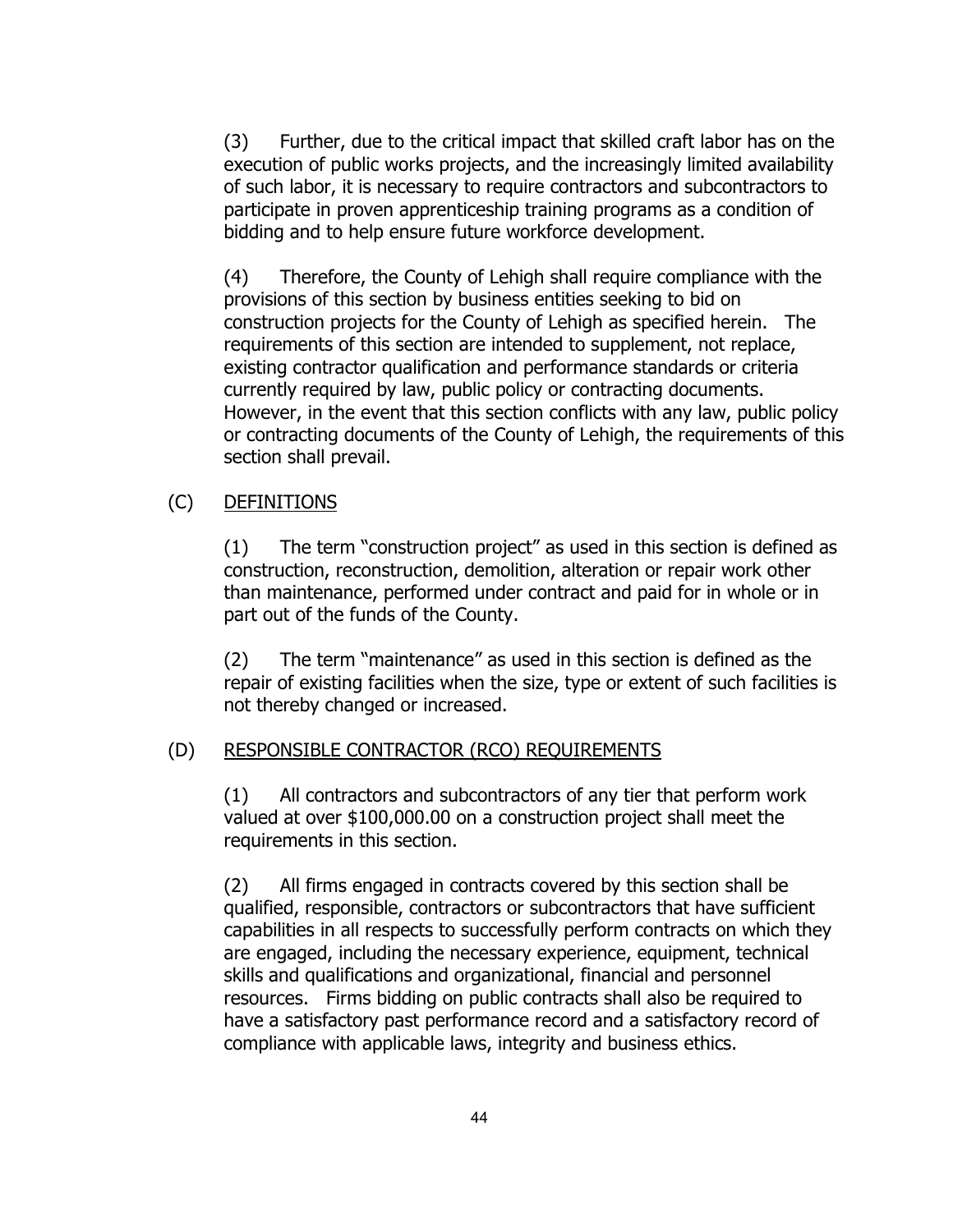## (E) CONTRACTOR RESPONSIBILITY CERTIFICATIONS

(1) As a condition of performing work on a construction project subject to this section, a general contractor or other lead or prime contractor seeking award of a contract shall submit as a necessary part of their complete bid response a Contractor Responsibility Certification, a Subcontractor List, Subcontractor Responsibility Certifications and applicable supporting materials, including proof that the subcontractor participates in a Class A Apprenticeship Program and for any subcontractor that operates as a sole proprietorship applicable business records that verify any such firm is a legitimate business entity, not an employee improperly misclassified as a sub-contractor, as specified herein.

(2) The Contractor Responsibility Certification shall be completed on a form provided by the County and shall reference the project for which a bid is being submitted by name and contract or project number. The administration is tasked with creating forms consistent with this requirement.

(3) In the Contractor Responsibility Certification, the general contractor or other lead or prime contractor shall confirm the following facts regarding its past performance and work history and its current qualifications and performance capabilities:

(a) The firm and its employees have all licenses, registrations or certificates required by federal and state law and ordinances of the County of Lehigh with respect to the contract it seeks to self– perform.

(b) The firm meets the bonding requirements for the contract required by law or contract specifications, as well as applicable insurance requirements for the contract, including general liability and workers compensation insurance.

(c) The firm has not been debarred or suspended by any federal, state or local government agency or authority in the past three years.

(d) The firm has not defaulted on any project in the past three years.

(e) The firm has not had any type of business, contracting or trade license, registration, or other certification related to the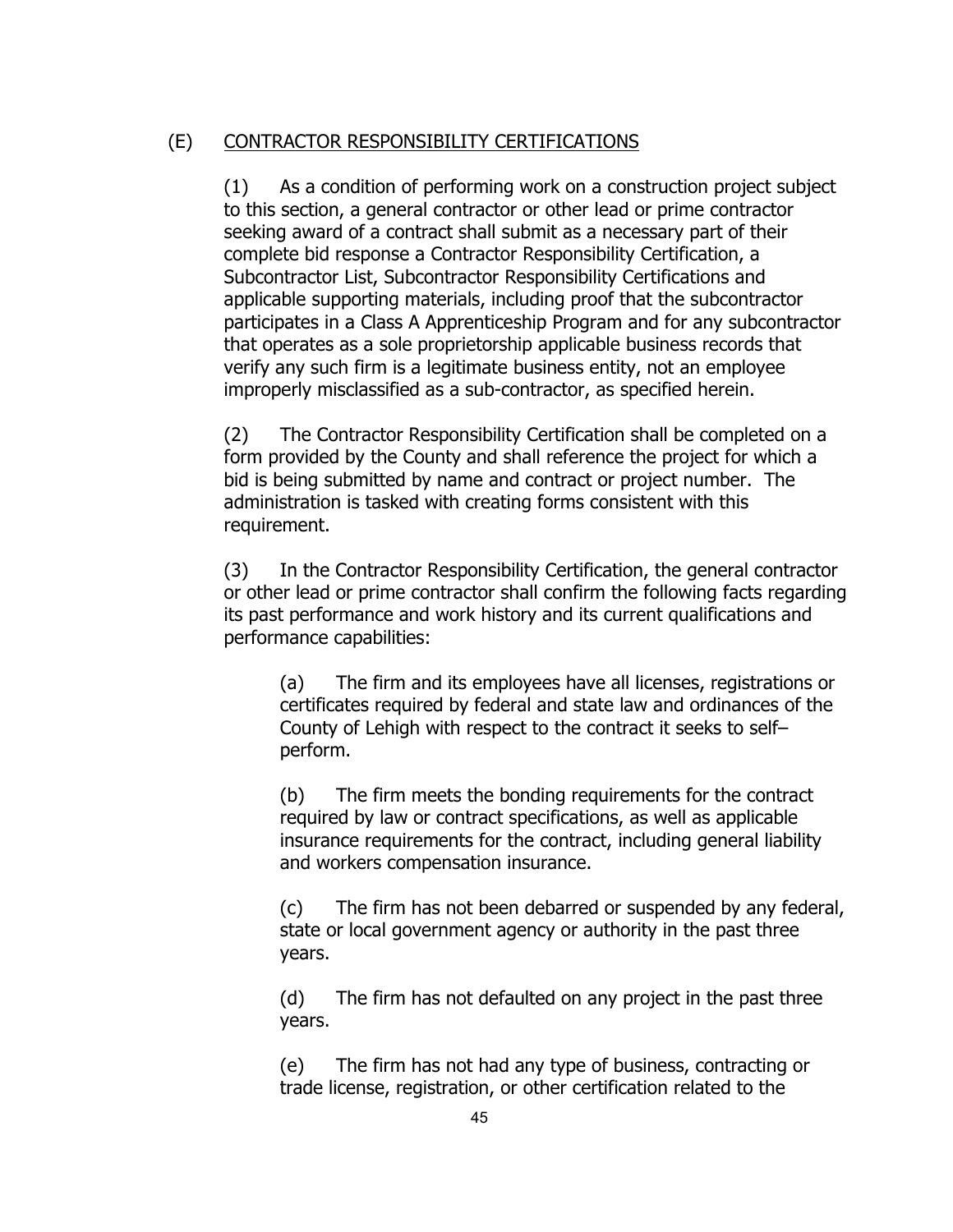proposed project work content revoked or suspended in the past three years.

(f) The firm and its principals/owners have not been convicted of any crime relating to the construction contracting business in the past ten years.

(g) The firm does not currently owe any outstanding taxes, penalties, interest or other financial obligation to the County of Lehigh.

(h) The firm has not within the past three years been found in violation of any law applicable to its contracting business, including, but not limited to, license laws, tax laws, prompt payment laws, wage and hour laws, prevailing wage laws, environmental laws, or other laws where the result of such violation was the payment of a fine, back pay damages or any other type of penalty in the amount of \$5,000.00 or more.

(i) The firm will pay all craft employees that it employs on the project the current wage rates and fringe benefits as required under applicable federal, state or local wage laws.

(j) The firm will employ a sufficient number of craft personnel required to successfully perform any project work it self-performs and shall assign workers to perform only work for which they have sufficient skills, training and knowledge.

(k) All craft labor that will be employed by the firm for the project have completed at least the OSHA ten (10) hour training course for safety established by the U.S. Department of Labor, Occupational Safety & Health Administration.

(l) The firm participates in a Class A Apprenticeship Training Program, as defined below, for each separate trade or classification in which it or its subcontractors employ craft employees. This apprenticeship requirement assures that workers in each trade or craft employed are graduates of an apprenticeship and training program in each trade or craft in which their services are utilized and such apprenticeship and training program has been in continuous existence for no fewer than five (5) years prior to the commencement of the subject project.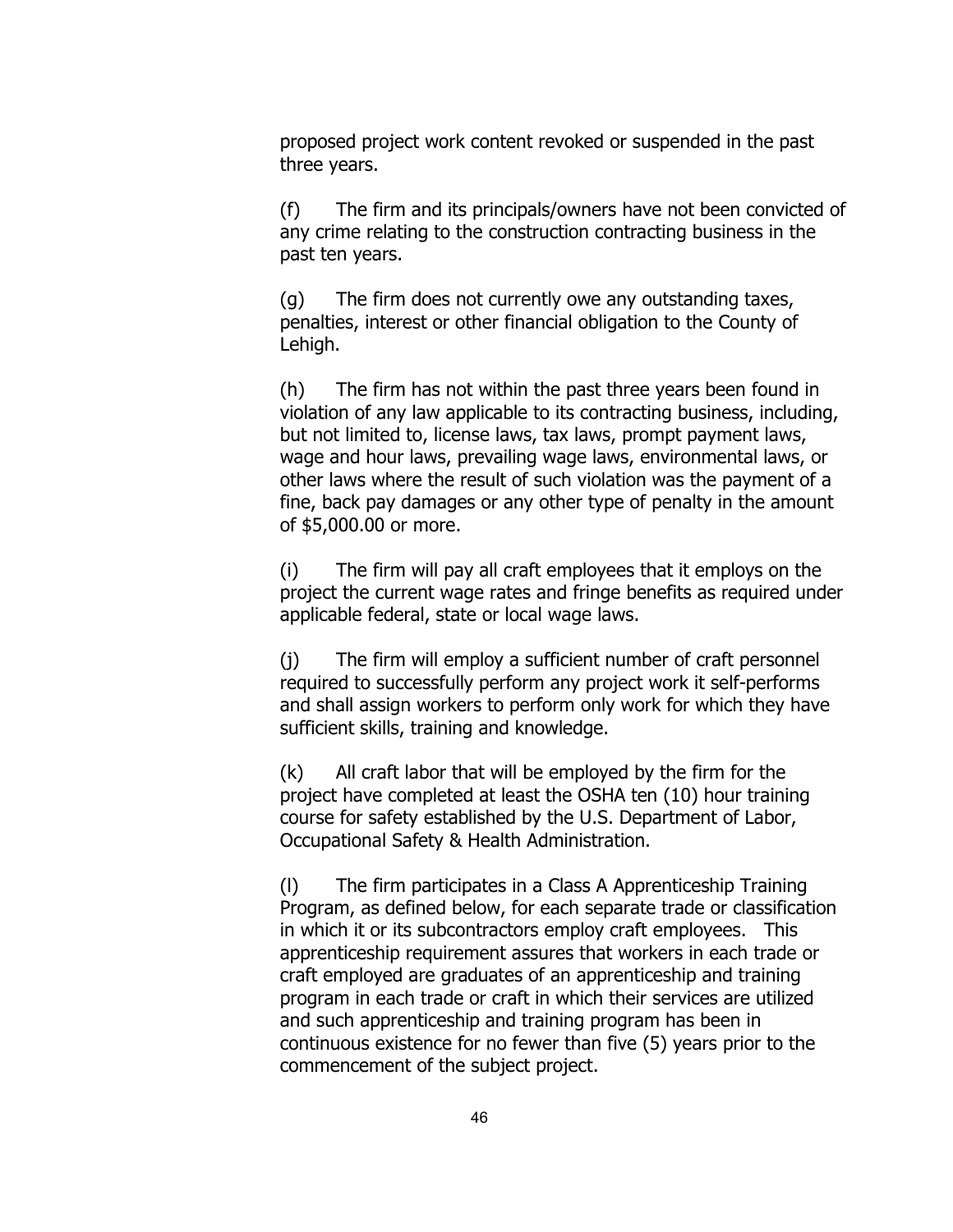(1) For purposes of this section, a Class A Apprenticeship Program is an apprenticeship program that is currently registered with and approved by the U.S. Department of Labor or a state apprenticeship agency and has graduated apprentices to journey person status for at least three of the past five (5) years. This may be an apprenticeship program that is subject to the Employees Retirement Income Security Act of 1974, 29 U.S.C. § 1001 et seq. ("ERISA"), or a non – ERISA program. In further judging, defining, and applying the terms used in this section, the definitions used in the Prevailing Wage Act and in the regulations promulgated pursuant thereto shall be considered and applied. 43 P.S. §165-2 and 34 Pa Code §9.102.

(2) To demonstrate compliance with this section, the firm shall provide, with this certification, a list of all trades or classifications of craft employees it will employ on the project and documentation verifying it participates in a Class A Apprenticeship Program or an equivalent training program for each trade or classification listed.

(m) The firm has all other technical qualifications and resources, including equipment, personnel and financial resources, to successfully perform the referenced contract.

(n) The firm shall notify the County within seven (7) days of any material change to any matter attested to in this certification.

(o) The firm understands that the Contractor Responsibility Certification required by this section shall be executed by a person who has sufficient knowledge to address all matters in the certification and shall include an attestation stating, under the penalty of perjury, that the information submitted is true, complete and accurate.

(4) Execution of the Contractor Responsibility Certification required by this section shall not on its own establish a presumption of contractor responsibility and the County may require any additional information it deems necessary to evaluate a firm's status as a responsible contractor, including technical qualifications, financial capacity or other resources and performance capabilities. The County may require that such information be included in a separate Statement of Qualifications and Experience or as an attachment to the Contractor Responsibility Certification.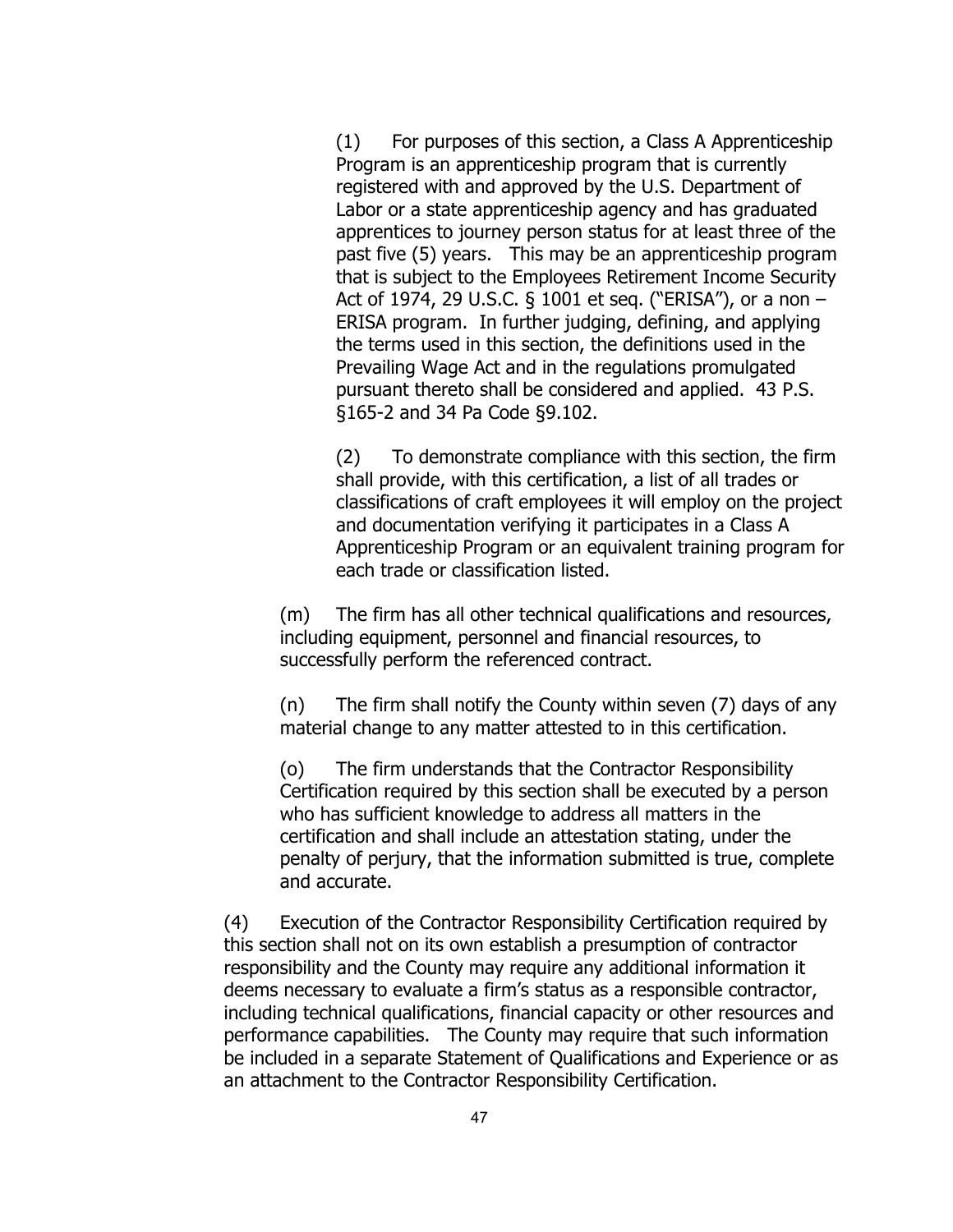(5) If the submitting firm has ever operated under another name or is controlled by another company or business entity or in the past five (5) years controlled or was controlled by another company or business entity, whether as a parent company, subsidiary or in any other business relation, it shall attach a separate statement to its Contractor Responsibility Certification that explains in detail the nature of any such relationship. Additional information may be required from such an entity if the relationship in question could potentially impact contract performance.

(6) If a firm fails to provide a Contractor Responsibility Certification or a Subcontractor List and required subcontractor information as specified in §801.3(E)(1), it shall be disqualified from bidding. No action of any nature shall lie against the County because of its refusal to accept a bid for failing to provide information required by this section.

#### (F) NOTICE OF THE AWARD OF A CONTRACT

(1) After it has received bids for a project, the County shall issue an Award of Contract pursuant to § 805 of the Administrative Code subject to the conditions of this Code, especially §801.3(E)(1).

(2) Such Notice shall be issued immediately or as soon as practicable after bids are opened and shall stipulate that the contract award is conditioned on the issuance of a written Contractor Responsibility Determination for the firm as required by Section (H), infra, of this section, compliance with Subcontractor Certifications required by Section (G) of this section, and any other qualification standards required by the County of Lehigh.

#### (G) SUBCONTRACTOR RESPONSIBILITY REQUIREMENTS

(1) A prospective bidder shall not be permitted to use a subcontractor on any work performed for the County of Lehigh unless it has identified the subcontractor on its Subcontractor List and provided a Subcontractor Responsibility Certification in accordance with the requirements of this Subsection.

(2) At the time a prospective bidder submits the Subcontractor List it shall also submit to the County of Lehigh Subcontractor Responsibility Certifications for all listed subcontractors.

(3) Subcontractor Responsibility Certifications shall be executed by a person having sufficient knowledge to address all matters in the certification and shall include an attestation stating, under the penalty of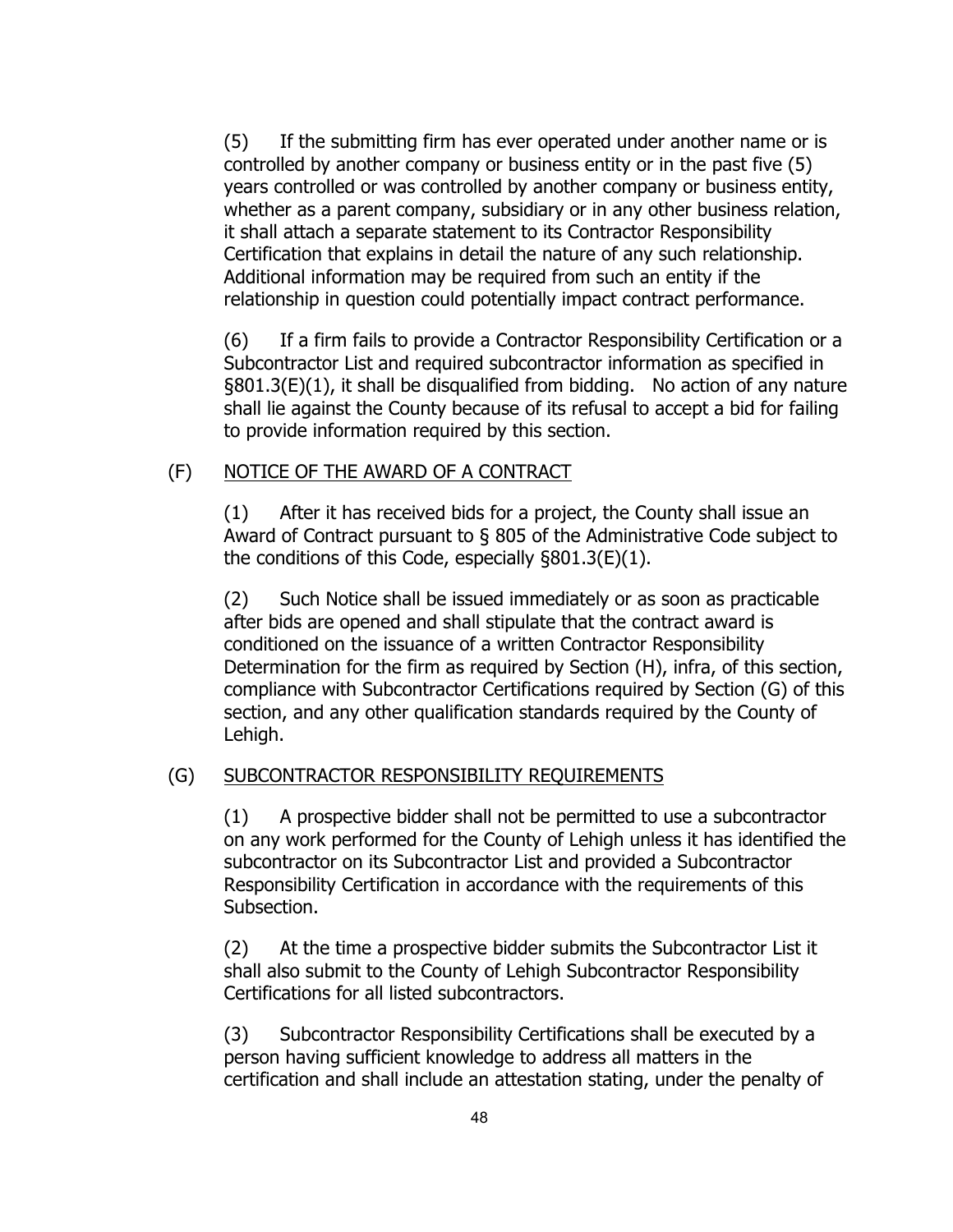perjury, that all information submitted is true, complete and accurate.

(4) A prospective bidder shall determine whether any subcontractor on its Subcontractor List is organized as a sole proprietorship owned and operated by a single person. It shall ensure that any such subcontractor is a legitimate business entity and not a misclassified employee by requiring the subcontractor to supplement its Subcontractor Certification with applicable business records verifying that it is an actual business entity. These records may include but are not to be limited to articles of incorporation, certificates of incorporation, certificates of insurance, contractor licenses and other typical business records used in the course of the subcontractors business.

(5) The prospective bidder shall submit a Subcontractor List, which provides the name and address of the subcontractors it will use on the project, the scope of work assigned to each subcontractor, and Subcontractor Responsibility Certifications as required by this section.

(6) Subcontractor Responsibility Certifications shall be executed by the respective subcontractors on forms prepared by the County of Lehigh and contain the same information, representations and supporting information required in Contractor Responsibility Certifications, including verification of apprenticeship qualifications required by Section 801.3(E)(3)(l) for each trade or classification of craft workers it will employ on the project.

(7) A subcontractor listed on a firm's Subcontractor List shall not be substituted unless written authorization is obtained from the County of Lehigh and a Subcontractor Responsibility Certification is provided for the substitute subcontractor.

(8) In the event that the County of Lehigh determines that a Subcontractor fails to meet the requirements of this section or is otherwise determined to be non-responsible, it may, after informing the prospective awardee, exercise one of the following options:

(a) Permit the awardee to substitute a qualified, responsible subcontractor in accordance with the requirements of this section, upon submission of a completed Subcontractor Certification for the substitute and approval of the substitute by the County of Lehigh.

(b) Require the awardee to self-perform the work in question if the firm has the required experience, licenses and other qualifications to perform the work in question; or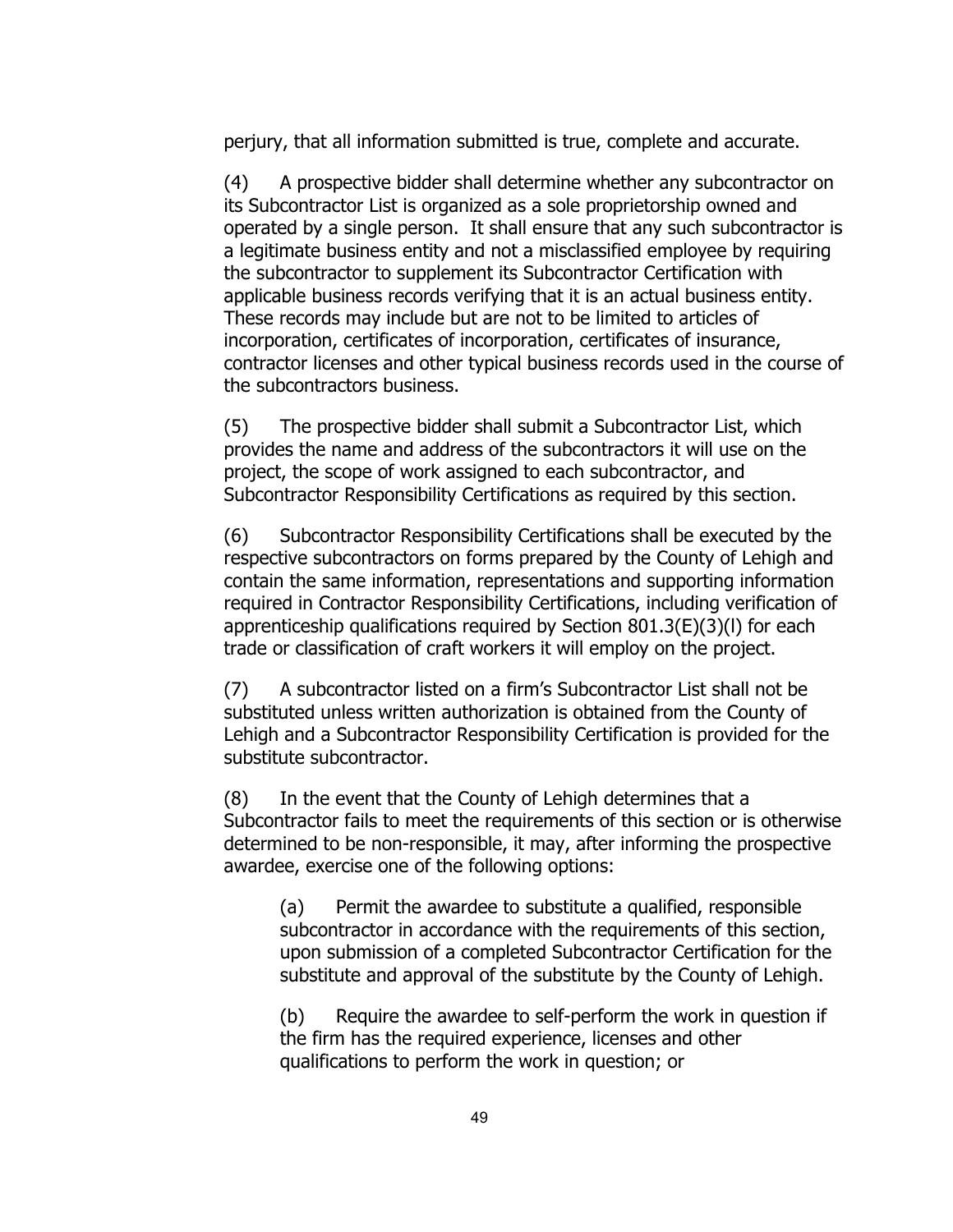(c) Disqualify the prospective awardee.

(9) In the event a subcontractor is disqualified under this section, the general contractor or other lead or prime contractor shall not be permitted to make any type of claim against the County of Lehigh on the basis of a subcontractor disqualification.

# (H) CONTRACTOR RESPONSIBILITY REVIEW AND DETERMINATION

(1) In reviewing bids for completeness and adherence to this section, the County of Lehigh shall undertake a contractor responsibility review process to determine whether the firm is a qualified, responsible firm in accordance with the requirements of this section and other applicable laws and regulations.

(2) The County may conduct any additional inquires to verify that the prospective awardee and its subcontractors have the technical qualifications and performance capabilities necessary to successfully perform the contract and that the firms have a sufficient record of law compliance and business integrity to justify the award of a public contract. In conducting such inquires, the County may seek relevant information from the firm, its prior clients or customers, its subcontractors or any other relevant source.

(3) If at the conclusion of the review process the County determines that all responsibility certifications have been properly completed and executed and if it concludes that the qualifications, background and responsibility of the prospective awardee and the firms on its Subcontractor List are satisfactory, it shall issue a formal written Contractor Responsibility Determination verifying that the prospective bidder is a qualified, responsible contractor.

 $(4)$  In the event any bidder is determined to be non – responsive or non – responsible, the County may choose to award the contract to another responsive and responsible bidder or, if necessary, rebid the project.

# (I) EXECUTION OF FINAL CONTRACT

(1) A contract subject to this section shall not be executed until all requirements of this section have been fulfilled.

(2) Prior to the execution of a final contract under this Section, the County shall publicly post the Notice of Award, Contractor and Subcontractor Responsibility Certifications, Subcontractor Lists and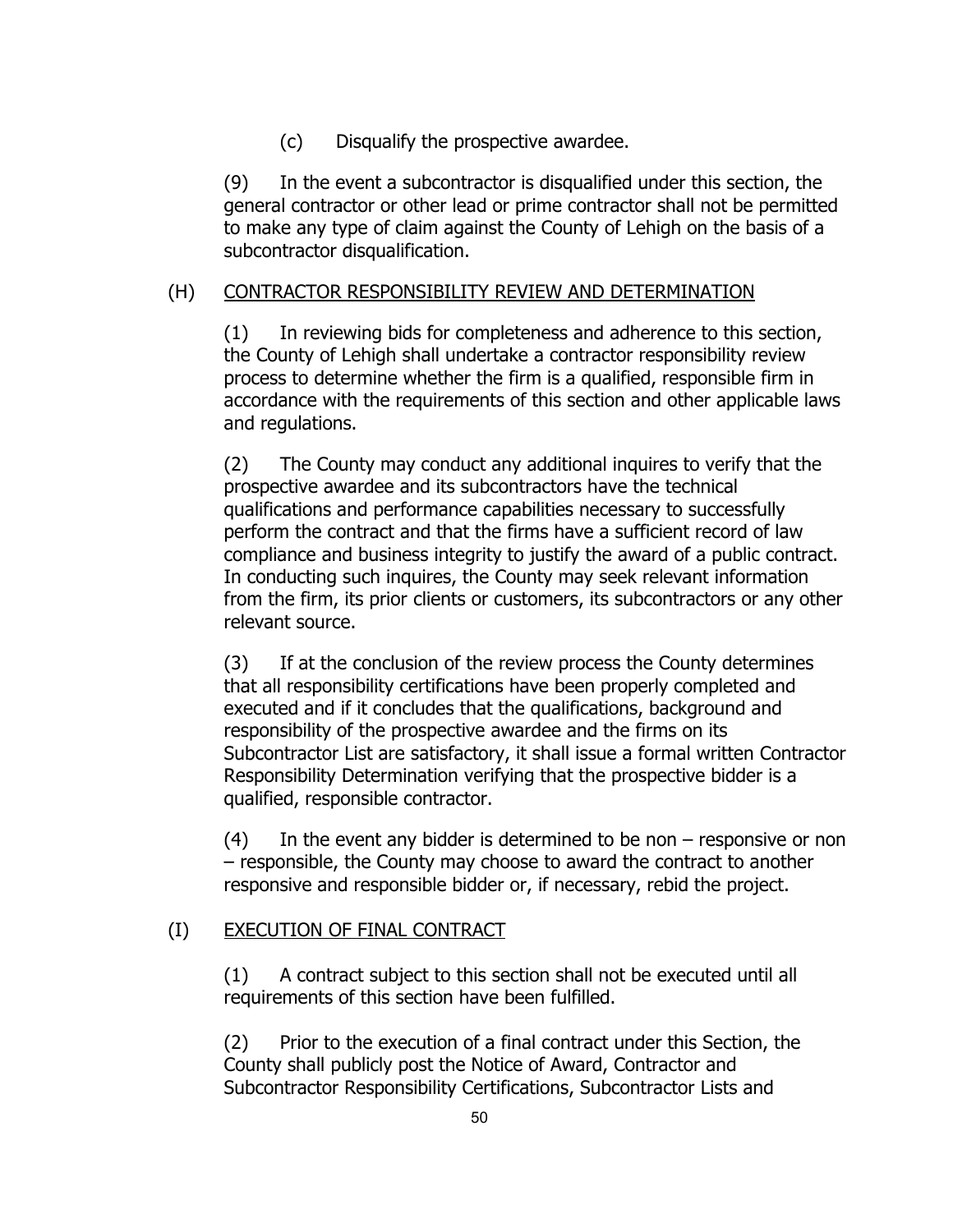Contractor Responsibility Determinations on the County website for public inspection.

#### (J) WAIVER OF RCO REQUIREMENTS

The requirements listed in sections 801.3(D)-(G) may only be waived by resolution of the Board of Commissioners under the following conditions:

(1) No bids have been received for the project by the close of the bidding period;

(2) Bid materials are provided to the Board of Commissioners no later than fourteen (14) days prior to consideration of the waiver request;

(3) The waiver may only apply for the specific project;

(4) The resolution shall identify the basis for the waiver, which provisions of sections 801.3 (D)-(G) are to be waived and whether the project shall be re-bid.

# (K) FALSE, INCOMPLETE OR MISLEADING RESPONSIBILITY CERTIFICATIONS

If the County determines that a Contractor Certification, Subcontractor List or Subcontractor Responsibility Certification contains false or misleading material information that was provided knowingly or with reckless disregard for the truth or omits material information knowingly or with reckless disregard of the truth, the firm for which the certification was submitted shall be disqualified from the project and prohibited from performing work for the County for a period of three years and shall be subject to any other penalties and sanctions, including contract termination, available to the County under law. A contract terminated under these circumstances shall further entitle the County to withhold payment of any monies due to the firm as damages.

# (L) LEHIGH VALLEY LABOR REQUIREMENTS

(1) Every contract over \$25,000.00 pertaining to construction projects funded by the County of Lehigh shall specifically state that the developer/ contractor/subcontractor shall, in hiring, make every effort to employ persons residing within the Lehigh Valley, and in no event, shall less than eighty (80) percent of the labor force of the developer/contractor/ subcontractor on a County-funded project be residents of the Lehigh Valley. The Lehigh Valley is defined as Lehigh and Northampton Counties and all surrounding municipalities within ten (10) miles of said county borders in the Commonwealth of Pennsylvania.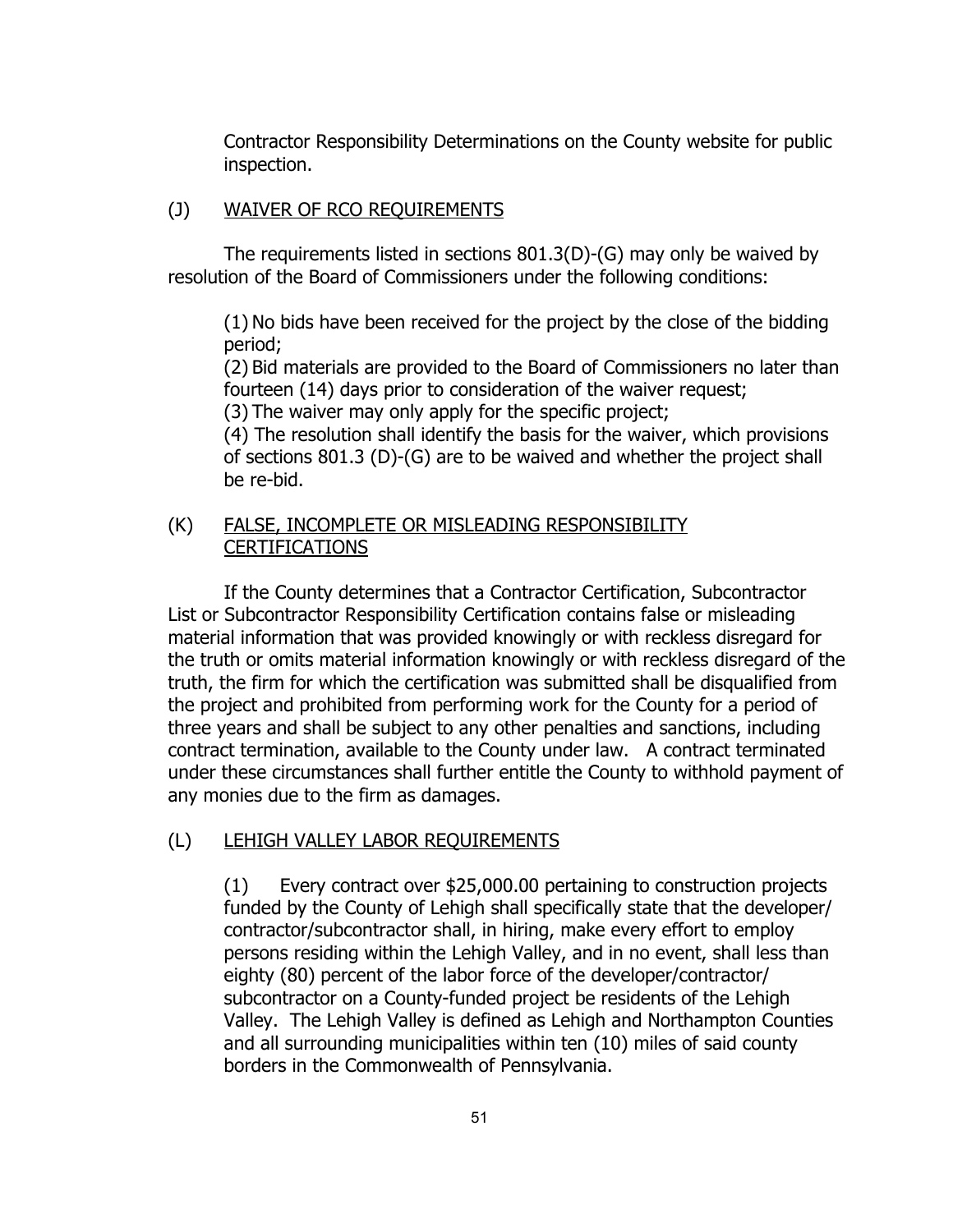(2) The requirement in Section 801.3 ( $L$ )(1) shall not apply to executives, engineers, technicians, supervisors, timekeepers, messengers, office workers, or employees above the classification of general foreman of the developer/ contractor/subcontractor, or to employees of a materials supplier.

(3) Every contract over \$25,000.00 pertaining to construction projects funded by the County of Lehigh shall specifically state that the developer/contractors shall be obligated to make sure that subcontractors adhere to the requirements stated in Section 801.3(L)(1).

(4) The requirements stated in Sections 801.3 (L)(1-3) shall also apply to contracts pertaining to construction projects carried out by an authority and for which the County of Lehigh is a third party beneficiary.

 $(5)$  The local labor requirement stated in Section 801.3 (L) $(1-3)$  can only be waived for a construction project or for a specific developer/construction manager/contractor/subcontractor by a resolution of the Board of Commissioners.

(a) A resolution to waive a construction project from the requirement would specify in detail why federal and/or state funding of the project does not permit the local labor requirement or show that no bids were submitted for the project. Bid materials will be made available to the Board of Commissioners if no bids were submitted.

(b) A resolution to waive a specific developer/construction manager/contractor/subcontractor from the requirement shall state that the following procedure has been complied with:

(i) Notice shall be given by the developer/construction manager/contractor/subcontractor to the County of Lehigh upon the awarding of the contract that their specialty is unique.

(ii) The number of persons needed to perform the job shall be stated.

(iii) There must be a submission to justify that there are not a sufficient number of persons in the Lehigh Valley that have the knowledge and experience to perform the specialty.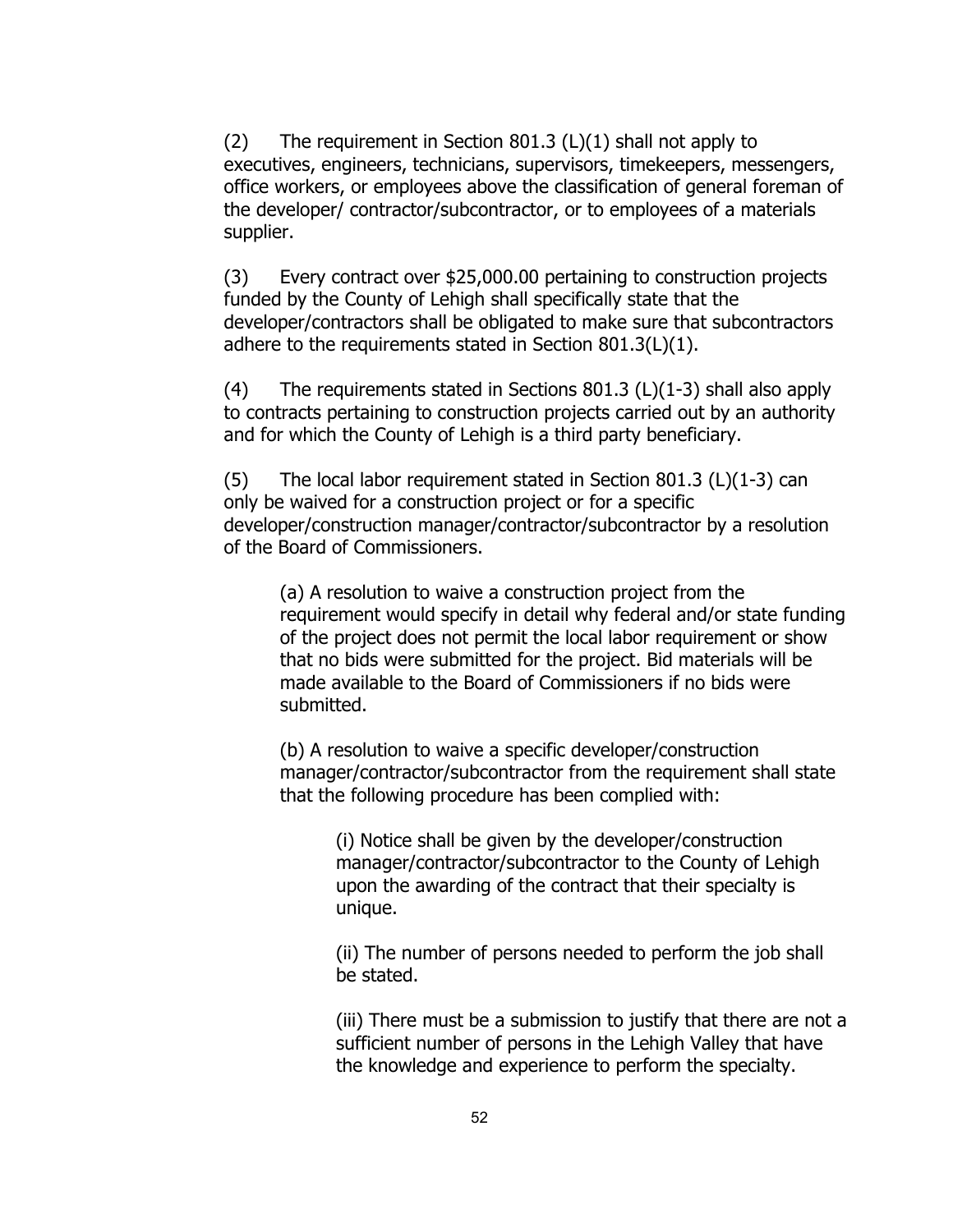(iv) The resolution shall specify the percentage of local labor that can be used.

(M) In the event that application of the requirements of this section would violate state or federal law, or would render the County of Lehigh ineligible for the receipt of funds from outside sources, the provisions of this section shall not control. Superseding state or federal law shall govern to the extent inconsistent herewith. Examples of such superseding law include:

(1) The Pennsylvania Prevailing Wage Act, 43 P.S. Section 165-1 et seq;

(2) The Pennsylvania Public Works Employment Verification Act, 43 P.S. Section 167.1 et seq.; and

(3) The Pennsylvania Antibid-Rigging Act, 62 Pa.C.S. Section 4501 et seq.

# Section 801.4 - AUDITS

The County Controller shall audit this policy for compliance on an annual basis.

## Section 801.5 – OPEN AND PUBLIC PROCESS REQUIRED FOR NON-BID CONTRACTS

This section shall apply to all contracts which are required to be approved by the Board of Commissioners pursuant to Section 801.1 of this Administrative Code. The intent of this section is to preclude businesses from participating in non-bid County contracts if controlling individuals in the business or their immediate family members have contributed over Two-Hundred Fifty Dollars (\$250.00) to Candidates for County Elected Offices or Incumbents.

## A. Definitions

1. Affiliate – a parent or subsidiary of a Business Entity

2. Business Entity – a domestic or foreign corporation for profit or not-forprofit, association, general or limited partnership, limited liability company or sole proprietorship.

3. Candidate – an individual as defined in the Pennsylvania Election Code, 25 P.S. §3241.

4. Consultant – any Person used by a Business Entity to assist in obtaining a Contract, through direct or indirect communication by such Person with a County Elected Official or employee, if the communication is undertaken by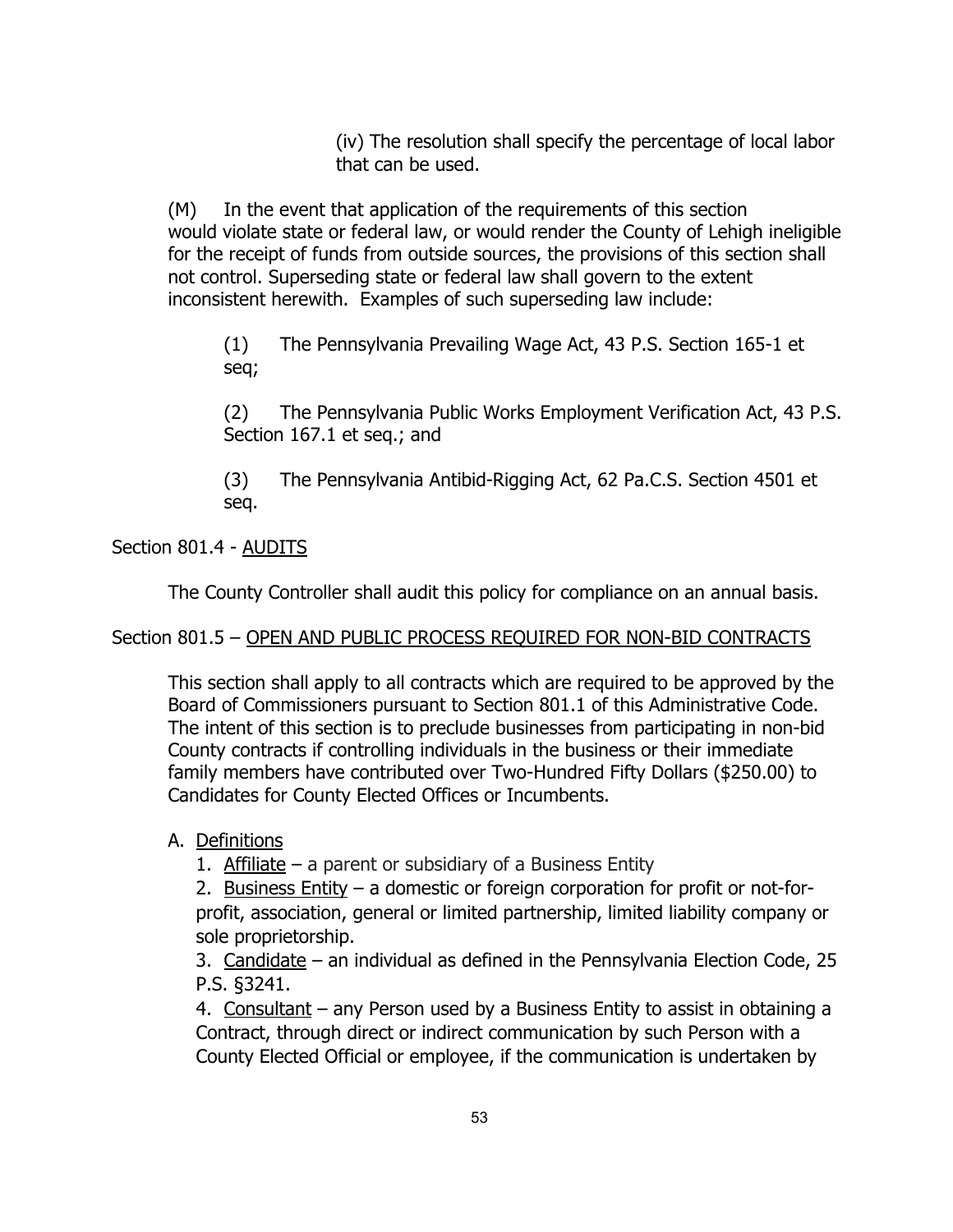such Person with the expectation of receiving payment from the Business Entity for the assistance.

5. Contract – any professional services agreement which must be approved by the Board of Commissioners pursuant to Section 801.1 of this Administrative Code.

6. Contractor – any Person or Business Entity who currently has entered into a Contract which is subject to approval by the Board of Commissioners.

7. Contribution – as defined in the Pennsylvania Election Code, 25 P.S. §3241 and subject to the Attribution Rules in Section 801.5.D.

8. Controlling Shareholder - an individual who owns or controls greater than fifty percent (50%) of the shares of the Business Entity.

9. Elective County Office – the offices of County Executive, County

Commissioner, District Attorney, Coroner, Controller, Clerk of Judicial Records and Sheriff.

10. Immediate Family – spouse or life partner and unemancipated children.

11. Incumbent – an individual who currently holds an Elective County Office.

12.Officer - an individual who serves as President, Vice President, Secretary, Treasurer, Chief Executive Officer, Chief Financial Officer, Chief Operating Officer or Executive Director of a Business Entity.

13. Person – an individual, partnership, association, corporation, limited liability corporation, joint venture or other legal entity.

14.Political Action Committee (PAC) – as defined in the Pennsylvania Election Code, 25 P.S. §3241.

15.Political Committee – as defined in the Pennsylvania Election Code, 25 P.S. §3241.

# B. Required Disclosures

Any Business Entity which wishes to be eligible to enter into a Contract with Lehigh County must comply with the following conditions in addition to those contained elsewhere in this Administrative Code.

1. The Business Entity must disclose:

a) the names, business addresses and phone numbers of all subcontractors which will be used on the contract;

b) the names, business addresses and phone numbers of any Consultants used to assist in securing the contract, or a certification that no Consultants were used;

c) any Contributions made to County Elected Officials or Candidates for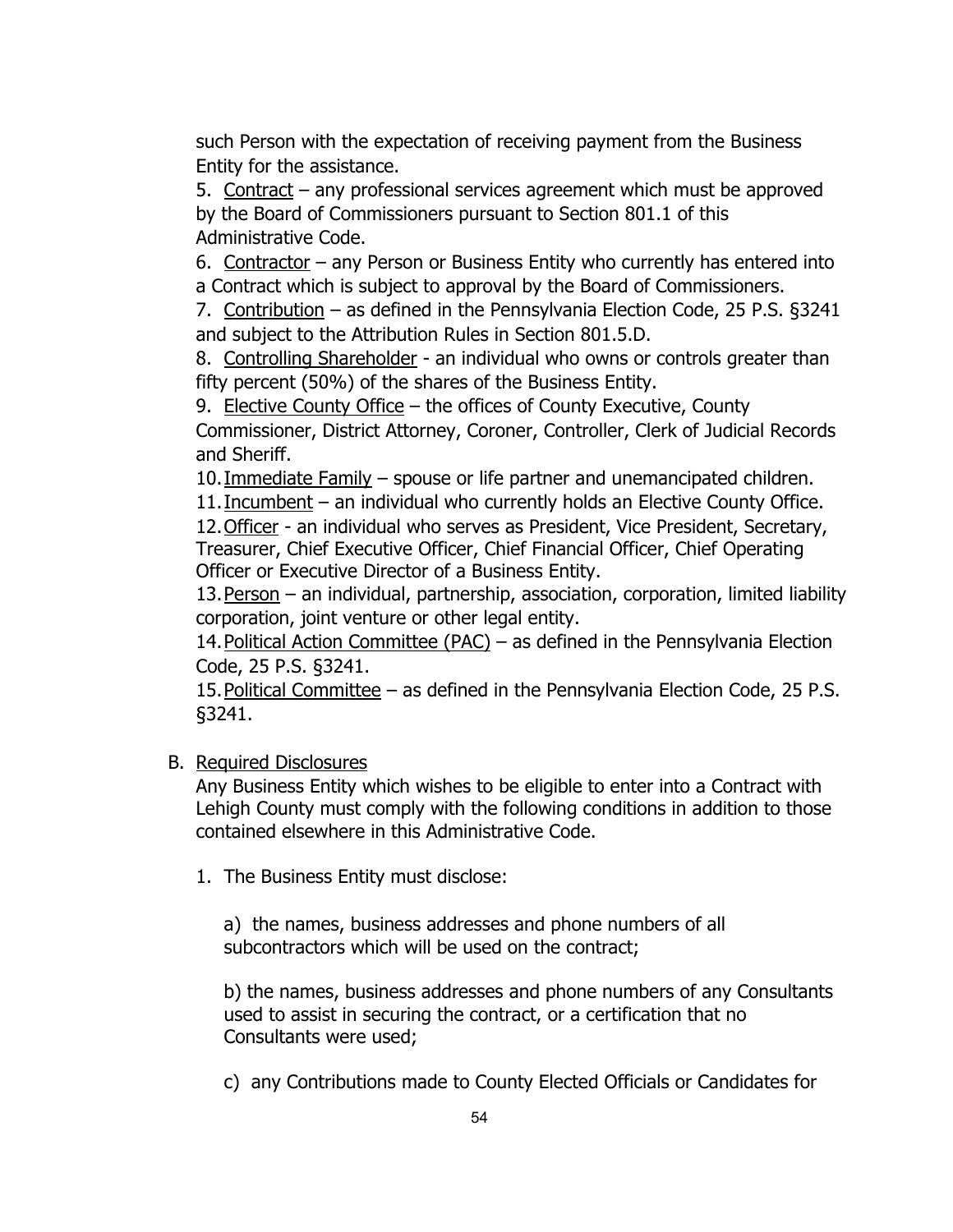Elective County Office by the proposed Contractor, the subcontractors to be used or the Consultants in the previous two (2) years or a certification that no such Contributions were made;

d) the name and title of each County Elected Official or employee who, within two (2) years prior to the application or proposal for a Contract, asked the Business Entity or any Officer, director or controlling shareholder of the Business Entity to make a Contribution to a Candidate for Elective County Office, and any Contribution made in response to any such request, including the amount of the Contribution and the date made.

2. Provide copies of the forms required to be filed with the Pennsylvania Department of State regarding campaign contributions, as set forth in 25 P.S. §3260a for the previous two (2) years, or a certification that no forms were filed.

3. These disclosures must be made in writing on a campaign finance disclosure form provided by the County and submitted to the County prior to approval of the contract by the Board of Commissioners. Copies of the campaign finance disclosure form will be maintained with the Contract proposal, and then with the Fiscal Office when the Contract is fully executed. These campaign finance disclosure forms will be available for review by the public when the proposed contract is available. Failure to provide these disclosures will disqualify a Business Entity from entering into a contract with the County.

#### C. Contract Requirements

1. Eligibility – If a Business Entity has made Contributions in excess of Two-Hundred Fifty Dollars (\$250.00) in the aggregate during a calendar year to a Candidate for nomination or election to any Elective County Office or to an Incumbent, then the Business Entity shall not be eligible to enter into any Contract nor shall the Business Entity be eligible to be a sub-contractor of any such Contract for a period of two (2) years following the year of the Contribution(s).

2. During the term of the Contract, and as a specific provision of the Contract, the Contractor shall agree that Contributions will not be made which would render the Contractor ineligible to be considered for a Contract.

3. Ongoing Disclosures – The Contract shall require that the Contractor disclose any Contribution made by the Contractor, sub-contractor or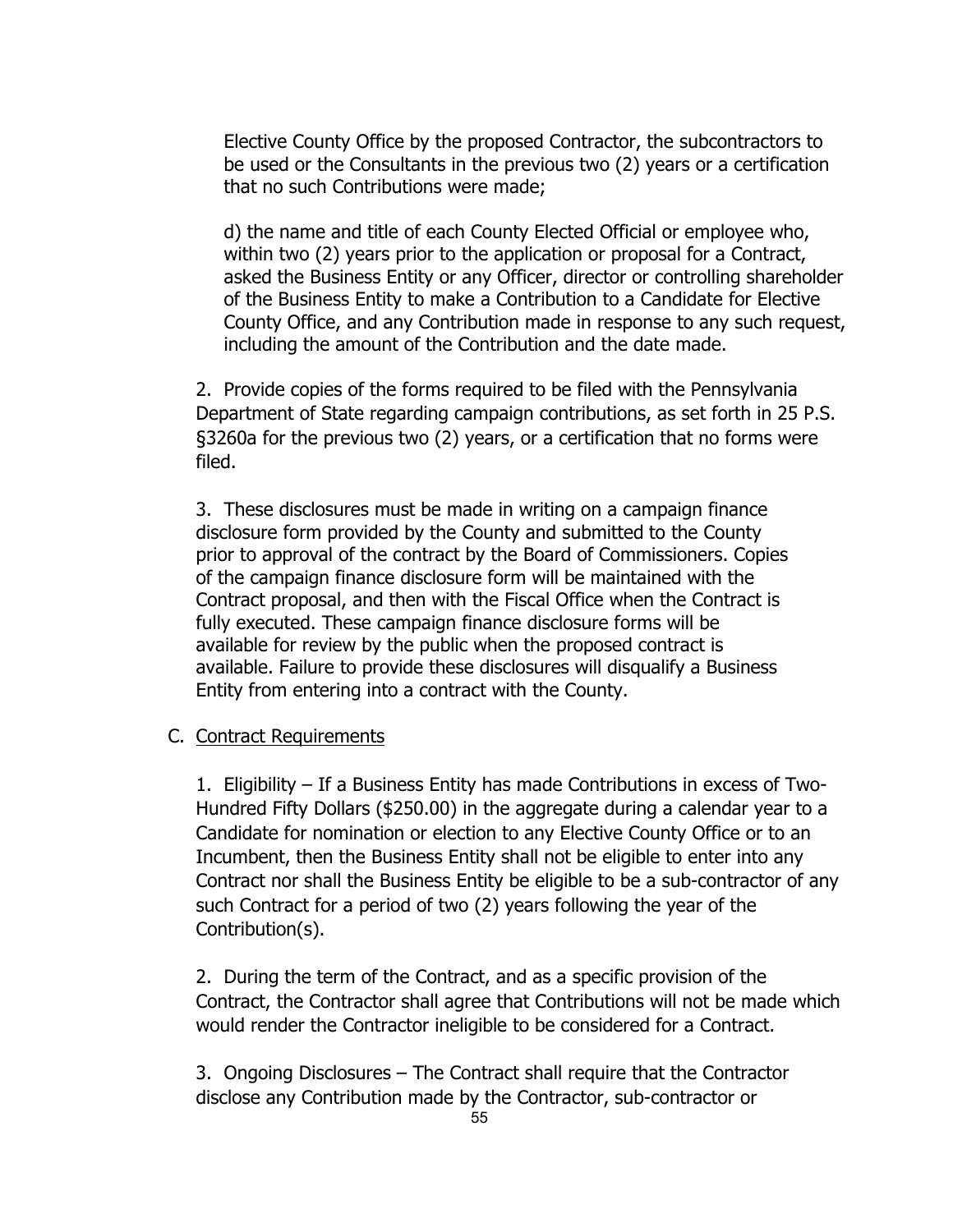Consultant to any Candidate for Elective County Office or to an Incumbent during the term of the Contract and for one (1) year thereafter. Such disclosures shall be made in writing on a campaign finance disclosure form provided by the County, and shall be delivered to the County, within (5) business days of the Contribution. This County disclosure form shall be delivered by the Contractor to the County contact person identified in the Contract, who shall forward copies to the Clerk to the Board of Commissioners and the County Fiscal Officer.

4. Breach of any of these Contract provisions will make the Contract voidable at the County's option, and shall make the Contractor liable for liquidated damages to the County in the amount of ten percent (10%) of the maximum payments to the Contractor permitted under the Contract, regardless of whether actually paid.

#### D. Attribution Rules

The following shall be considered Contributions made by a Business Entity for purposes of this section:

- 1. A Contribution made by an Officer, director, controlling partner or shareholder of a Business Entity and members of their immediate family, excluding unpaid Board members of a not-for-profit corporation.
- 2. A Contribution made by any parent, subsidiary or otherwise affiliated entity of the Business Entity.
- 3. A Contribution made by a PAC controlled by the Business Entity or its affiliates.
- 4. A Contribution by a PAC controlled by an Officer, director, controlling shareholder or partner of the Business Entity.
- 5. A Contribution to any political committee or PAC which, during the calendar year in which the contribution is made, itself makes contributions or gives financial support to a particular candidate or group of candidates for nomination or election to any Elective County Office or to a particular incumbent, shall be considered a Contribution to such candidate or incumbent.
- 6. Any other Contribution made not directly to a candidate for nomination or election to any Elective County Office or Incumbent, but with the purpose and intent that the entity will, directly or indirectly, make such contribution such candidate or Incumbent, shall be considered a Contribution to such candidate or incumbent.
- 7. Any Contribution solicited by a Person shall be considered a Contribution by such Person, and if a Person sponsors or hosts a fundraising event, then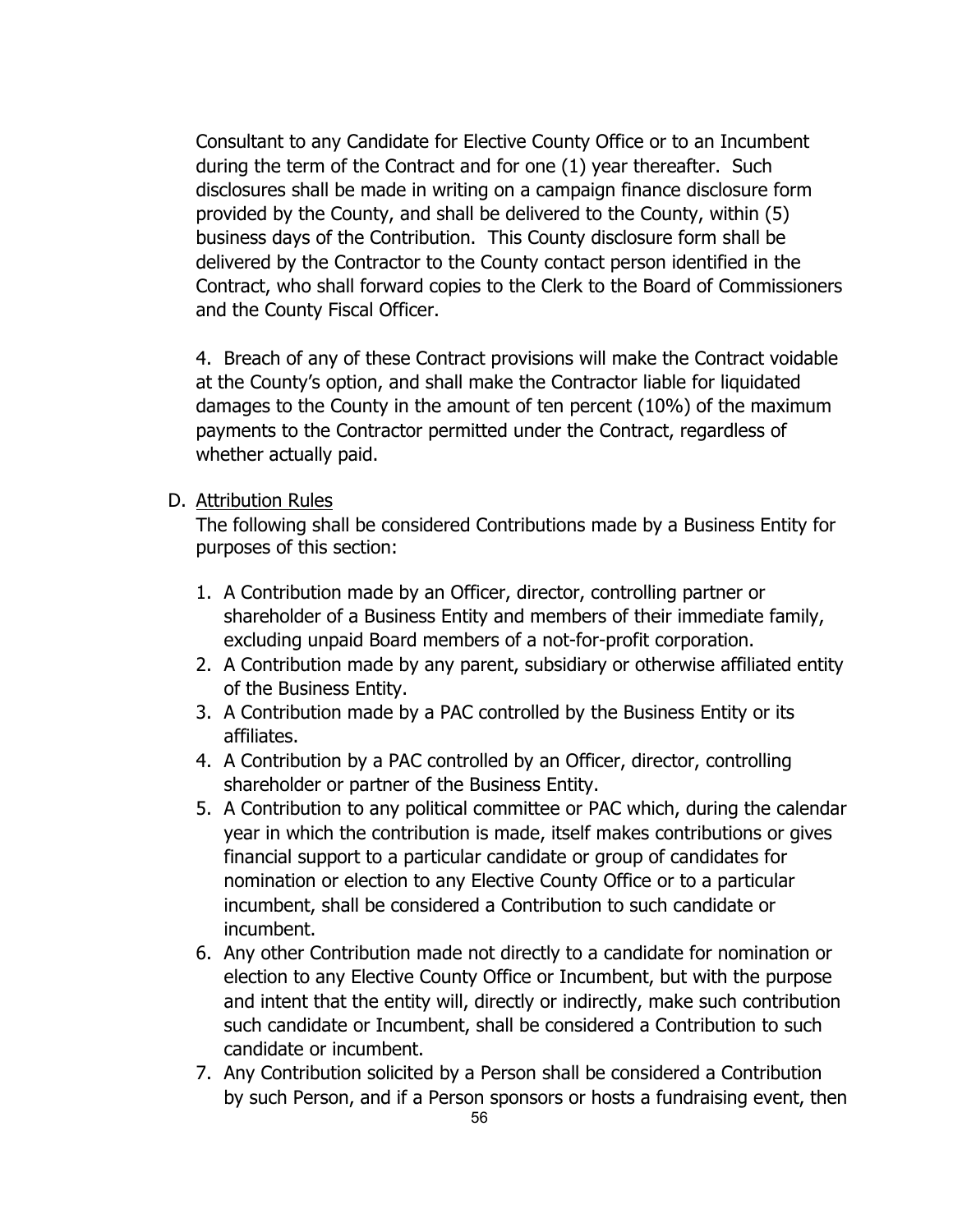any contributions raised at such event shall be considered to be contributions by such Person. Any Contribution solicited by an Officer, director, controlling shareholder or partner of a Business or affiliate shall be considered a Contribution by such Business, and if any Officer, director, controlling shareholder or partner of a Business or affiliate sponsors or hosts a fund-raising event, then any contributions raised at such event shall be considered to be contributions by such Business.

8. Any Contribution for which a Person is an intermediary shall be considered as a contribution by such Person, and any contribution for which an Officer, director, controlling shareholder or partner of a Business or affiliate (other than a not-for-profit Business or affiliate) is an intermediary shall be considered a contribution by such Business.

## E. Audits

The Lehigh County Controller shall, on an annual basis, audit the campaign finance disclosure forms for all County Vendors to ensure the form is affixed to the contract and that the form is facially complete, and shall be authorized to perform any other audits he/she deems appropriate, as set forth in Section 801.4, including review of the disclosure forms required by Section 801.5.C.3, herein.

## F. Notice

These requirements shall be posted on the County's website and shall be included in all Requests for Proposals as part of the County's standard terms and conditions.

## G. Enforcement

Any individual may make a report concerning violations of this section to the County Solicitor. The County Solicitor is authorized to investigate any violations. All county employees shall fully cooperate with the investigation. The County Solicitor shall notify the Board of Commissioners and County Executive of any reported violations at the time the report is made and shall report his/her findings to the Board of Commissioners and the County Executive.

## H. Waiver

Any provisions of this section may be waived by motion of the Board of Commissioners if:

1. Compliance with this section may lead to the loss of federal, state or similar grant funds or would violate state or federal law;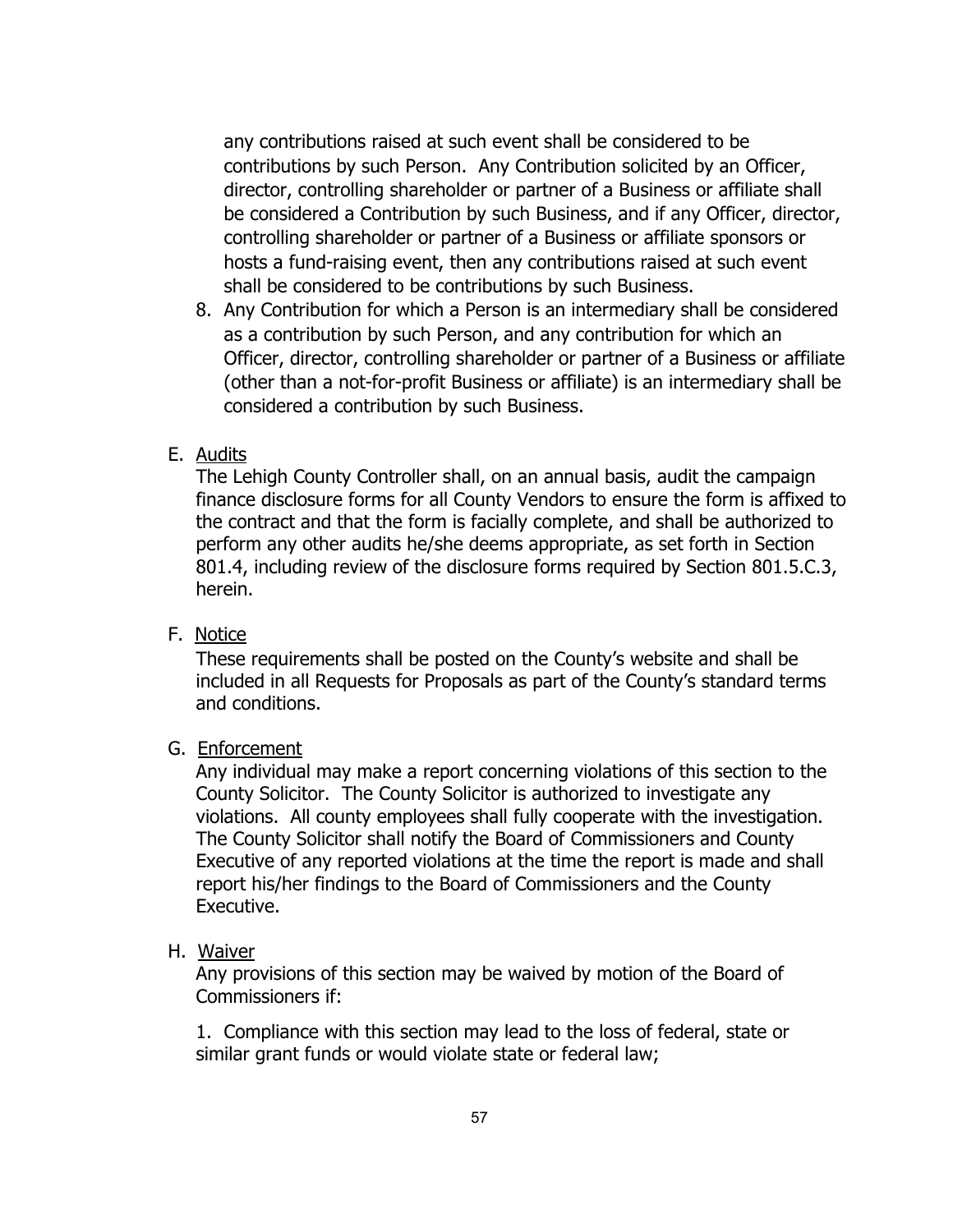2. No eligible Business Entities are available to perform the work after soliciting proposals through the Request for Proposals process in Section 804(c); or

3. Delay in the award of the contract would cause a material threat to public health or safety or material damage to the legal interests of the County. All other provisions of this section shall apply to such contracts except that the disclosures required need not be filed until fourteen (14) days after a contract is executed.

#### Section 801.6 - SELECTION OF BROKER OF RECORD FOR HEALTH INSURANCE

When the County Executive has selected a Producer or Broker of Record to represent the County with its employee health insurance administrator or provider, the Producer or Broker of Record must be approved via Resolution by the Board of Commissioners.

## Section 801.7. EVALUATION, SELECTION AND APPROVAL OF AN EMPLOYEE AND RETIREE HEALTH CARE PLAN

(A) Definitions:

(1) "Administrator" - the entity with whom the County contracts to administer a Health Care Plan under which the Administrator pays health care claims with the County's funds.

(2) "Employee" - an individual currently employed by Lehigh County.

(3) "Health Care Plans" – the medical, prescription, dental and vision coverages provided to benefit-eligible employees and retirees, provided through one or more contracts. Excluded from this definition are life, disability and cancer insurances and stop-loss insurance.

(4) "Provider" - the entity with whom the County

contracts and to whom the County pays premiums for a Health Care Plan under which the Provider pays health care claims from the Provider's funds, often referred to as a premium-based plan.

(5) "Retiree" - a person in receipt of a retirement allowance under 16 P.S. §11652 et seq. who is eligible to receive health care benefits.

(B) In years when any of the existing Health Care Plan contracts will expire, the County on its own or through an agent such as a Broker of Record, shall issue a Request for Proposals from qualified entities to provide a Health Care Plan for the expiring coverage(s). The Request for Proposals shall specifically state that any entity wishing to submit a Proposal shall comply with the provisions of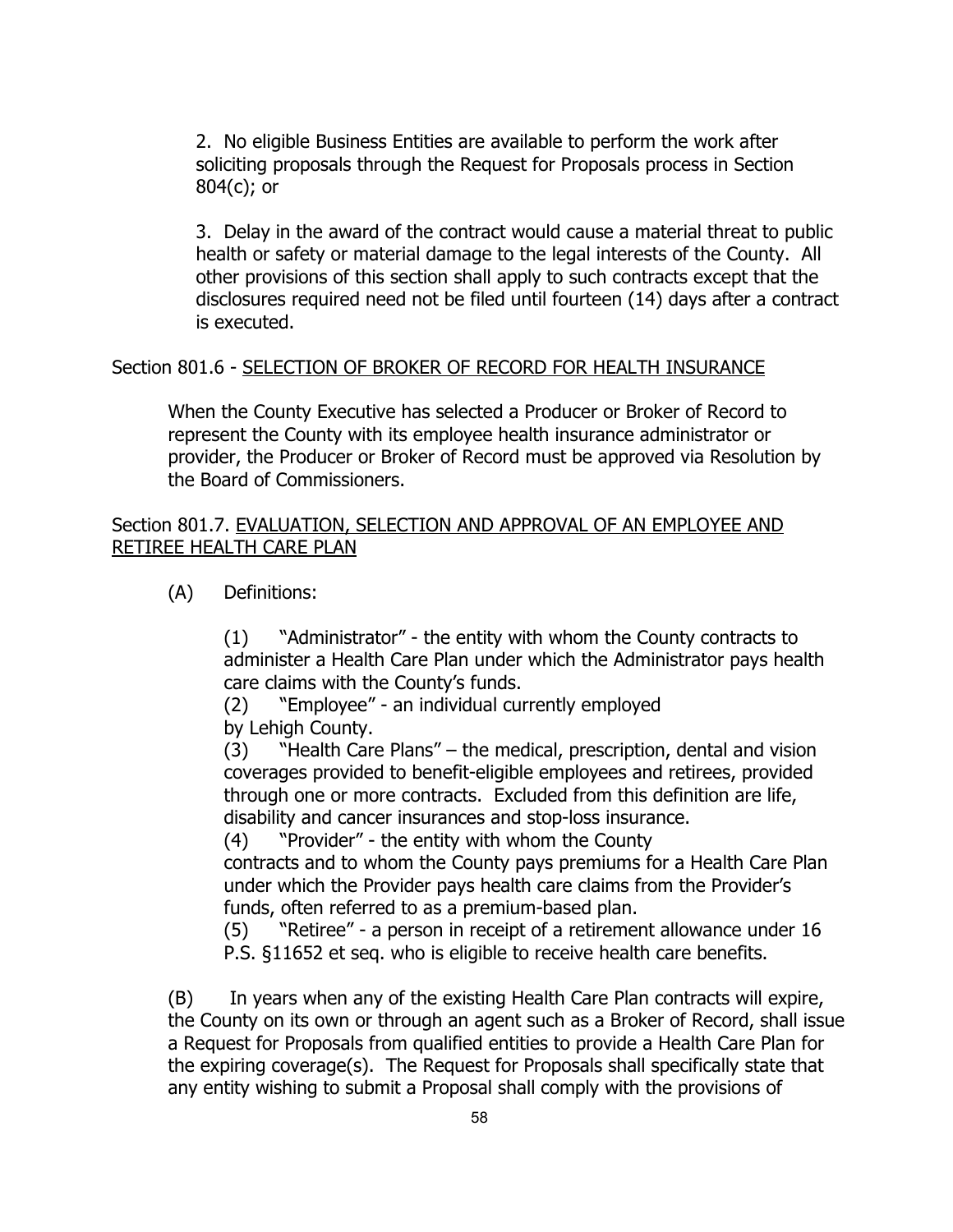Section 801.5 of the Lehigh County Administrative Code, Open and Public Process Required for Non-Bid Contracts. Failure to submit the required disclosures as part of the Proposal will disqualify an entity from consideration. A summary of the Proposals shall be submitted to the County Executive and the Board of Commissioners no later than August 15. If the Request for Proposals is issued by an agent, then concurrent with the summary of the Proposals, the agent shall provide recommendations or rankings of the responses, including estimated costs for implementation and a summary of each Proposal's features, to the County Executive and the Board of Commissioners.

(1) The County Executive shall negotiate with the qualified entities to determine the Proposal which best suits the needs of the employees, retirees and the County.

(2) The County Executive shall submit the name of his or her selected entity for each of the expiring coverage(s) and the proposed structure for the Health Care Plan in writing to the Board of Commissioners by August 31.

(3) The Board of Commissioners shall approve or reject the selection of the County Executive by Resolution by September 14.

(4) If a Commissioner wishes to submit an alternate selection for consideration by the Board of Commissioners, the name of the entity and the plan structure shall be placed on the agenda in accordance with the Rules of the Board at the same meeting in which the County Executive's selection is scheduled for consideration and no later than September 14. Only those entities which responded to the Request for Proposals shall be eligible for submission to the Board of Commissioners by the County Executive and the Commissioners. Written notice of the alternate entity shall be provided to the County Executive no less than five (5) days prior to the meeting at which it will be considered.

(5) The County Executive's selection shall be presented for a vote first, and if the Resolution is adopted then the County Executive is authorized to enter into a contract with that entity.

(6) If the Resolution for the County Executive's selection is not adopted, the Board of Commissioners shall then consider the selection of any Commissioner presented by Resolution. If a Resolution for a Commissioner selection is adopted, the County Executive shall enter into a contract with the Board of Commissioner's selected entity.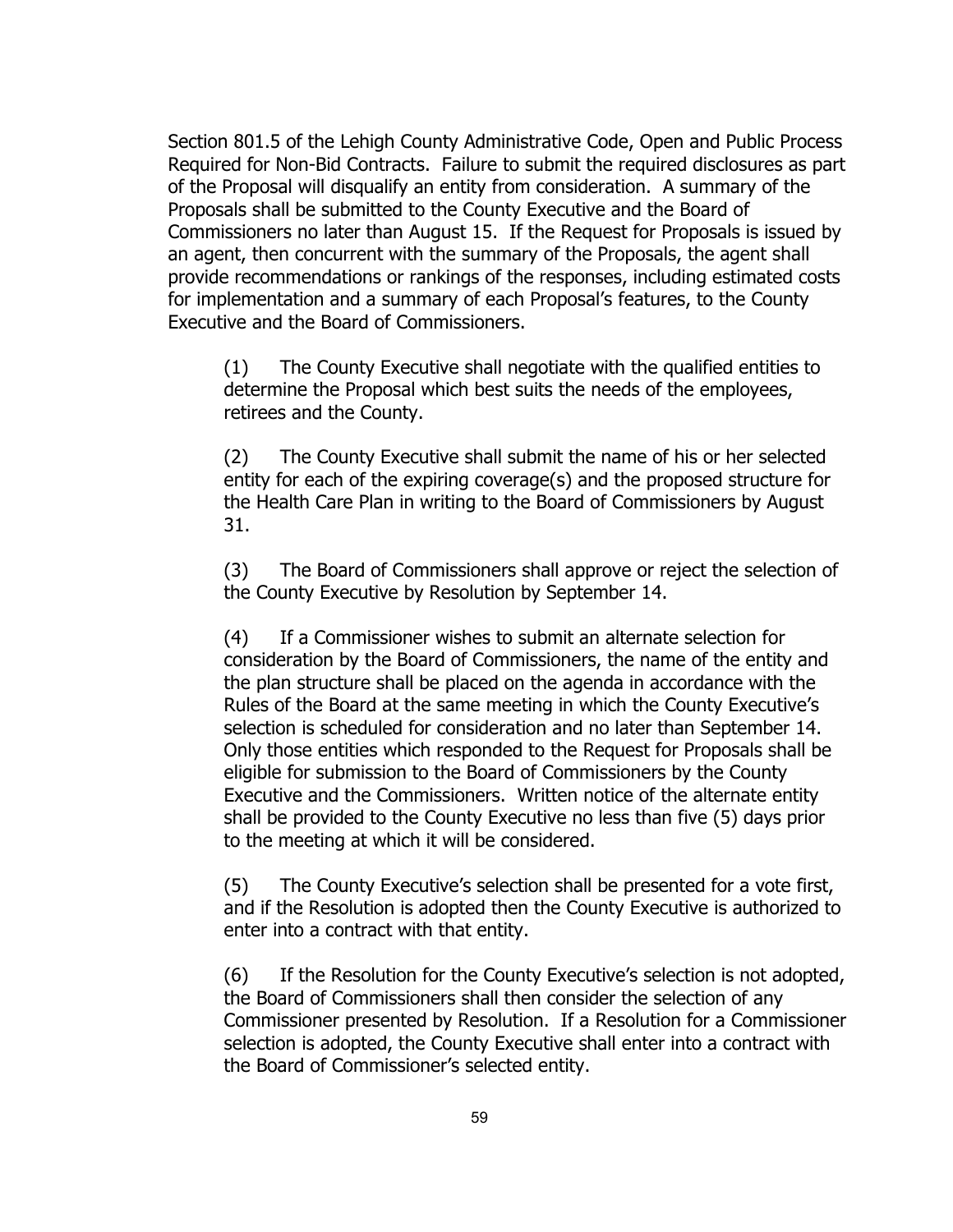(7) If no Resolution is adopted for a Commissioner's selection, then the County Executive may enter into a contract with the entity which he or she originally submitted. No other entities may be considered by the Board of Commissioners.

(C) In other years the County Executive may consider and recommend changes to the structure of the Health Care Plan or to the entity or entities acting as Administrator or Provider of the Health Care Plan, if the plan contract permits the County to seek such changes. Any such changes shall follow the procedure set forth above.

(D) Annual renewals specifically permitted under the terms of an existing contract with no changes are not required to follow the procedure set forth above.

(E) The selected entity will be required to comply with Section 801.5 of the Lehigh County Administrative Code through the duration of the contract term.

# Section 801.8 – NON-DISCRIMINATION POLICY

(A) Purpose. To establish a non-discrimination policy, with responsibilities and procedures for the Contract Compliance Program, and to ensure that contractors and grantees understand their obligations regarding compliance with applicable County, State and Federal anti-discrimination laws and policies.

(B) Scope. This Policy applies to all County departments, offices, bureaus, committees, boards, commissions, agencies and elected officials.

## (C) Definitions.

The following words and phrases when used in this section shall have, unless the context clearly indicates otherwise, the meaning given to them in this section:

(1) Contract. A type of written agreement, regardless of what it may be called, for the procurement or disposal of supplies, services, or construction or the lease of real estate.

(2) Contract Compliance Program. A program designed to ensure that County contracting and grant funding is non-discriminatory in intent and effect.

(3) Contractor. Any person that enters into a contract or lease with the County.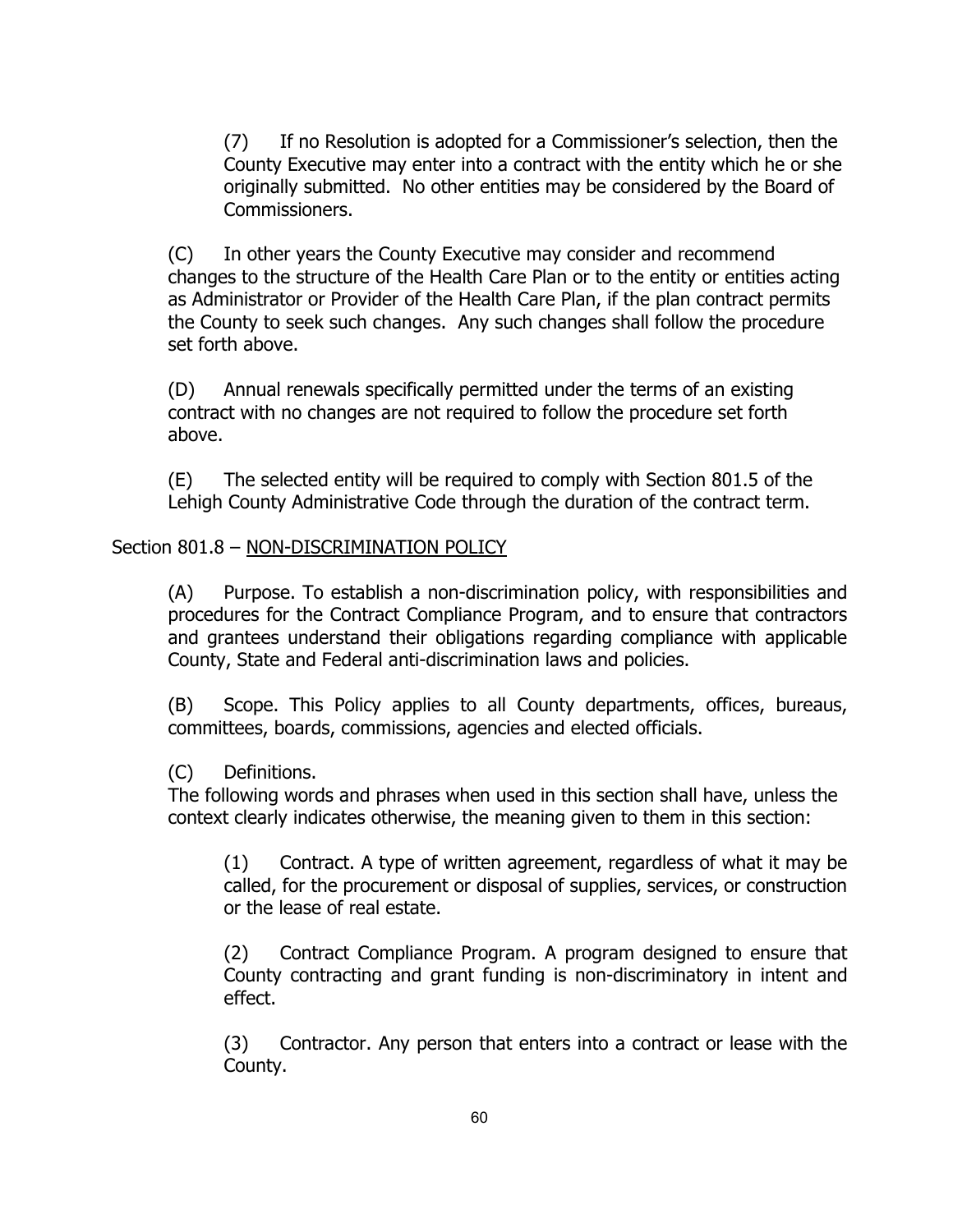(4) Employee. An individual drawing a salary, wages, stipend, honorarium or earning a commission from a Contractor or Grantee.

(5) Gender identity or expression. Means the gender-related identity, appearance, mannerisms, expression or other gender-related characteristics of an individual regardless of the individual's designated sex at birth.

(6) Grant. A commitment of funds, or other aid of value, and programmatic authority made by the County while serving as the grantor to an outside entity (e.g., local government, school district, individual, nonprofit organization, or service provider) for the purpose of carrying out public policy and/or implementing program service delivery. A grant differs most importantly from other County procurements in that the County does not receive specific goods or services.

(7) Grant Agreement. A legally binding agreement between the County and Grantee which delineates all terms and conditions of a particular grant.

(8) Grantee. The entity that contracts with the County to receive grant funding to implement the grant purpose.

(9) Sexual orientation. Means heterosexuality, homosexuality or bisexuality.

(D) Policy and Procedures.

(1) Lehigh County Department Heads and Elected Officials shall ensure that County contracts and grants are non-discriminatory in three aspects:

(a) Non-discrimination in the County's award of contracts and grants.

(b) Non-discrimination by those who are awarded County contracts and grants in the hiring and treatment of their employees.

(c) Non-discrimination by those who are awarded County contracts and grants in their award of subcontracts and supply contracts for performance under Lehigh County contracts and grants.

(2) Department Heads and Elected Officials shall ensure that the County's commitment to the Contract Compliance Program is clearly understood and appropriately furthered by all County employees to support greater diversity, inclusion, and fairness in the contract and grant process.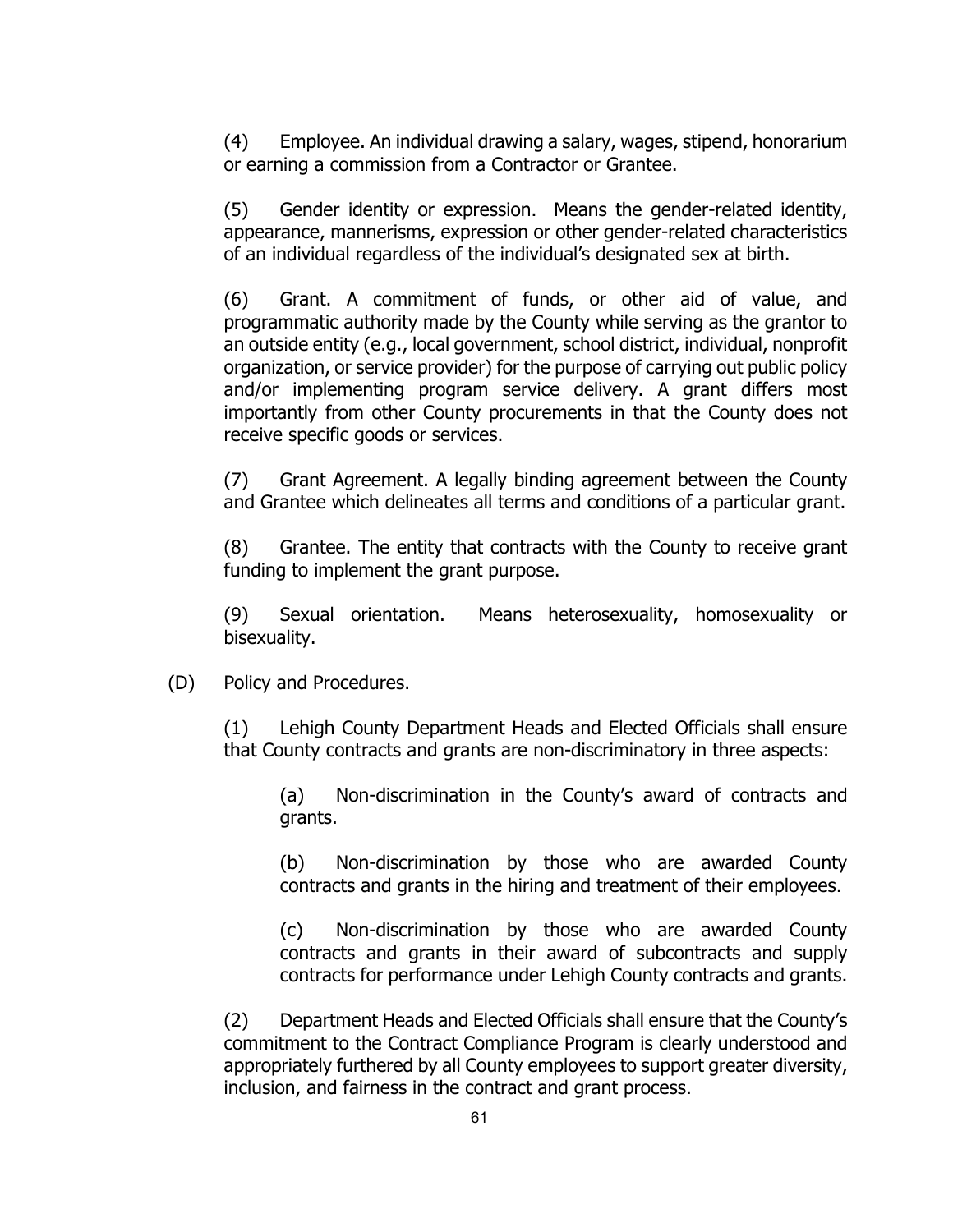(3) Every County contract and grant agreement shall contain a nondiscrimination clause barring discrimination in employment by the Contractor or Grantee on the basis of race, color, religion, gender, national origin, age, political affiliation, sexual orientation, gender identity or expression, or disability.

(4) Each Department Head and Elected Official shall ensure all contract awards and grant agreements include the applicable non-discrimination clause.

(5) If a Contractor or Grantee is found in noncompliance with the nondiscrimination provisions of their contract or grant agreement, the Department Head or Elected Official responsible for administering the contract or grant agreement should pursue any remedies available under the contract or grant agreement.

(6) Reports of alleged noncompliance may be made to the County Executive or the Department of Law.

## Section 802 - USER AGENCY RESPONSIBILITY

The department directors and/or elected officials, herewith to include the members of the Board, shall have the authority and responsibility to:

(A) Formulate specifications for all purchases that are clear, concise and descriptive of all the requirements of the intended purchase. The department directors and elected officials shall not draft specifications that are restrictive and shall only request materials, supplies, equipment and services that meet their minimum requirements. Brand names and/or single vendors shall not be specified except as provided in Section 803 of this Code. Written descriptions of the intended use of an item or service are required.

(B) Place all requests for purchases on the standard requisition form as required by the Chief Procurement Officer and attach supporting information as required.

(C) Receive and examine all items of supplies, equipment and materials to ascertain compliance with specifications on the Purchase Order. Check to be sure that merchandise has been delivered in good condition and that all items are included.

(D) Affix signature and date on receiving copy of Purchase Order noting any variations to the original order and/or indicating completion of the order.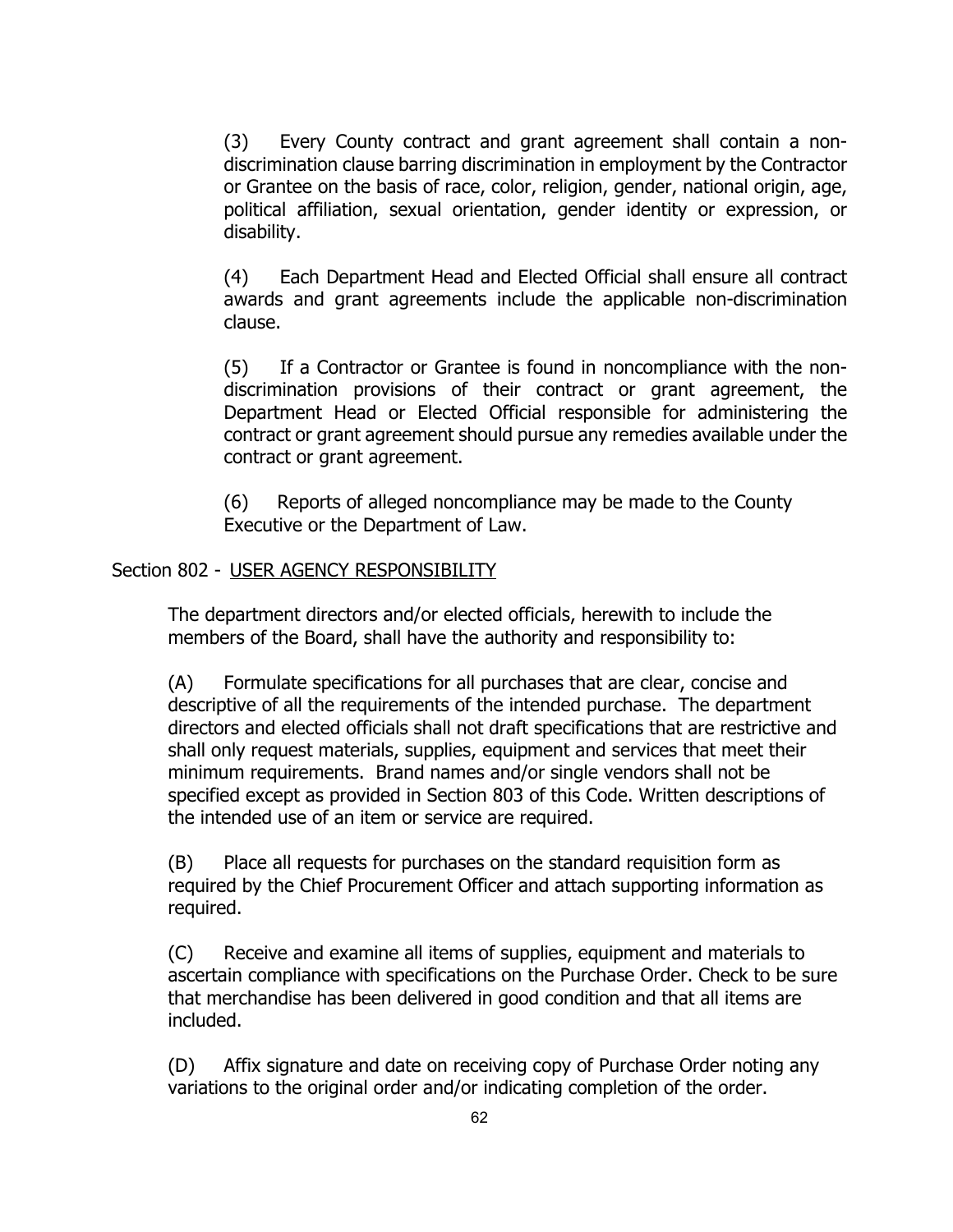(E) If there is a lack of agreement between the Chief Procurement Officer and the department director or elected official, herewith to include the members of the Board, concerning any Specifications, the County Executive, or his/her designee, shall resolve the differences.

## Section 803 - COMPETITIVE MONETARY LIMITS

(A) The Chief Procurement Officer shall purchase or contract for all materials, supplies, equipment and contractual services according to the following monetary limits:

 $(1)$  \$0.00 - \$5,400.00 - Solicitation is optional and at the discretion of the Chief Procurement Officer.

 $(2)$  \$5,400.01 - \$13,500.00 - Solicitation is either telephonic or written and three qualified and responsible vendors are required as a minimum unless a reasonable effort fails to obtain a minimum.

(3) \$13,500.01 - \$34,000.00 - Written quotations are required and four qualified and responsible vendors are required as a minimum unless a reasonable effort fails to obtain the minimum.

(4) \$34,000.01 and over – Advertising and formal competitive bidding or solicitation of proposals is required.

(B) Adjustments to the base amounts specified under subsection 803(A) above shall be made as follows:

(1) The Office of Procurement shall determine the percentage change in the Consumer Price Index for All Urban Consumers: All Items (CPI-U) for the United States City Average as published by the United States Department of Labor, Bureau of Labor Statistics, for the 12-month period ending September 30, 2021, and for each successive 12-month period thereafter.

(2) If there is no positive percentage change, then no adjustment to the base amounts shall occur for the relevant time period provided for in this subsection.

(3) If there is a positive percentage change in the first year that the determination is made under paragraph (1):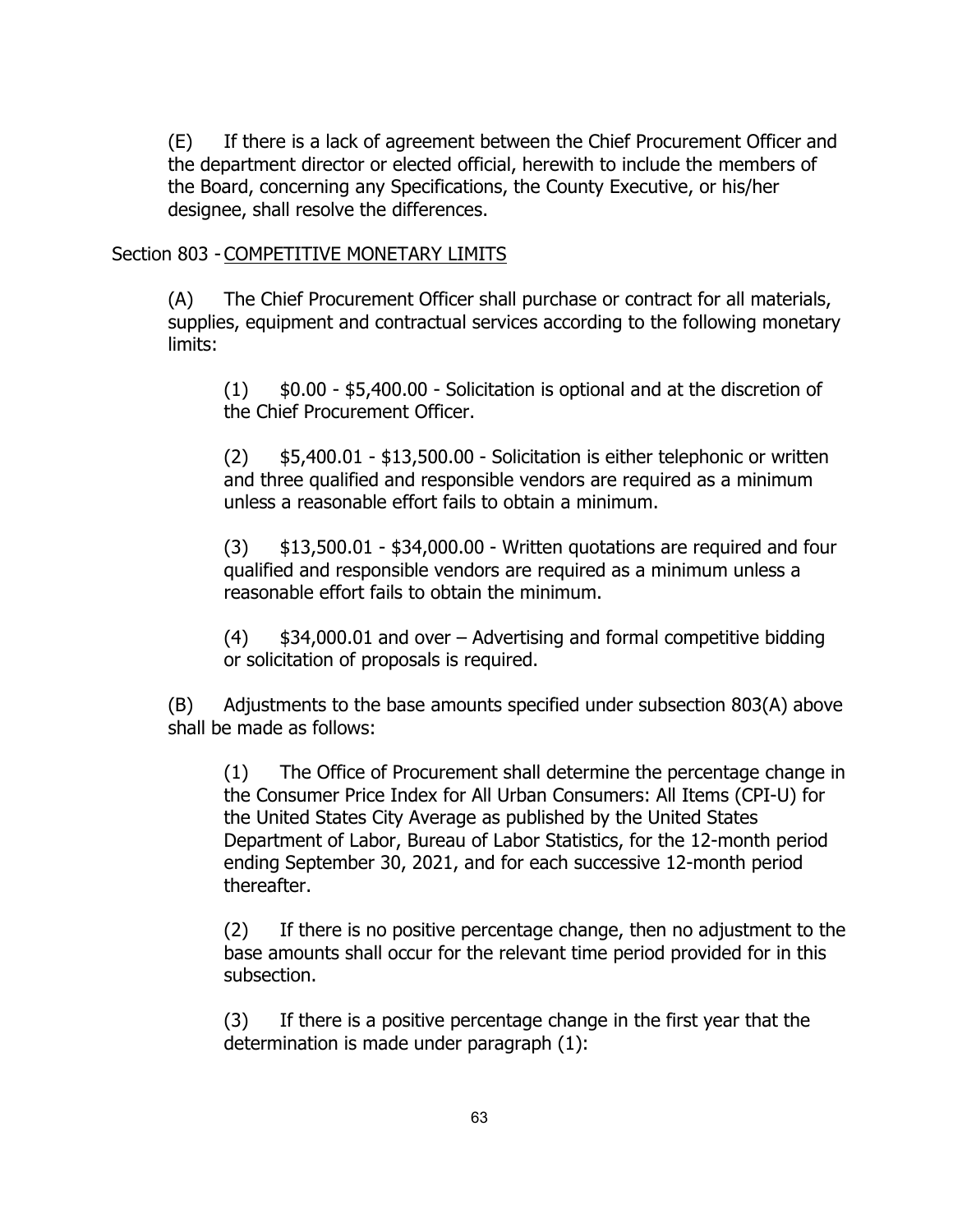(a) The positive percentage change shall be multiplied by each base amount, and the products shall be added to the base amounts respectively, and the sums shall be preliminary adjusted amounts.

(b) The preliminary adjusted amounts shall be rounded to the nearest \$100 to determine the final adjusted base amounts for purposes of this subsection.

(4) In each successive year in which there is a positive percentage change in the CPI-U for the United States City Average, the positive percentage change shall be multiplied by the most recent preliminary adjusted amounts, and the products shall be added to the preliminary adjusted amount of the prior year to calculate the preliminary adjusted amounts for the current year. The sums thereof shall be rounded to the nearest \$100 to determine the new final adjusted base amounts for purposes of this subsection.

(5) The determinations and adjustments required under this subsection shall be made in the period between October 1 and November 15 of the year following the effective date of this subsection and annually between October 1 and November 15 of each year thereafter.

(6) The final adjusted base amounts and new final adjusted base amounts obtained under paragraphs (3) and (4) shall become effective January 1 for the calendar year following the year in which the determination required under paragraph (1) is made.

(7) The Office of Procurement shall publish in the Procurement area of the County website prior to January 1 of each calendar year the annual percentage change determined under paragraph (1) and the unadjusted or final adjusted base amounts determined under paragraphs (3) and (4) at which competitive bidding is required for the calendar year beginning the first day of January after publication of the notice. The notice shall include a written explanation of the calculations performed in establishing the unadjusted or final adjusted base amounts under this subsection for the ensuing calendar year.

(8) The annual increase in the preliminary adjusted base amounts obtained under paragraphs (3) and (4) shall not exceed 3%.

(C) The above monetary limits shall apply to the purchase of individual or like items.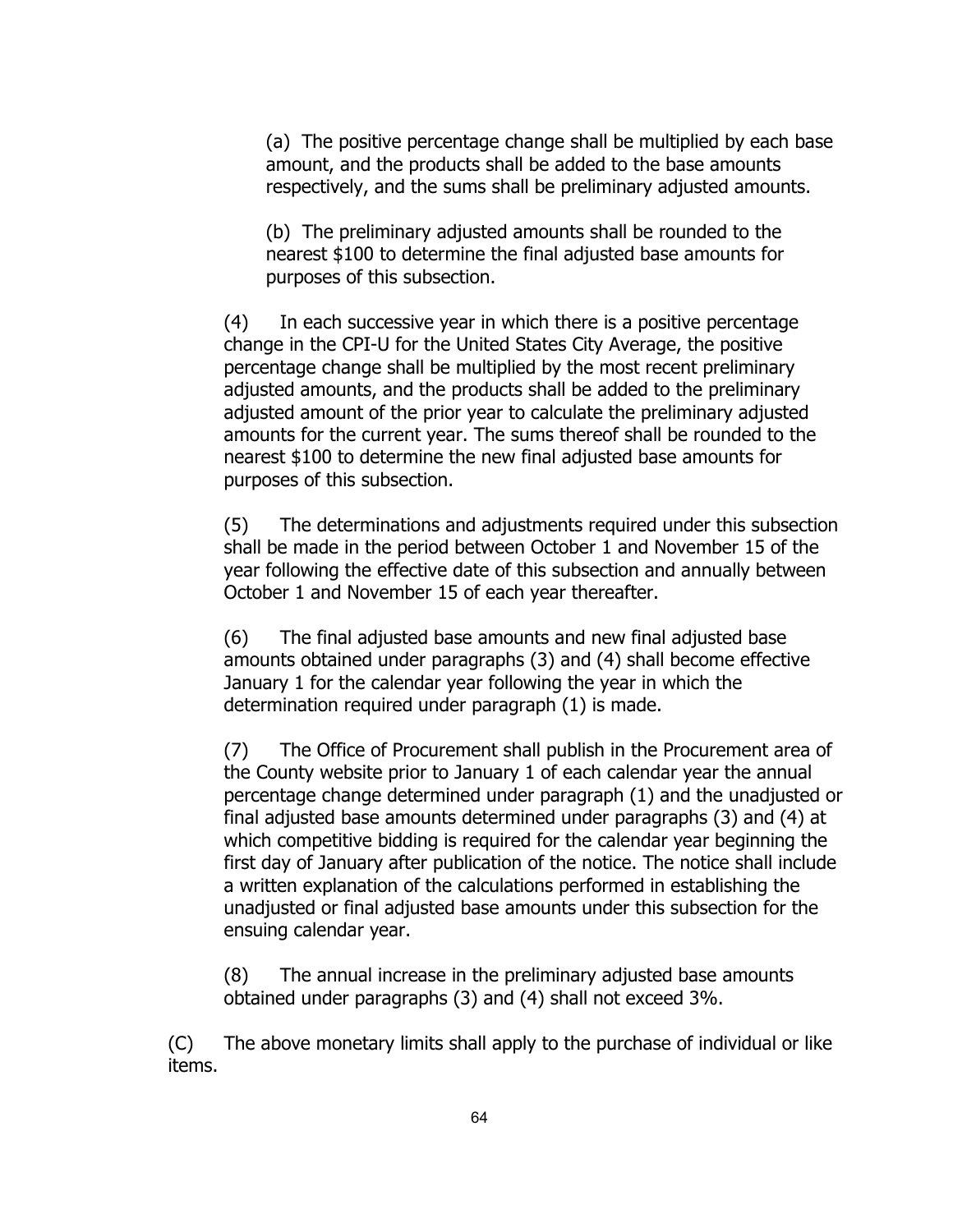- (D) Each solicitation shall be noted, filed and available for public inspection.
- (E) Exceptions to the listed competitive solicitation procedures are:

(1) Any items purchased through Federal or State programs that have different bidding requirements mandated by the grant programs, or that permit other purchasing procedures such as intergovernmental relations provided in Chapter 19 of Act 57 of 1998, or items purchased under the provisions of a Federal General Services Administration or Commonwealth contract.

(2) The purchase of materials and equipment from charitable, non-profit making agencies for the blind or handicapped if the quality is satisfactory.

(3) Supplies and materials made by inmates of the Pennsylvania Bureau of Corrections institutions if the quality is satisfactory.

(4) Purchases where particular types, models, or pieces of new equipment, articles, apparatus, appliances, vehicles, or parts thereof, are required by department directors and/or elected officials which are patented and manufactured or copyrighted products. Such purchases shall be made, where appropriate, pursuant to Section 804(D), Sole Source Procurement.

(5) Purchases made for improvements, repairs, and maintenance of any kind, made or provided by the County through its own employees.

(6) Contracts or purchases involving any policies of insurance or surety company bonds, those made for public utility service and electricity, natural gas or telecommunications services, provided that, in the case of utilities not under tariff with the Pennsylvania Public Utility Commission, contracts made without advertising and bidding shall be made only after receiving written or telephonic price quotations.

(7) Contracts or purchases made with any public body, including, but not limited to, the sale, lease or loan of any supplies or materials to the County by a public body, provided that the price thereof shall not be in excess of that fixed by the public body. As used in this paragraph, "public body" shall mean any of the following:

- (a) the Federal Government;
- (b) the Commonwealth of Pennsylvania;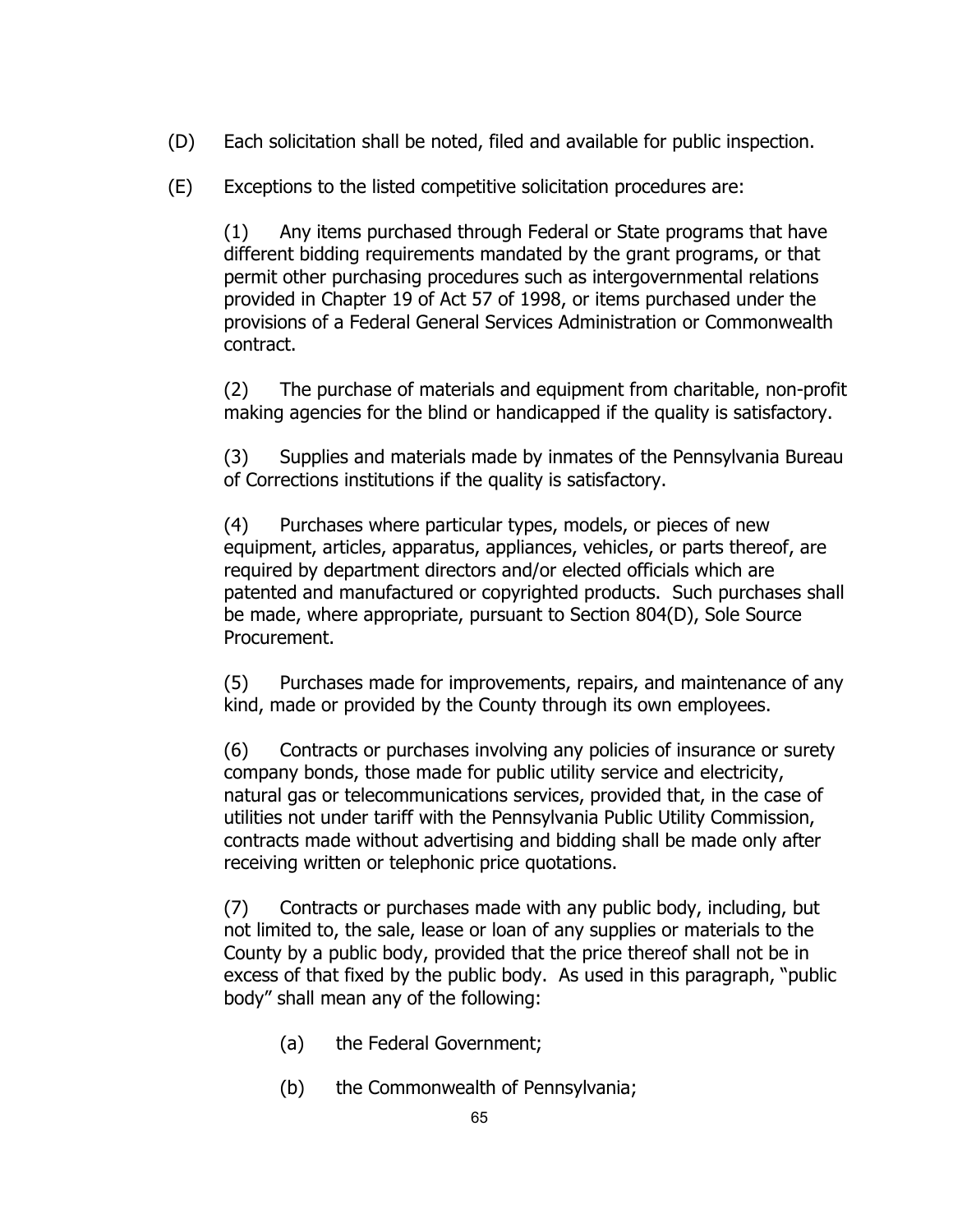- (c) any other state;
- (d) a political subdivision, local or municipal authority or other similar local entity of the Commonwealth or any other state; or
- (e) an agency of the Federal Government, the Commonwealth or any other state.

(8) All change orders or additions increasing the total contract cost, as bid, of a project including construction, alteration, maintenance, repair or an improvement of or to a structure or other improvements to, access or upon land or water, shall be exempt from the Competitive Bidding provisions of this Code or other applicable law. However, when the total cost of a single project contract shall exceed five hundred thousand dollars (\$500,000.00), change orders or additions to the contract increasing the total cost shall be approved by a majority of the Board of Commissioners, by motion, when one of the following conditions is met:

(a) A change order shall individually exceed one hundred fifty thousand dollars (\$150,000.00).

(b) The total aggregate of all change orders on a project exceeds 10% of the total contract cost, or bid. No such change orders or additions shall be required to be "re-bid" or to be considered as a separate construction contract. However, the County Executive, or his/her designee, may elect to "re-bid" any or all change orders or additions.

(9) Purchases exclusively involving construction management services, providing the contract is issued in accordance with the procedures outlined in Section 801.1.

(10) Purchases involving computer software development, provided the contract is issued in accordance with the procedures outlined in Section 801.1.

(11) Equipment maintenance contracts with either the manufacturer, or authorized distributor, of the purchased equipment.

(12) Software maintenance and support and software license renewal contracts with either the manufacturer, or authorized distributor, of the purchased software or equipment which uses the software to function.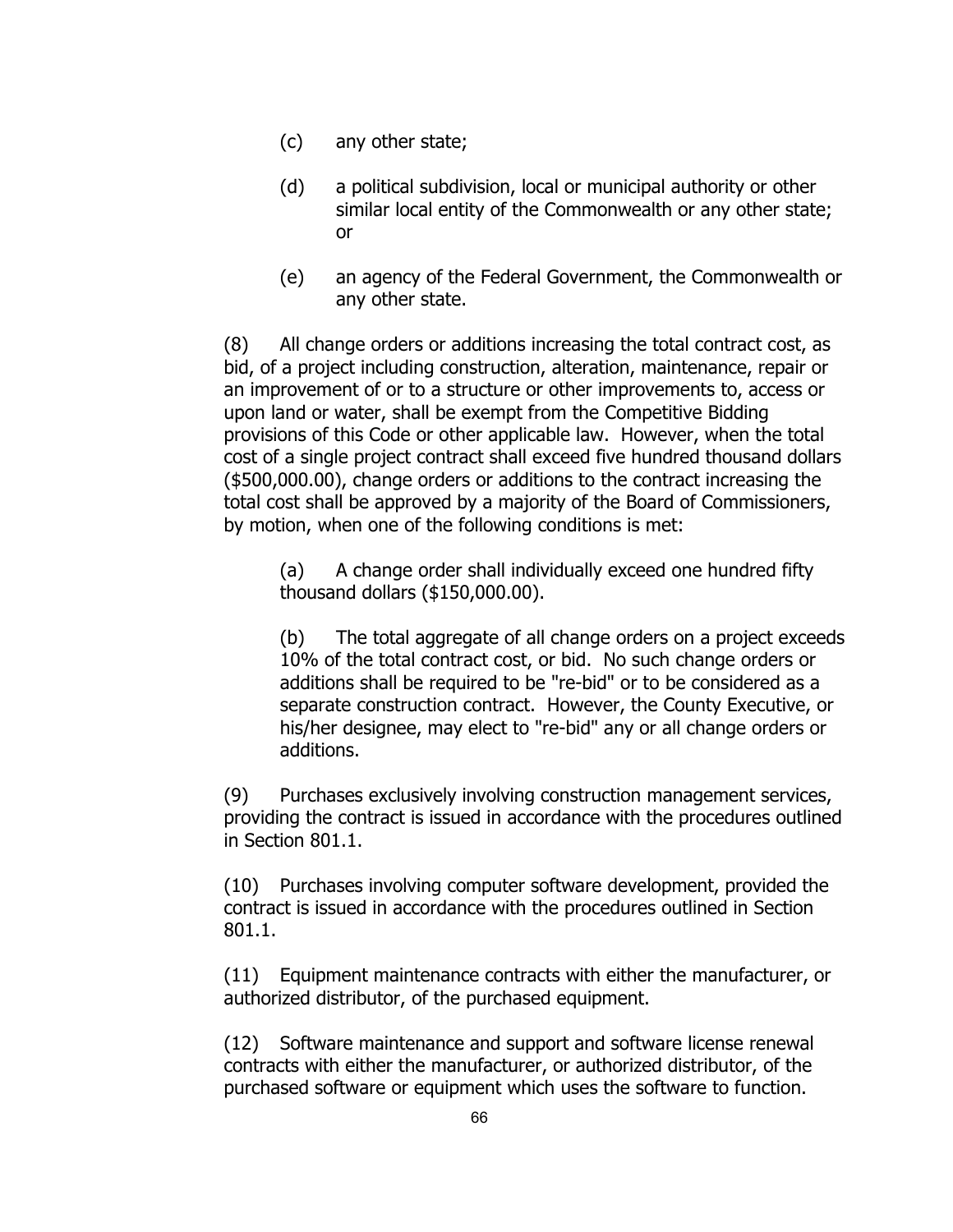(13) Alternate competitive bidding procedures may be used in conjunction with cooperative purchasing organizations of which Lehigh County is a member.

(14) Purchases using grant funds shall follow the defined rules of the grant. Requesting Office shall provide the applicable grant rules to the Procurement Office.

(F) Notwithstanding the provisions of this section, the County Executive, or his/her designee, shall have the authority to enter into contracts for equipment and services related to technology and information systems on the basis of best value procurement. Contracts under best value procurement shall be made only after the County has solicited proposals based on performance and outcome specifications developed by the County and describing at a minimum the objectives to be met by the system, the tasks to be performed by the system, the users of the system, system security issues, the time frame for system implementation, potential operating technologies, compatibility with existing systems, training and maintenance and shall indicate the process by which the contract shall be awarded. Best value procurement shall not require a sealed bid process and shall permit the County Executive, or his/her designee, to negotiate the terms of the agreement with any responsive and responsible vendor. The Board of Commissioners shall receive written notification of any contract which is awarded pursuant to this section. The written notification shall be provided within (7) days of the execution of the contract, and shall detail the due diligence process used to select and negotiate the terms of the agreement with a responsive and responsible vendor.

(G) The Chief Procurement Officer is authorized to approve purchases of products made from recycled material that are equivalent or superior in performance and the cost is equal to or does not exceed by 10% the cost of like products made from wholly virgin material.

# Section 804 - METHODS OF SOURCE SELECTION

(A) The following methods of source selection will be available for contracts awarded through the Procurement Office.

- (1) Competitive Sealed Bidding
- (2) Competitive Sealed Proposals
- (3) Sole Source Procurement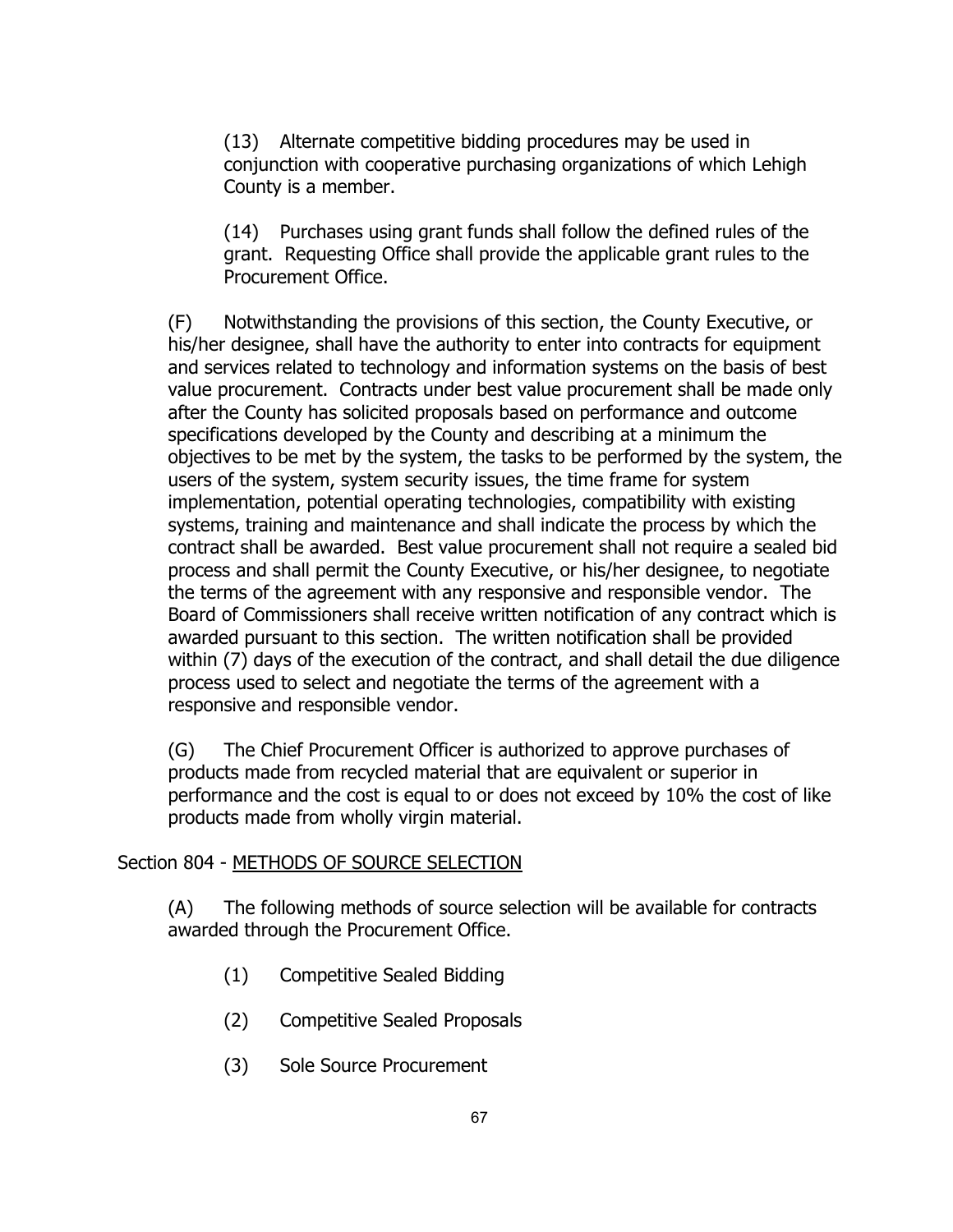- (4) Emergency Procurement
- (B) Competitive Sealed Bidding Procedures

(1) For any purchase where formal advertised bidding is required. A public notice shall be placed requesting sealed bids. The notice shall include:

- (a) A brief general description of the article and/or service.
- (b) Where bidding documents and specifications can be obtained.
- (c) When (time and place) bid will be publicly opened and read.

(2) The advertisement may be in the form of a newspaper notice, Internet web page posting, or any other generally acceptable form of public advertising. The notice shall be placed a minimum of two (2) times at least ten (10) days prior to the bid openings.

(3) Bids shall be enclosed in a sealed envelope marked with the bidder's name, the bid number and the bid name.

(4) The advertisement shall be posted on the bulletin board in the Procurement Office.

(5) Bids shall be submitted to the Controller and shall remain sealed until the advertised opening date.

(6) Bids shall publicly be opened at the specified time and date by the Controller or his/her designee. The Chief Procurement Officer or his/her designee shall be present at the bid openings.

(7) Correction of minor errors in bid submissions that can be corrected without prejudice to other bidders shall be permitted after bid opening. The Chief Procurement Officer or his/her designee shall notify any bidder whose submission contains such an error and the bidder shall have three (3) business days following notification to correct the error. Minor errors include, but are not limited to, missing, incorrect, or unoriginal signatures/initials, missing or incorrect supporting documentation, exhibits, or samples, and failure to fill-in a blank on a form. After bid opening, no changes in bid prices or other provisions prejudicial to the interest of the County or fair competition shall be permitted.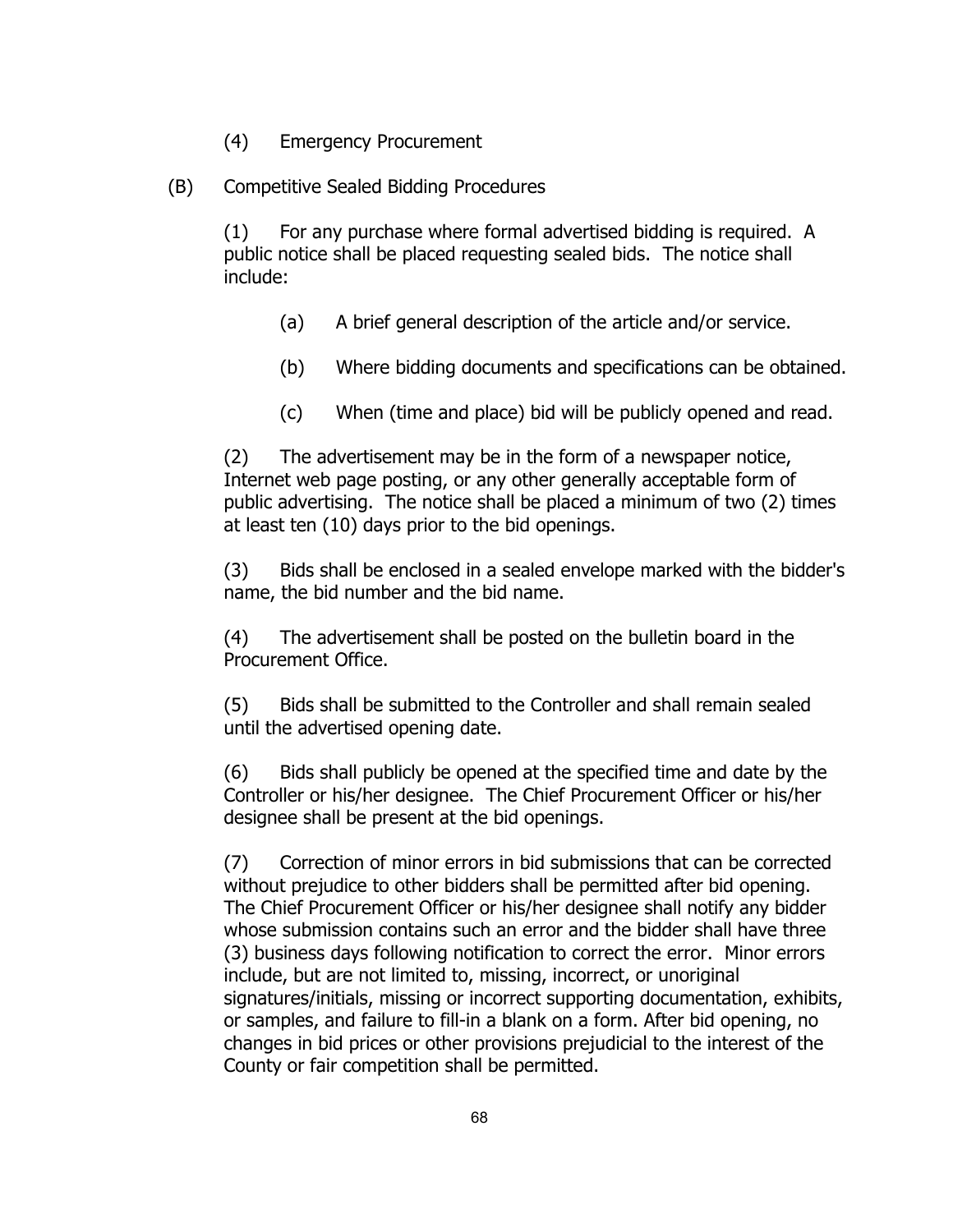(8) A tabulation of all bids received shall be posted on the County Internet website and made available for review upon request. Afterwards, the tabulation shall be filed.

(9) Contracts shall be awarded to the lowest responsive and responsible bidder satisfying the minimum requirements of the specification. The Chief Procurement Officer is authorized to award purchase of products made from recycled material that are equivalent or superior in performance and the cost is equal to or does not exceed by 10% the cost of like products made from wholly virgin material.

(10) The County Executive, or his/her designee, may reserve the right to accept or reject any or all bids to serve the County's best interest.

(11) The County Executive, or his/her designee, reserves the right to change quantities specified within a reasonable limit.

(12) The County Executive, or his/her designee, may disqualify any vendor or vendors who discriminates in the hiring or employment process.

(13) Bids from vendors who are known by the Chief Procurement Officer to be in default on payments of taxes due the County shall be rejected.

(14) The withdrawal of bids shall be governed by applicable state law, specifically Act 4 of 1974, as amended, 73 P.S. 1601 et seq.

(15) At the discretion of the Chief Procurement Officer, the Procurement Office may charge a nominal nonrefundable fee for those formal public bids that generally attract a high volume of interest. This fee would be charged to offset administrative costs in the preparation and dissemination of the bid documents.

(16) In the absence of the receipt of any formally solicited sealed bids, informal bid(s) or quotation(s) shall be obtained, using the applicable specifications, after which the County Executive, or his/her designee, shall be authorized to award a contract to the lowest responsible and responsive bidder, in the best interests of the County.

(C) Competitive Sealed Proposals Procedures

(1) Used when the County Executive, or his/her designee, determines in writing that the relative importance of price and other evaluation factors should be weighed and the quality of competing products should be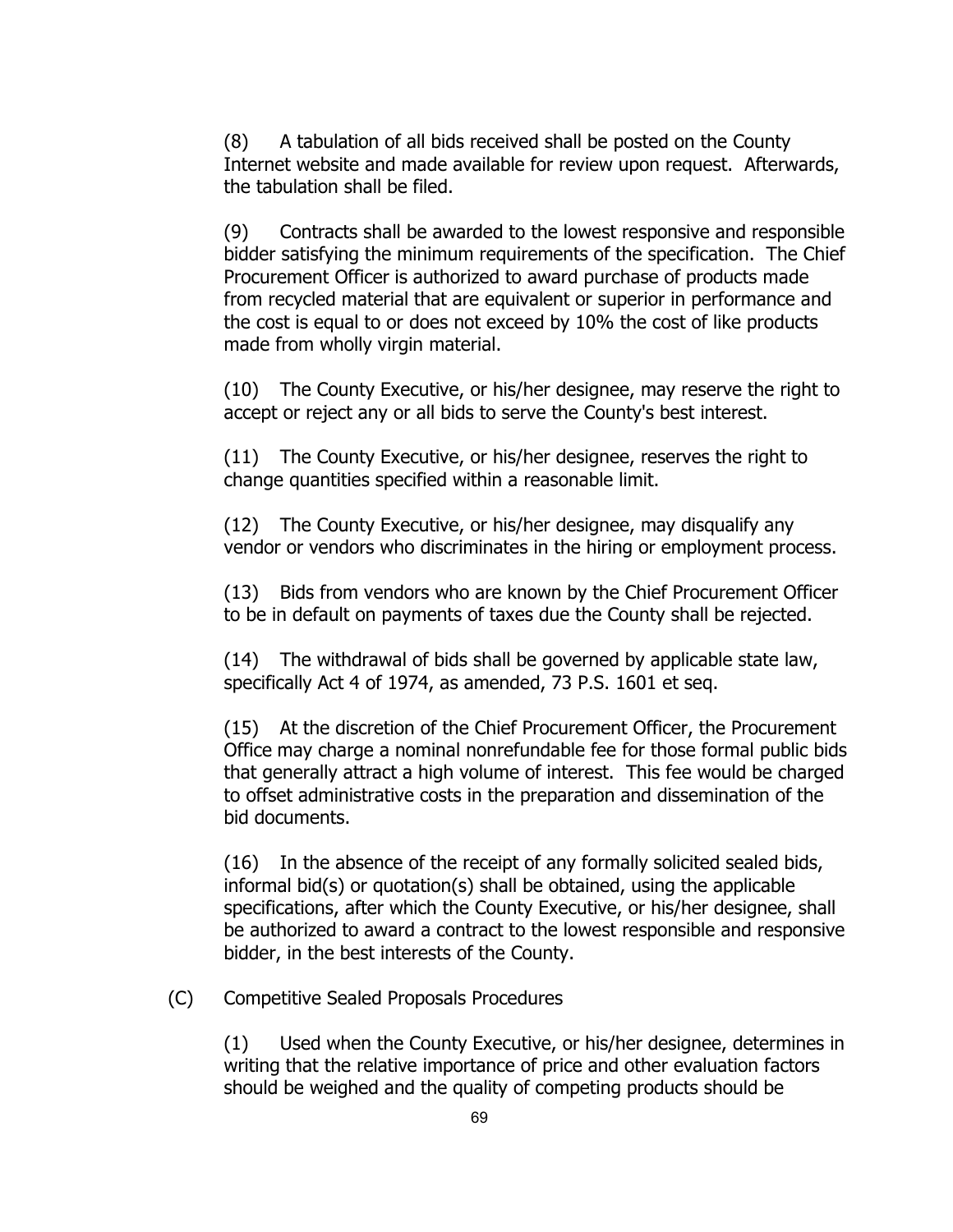compared and trade-offs made between price, quality, services, support and other criteria detailed in the specifications.

 $(2)$  The same procedures as described in Sections 804 $(B)(1)$  through (7) for Competitive Sealed Bidding shall apply to Competitive Sealed Proposals.

(3) A tabulation of all firms submitting proposals shall be posted on the County Internet website and made available for review upon request. Pricing shall be added to the tabulation immediately after contract award. Afterwards, the tabulation shall be filed.

(4) The Request for Proposals (RFP) shall indicate the relative importance of price and other evaluation factors such as qualifications, experience, creativity of solutions, technological issues, location of resources, etc. The Procurement and Requesting Offices shall jointly determine the evaluation factors.

(5) Written or oral discussions may be conducted with some or all responsible offerors who submit proposals determined in writing to be reasonably susceptible of being selected for award. Discussions shall not disclose any information derived from proposals submitted by competing offerors. Discussions need not be conducted:

(a) With respect to prices, where such prices are fixed by law or regulation, except that consideration shall be given to competitive terms and conditions;

(b) Where time and delivery or performance will not permit discussions; or

(c) Where it can be clearly demonstrated and documented from the existence of adequate competition or accurate prior cost experiences with that particular supply, service, or item, that acceptance of an initial offer without discussion would result in fair and reasonable prices, and the RFP notifies all offerors of the possibility that award may be made on the basis of the initial offers.

(6) Contracts shall be awarded to the responsible firm whose proposal is determined in writing to be the most advantageous to the County, taking into consideration price and the evaluation factors set forth in the RFP. The Chief Procurement Officer and representatives from the Requesting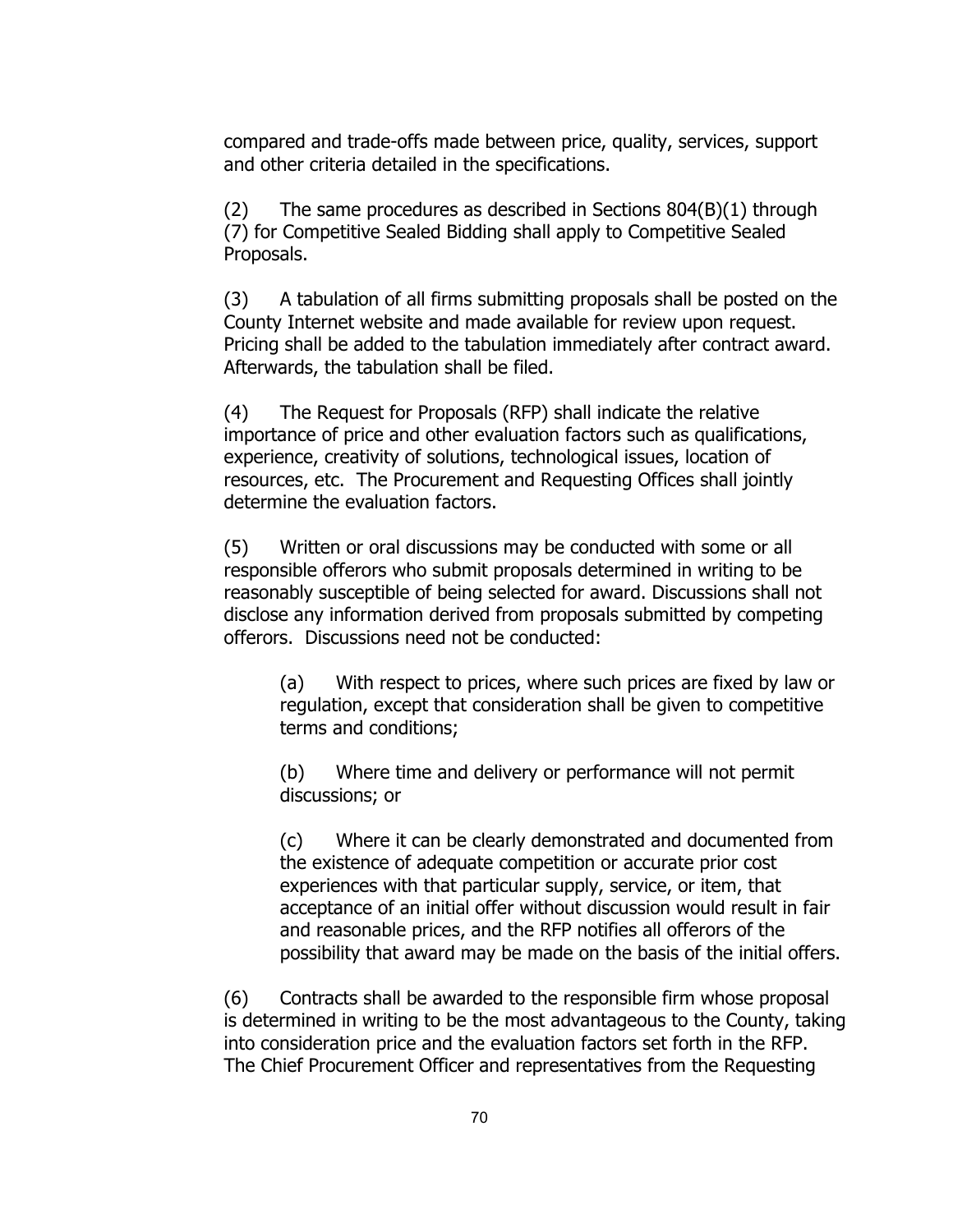Office (the Evaluation Team) shall evaluate the proposals and document the selection process.

(7) The County Executive, or his/her designee, may reserve the right to accept or reject any or all proposals to serve the County's best interest.

(8) The County Executive, or his/her designee, reserves the right to change quantities specified within a reasonable limit.

(9) The County Executive, or his/her designee, may disqualify any vendor or vendors who discriminates in the hiring or employment process.

(10) Proposals from vendors who are known by the Chief Procurement Officer to be in default on payments of taxes due the County shall be rejected.

(11) The withdrawal of proposals shall be governed by applicable state law, specifically Act 4 of 1974, as amended, 73 P.S. 1601 et seq.

(12) At the discretion of the Chief Procurement Officer, the Procurement Office may charge a nominal nonrefundable fee for those formal public RFP's that generally attract a high volume of interest. This fee would be charged to offset administrative costs in the preparation and dissemination of the proposal documents.

### (D) Sole Source Procurement

(1) A contract may be awarded without competition for a required or designated supply, service or construction item to a sole supplier when the County Executive, or his/her designee, determines that one of the following conditions exists:

(a) Only a single contractor is capable of providing the supply or service.

(b) A Federal or State statute, Federal regulation, County ordinance, or other law exempts the supply, service or construction from the competitive procedure.

(c) The total cost of the supply, service or construction is less than the amount established by the County for small, no-bid procurements (see Section 803(E)(4)).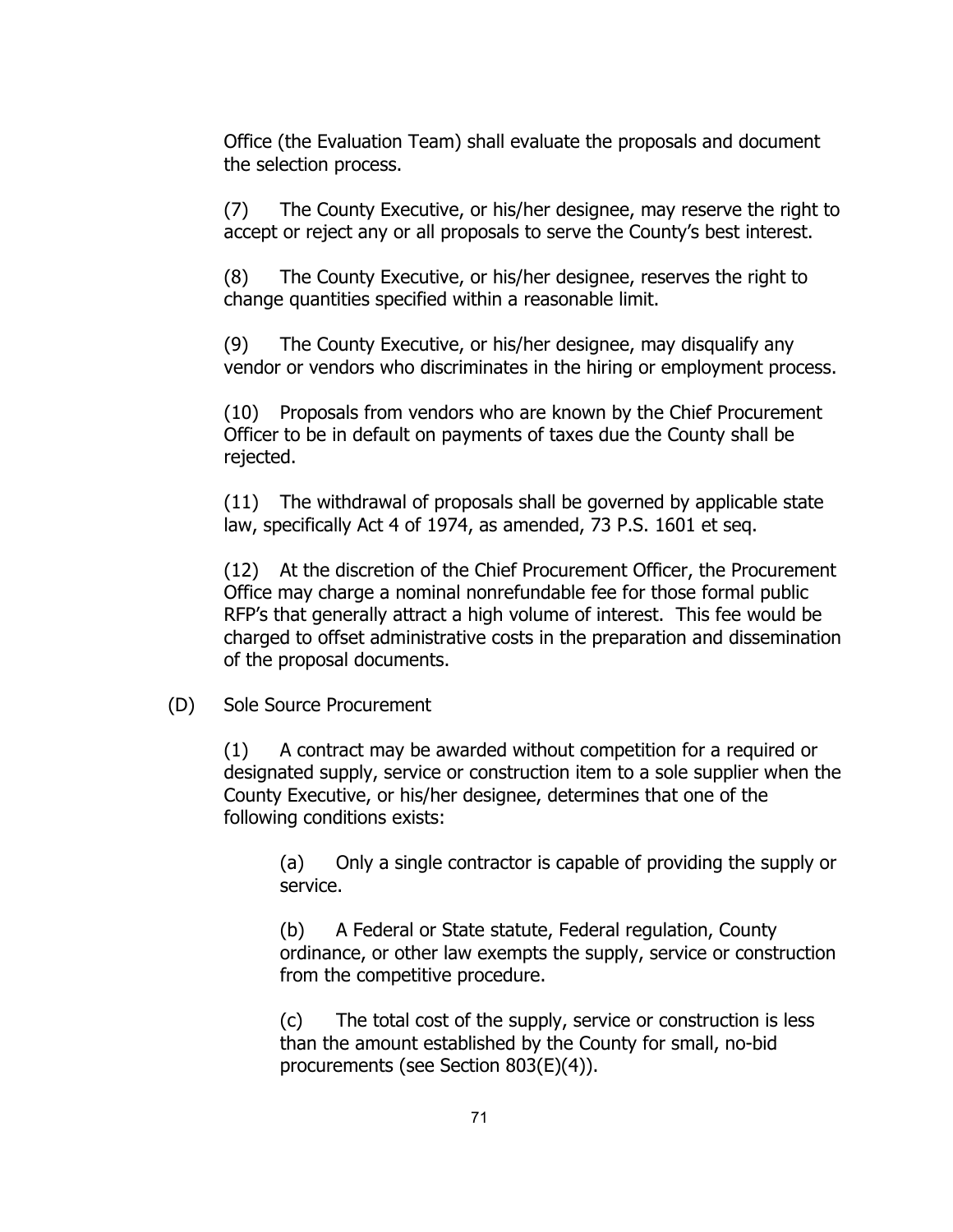(d) It is clearly not feasible to award the contract for supplies or services on a competitive basis.

(e) The services are to be provided by attorneys or litigation consultants selected by the Office of the District Attorney, the Public Defender, the Controller or the County Solicitor.

(f) The services are to be provided by expert witnesses.

(g) The services involve the repair, modification, or calibration of equipment and they are to be performed by the manufacturer of the equipment or by the manufacturer's authorized dealer, provided the Chief Procurement Officer determines that bidding is not appropriate under the circumstances.

(h) The contract is for investment advisors or managers selected by the Lehigh County Employees' Retirement Board.

(i) The contract is for financial or investment experts to be used and selected by the Director of Administration.

(2) Prior to contract award, the Requesting Office shall provide a written justification stating the specific reasons for using Sole Source Procurement. The appropriate department director and/or elected official shall approve this justification in writing (see Section 803(D)(4)).

(E) Emergency Procurement

See Section 809 – "EMERGENCY PROCEDURES".

### Section 805 - AWARD OF CONTRACTS

(A) The Chief Procurement Officer shall award all contracts up to the limits set forth in Section 803(A)(3).

(B) The County Executive, or his/her designee, shall award all contracts in excess of the limits set forth in Section 803(A)(3).

(C) Contracts shall be awarded to the lowest responsible and responsive bidder within sixty (60) days of the date of bid opening or all bids shall be rejected except as otherwise provided in this paragraph. If the award is delayed by a required approval of another government agency, the sale of bonds, or the award of a grant or grants, the County shall reject all bids or award the contract to the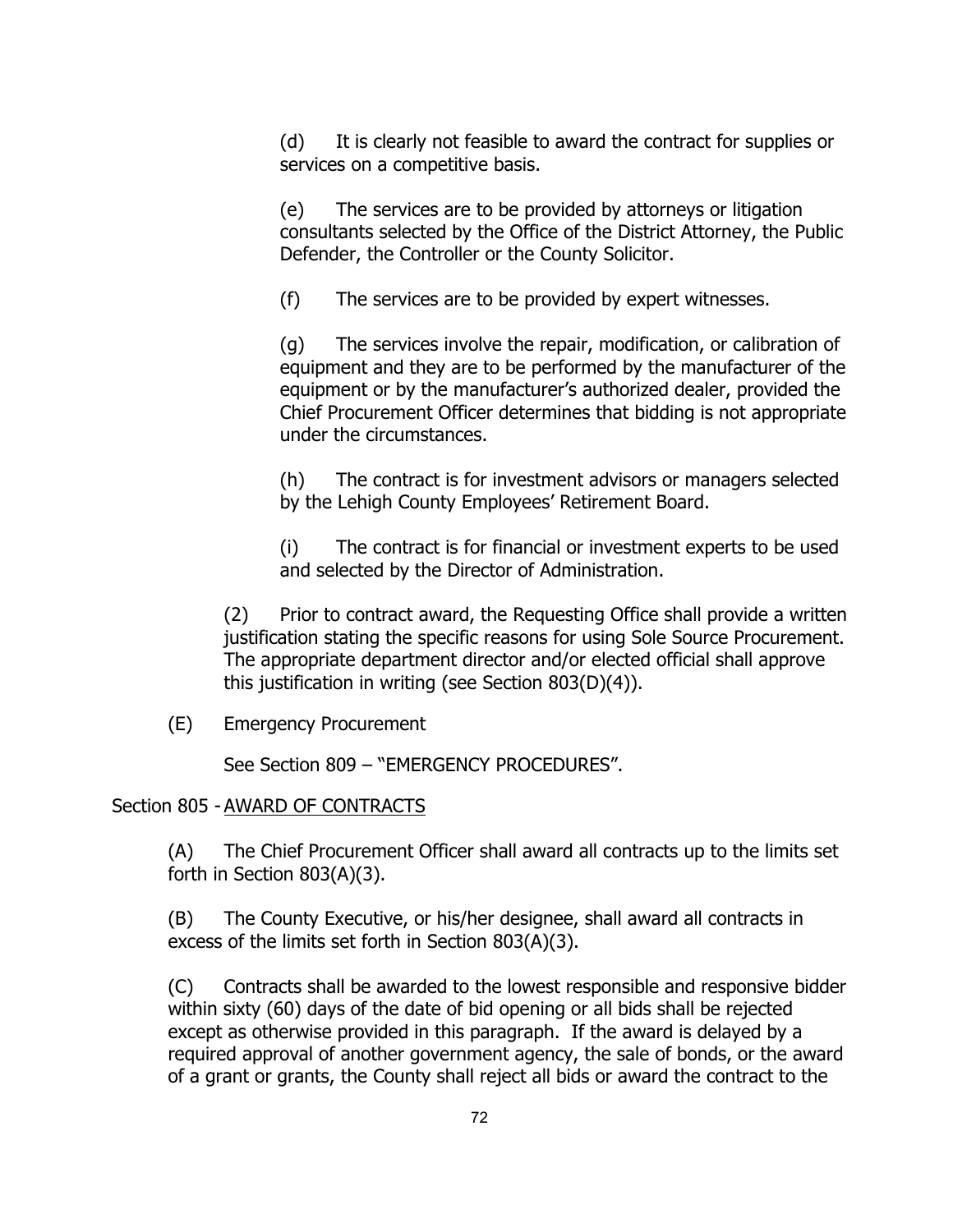lowest responsible and responsive bidder within one hundred twenty (120) days of the date of the bid opening. Thirty (30) day extensions of the date for the award may be made by the mutual written consent of the County and the lowest responsible and responsive bidder.

(D) If any provision of this section conflicts with an applicable federal or state statute or regulation or with conditions attached to the receipt of federal or state aid this section shall not operate to prevent receipt of the federal or state aid in accordance with any applicable federal or state statute or regulation.

### Section 806 - BONDING AND BID SECURITY

(A) Bid Security:

(1) Bids pursuant to Section 804(B) for Construction Projects must be accompanied by a certified check, bank cashier's check, or irrevocable letter of credit in the amount of five (5%) of the bid drawn upon a bank authorized to do business in this Commonwealth or by a bond with corporate surety authorized to do business with this Commonwealth in the amount of five (5%) of the bid. The Chief Procurement Officer may require that any other bids submitted pursuant to Section 804(B), Competitive Sealed Bidding Procedures, be accompanied by a certified check, bank cashier's check, or irrevocable letter of credit in a reasonable amount drawn upon a bank authorized to do business in this Commonwealth or by a bond with corporate surety authorized to do business in this Commonwealth in a reasonable amount. Whenever it is required that a bid be accompanied by a certified check, bank cashier's check, irrevocable letter of credit, or bond, no bid shall be considered unless so accompanied. In the event any bidder shall, upon award of the contract to it, fail to comply with the requirements hereinafter stated as to security guaranteeing the performance of the contract, the security furnished under this subsection shall be forfeited to the County as liquidated damages. The County may elect to re-advertise for bids, or if time is critical, select the next lowest responsible and responsive bidder.

(2) Except as provided in paragraph C below, in the event any bidder who received an award fails to execute a contract or accept a Purchase Order within stated time limits and/or fails to comply with the requirements stated herein, the County shall retain the certified check, bank cashier's check, irrevocable letter of credit or bond as liquidated damages. The County may elect to re-advertise for bids, or, if time is critical, select the next lowest responsible and responsive bidder.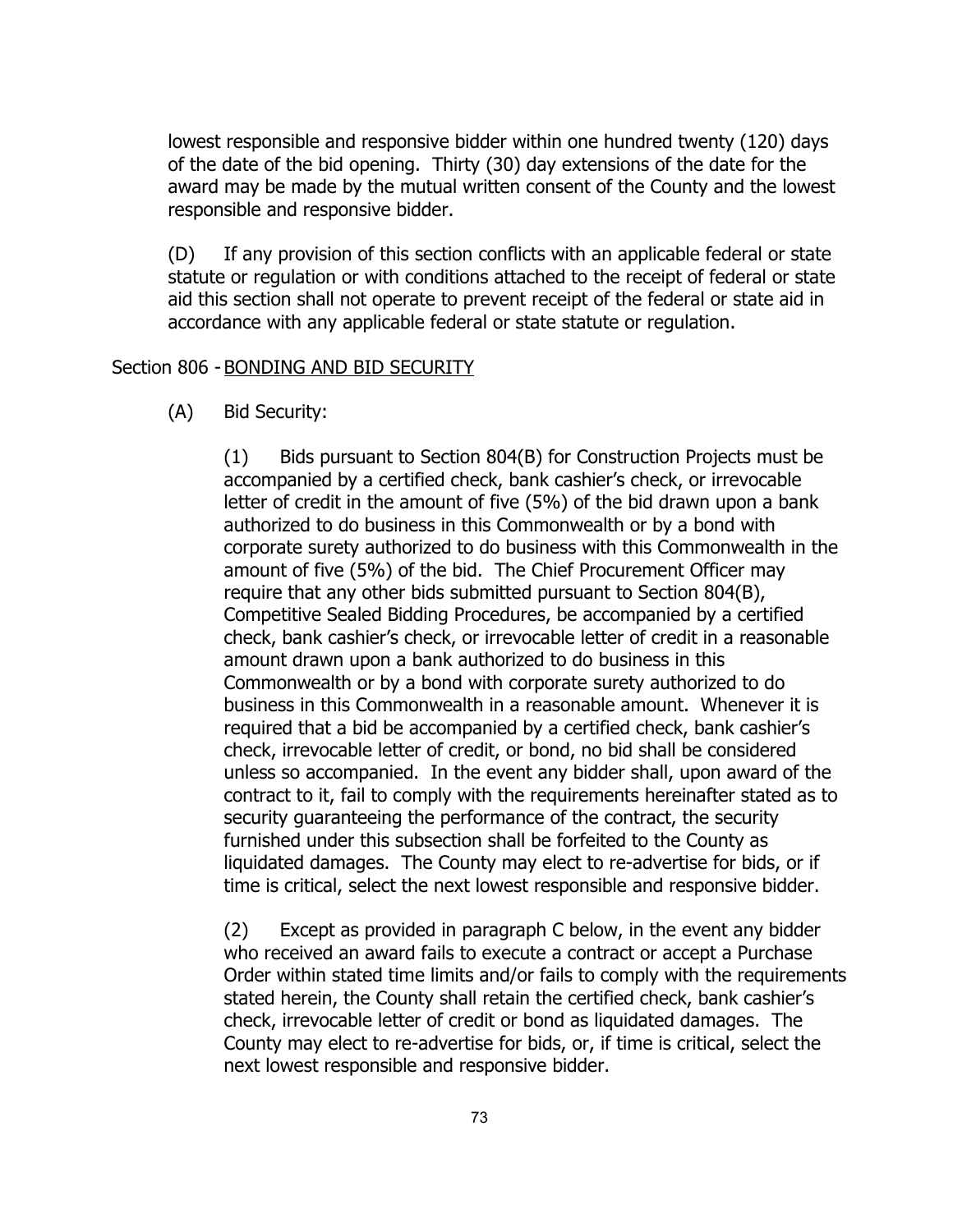# (B) Performance Security:

Except as provided in paragraph C below, the successful bidder on projects involving the use of labor and materials shall furnish a bond with approved surety, or irrevocable letter of credit, or other previously approved form of security, in the amount of 50% of the bid, guaranteeing performance of the contract and a bond guaranteeing the labor and materials. If a bond with surety is used, said surety, at a minimum, must be authorized to do business in this Commonwealth and duly licensed by the Insurance Commission of the Commonwealth. Security shall be provided within thirty (30) days after the contract has been awarded, or prior to commencement of the work, whichever shall first occur. Upon failure to furnish such security within the time fixed, the previous awards shall be void. The County may elect to re-advertise for bids, or if time is critical, select the next lowest responsible and responsive bidder.

(C) Bonds and Financial Security Required from Prime Contractors:

Before any contract exceeding ten thousand dollars (\$10,000.00) for the construction, reconstruction, alteration or repair of any public building or other public work or public improvement, including highway work, of the County is awarded to any prime contractor, such contractor shall comply with the provisions of the Public Works Contractors Bond Law of 1967, 8 P.S. §191, et seq., with regard to bonds and financial securities. This provision is not waivable.

# Section 807 - SALE OF PERSONAL AND REAL COUNTY PROPERTY

(A) All County property to be sold shall be sold at electronic, Internet-based or public auction or by advertised sealed bids as hereinafter provided. Real property may be exempted from the aforesaid provision by Ordinance which will set forth the alternate provisions to be followed in the sale of that specific piece of real property.

(B) Advertisements detailing what is to be sold and by which method shall be made by: (1) placement in at least one (1) newspaper of general circulation in the County; (2) posting on an Internet web page; (3) or any other generally accepted form of public advertising. Such advertisement shall request bids for the sale of real or personal County property or designate the time and place of the public auction.

(C) Said advertisements must be placed as required in Section 807(B) a minimum of two (2) times at least ten (10) days prior to the bid opening.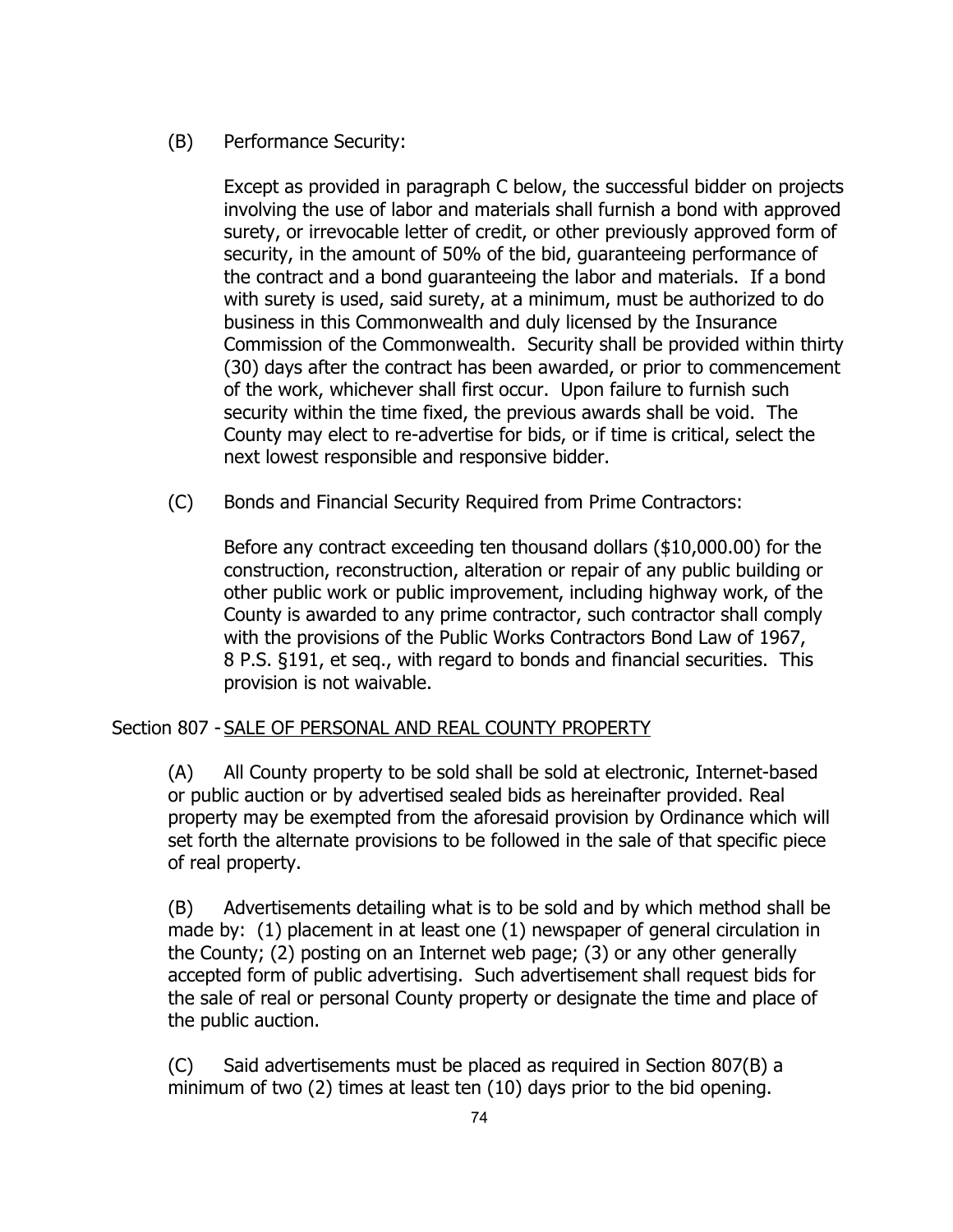(D) If bidding is utilized, bids shall be enclosed in a sealed envelope marked with the bidder's name, the bid number and the bid name.

(E) The advertisement shall be posted on the bulletin board in the Procurement Office.

(F) Bids shall be submitted to the Controller and shall remain sealed until the advertised opening date.

(G) Bids shall be publicly opened at the specified time and date by the Controller or his/her designee. The Chief Procurement Officer or his/her designee shall also be present at the bid openings.

(H) The property shall be awarded to the highest bidder if the bid equals a satisfactory minimum in the opinion of the County Executive, or his/her designee.

(I) If personal property is not sold after a reasonable effort to sell it, the property may be condemned by order of the County Executive, or his/her designee, and destroyed.

(J) Notwithstanding any provision above, any real property deeded to the County of Lehigh as the result of any Judicial Tax Sale shall be sold pursuant to the court proceedings outlined in Section 612.1 of the Real Estate Tax Sale Law, 72 P.S. §5860.612.1, except that the required notice of hearing and sale shall be given to (a) the owner of the property at the time of the Judicial Tax Sale, (b) any taxing districts interested in the property, (c) the Tax Claim Bureau of Lehigh County, (d) prospective purchasers who have presented to the Tax Claim Bureau a written offer to purchase said property and (e) the Board of Commissioners of Lehigh County.

### Section 808 - PURCHASE OF REAL PROPERTY

Any purchase of real property shall be approved by a majority vote of the Board of Commissioners upon recommendation by the County Executive.

### Section 808.1 - LEASE OF REAL PROPERTY FOR COUNTY PURPOSES

(A) When the County Executive has a need to lease property of other parties for County purposes, the Chief Procurement Officer shall: (1) place an advertisement in at least one newspaper of general circulation in the County; (2) post on an Internet web page; or (3) any other generally accepted form of public advertising for three (3) days stating that the County is requesting proposals from prospective lessors and any specifications therefore. The advertisement and the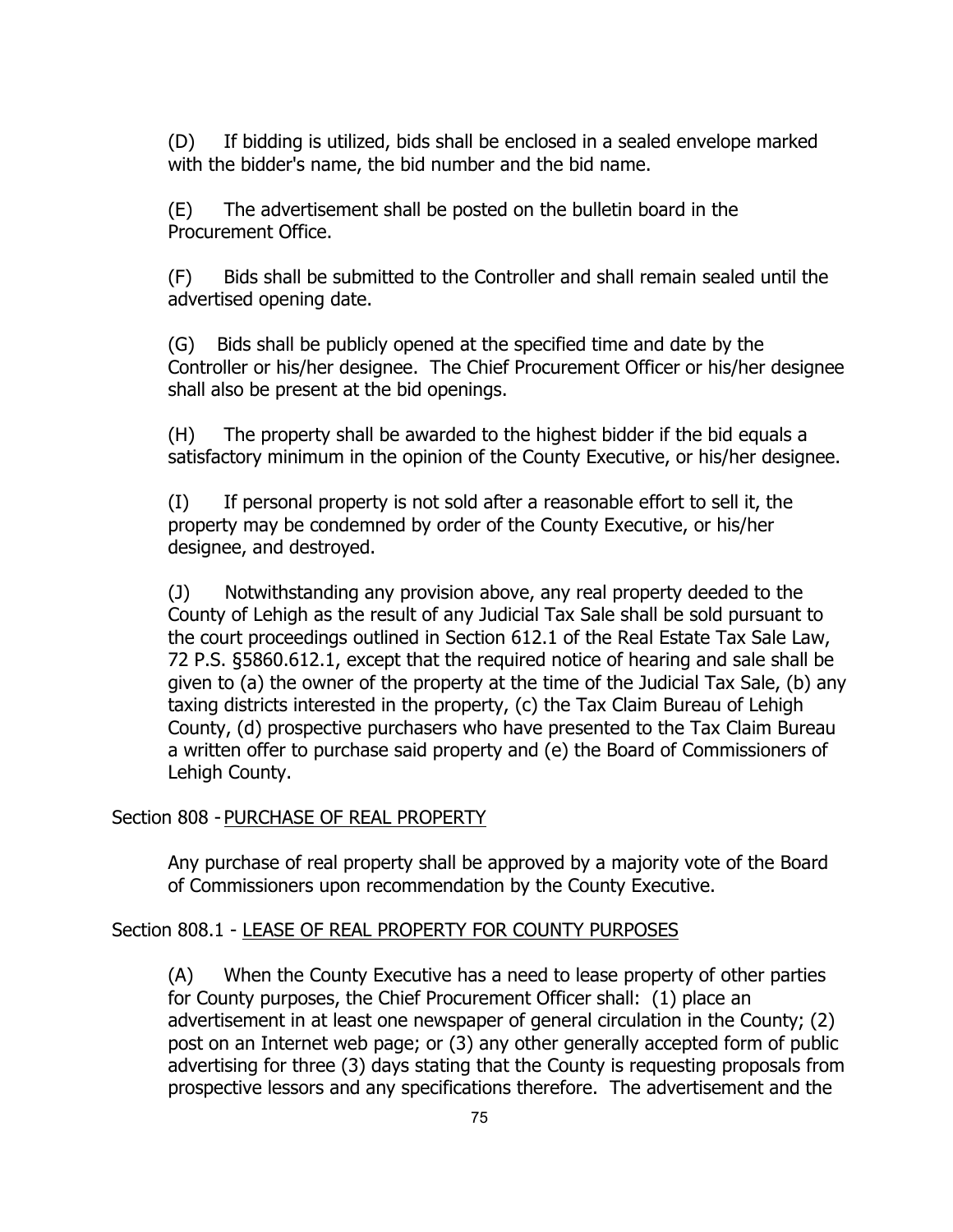specifications shall state whether the County intends to accept the lowest, responsible proposal or whether the County retains the discretion to accept another proposal or to negotiate terms, other than price, of any proposal once all proposals have been received and reviewed.

(B) Copies of said advertisement shall be posted on the bulletin board in the Procurement Office and shall be submitted to the Board of Commissioners at least fourteen (14) days prior to publication.

(C) A list of the names of corporate and natural person property owners who have submitted proposals and the complete addresses and locations of the properties proposed, as well as the proposals themselves, shall be available for public inspection in the following manner: by 4:00 p.m. of the business day following the day in which the proposals are opened, a list of said proposals, including the property location, property owner, square footage and cost per square foot, parking costs, if applicable, renovation expenses, if applicable, and a good faith estimate of annual utility costs, shall be posted for public inspection on the Procurement Office bulletin board, and submitted to the Clerk of the Board of Commissioners to be posted on the Commissioners' bulletin board. All proposals shall be made available upon request of a citizen or public official, and should be kept in the Procurement Office.

(D) If the advertisement and specifications state the County shall accept the lowest responsible proposal, the County Executive, or his/her designee, shall deem that the proposal from the person offering the lowest, responsible and responsive proposal is in the best interests of the County, and the County Executive, or his/her designee, shall accept said proposal and execute a lease for the County.

(E) If the advertisement and specifications state the County retains discretion or the right to negotiate, and if after considering all proposals the County Executive, or his/her designee, determines that a proposal from a person other than the person offering the lowest responsible and responsive proposal is in the best interests of the County or if, after negotiation, the County Executive, or his/her designee, obtains a proposal which he or she believes is better than the lowest, responsible and responsive proposal, then, at least fourteen (14) days prior to the execution of the lease, the County Executive, or his/her designee, shall file with the Board the reason(s) why such proposal shall be accepted. The term "lowest" proposal shall mean the proposal with the lowest overall cost after consideration of the factors enumerated in paragraph (C) above. The term "responsible" proposal shall exclude all proposals from an entity who is delinquent, as that term is defined in §801.2 (B) of the Administrative Code of Lehigh County, in the payment of any tax or other obligation due to the County.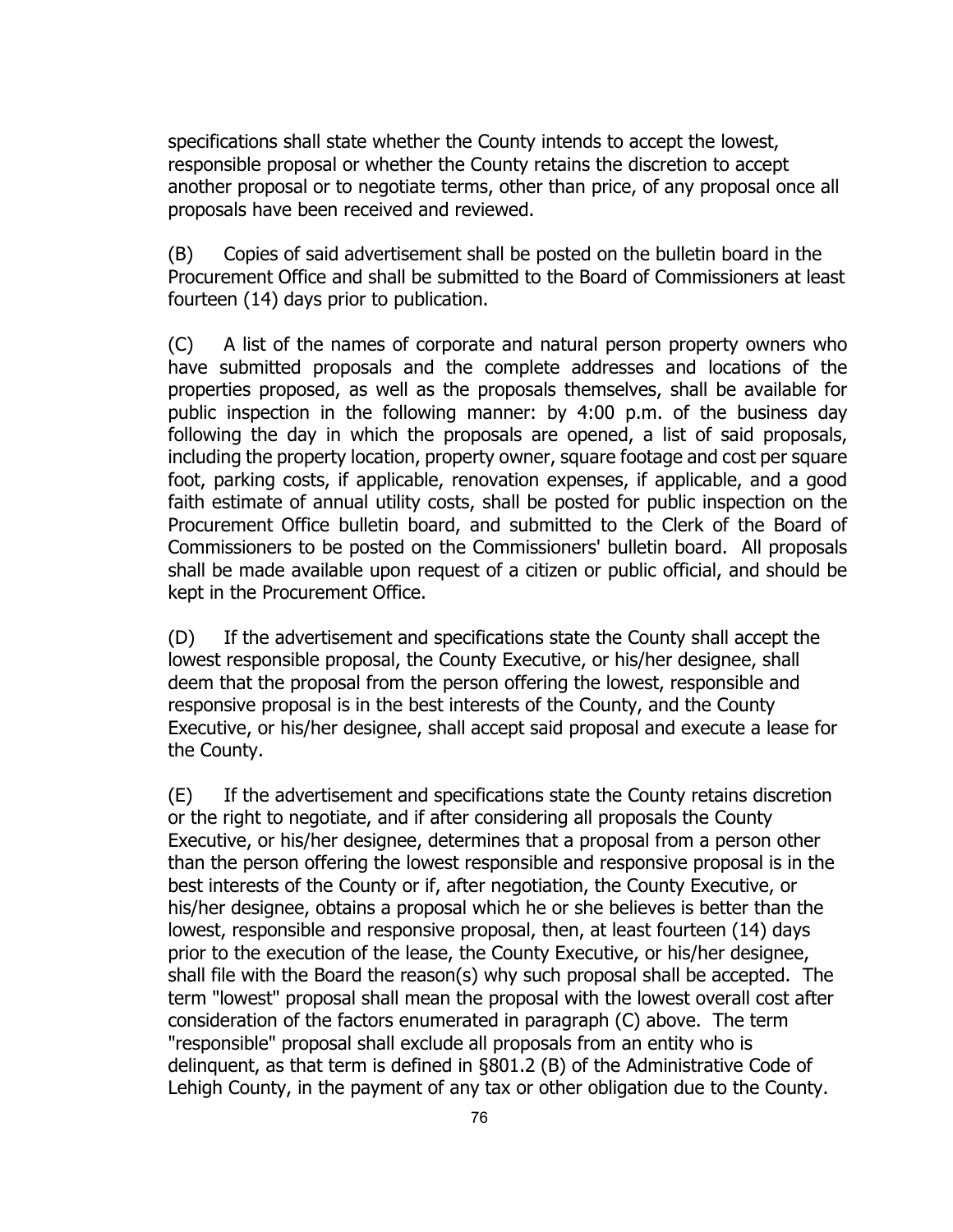(F) All leases shall require at least fourteen (14) days advance written notice to the Board prior to execution by the County Executive. Notice shall include the location and identity of the subject property as well as any and all other provisions agreed upon.

(G) No lease shall be authorized to begin nor payment made under a contract prior to the completion of the advance written notice process unless exigent reasons or an emergency situation require the immediate execution of a proposed lease, but the term of such lease shall not exceed thirty (30) days. Such reasons shall be documented and filed with the Clerk to the Board and the Controller 24 hours prior to the execution of the proposed lease.

(H) All leases are subject to §801.2 of the Administrative Code-REQUIRED CONDITIONS FOR ALL CONTRACTS.

#### Section 809 - EMERGENCY PROCEDURES

These purchasing procedures shall be deemed suspended when:

(A) The County Executive has declared a public emergency arising out of an accident or other unforeseen occurrence or condition whereby circumstances affecting the life, health, or safety of inhabitants of the County require immediate action which cannot wait for competitive bidding.

 $(B)$  By resolution adopted by a vote of at least two-thirds  $(2/3)$  of the Board who are present, the Commissioners have determined it to be impractical to advertise for such bids.

(C) Through some accident or other unforeseen circumstances, the heating, air conditioning, ventilating, lighting, plumbing system, machinery, equipment or other apparatus of any public buildings of the County shall become disabled or any such buildings or parts thereof shall become untenable by reason of sudden action of the elements or for some cause due to explosion or fire or from generally unforeseen events creating an emergency and the administrative head of such buildings shall inform the County Executive, or his/her designee, and the Board of Commissioners, in writing, of such emergency and the necessity of immediate repair of the defect or defects prior to proceeding with such repairs.

(D) The County Executive and the head of the relevant department concur that an unsteady supply chain or labor market make competitive bidding for supplies, services, and/or equipment that is critical to the operation of the department impracticable. The County Executive and the relevant department head shall jointly inform the Board of Commissioners, in writing, of the critical nature of the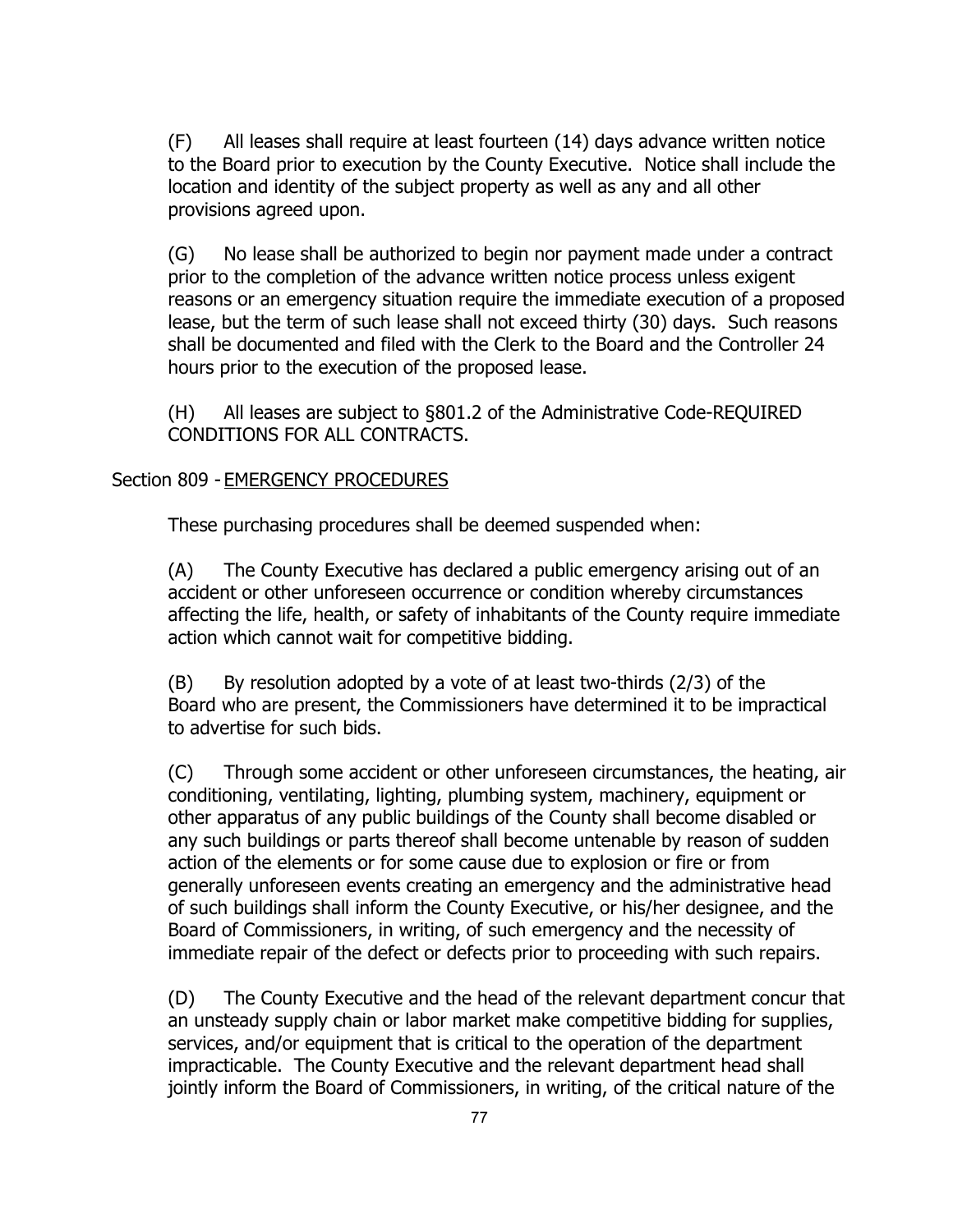need and the details of its necessity prior to proceeding with the procurement of such supplies, services, and/or equipment. The waiver of competitive bidding shall be approved by a motion of the Board of Commissioners. Notwithstanding the foregoing, this subsection 809(D) shall be utilized solely for the purchase of supplies, services, and/or equipment and shall not apply to construction projects, as defined in Section 801.3(C)(1).

## Section 810 - NON-AUTHORIZED PERSONS WHO CONTRACT FOR SUPPLIES OR **SERVICE**

No elected or appointed official or employee of the County shall purchase materials, supplies, equipment or contractual services, by any means that circumvents these purchasing procedures. Any such purchase shall not be binding upon the County, and the individual official or employee shall be personally responsible for such a transaction.

### Section 811 - LEASE OF PROPERTY

Any lease of personal or real property of the County shall adhere to the following requirements:

(A) The Board by resolution shall approve offering any County property for lease and shall determine whether the property shall be offered for lease to a private person, to a municipality or to a public agency before it shall be offered for lease.

(B) If the Board resolution states that the property should be leased to a private person, "person" being defined as it is in Section 1009 (n) of the Charter, the County Executive shall adhere to the following bid procedure:

 $(1)$  Advertisements detailing what is to be leased shall be made by:  $(1)$ placement in at least one (1) newspaper of general circulation in the County; (2) posting on an Internet web page; (3) or any other generally accepted form of public advertising requesting bids for the lease of the County Property.

(2) Said advertisements must be placed as required in Section 811(B)(1) once at least twenty (20) days prior to the bid opening and once at least ten (10) days prior to the bid opening.

(3) Bids shall be enclosed in a sealed envelope marked with the bidder's name, the bid number and the bid name.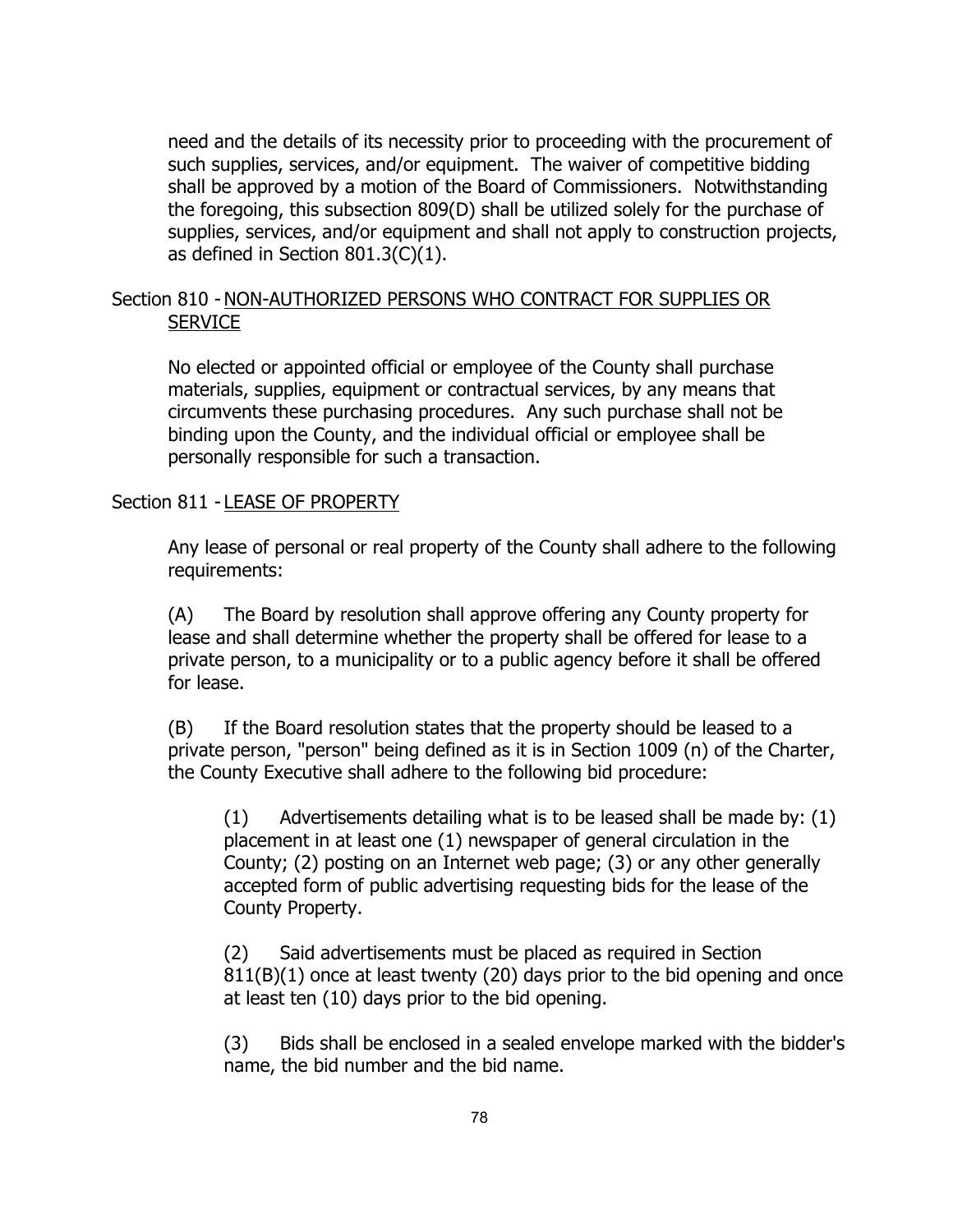(4) Copies of the advertisement shall be posted on the bulletin board in the Procurement Office.

(5) Bids shall be submitted to the Controller and shall remain sealed until the advertised opening date.

(6) Bids shall be publicly opened at the specified time and date by the Controller or his/her designee. The Chief Procurement Officer or his/her designee shall also be present at the bid opening.

(7) The lease shall be granted to the highest responsible and responsive bidder if the bid equals a satisfactory minimum in the opinion of the County Executive.

(C) In cases of proposed leases with non-profit corporations, associations or other such entities or groups of individuals, or with persons in situations where it is demonstrated that the best interests of the County so indicate, the Board in its authorizing resolution may provide for any other leasing procedure besides the bid procedure herein required.

(D) If the Board resolution states that the property should be leased to a municipality (including any City, Borough, Township or Home Rule Charter Municipality in Lehigh County), then the aforesaid authorizing Resolution shall also outline the procedures to be followed by the County Executive in obtaining a proposed lease for presentation to the Board in a particular situation.

(E) If the Board resolution states that the property should be leased to an authority, board, commission or public body, then the aforesaid authorizing resolution shall also outline the procedures to be followed by the County Executive in obtaining a proposed lease for presentation to the Board in the particular situation.

(F) If the County receives no satisfactory bids when it attempts to lease property through any bidding process, then the Board shall indicate by resolution the appropriate method for obtaining a proposed lease for the property by the County Executive, or his/her designee.

(G) All lease agreements shall be subject to approval through the Ordinance process.

(H) Leases of certain types of property shall be exempt from the requirements of this Ordinance: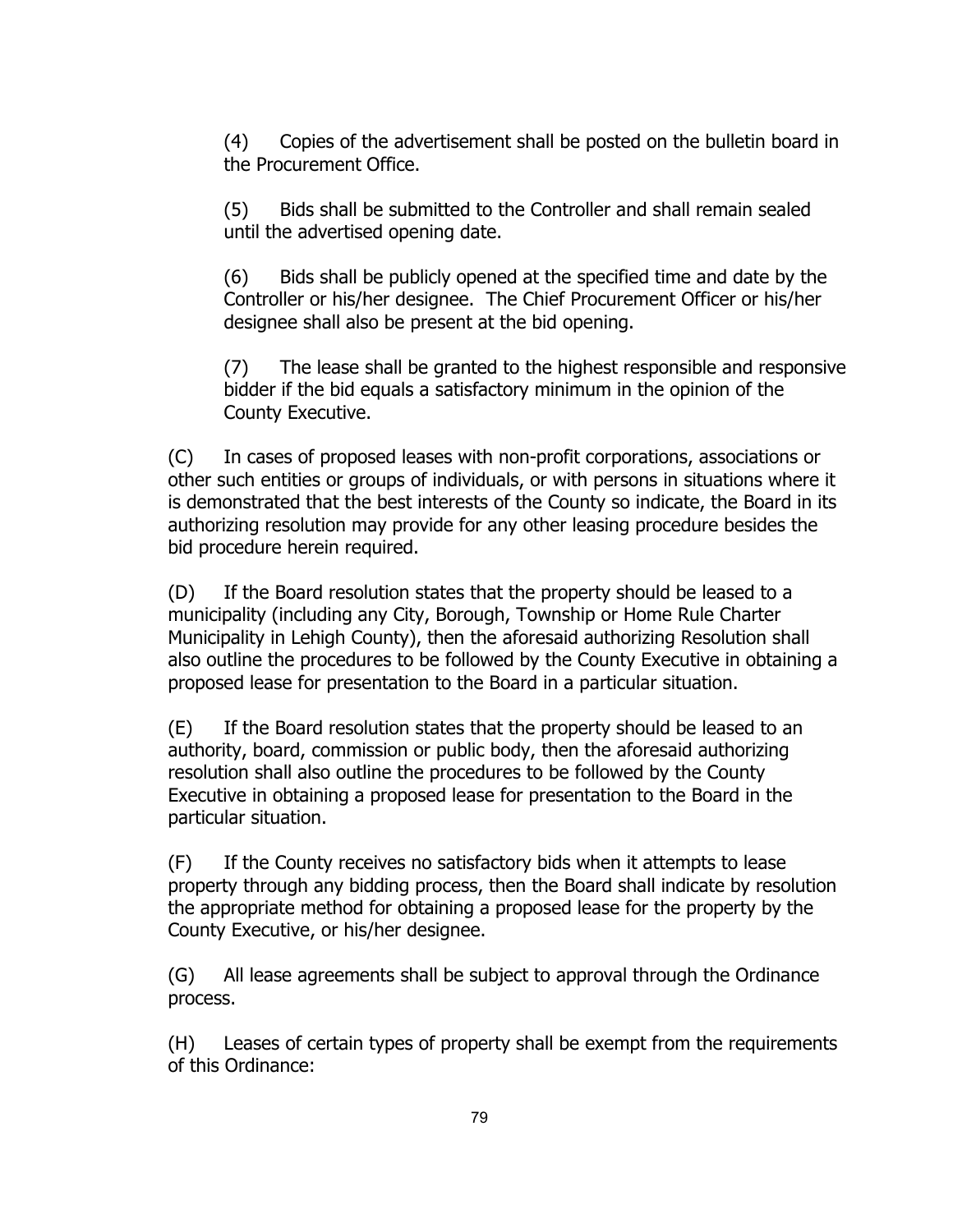(1) Any units of Cedar View Apartments, Office of Housing Services, Department of Human Services, leasing of which shall also be exempt from receiving approval by Ordinance of the County. Said apartment units shall be leased pursuant to the requirements stated in the document marked "Cedar View Apartments Admission and Continued Occupancy Guidelines", attached hereto and made a part hereof by this reference.

(2) Motor Vehicles: used herein as said term is defined in 1 Pa. C.S.A. §1991, leased to non-profit corporations, associations or other such entities or groups of individuals. Further, such leasing of motor vehicles shall also be exempt from receiving approval by Ordinance of the County. The County Executive, or his/her designee, shall annually file with the Board a report listing all motor vehicles leased hereunder, the lessees thereof and the essential purposes of the lease.

(3) Any residential dwelling when the Director of the Department of General Services recommends a County employee for purposes of control, security, safety and responsible maintenance as lessee of same. However, such leasing shall be subject to approval by Ordinance of the County. Such leases shall contain a provision or provisions whereby the lessee substantially agrees to report any observed conduct or events which are unusual or suspicious occurring on or near the leased premises, to report any observed repair needs of County property on or near the leased premises, and to provide assistance to the County in emergency situations occurring on or near the leased premises. Failure to comply with the above may result in the termination of the lease, and should be reported to the Board. The Board may direct the Department of General Services to secure the professional services of a certified appraiser to establish fair and equitable rent for the dwelling, or the Board can set the rental on its own.

(4) In emergency situations, vacant or otherwise occupied buildings may be leased by the Director of the Department of General Services for a temporary period of up to sixty (60) days without any of the approvals otherwise required by the Administrative Code. Such leases may be oral or written but their terms and other pertinent information regarding them shall be reported to the County Executive and to the Board. The Director of the Department of General Services may recommend extending the terms of such leases, but such extension shall be subject to approval by Ordinance of the County. The Director of the Department of General Services may determine on his or her own that a situation constitutes an emergency for purposes of this Ordinance, and that it is necessary and in the best interests of the County to immediately have a person or persons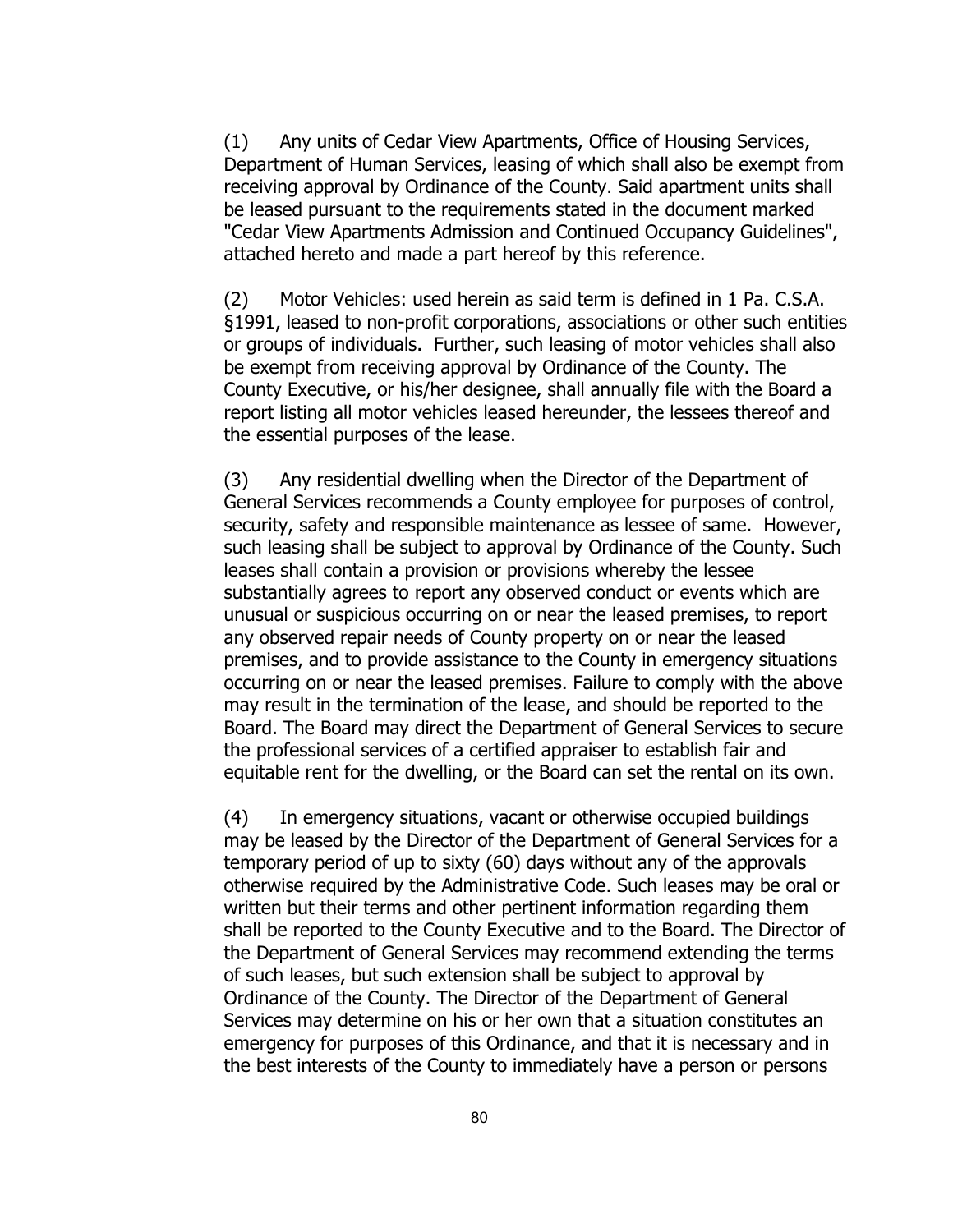occupy County dwellings or properties which have suddenly become vacant or otherwise unoccupied.

(5) Bed space in facilities operated by the Department of Corrections may be leased by the Director of the Department of Corrections to other government entities without any of the approvals otherwise required by the Administrative Code.

(I) The leasing of County property and facilities for any term which does not exceed twenty-four (24) consecutive hours shall be exempt from the requirements of the Administrative Code or any other Ordinance concerning lease procedures. Further, such leases shall also be exempt from receiving County approval by Ordinance of the County. The Director of General Services or his/her designee shall be responsible for such leases which shall be in writing and shall contain a specific clause or clauses whereby the lessee agrees to provide property liability insurance or to waive all claims against the County which might arise out of the use of leased property and to protect and hold the County harmless from any such claims by third parties. The liability clause or clauses shall be in a form and of a content which is satisfactory to the County Executive.

(1) "Lease" Defined

For purposes of this exception, the "lease" of County property shall mean a grant by the County to a person or persons of the right to use any enclosed building, a significant portion of real property or any personal property of the County for activities unrelated to the County or to the exclusion of the general public.

(2) Non-Lease Uses

All other granted uses of County property or facilities for any term which does not exceed twenty-four (24) consecutive hours shall not be considered leases for purposes of the Charter or any County lease procedure requirements. However, such non-lease uses which directly or collaterally involve the sale of any thing or service, regardless of the use or uses to which the proceeds of such sale shall be put, or which expect to involve or attract one hundred (100) or more persons at any one time shall require the completion and execution of a permit through the Director of the Department of General Services, or his/her designee.

(3) Non-Lease Use Permit Form

The permit shall be in a standardized form identifying the user and shall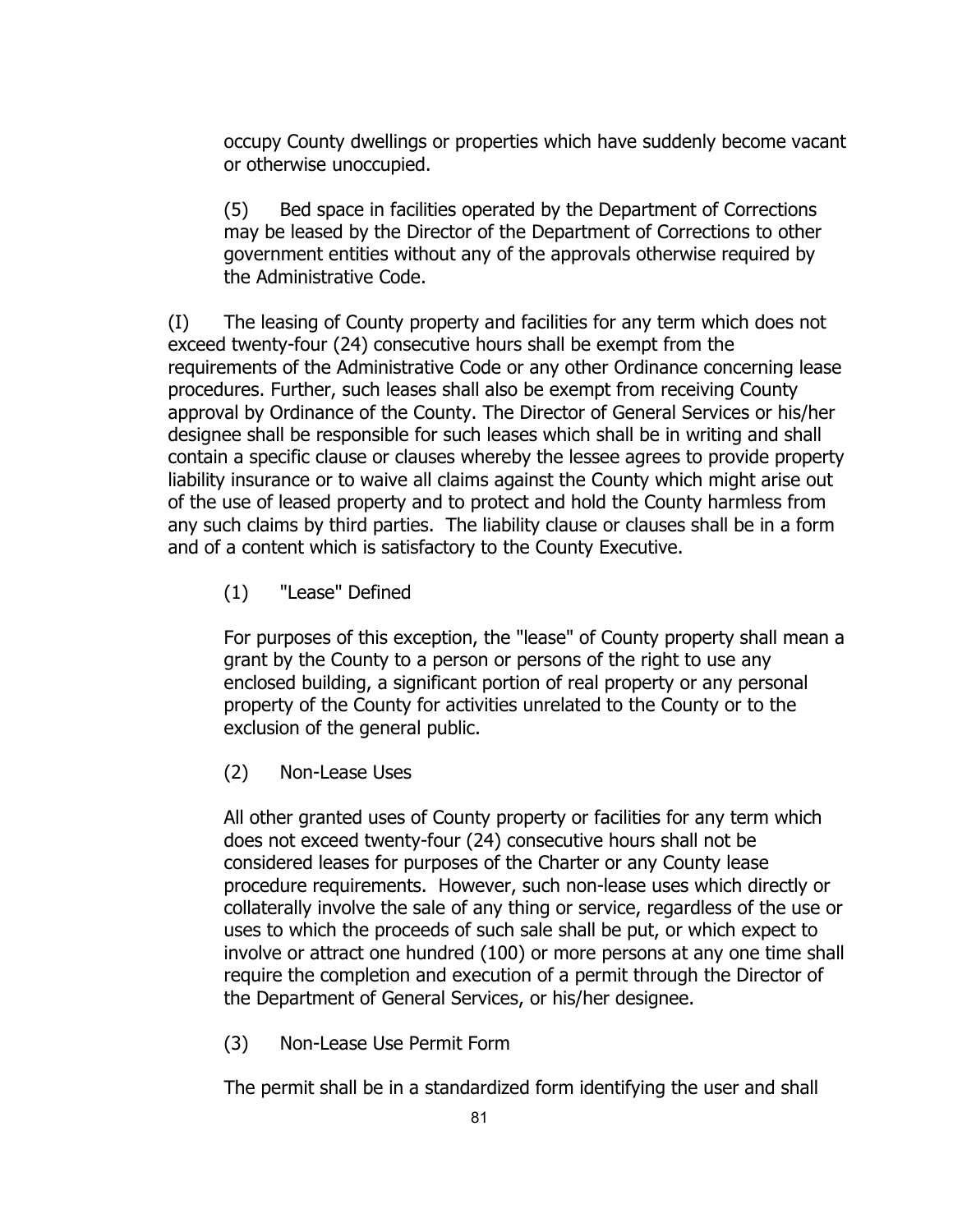contain:

(a) The appropriate date, place and times of use;

(b) The purpose(s) of the proposed use;

(c) The maximum number of persons expected to be involved in or attracted to the use;

(d) A statement whereby the user promises that the property will be used so that no damage occurs thereto, normal wear and tear excepted, and that the user will fully reimburse the County for any costs to repair such damage;

(e) A statement that the user promises to clean up the property or that the user will fully reimburse the County for doing so;

(f) A statement whereby the user agrees to obey all applicable municipal, state and federal laws, regulations and ordinances;

(g) The full identification of insurance procured for the particular use for which the permit is being obtained or which is otherwise maintained by the user to cover similar uses;

(h) A statement whereby the user waives all claims which he, she or it might have against the County arising out of the use of the County's property.

(i) A statement whereby the user agrees to protect and hold the County harmless from the claims of third parties which arise out of the use of the County property;

(j) A statement whereby the user acknowledges having read and understood the requirements of this Ordinance and any other applicable County rules regarding the use of County property; and

(k) Any other information relative to the user or the use of the property which the user or the County deems pertinent or otherwise necessary.

(4) Standards for Granting Leases and Issuing Permits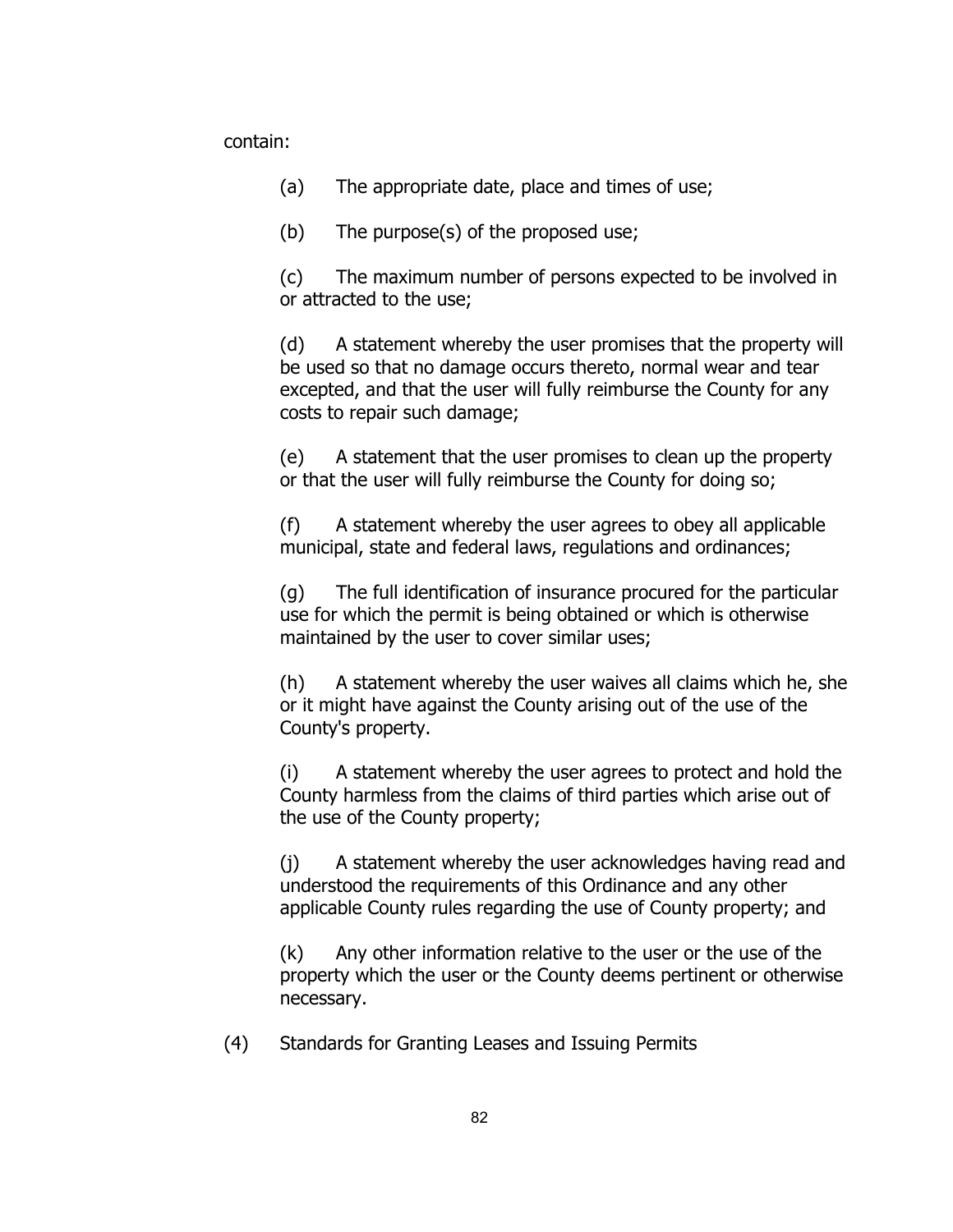The Director of the Department of General Services shall grant leases or issue permits to persons pursuant to this subsection except for:

(a) Failure to complete, or provide information to complete or to execute, the appropriate leases or the permit form required under Section 811 (I)(3); or

(b) Property or portions thereof which have already been requested by and reserved for another or which have been reserved for other purposes; or

(c) Indicating a purpose on the lease or permit form for the proposed use of the County property which will:

(1) Constitute illegal activity or conduct; or

(2) Involve defrauding the public or otherwise constitute deceitful or unscrupulous activity; or

(3) Interfere with public convenience and safety or pose an imminent threat of lawless activity.

(5) Leases and Permits for Residents Only

Short-term leases and use permits shall be available to residents of Lehigh County only.

(6) Fee

Short-term leases and use permits shall be available for a fee of One Hundred (\$100.00) Dollars, Fifty (\$50.00) Dollars of which shall be refunded to the lessee or user if the property involved is returned in clean and satisfactory condition as determined by the Department of General Services.

(7) Review of Denial for Lease or Permit

(a) A denial by the Director of the Department of General Services, or his/her designee, to any person for a short-term lease or permit shall be stated in writing, signed by the person making the denial and delivered personally to the person making the request or mailed to the person at the address which the person making the request supplied.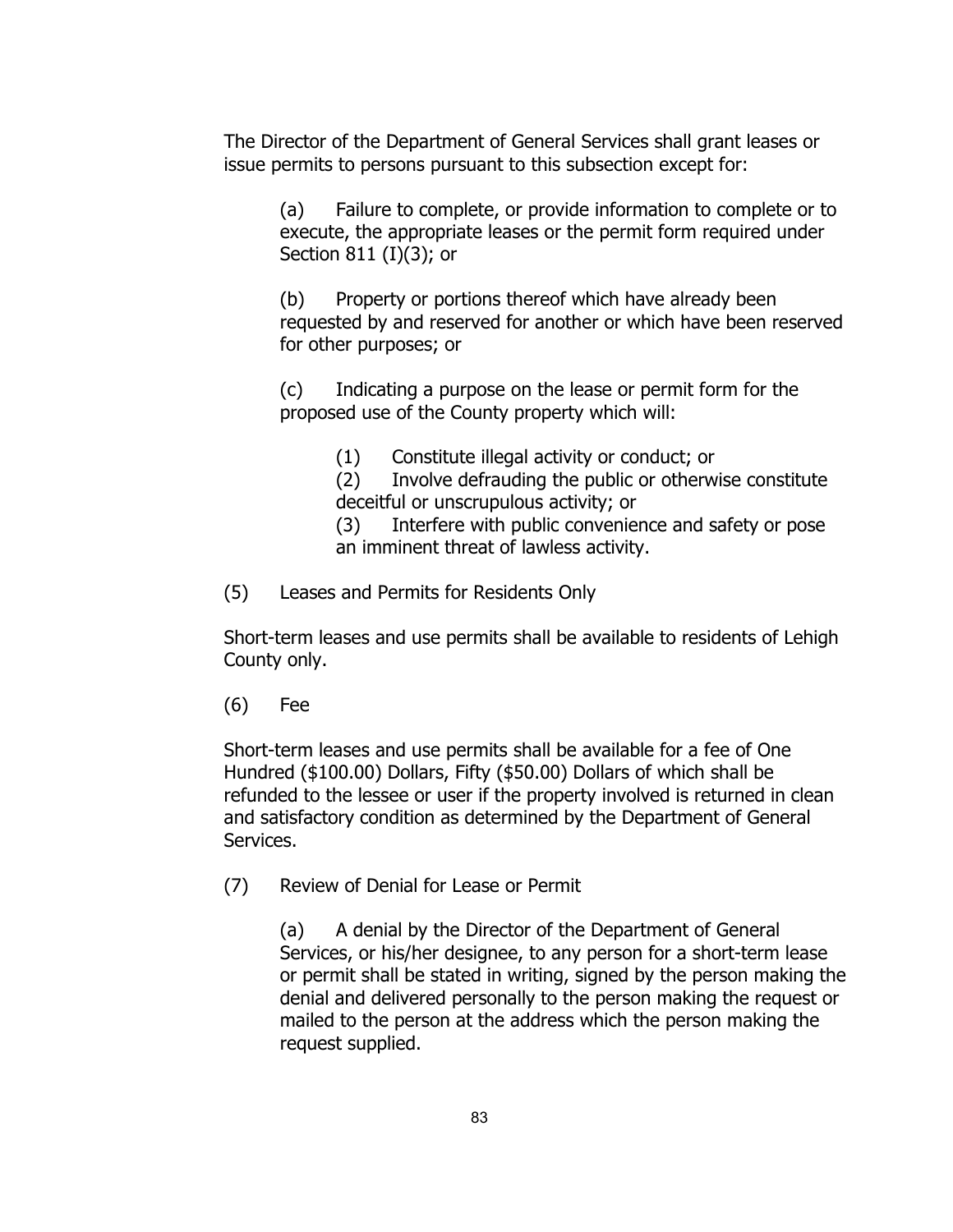(b) Such written denials shall be made within ten (10) days after a person makes a request for a short-term lease for use of County property and shall contain the reason(s) for the denial.

(c) Any person so denied the lease or use of County property shall have the right to appeal that decision to the County Executive, provided that the appeal is in writing and taken within fifteen (15) days of the date of the written statement of denial.

(d) Appeals shall be heard and decided by the County Executive or by a three (3) member committee of Lehigh County citizens appointed by the County Executive. A decision shall be rendered in writing within ten (10) days after the hearing of the appeal is concluded.

(8) Penalties

(a) Any person who applies to lease or use County property or who leases or uses County property in violation of this subsection of the Administrative Code, or any person who enters upon County property with the intent to commit an unlawful act shall, upon conviction thereof at a summary proceeding and in addition to any other penalties already provided, be sentenced to pay a fine of up to One Hundred (\$100.00) Dollars, to be paid to the use of the County with costs of prosecution.

(b) Any person who uses threatening, abusive, insulting, profane or indecent language or who engages in conduct that is abusive, insulting, obscene, indecent, or constitutes a breach of the peace may be summarily removed from County Property when such use of language or conduct tends to disrupt good order and to provoke a disturbance.

(9) Motorized Vehicles

No non-County authorized motorized vehicle including without limitation motorized cycles, may be driven or parked on other than appropriately paved or designated area of County Property.

(10) Regulations

The County Executive through the Department of General Services shall recommend to the Board such regulations as are needed to further carry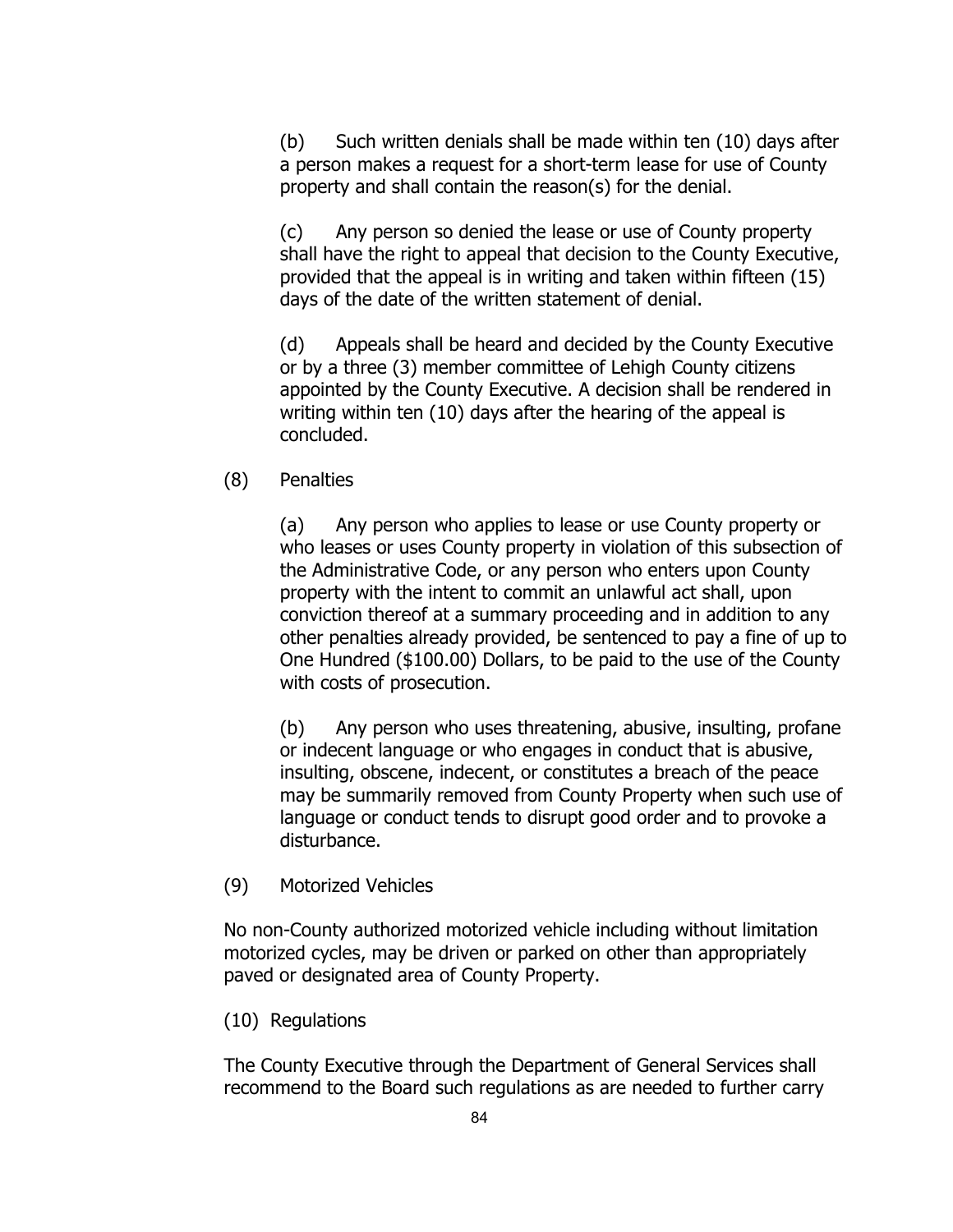out the intent and purposes of this Ordinance in regulating the use of County property. Regulations shall be approved by a duly adopted written Resolution of the Board.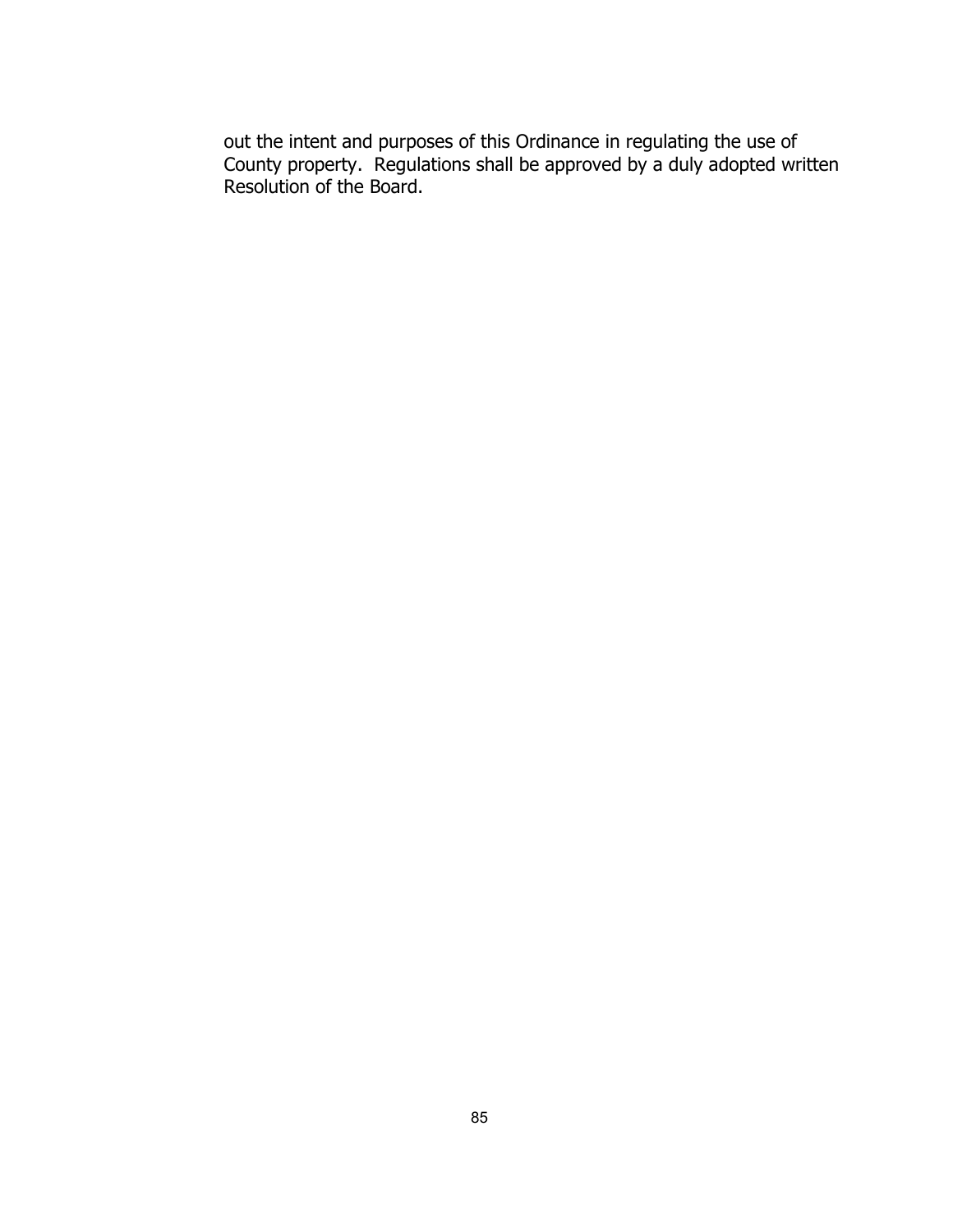# ARTICLE IX

#### CODE OF ETHICS

## Section 901 – CODE OF ETHICS

1. Each employee of the County shall abide by the Conflict of Interest and Code of Ethics provision provided for in Section 903 of the Charter as stated below:

(a) No officer, employee, or member of an agency of the County, whether elected or appointed, shall:

(1) directly or indirectly solicit or accept any service or thing of value from any person, firm or corporation having dealings with the County except upon the same terms granted to the public generally;

(2) receive any part of any fee, commission or other compensation paid or payable by the County or by any person in connection with any dealings or proceedings before any agency of the County, except that this subsection 903 (a) (2) shall not apply to persons who hold uncompensated County positions in matters unrelated to the position held;

(3) directly or indirectly be the broker or agent who procures any type of bond or policy of insurance for the County, its officers, employees, persons or firms doing business with the County, except that this subsection 903 (a) (3) shall not apply to persons who hold uncompensated County Positions in matters related to the position held;

(4) willfully and knowingly disclose, for direct or indirect pecuniary gain, to any person, confidential information acquired by him or her in the course of and by reason of his or her official duties or use any such information for the purpose of individual, direct or indirect pecuniary gain;

(5) assist another person by representing him or her directly or indirectly as his or her agent or attorney whether or not for compensation, in any transaction involving the County unless to provide assistance rendered in the course of or incident to his or her official duties, except that this subsection, 903(a)(5), shall not apply to persons who hold uncompensated County positions in matters unrelated to the position held;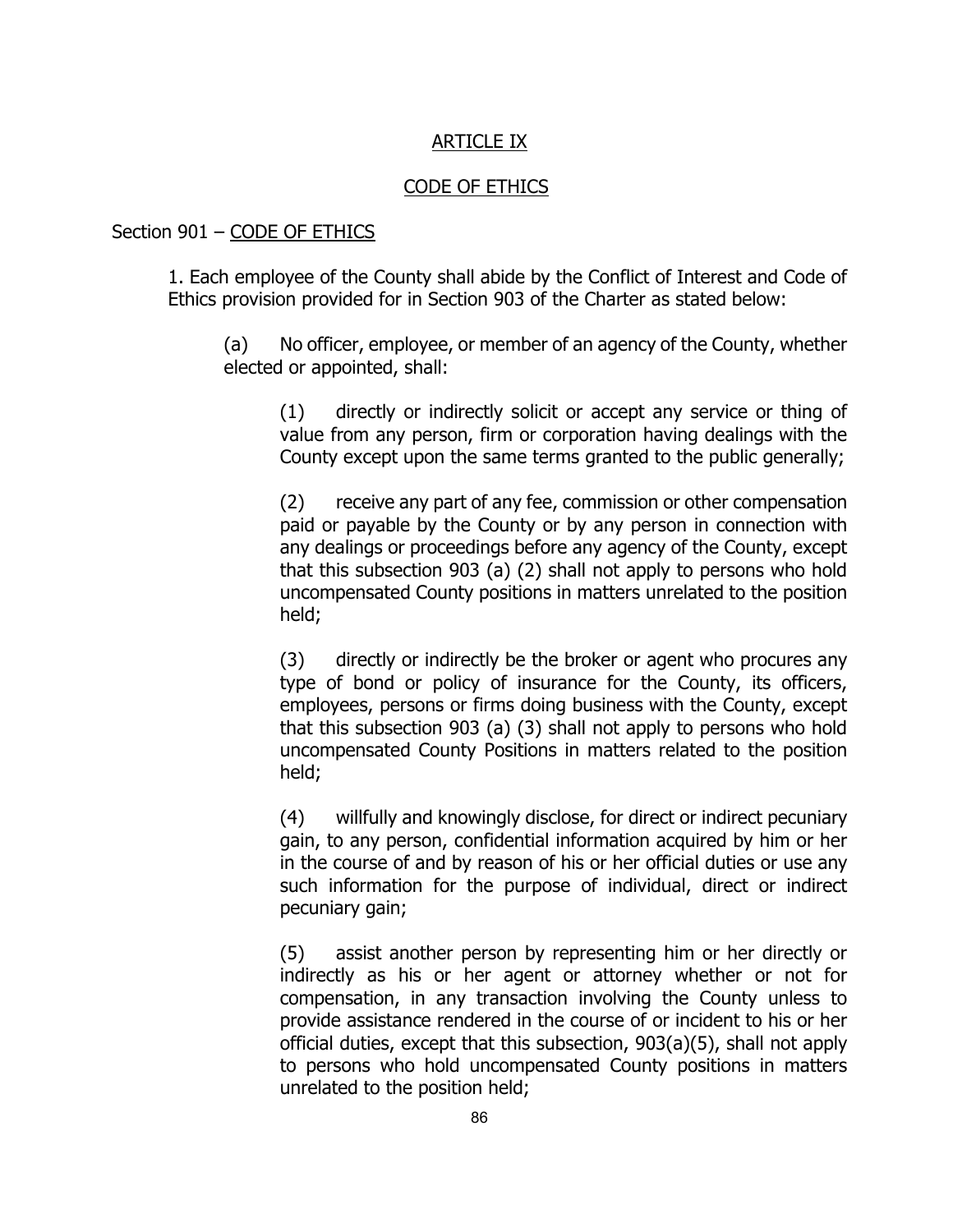(6) directly or indirectly engage in activities constituting bribery, duress or intimidation of voters and interference with the free exercise of the elective franchise in violation of the Elections Code, 25 P.S. §§3539 and 3547, and as hereafter amended, or any other state or federal act presently or hereafter prohibiting or making unlawful the same or any other similar activity.

(b) Any County officer or employee who has a financial interest, direct or indirect in any contract with the County, or in the sale of land, material, supplies or services by or to the County or to a contractor supplying the County or in any resolution or ordinance proposed or pending before the Board shall make known that interest and shall refrain from voting upon or otherwise participating in the making of such sale or in the making or performance of such contract or in the discussion, adoption or defeat of such resolution or ordinance. If the person or corporation contracting with or making a sale to or purchasing from the County knows, or has reason to know, that this subsection has been violated, then the contract or sale may be declared void by the County Executive or by the resolution of the Board.

2. The penalty for violation of any of the specific prohibitions of this section of the Charter and this Code shall be forfeiture of office or employment, as well as other penalties by law, and such other disciplinary action as provided by the Personnel Code.

3. No officer, employee, or member of any agency of the County who is in a position to select persons for employment with the County shall in any way base such selection upon his or her social or legal relationship with the applicant for County employment or upon the political beliefs and associations of said applicant unless the position involved is a policy-making position or falls into one of the following categories of the Exempt Service:

(a) Elected Officers;

(b) Members of Authorities, Boards, Commissions, and Committees;

(c) Directors of departments in the Executive Branch; and

(d) One (1) clerk or secretary for each of the following officers: each elected officer of the County and the Director of each department in the Executive Branch.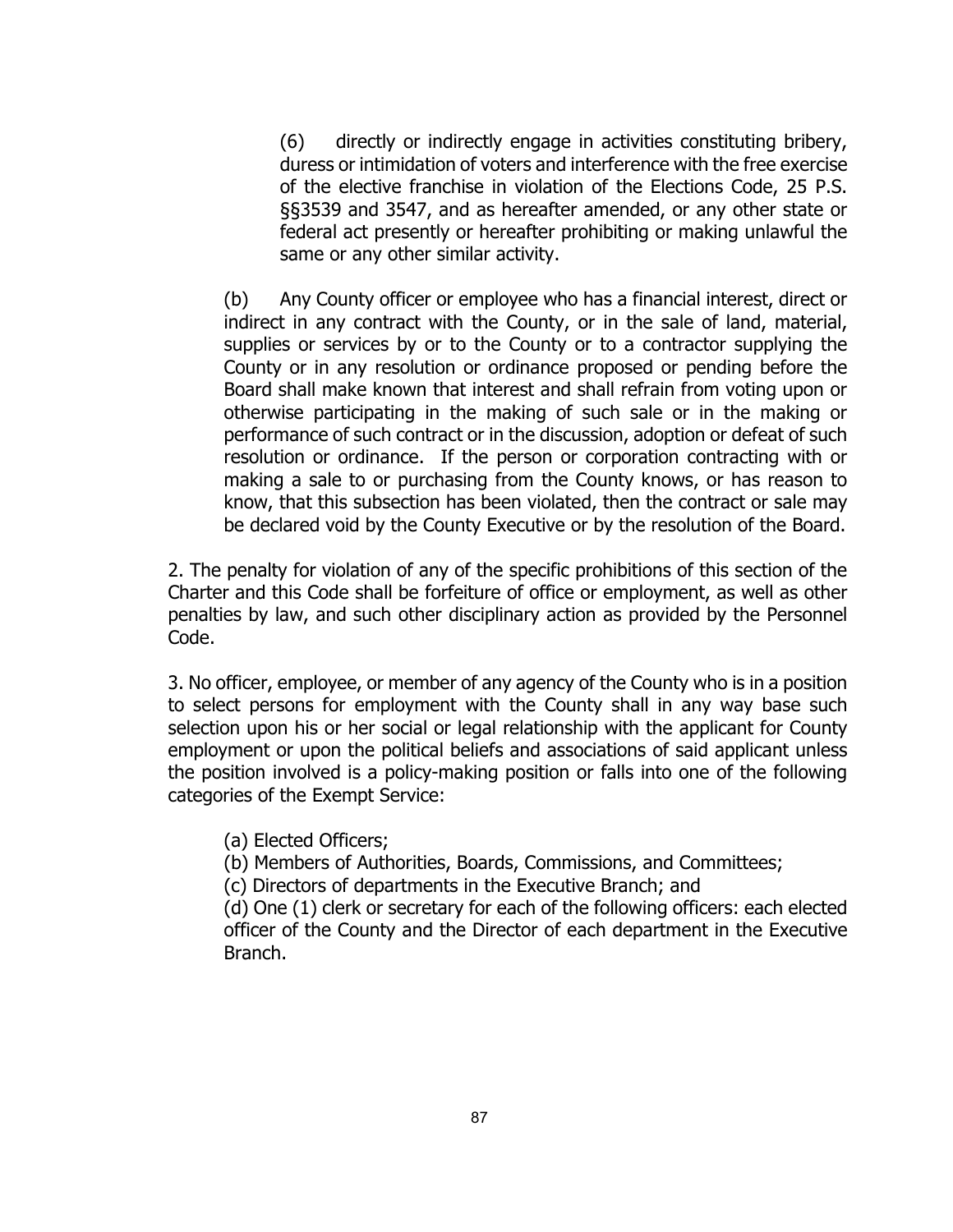# ARTICLE X

### BONDS

### Section 1001 - OFFICIAL BONDS

1. Each of the following officers, before entering upon his official duties, whether he is elected, appointed or appointed to fill a vacancy, shall give and acknowledge a bond to the County in the indicated minimum amounts;

| (a) Each member of the Board of Commissioners          | 17,500.00    |
|--------------------------------------------------------|--------------|
| (b) County Executive                                   | 2,000,000.00 |
| (c) Controller                                         | 20,000.00    |
| (d) Sheriff                                            | 60,000.00    |
| (e) Clerk of Judicial Records                          | 140,000.00   |
| Includes former Recorder of Deeds,                     |              |
| Prothonotary, Register of Wills and                    |              |
| <b>Clerk of Courts</b>                                 |              |
| Coroner<br>(f)                                         | 15,000.00    |
| (g) Clerk of Orphan's Court                            | 20,000.00    |
| (h) Members of all authorities, boards and commissions | 2,000.00     |
| Directors of all departments, offices and bureaus      | 5,000.00     |
| <b>Fiscal Officer</b>                                  | 2,000,000.00 |

2. Each such official bond may be joint and several, with one or more corporate sureties which shall be surety companies authorized to do business in the Commonwealth of Pennsylvania and duly licensed by the Insurance Commissioner of the Commonwealth. Consistent with state law, a blanket bond may be used to provide coverage for all officials.

## Section 1002 - GENERAL CONDITIONS; COUNTY EXECUTIVE AND CONTROLLER; HEAD OF THE DEPARTMENT OF ADMINISTRATION

1. Each official bond shall be conditioned upon the faithful discharge by the County officer his deputies, clerk assistants and appointees of all trusts confided in him by virtue of his office, upon faithful execution of all duties required by him by virtue of his office, upon the joint and faithful accounting or payment over according to law, of all monies and balances thereof paid to, received or held by him by virtue of his office and upon the delivery to his successor or successors in office of all books, papers, documents or other official things held in right of his office.

2. The bonds of the County Executive and the Controller shall be further conditioned upon the faithful and legal appropriation of County and other monies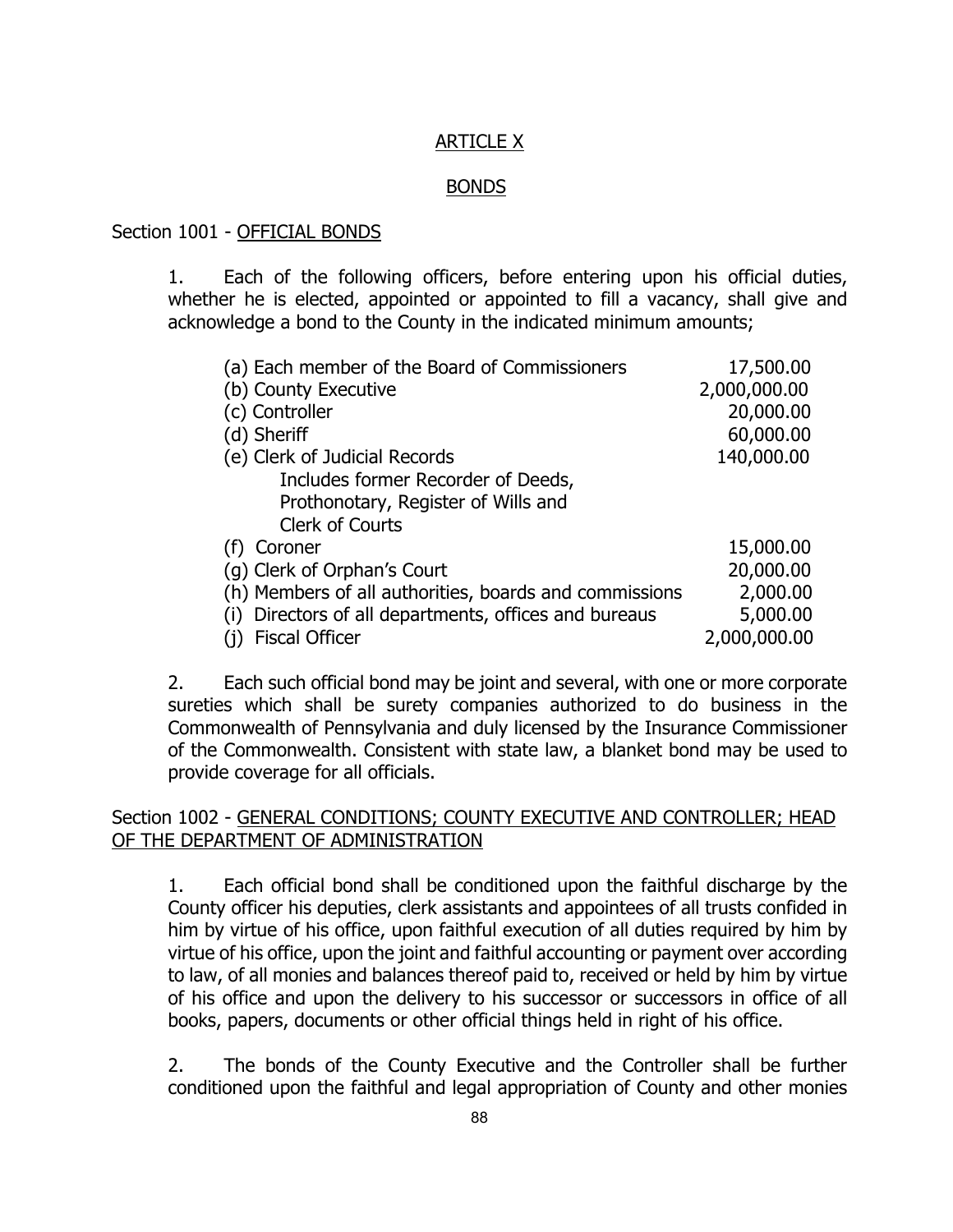in the County treasury upon checks and orders given by them or subject to their control.

3. The bond of the Director of the Department of Administration and any official or employee singly in charge of all duties previously assigned to the County Treasurer under a State or other applicable law shall be further conditioned upon a just account of all monies that may come into their hands on behalf of any political subdivision within the County or on behalf of any person, and for the payment to his successor of any balances of such monies remaining in their hands.

### Section 1003 - OBLIGEES' SUITS ON BONDS

1. Each official bond shall be taken in the name of the County, unless otherwise provided by state law, and shall be for the use of the County and the Commonwealth and for the use of such other person or persons for whom money shall be collected and received, or his or her interest shall otherwise appear, in case of a breach of any of the conditions thereof by the acts or neglect of the principal on the bond.

2. The County, the Commonwealth, or any other person may sue upon the said bond in its or his own name for its or his own use. Acts of Assembly and the provisions of the Charter or any ordinance passed pursuant thereto pertaining to actions and limitations of actions upon official bonds given to the Commonwealth and to the County shall apply to the bonds provided for in this subdivision just as if they were given to the Commonwealth or to the County, except as otherwise specifically provided herein.

### Section 1004 - APPROVAL, SUBSTITUTION OR ADDITION OF SURETY

1. Each official bond shall contain the name or names of the Surety Company or companies bound thereon, and shall be subject to the approval of The Court of Common Pleas of Lehigh County which may require such proofs as to it appear necessary or proper in connection with such bonds.

2. The Court may, at any time, upon cause shown and due notice to the County officer and his surety or sureties, require or allow the substitution or the addition of a surety acceptable to the Court for the purpose of making the bond sufficient in amount, as required by law, without releasing the surety or sureties first approved from any accrued liability or previous action on such bond.

### Section 1005 - CUSTODIANS OF OFFICIAL BONDS

The Controller shall be custodian of all official bonds, except that of his own office,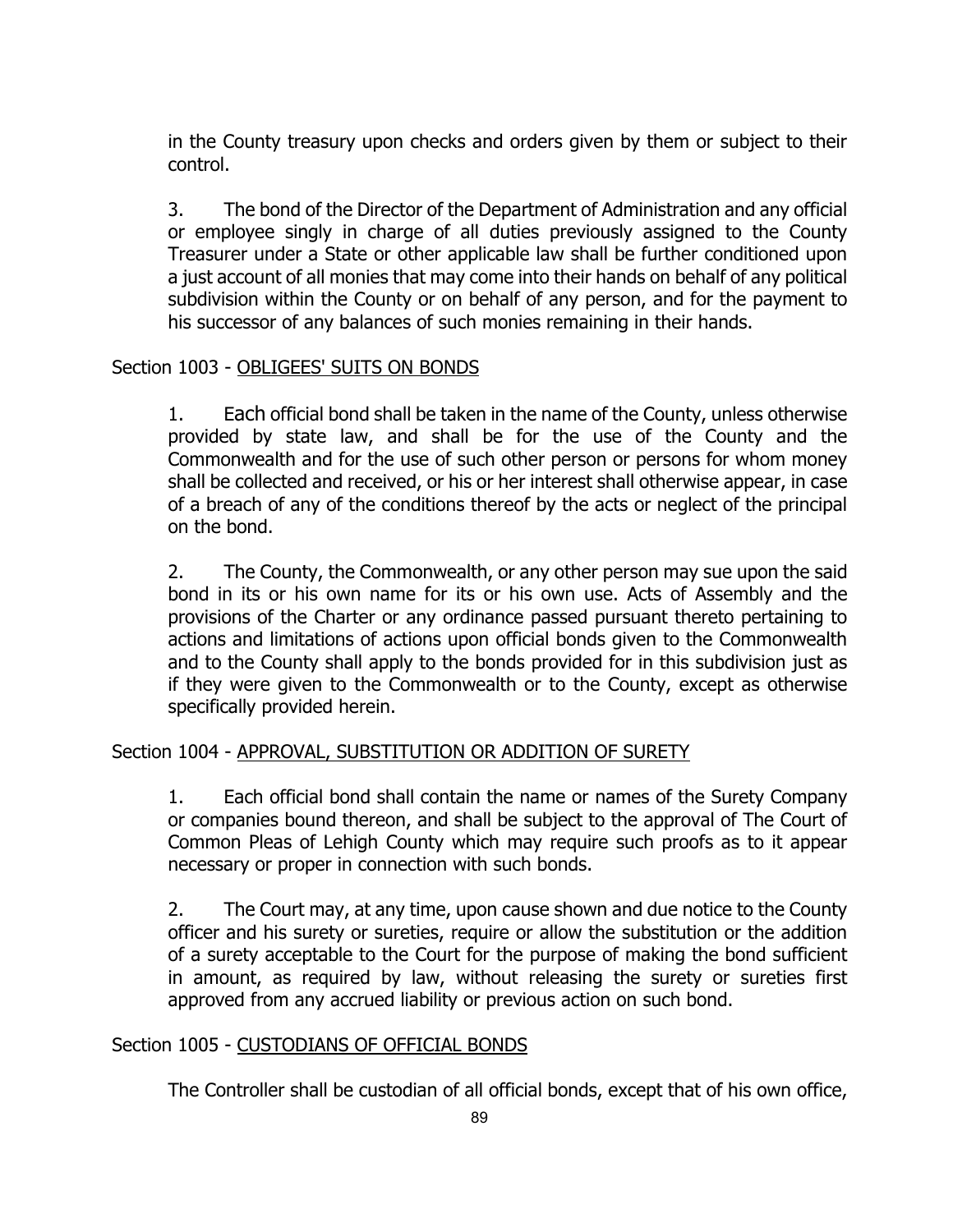which shall be held by the County Executive.

# Section 1006 - ACKNOWLEDGMENT, EVIDENCE

Official bonds shall be acknowledged before the Clerk of Judicial Records, except that the latter officer shall acknowledge his or her bond before the Controller. A copy of any official bond, certified as true and correct by the proper officer custodian thereof, shall be competent evidence thereof in any judicial proceeding.

## Section 1007 - BONDS OF DEPUTIES, EMPLOYEES AND OTHER APPOINTEES OF COUNTY OFFICERS

1. The deputies, employees, and other appointees in each County office, who are required to receive, account for, or hold any money by virtue of their office or employment, shall give and acknowledge a single bond covering all such deputies, employees and appointees payable to the officer in whose office they are employed.

2. Every such bond shall be joint and several, with one (1) or more corporate sureties which shall be surety companies authorized to do business in the Commonwealth of Pennsylvania and duly licensed by the Insurance Commissioner of the Commonwealth.

3. Each such bond shall be conditioned for the faithful accounting, and payment according to law, of all money received by each deputy and appointee bonded, and shall be taken in the name of the County officer in whose office they are employed, and shall be for the use of that officer, the County and of the Commonwealth, and/or the use of such other party or parties for whom he shall collect or receive money as the interest of each shall appear in case of a breach of the conditions thereof. Each bond shall be placed in the custody of the Controller, which shall be filed in the office of the County Executive.

### Section 1008 - DETERMINATION OF BONDS OF DEPUTIES AND OTHER APPOINTEES

Bonds required to be given by the deputies, employees and other appointees of the County offices shall be designated by the Board of Commissioners. The Board shall determine each position for which the requirement of a bond may be justified as aforesaid, and shall designate the amount thereof.

### Section 1009 - INSURANCE TO PROTECT AGAINST ROBBERY, BURGLARY AND LARCENY; LIABILITY INSURANCE

1. Each County officer or employee who, as part of his or her official duties, handles money or has money in his or her possession at any time, in addition to